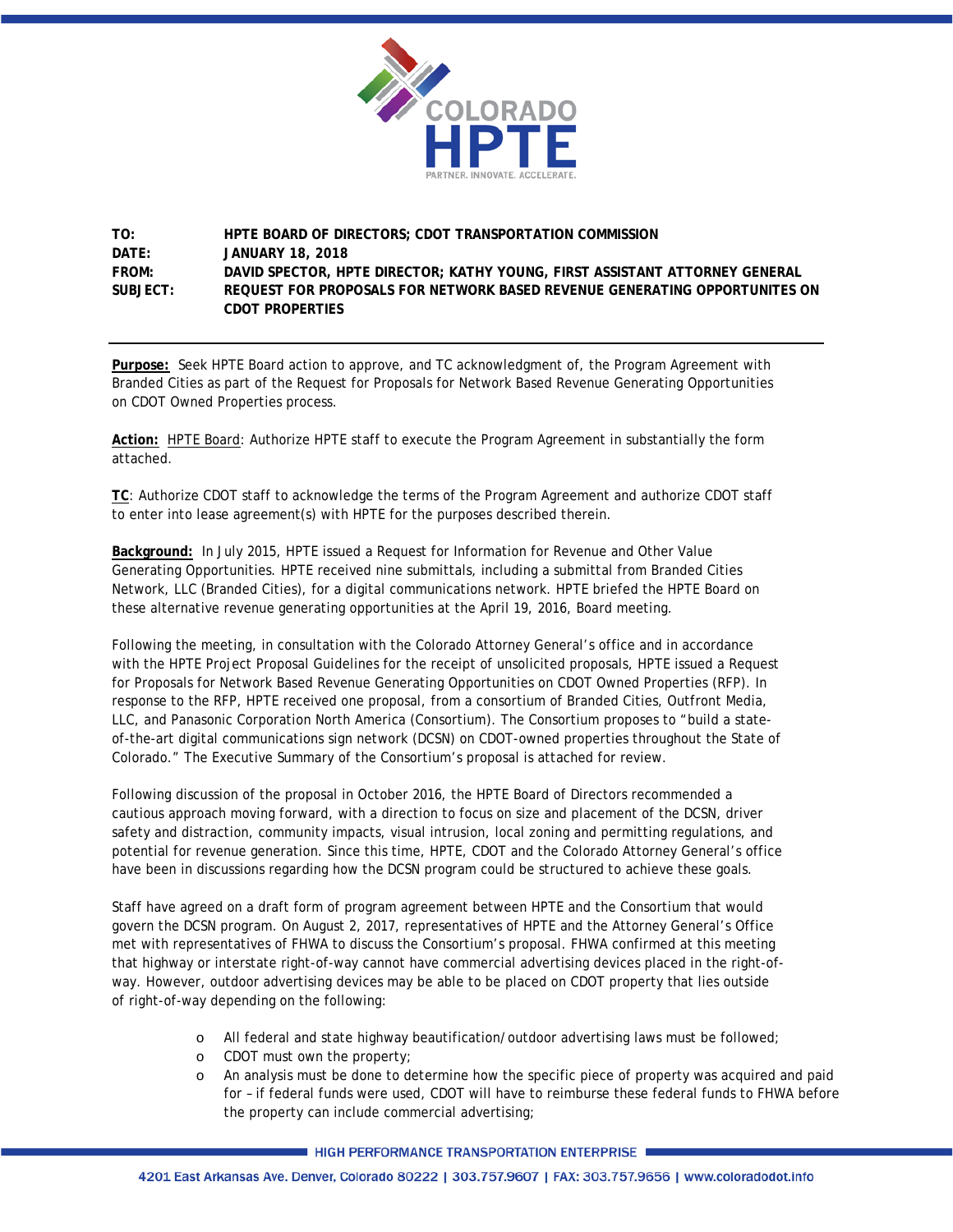o Federal regulations governing environmental impacts and related procedures, including NEPA, 23 CFR Part 771, may have to be complied with for each site before a digital billboard will be allowed on that site.

In September 2017, Staff and the Consortium presented to the HPTE Board and TC at a workshop, including an overview of the history, the proposal, and a draft of the Program Agreement. Since that time, Staff and the attorney general's office have continued to negotiate certain substantive issues with the consortium. In addition, certain Board members and Commissioners have met individually with the Consortium to learn more.

**Digital Communications Network Proposal:** The Consortium proposes to install, construct and operate, at no external cost to HPTE or CDOT, a cloud-based network of digital billboards that could be used by the State to provide safety, public service, news, event, weather, traffic conditions and emergency messaging to Colorado residents and visitors. In exchange, the Consortium would be entitled to place advertising on the DCSN. A percentage share of the gross revenues generated by the advertising would be shared with HPTE.

Under the terms of the draft program agreement, the Consortium would have the exclusive right for twenty years to identify potential sites, located on CDOT property, which is not in right-of-way or can be taken off of right-of-way, to place a sign structure. CDOT would lease the site (generally no more than a four-foot diameter parcel) to HPTE for fair market value. HPTE would then sublease the site to the Consortium for fair market value. If the site is legally permissible under all existing federal, state and local laws and regulations, the Consortium would then install and operate a digital sign. The Consortium would, at its own cost, design, construct, install and operate the sign as part of the DCSN. HPTE, in connection with its state partners, would provide messaging that would be displayed on each sign on the DCSN for no less than three minutes every hour (on average). The State messaging could be programmed to run at days and times of the state's choosing. In addition, state emergency messages would be entitled to be displayed as necessary by the state.

In addition, HPTE would receive 40% of the gross advertising revenues received by the Consortium. This revenue share would be paid annually (following the Consortium's repayment of its capitalized costs, which are straight-line amortized over a seven-year period). Initial revenue estimates by the Consortium indicate that HPTE would receive between \$2 million and \$8 million annually in years 1-10, based on an assumption of 60 sign faces (approximately 30 sites). If there are 30 faces (approx. 15 sites), the revenue estimate would be between \$2 million and \$4 million annually in years 1-10. If there are only 20 faces (approx. 10 sites), the revenue estimate would be between approximately \$1 and \$2.5 million annually in years 1-10. Any revenues earned by HPTE would be used to first repay TC loans, and second to offset CDOT fee for service payments to HPTE, thereby annually saving CDOT the same amount as the annual DCSN revenue received by HPTE.

Staff and the Attorney General's office feel that adequate protections have been built into the draft program agreement. HPTE and CDOT have the ability to reject any proposed site, even if the site is otherwise legally permissible. HPTE has the right to cancel the program agreement at its convenience anytime following year six of the contract following repayment of capitalized costs. HPTE and CDOT receive indemnification from the Consortium. Other than internal staff time to review site applications, and to program, plan or facilitate state messages, the Consortium bears all costs under the program agreement.

Placing the DSCN and advertising on eligible CDOT property would be a new program, and the TC would need to approve use of CDOT property for these purposes.

The draft form of program agreement is attached for review and approval by the HPTE Board and acknowledgement by the TC.

HIGH PERFORMANCE TRANSPORTATION ENTERPRISE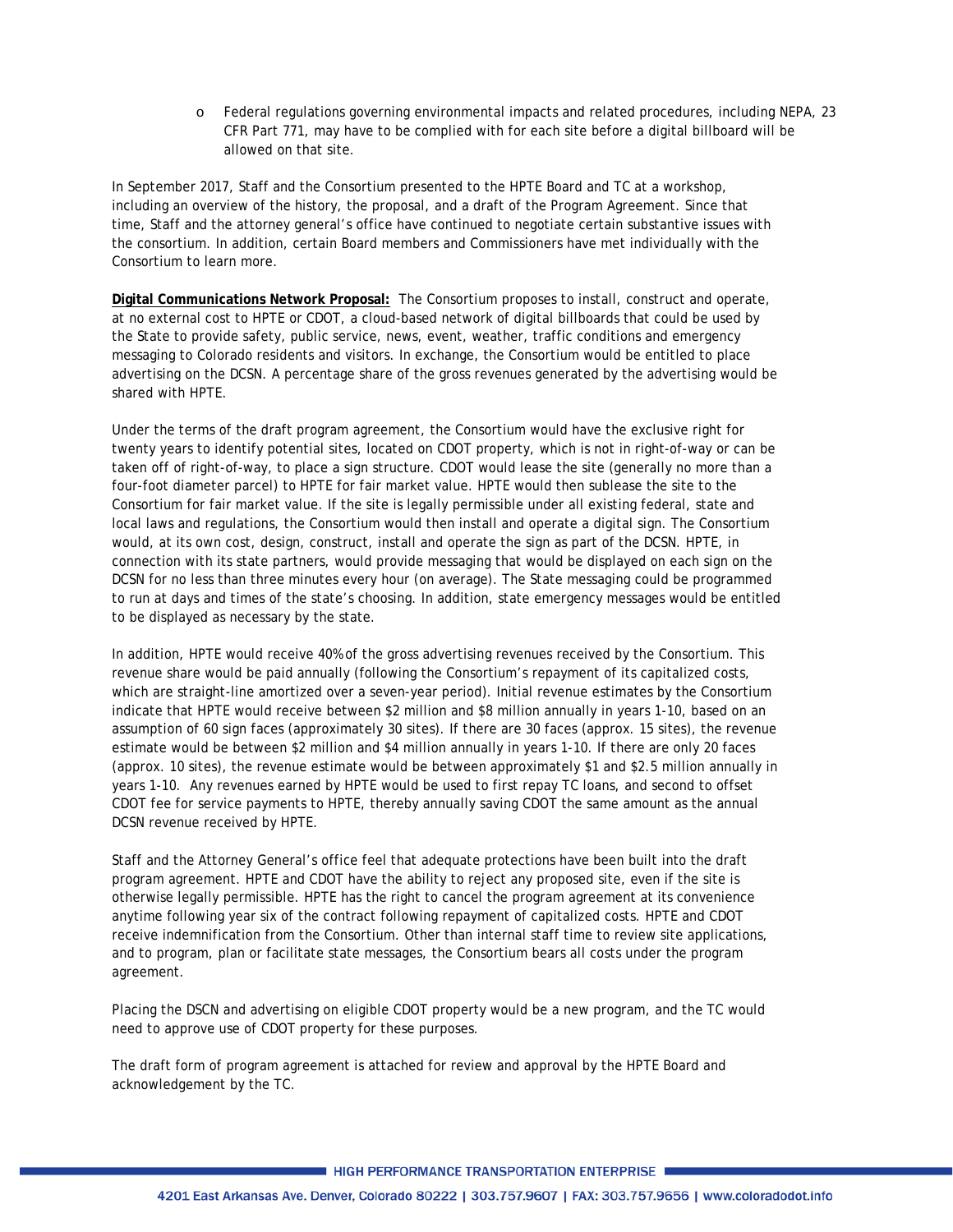#### **Options/Decision Matrix**

- 1) Staff recommendation to HPTE Board: Authorize approval of Program Agreement. Staff Recommendation to TC: Authorize staff to acknowledge Program Agreement and to enter into lease agreements with HPTE for these limited purposes.
- 2) Do not authorize approval or acknowledgment of the Program Agreement or use of CDOT property for these purposes. Direct HPTE staff to cancel the procurement and solicitation.

**Recommendation:** Staff recommends that the HPTE Board to authorize approval of, and TC authorize CDOT to acknowledge the Program Agreement. Staff recommends TC to authorize the lease of CDOT property to HPTE for these limited purposes.

**Next Steps:** Staff will work with the Consortium to begin to identify properties and locations for the DSCN, as described in the Program Agreement.

**Attachments** Attachment A: Program Agreement Attachment B: FAQ Attachment C: Resolution

HIGH PERFORMANCE TRANSPORTATION ENTERPRISE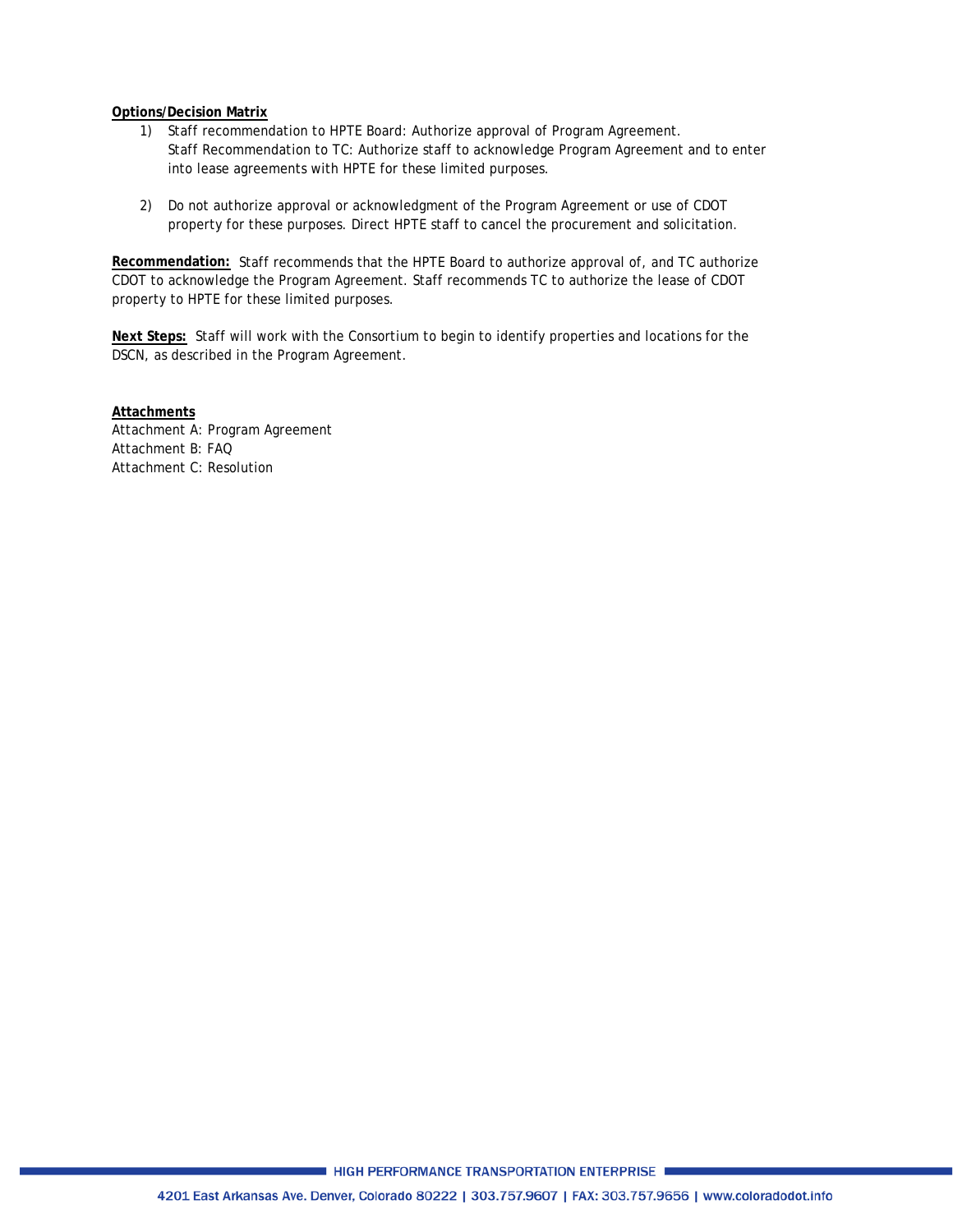### **COORDINATED DIGITAL SIGN PROGRAM AGREEMENT**

#### **BETWEEN**

# **THE HIGH PERFORMANCE TRANSPORTATION ENTERPRISE, a government owned business and a division of the Colorado Department of Transportation, as the "HPTE"**

**AND**

# **OUTFRONT/BRANDED CITIES COLORADO, LLC, a Delaware limited liability company,** as "Contractor"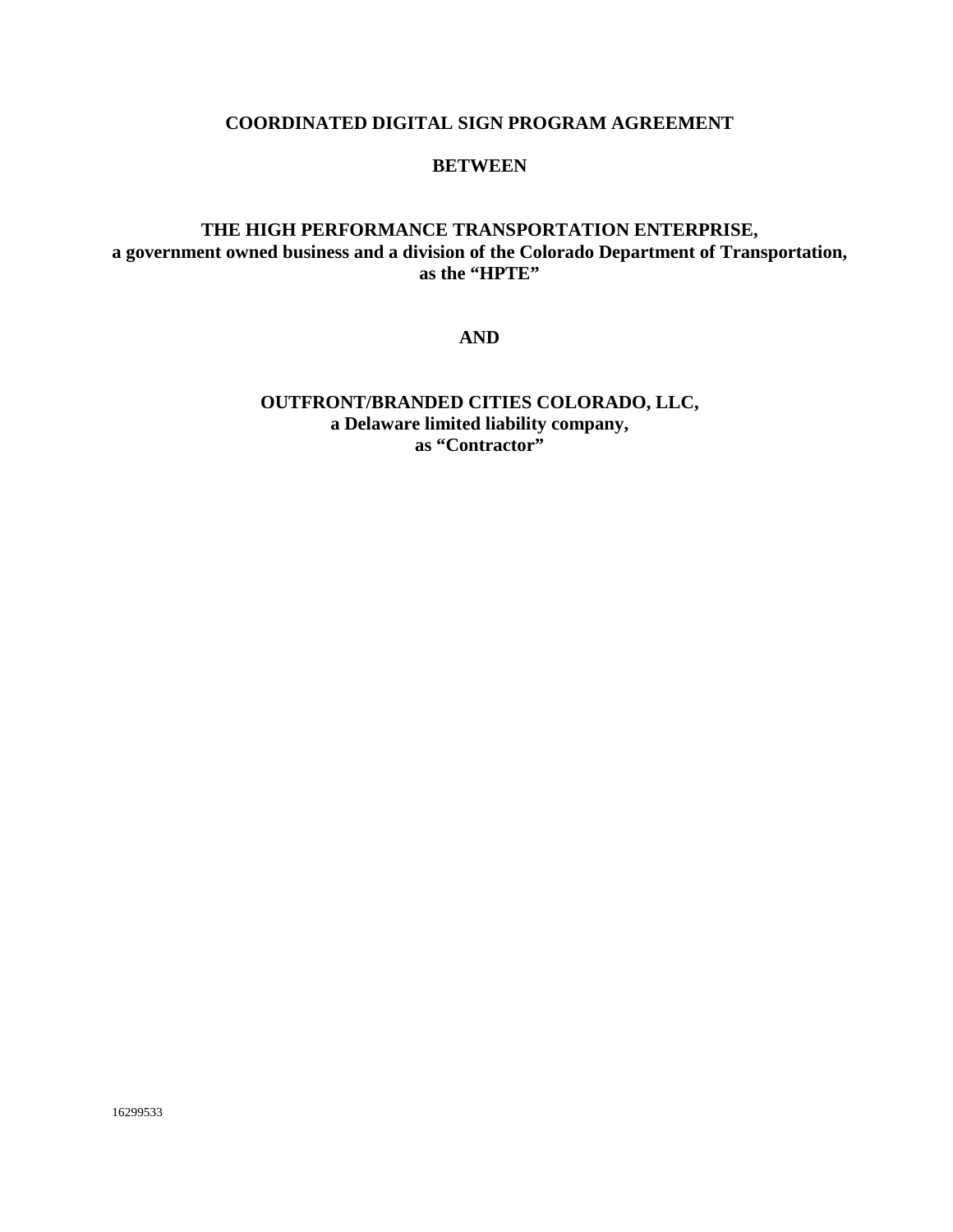#### **COORDINATED DIGITAL SIGN PROGRAM AGREEMENT**

**THIS COORDINATED DIGITAL SIGN PROGRAM AGREEMENT** (this "**Agreement**") is made this \_\_\_ day of \_\_\_\_\_\_\_\_\_\_\_\_\_\_\_\_\_ 2017 (the "**Effective Date**"), by and between **THE HIGH PERFORMANCE TRANSPORTATION ENTERPRISE**, a government owned business and a division of the Colorado Department of Transportation ("**HPTE**"), and **OUTFRONT/BRANDED CITIES COLORADO, LLC**, a Delaware limited liability company ("**Contractor**"), as acknowledged by the **COLORADO DEPARTMENT OF TRANSPORTATION** ("**CDOT**").

### **RECITALS**

**WHEREAS**, CDOT possesses rights, title, and interest in and to various vacant, partially developed, and fully developed real properties throughout the State of Colorado (as may be updated from time to time in connection with any dispositions or acquisitions, each a **"Property"**  and collectively, the "**Properties**");

**WHEREAS**, HPTE issued a request for information (the "**RFI**") and a subsequent request for proposals (the "**RFP**") to explore and evaluate revenue generating opportunities on CDOT Properties through the creation of a digital communications network on the Properties;

**WHEREAS**, Contractor responded to both the RFI and the RFP, proposing the installation and operation of a digital communications network on the Properties;

**WHEREAS**, Contractor was awarded such opportunity by HPTE;

**WHEREAS,** HPTE has negotiated with Contractor with respect to the design, manufacturing, assembly, engineering, procurement, installation, construction, programming, marketing, maintenance, operation, removal and dismantlement of a coordinated state-wide digital sign program and network, including public service messaging and emergency communications services (the "**Digital Sign Network**"), at no cost to HPTE, in exchange for Contractor placing advertising on and sharing in certain revenues from such Digital Sign Network, in accordance with this Agreement and all other applicable Laws;

**WHEREAS,** Contractor, in consideration of such advertising rights and sharing in revenues, has agreed to be responsible for the design, manufacturing, assembly, engineering, procurement, installation, construction, programming, marketing, maintenance, operation, removal and dismantlement of the Digital Sign Network and the fixtures and equipment appurtenant thereto, which may be installed at some or all of the Properties, which specific locations shall be mutually agreed upon by CDOT, HPTE and Contractor as provided herein (collectively, the "**Digital Sign Sites**", as more particularly defined below), and at no cost to HPTE because Contractor is solely responsible for the Capitalized Costs in connection with the Digital Signs Network;

**WHEREAS**, if CDOT determines, in its sole discretion, that it has land available to lease, it shall enter into a separate lease with HPTE (each, a "**Lease**", the form of which is attached

16299533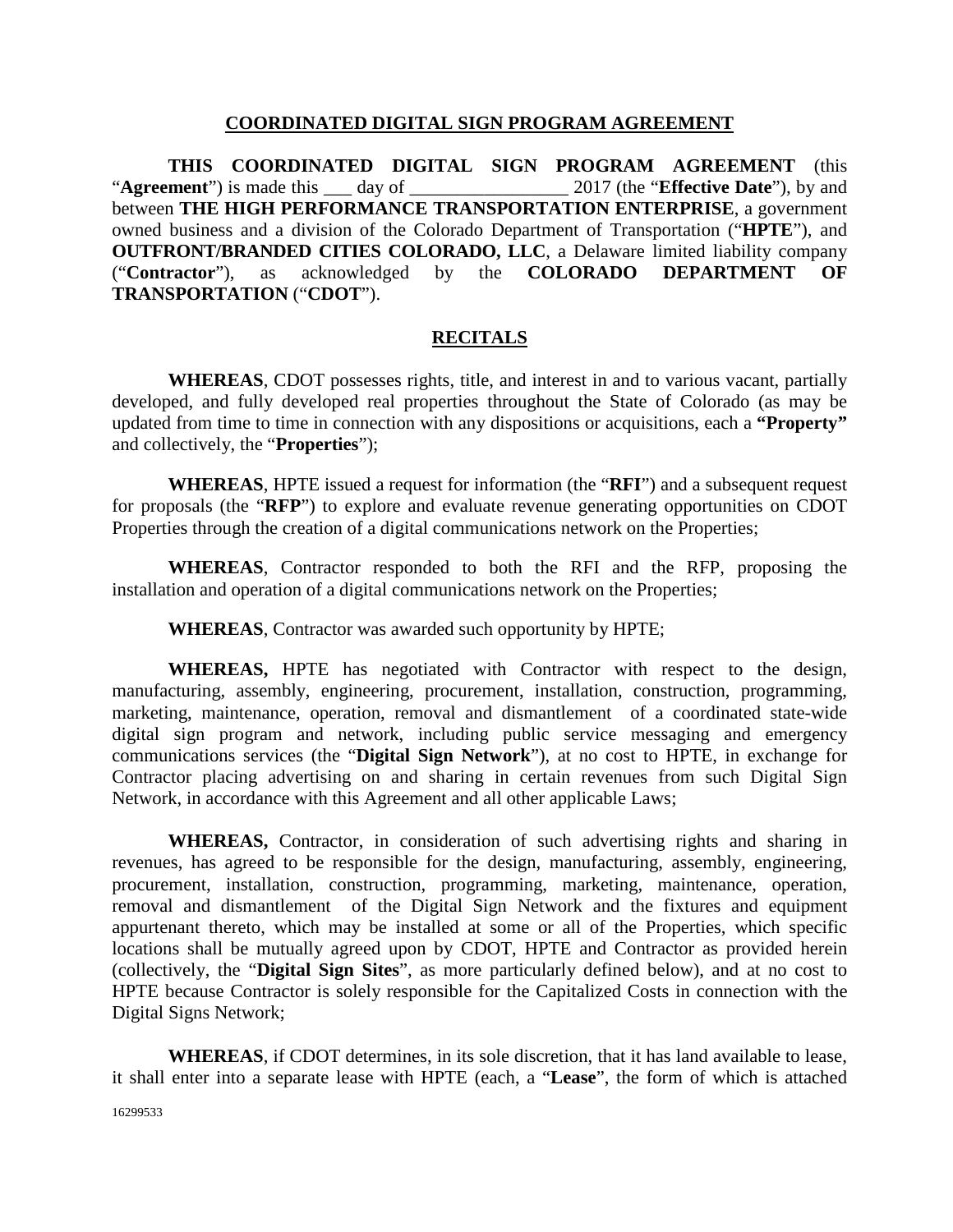hereto as Exhibit 1A), and HPTE will sublease the Digital Sign Sites to Contractor pursuant to separate written sublease agreements, the form of which is attached hereto as Exhibit 1B;

**WHEREAS,** Contractor will pay to HPTE a percentage of the "Gross Revenues" in accordance with the terms set forth in Section 6.1 of this Agreement;

**WHEREAS,** Contractor represents that it has, or its Subcontractors have, the professional experience and expertise to design, manufacture, assemble, engineer, procure, install, construct, program, market, maintain, operate, remove and dismantle the Digital Sign Network and the fixtures and equipment appurtenant thereto, to transmit the State Public Service Messages and emergency communications, and to successfully place advertising on such Digital Sign Network, and further warrants that it is ready, willing and able to perform its other obligations in accordance with the terms and conditions as set forth in this Agreement; and

**WHEREAS**, HPTE and Contractor desire to enter into this Agreement to implement the foregoing on the terms and conditions contained herein; and

**WHEREAS**, CDOT, the HPTE Board of Directors and the Colorado Transportation Commission have reviewed this Agreement and have found this Agreement to be in the best interest of the State and have acknowledged that HPTE is a government-owned enterprise and has the authority to aggressively pursue innovative means of more efficiently financing important surface transportation infrastructure projects and these innovative means include entering into public-private partnerships on certain Properties.

**NOW, THEREFORE,** HPTE and Contractor agree as follows:

### **TERMS AND CONDITIONS**

#### **ARTICLE 1 INCORPORATION OF RECITALS**

The Recitals, Representations and Warranties above are hereby incorporated by this reference as if fully set forth herein. In the event of any conflict between such Recitals and the other terms and conditions of this Agreement, such other terms and conditions shall control.

#### **ARTICLE 2 DEFINITIONS**

#### **2.1 Definitions.**

The following words and phrases have the following meanings for purposes of this Agreement:

"**Ad Panel"** means a digital advertising display face located on a Digital Sign on which Contractor shall place rotating digital advertisements in accordance with the terms of this Agreement.

16299533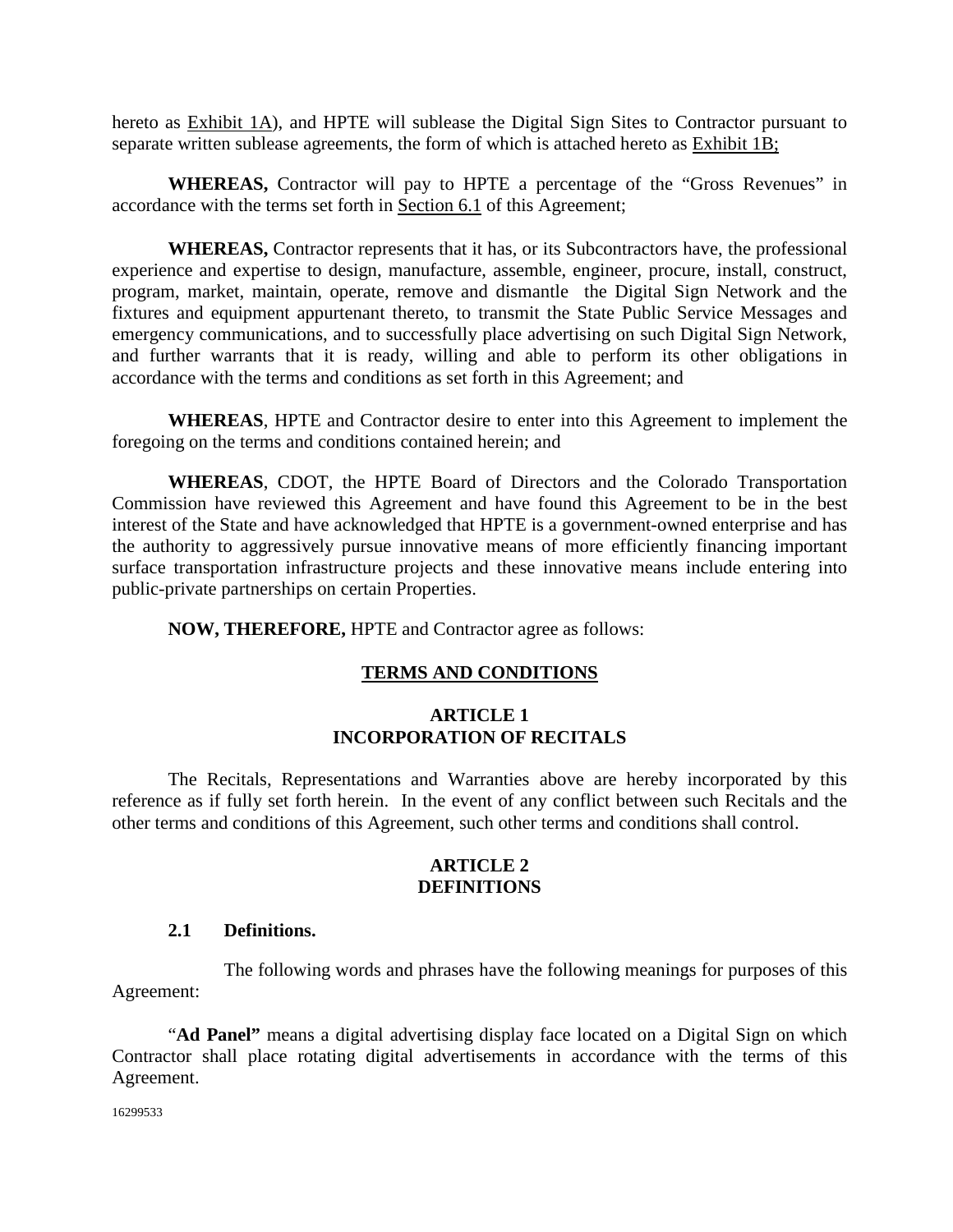**"Affiliates"** means any individual, corporation, limited liability company, partnership, trustee, administrator, executor other legal entity that directly or indirectly owns, or controls, or is owned or controlled by, or is under common ownership or control with Contractor. Affiliate shall not include any legal entity in which Contractor, or any of its Affiliates, holds only a minority interest without a right of control.

"**Agreement**" means this Coordinated Digital Sign Program Agreement, including all exhibits attached to it and incorporated in it by reference, and all amendments, modifications or revisions made in accordance with its terms.

**"Approved Transferee"** means a third party that (i) acquires all or substantially all of Contractor's interest in and to the Digital Signs in a bona fide, arms-length transaction, (ii) possesses adequate experience in the outdoor advertising industry to perform Contractor's duties and obligations under this Agreement, (iii) based on annual gross revenues from sign faces owned or operated by such company, is one of the ten (10) largest outdoor advertising companies or media companies in the country; (iv) prior to transfer provides to HPTE and/or CDOT a replacement Performance and Payment Bond as required under this Agreement and (v) assumes such duties and obligations, in writing, pursuant to an assignment and assumption agreement, the form and substance of which are reasonably satisfactory to HPTE. Any lender providing Permitted Lender Financing shall also be deemed an Approved Transferee. Furthermore, no person or entity (other than a lender providing Permitted Lender Financing) shall be deemed an Approved Transferee prior to January 1, 2021.

16299533 "**Capitalized Costs"** means, as to each Digital Sign and the fixtures and equipment appurtenant thereto, the costs for which, as between HPTE and Contractor, Contractor is solely responsible and are directly and specifically attributable to (a) the design, manufacturing, engineering, assembling, procurement, erection, installation, construction, removal and dismantlement of the sub-surface foundation, steel columns and structural supports, scaffolding and additional infrastructure necessary to support such Digital Sign and the fixtures and equipment appurtenant thereto, (b) the design, manufacturing, engineering, assembling, procurement, erection, installation, construction, removal and dismantlement of the Ad Panel sign face attached to the Digital Sign, including, without limitation, the LED lights included in such sign face, the internal mechanical, electrical and digital technology and components, and the design, software, programming and digital technology necessary to such sign's operation, together with Contractor's nameplate under Section 4.1 of this Agreement, (c) the refurbishment(s), modification, maintenance, repair, and upgrade or replacement (as applicable) of such Digital Sign, Ad Panels and the fixtures and equipment appurtenant thereto, as required pursuant to Section 3.17 and Exhibit 1C of this Agreement, and (d) the pursuit and obtaining all of the Permits (as defined below), including, without limitation, all legal, lobbying, and legislative efforts in connection therewith, which costs under (a) through (d) must, under GAAP, be accounted for as capital costs, and not as expenses. In determining such costs, Contractor shall elect, when permissible, to expense rather than to capitalize costs. Contractor shall certify to HPTE as to the Capitalized Costs as to each Digital Sign reasonably promptly after installation of such Digital Sign. No such Capitalized Costs shall be included in any calculation of Percentage Rent until such certification has been made and delivered to HPTE. In no event shall the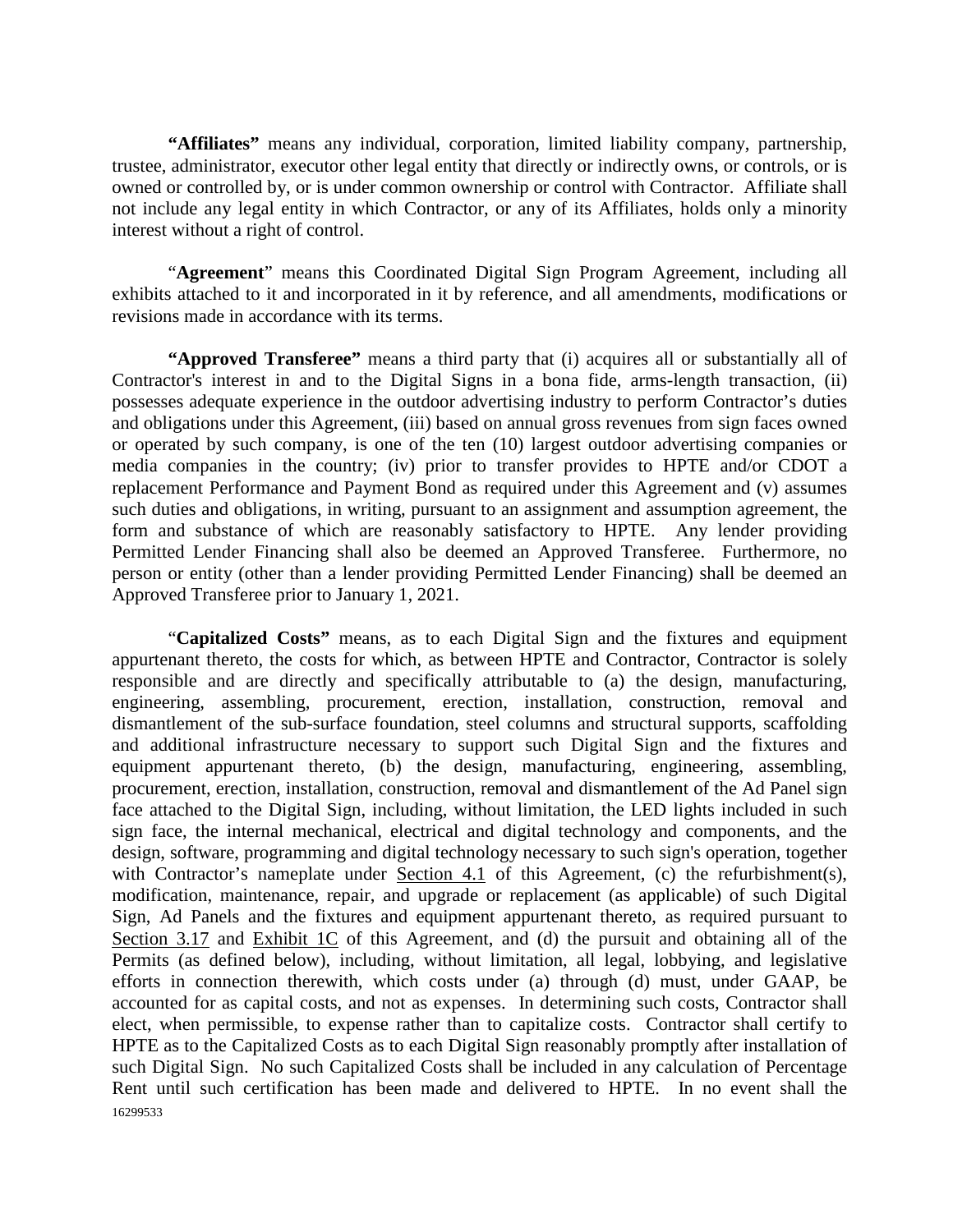Capitalized Costs for the up to sixty (60) sign face Digital Signs Network exceed \$9 Million and No/100 Dollars for the initial capital investment and more than \$9 Million for each refurbishment cycle. Notwithstanding anything contained in this Agreement to the contrary, the aggregate Capitalized Costs for the Digital Signs which are incurred by Contractor under this Agreement are subject to recovery by Contractor in accordance with Section 6.1 of this Agreement and the other terms and conditions hereof. Subject to the foregoing, a portion of the design, software, programming and other costs not directly and specifically attributable to a single Digital Sign, but directly and specifically attributable to the Digital Sign Network as a whole, shall be ratably allocated to a Digital Sign for purposes of such Capitalized Cost certifications. For illustrative purposes only, if there are One Million Two Hundred Thousand Dollars (\$1,200,000) of such costs attributable to the Digital Network as a whole, and sixty (60) sign faces, then Twenty Thousand Dollars (\$20,000) of such system-wide costs shall allocated to each Digital Sign for purposes of Contractor's cost certification for each such Digital Sign.

"**Change in Law**" shall mean and refer to the enactment, amendment, modification, repeal, decision, order or ruling by a Governmental Authority after the date of this Agreement of any Law which is applicable to the performance of the Work; it being expressly understood and agreed by the parties hereto that a change in any income tax Law or any Law by which a tax is levied or assessed on the basis of or in connection with the Digital Signs and/or Contractor's income, profits, revenues or gross receipts shall not be a Change in Law unless Contractor would be entitled to an abatement of Percentage Rent in relation to such change in Law, as specifically described in this Agreement.

"**Commencement Date**" has the meaning given such term in Section 5.1.

"**Cure Notice**" has the meaning given such term in Section 12.2.

"**Default**" has the meaning given such term in Section 12.1.

**"Default Rate"** shall mean (a) the lower of ten percent (10%) per annum, or (b) the sixmonth United States Treasury Bill rate, plus six (6%), but in no event an interest rate higher than the highest rate permitted by law.

"**Deliverables**" has the meaning given such term in Section 3.8(a).

**"Digital Sign"** means a digital sign that meets the Minimum Design Specifications set forth in Exhibit  $1E$  and which is developed and operated in accordance with the terms of this Agreement and other applicable Laws together with all signs, structures, appurtenances and related equipment. Even if not required to "go dark" under applicable Laws, a Digital Sign shall not operate between the hours of 12:00 a.m. and 5:00 a.m., unless HPTE consents otherwise, and excluding the communication of State Emergency Messages. The Digital Sign Network shall be comprised of up to 60 sign faces on the Digital Signs.

**"Digital Sign Network"** has the meaning given such term in the Recitals.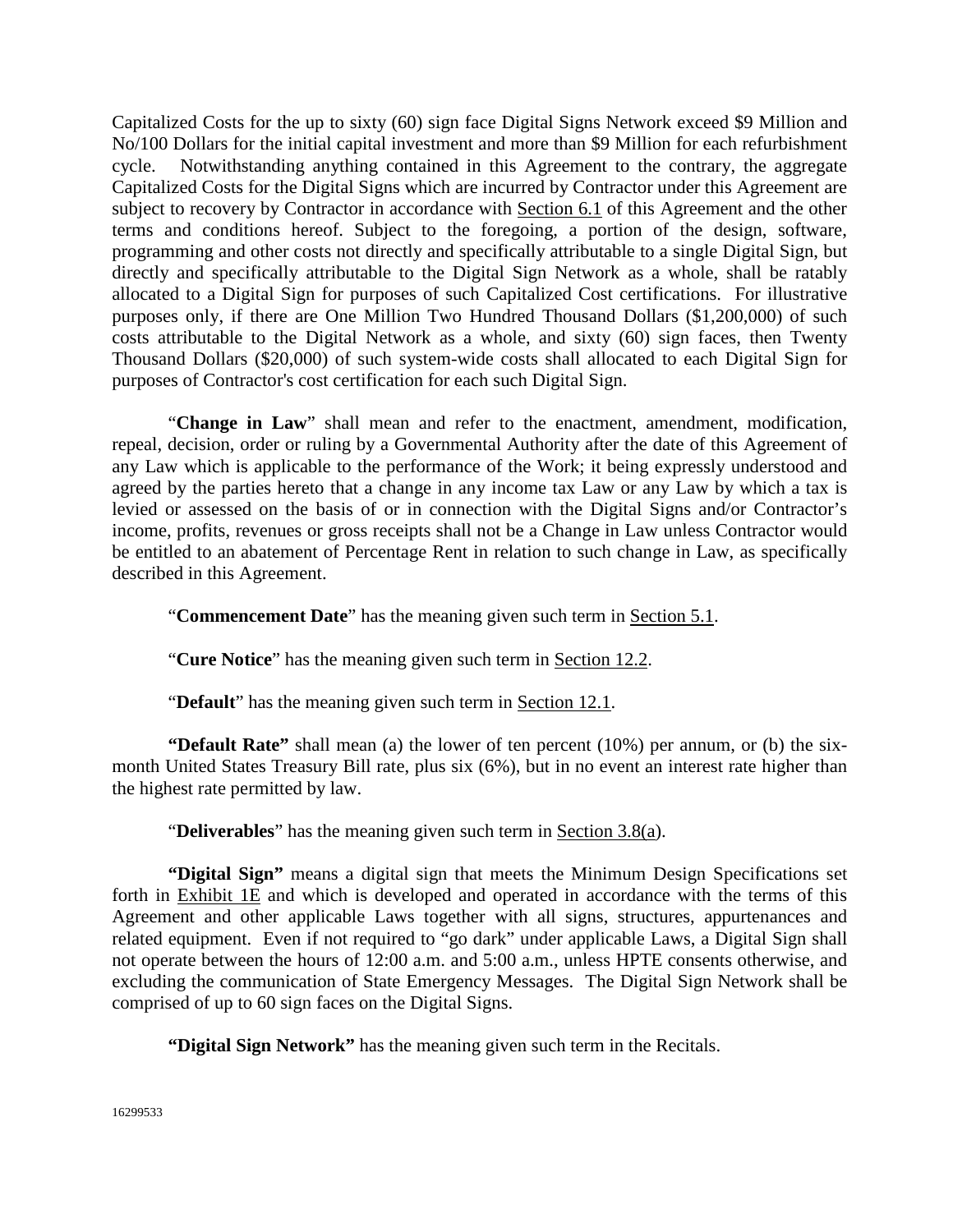**"Digital Sign Sites"** means the specific locations on the Properties as shall be proposed by Contractor and approved by HPTE in which Contractor shall install and operate either a single face, a two-faced, or a three-faced Digital Sign, so as to initially establish a Digital Signs Network.

"**Director**" means the Director of HPTE, and any representative duly authorized in writing to act on its behalf.

"**Effective Date** has the meaning given such term in the introductory paragraph of this Agreement.

"**Environmental Laws**" shall mean collectively, all applicable federal, state and local environmental, safety or health laws and ordinances and rules or applicable common law, including OSHA, the Comprehensive Environmental Response, Compensation and Liability Act of 1980, as amended (42 U.S.C. §9601 et seq.), the Hazardous Materials Transportation Authorization Act of 1994 (49 U.S.C. §5101 et seq.), the Resource Conservation and Recovery Act (42 U.S.C. §6901 et seq.), the Toxic Substances Control Act of 1976, as amended (15 U.S.C. §2601 et seq.), the Clean Air Act (42 U.S.C. §7401 et seq.), the Clean Water Act (33 U.S.C. §1251 et seq.), the Safe Drinking Water Act (42 U.S.C. §300(f) et seq.) as any of the foregoing may later be amended from time to time; any rule or regulation pursuant to them, and any other present or future law, ordinance, rule, regulation, permit or permit condition, order or directive addressing environmental, health or safety issues of or by the federal government, or any state or other political subdivision of it, or any agency, court or body of the federal government, or any state or other political subdivision of it, exercising executive, legislative, judicial, regulatory or administrative functions.

"**Excusable Event**" has the meaning given such term in Section 12.4(d).

"**GAAP"** means generally accepted accounting principles, consistently applied, as applicable from time to time.

"**Governmental Authority**" means any United States national, federal, state (including, without limitation, HPTE), county, municipal or local government agency, authority or court, or any department, board, bureau or instrumentality thereof.

**"Gross Revenues"** has the meaning given such term in Section 6.1.

16299533 **"Hazardous Materials"** shall mean, but shall not be limited to, any oil, petroleum product and any hazardous or toxic waste or substance or any substance which because of its quantitative concentration, chemical, radioactive, flammable, explosive, infectious or other characteristics, constitutes or may reasonably be expected to constitute or contribute to a danger or hazard to public health, safety or welfare or to the environment, including, without limitation, any asbestos (whether or not friable) and any asbestos-containing materials, lead paint, waste oils, solvents and chlorinated oils, polychlorinated biphenyls (PCBs), toxic metals, explosives, reactive metals and compounds, pesticides, herbicides, radon gas, urea formaldehyde foam insulation and chemical, biological and radioactive waste or any other similar materials which are included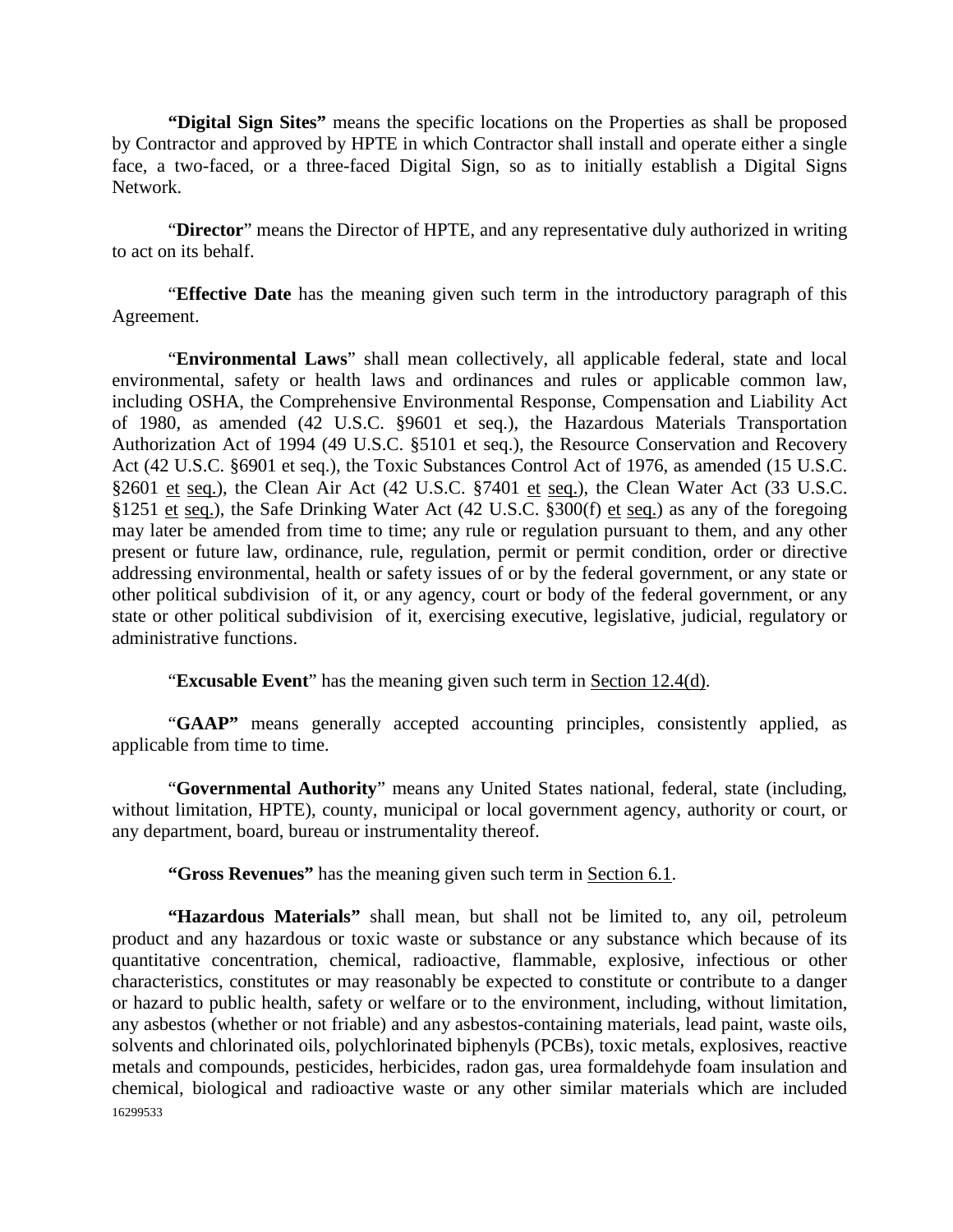under or regulated by any Environmental Law.

"**Indemnitees**" has the meaning given such term in Section 9.1(b).

"**Initial Term**" has the meaning given such term in Section 5.1.

"**Installation Deadline**" has the meaning given such term in Section 5.2(a).

"**Installation Schedule**" means the schedule for the installation of the Digital Signs, attached hereto as Exhibit 1D.

"**Key Personnel**" has the meaning given such term in Section 3.12(b).

**"Law**" means any constitution, charter, statute, act, law, regulation, code, rule, order, ordinance, decree, permit, judgment, directive, ruling, decision, resolution, executive order or declaration of any Governmental Authority, or any interpretation or application thereof by any such Governmental Authority, including, without limitation, applicable state and federal outdoor advertising and highway beautification regulations and laws, Environmental Laws and laws applicable to the regulation of Hazardous Materials.

"**Legal Challenge**" has the meaning given such term in Section 9.1(c).

"**Losses**" has the meaning given such term in Section 9.1(b).

"**Minimum Design Specifications**" means the minimum design specifications applicable to the Digital Signs specified on Exhibit 1E to this Agreement.

"**Monthly Payment Date**" shall mean the 15<sup>th</sup> day of each month during the Term of this Agreement (and, after the Term of this Agreement until all amounts earned during such Term from advertising on Ad Panels have been received).

"**OAAA**" means the Outdoor Advertising Association of America, Inc., the primary trade association for the outdoor advertising industry.

"**OSHA**" means the Occupational Safety and Health Act of 1970, as amended (29 U.S.C. §651 et seq.), and the regulations and rulings promulgated pursuant thereto.

"**Performance and Payment Bond**" has the meaning given such term in Section 3.16(a).

**"Percentage Rent"** has the meaning given such term in Section 6.1.

"**Permits**" has the meaning given such term in Section 3.6.

16299533 "**Permitted Lender Financing**" has the meaning given such term in Section 3.4. The financing and security documents for such Permitted Lender Financing shall be subject to the reasonable review and approval of HPTE to confirm that such documents are consistent with the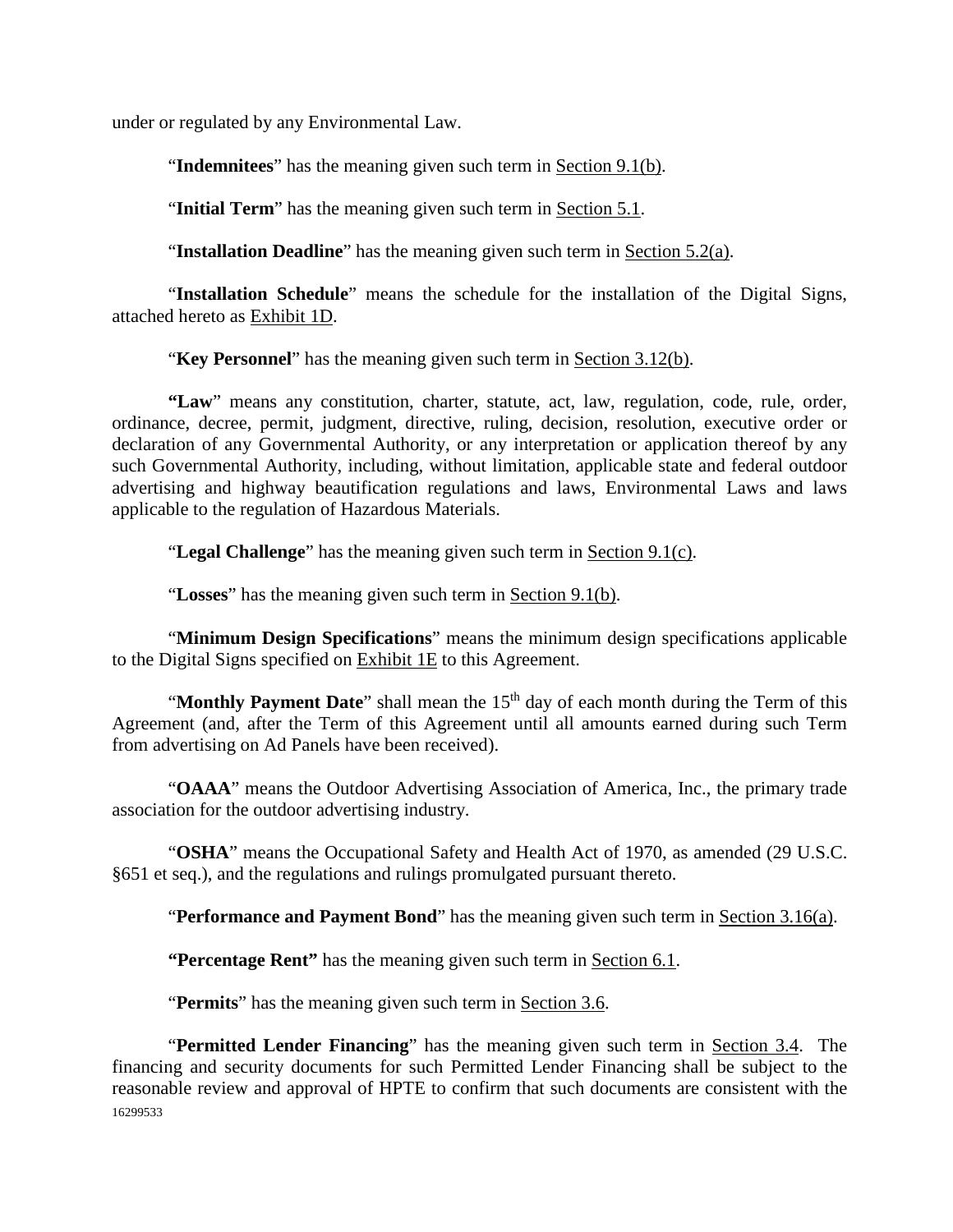requirements of Section 3.14(a)(i), such approval not to be unreasonably withheld, conditioned, or delayed. Such review and approval may include a requirement that the lender providing such financing enter into an attornment agreement, non-disturbance agreement, recognition agreement or similar lender/HPTE agreement, the purpose of which is to assure that if the lender exercise its rights under its financing and security documents, the Digital Sign Network shall at all times continue to operate in accordance with the terms of this Agreement and the lender shall reasonably cooperate with HPTE to assure such continued operation.

"**Permitted Transfer**" has the meaning given such term in Section 12.1(d)(vii).

"**Phase I**" means Phase I of the Installation Schedule for the Digital Sign Sites identified in Exhibit 1D attached hereto.

"Phase II" means Phase II of the Installation Schedule for the Digital Sign Sites identified in Exhibit 1D attached hereto.

"**Plans and Specifications**" has the meaning given such term in Section 4.2.

"**Project Manager**" means the project manager designated by HPTE from time to time as its project manager for the Digital Sign Network implemented pursuant to this Agreement.

**"Properties"** has the meaning given such term in the Recitals.

"**Required Governmental Approvals**" shall mean, as to each Digital Sign, the applicable CDOT, HPTE, and FHWA approvals, together with all required approvals (if any) from other governmental entities with jurisdiction over the underlying real property.

"**Revenue Reports**" has the meaning given in Section 3.8(c).

**"RFI"** has the meaning given such term in the Recitals.

**"RFP"** has the meaning given such term in the Recitals.

"**State Emergency Messages**" means state-wide and/or regional emergency messages that may include, but shall not be limited to, "Amber Alerts", messages issued by the Federal Emergency Management Agency, evacuation notices, homeland security, severe weather, fire, flash flood and/or public safety messages. Routine traffic alerts or notices shall not constitute State Emergency Messages for purposes of this Agreement.

**"State Messages"** means either a State Emergency Message or a State Public Service Message, or both, as the context may require.

**"State Public Service Message"** means the following advertising copy provided by HPTE to Contractor for display on the Digital Signs: (i) public service announcements, (ii) notices of traffic conditions and parking conditions within the State of Colorado, (iii) general public safety messaging, in coordination with the Department of Homeland Security, Federal

16299533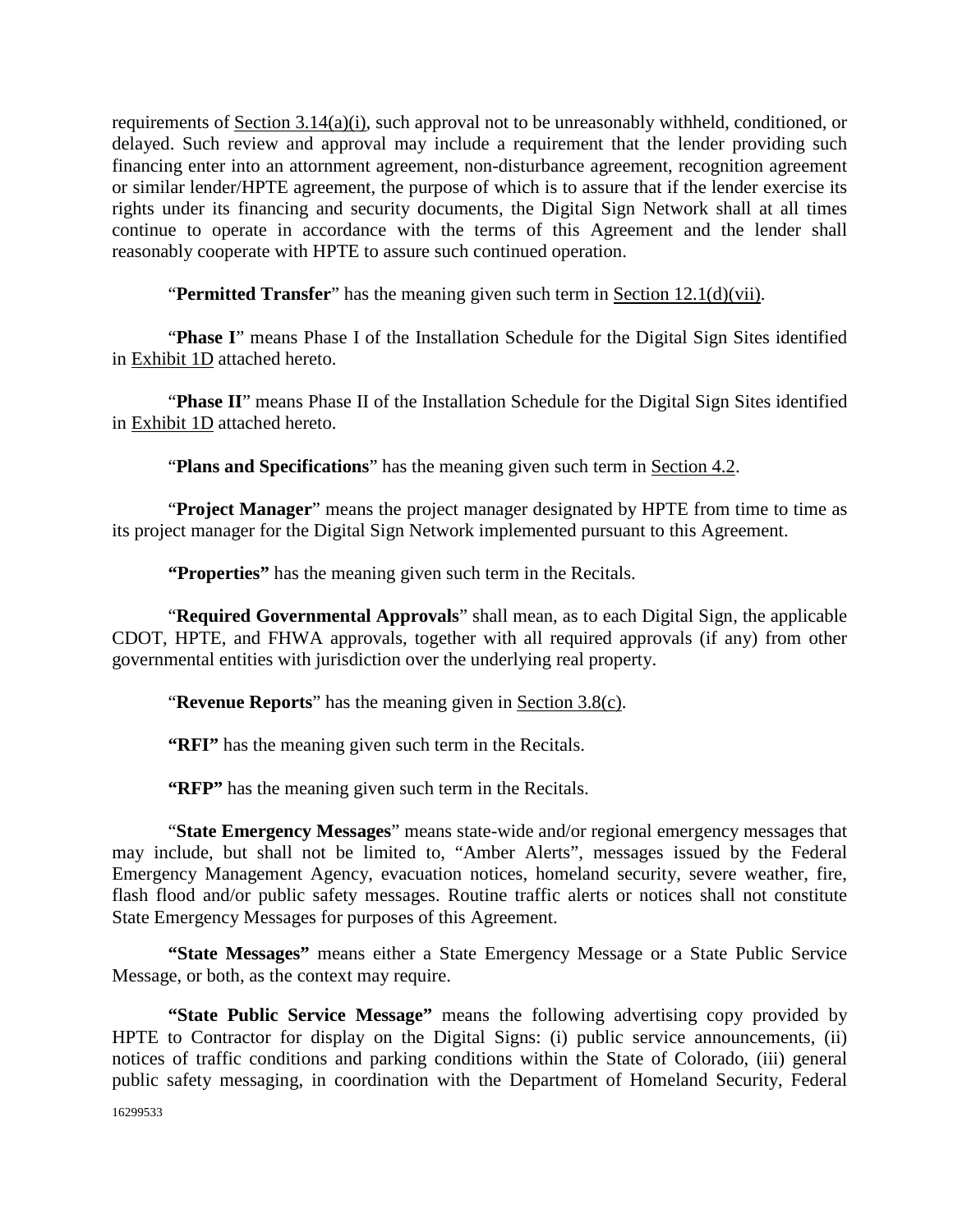Bureau of Investigations, the local law enforcement, fire departments, and other first responders provided by HPTE.

"**Status Report**" has the meaning given such term in Section 3.8(b).

**"Sublease"** means a sublease entered into between HPTE to Contractor, concurrent or subsequent to a Lease being entered into between CDOT and HPTE, for the erecting, constructing, installing, placing, operating, maintaining, modifying, servicing, relocating and removing of the Digital Signs on the Digital Sign Sites, including supporting structures, illumination facilities and connections, back-up panels, service ladders and other appurtenances and ancillary equipment.

"**Subcontractor**" means any person or entity who has a contract, agreement or other arrangement with Contractor to perform a portion of the Work or to supply materials, equipment or other items in relation to the Work and, when required under applicable Laws, includes subcontractors and subconsultants of any tier, suppliers and materials providers, whether or not in privity with Contractor, who perform such Work or supply such items.

"**Term**" has the meaning given such term in Section 5.1.

"**Work**" means, collectively, the design (including architectural and engineering services), manufacture, assembly, procurement, installation, maintenance, operation, programming, connecting to existing or future Colorado state information and communication networks, posting of State Messages, procuring of advertisers, sale of ads, cooperation with media buyers and brokers, removal and dismantlement of the Digital Signs, maintenance and restoration of the underlying and other property affected by the Work and other services and items that are necessary to execute and complete the obligations of Contractor described in this Agreement and shall include, without limitation, all such services and items which are specifically required by this Agreement and any and all work necessary to complete or carry out the work fully and to the standard of performance required in this Agreement.

# 2.2 **Interpretation**.

(a) The term "**include**" (in all its forms) means "include, without limitation" unless the context clearly states otherwise.

(b) All references in this Agreement to Articles, Sections or Exhibits, unless otherwise expressed or indicated, are to the Articles, Sections or Exhibits of this Agreement.

(c) Words importing persons include firms, associations, partnerships, trusts, corporations and other legal entities, including public bodies, as well as natural persons.

(d) Any headings preceding the text of the Articles and Sections of this Agreement, and any table of contents or marginal notes appended to it, are solely for convenience of reference and do not constitute a part of this Agreement, nor do they affect the meaning, construction or effect of this Agreement.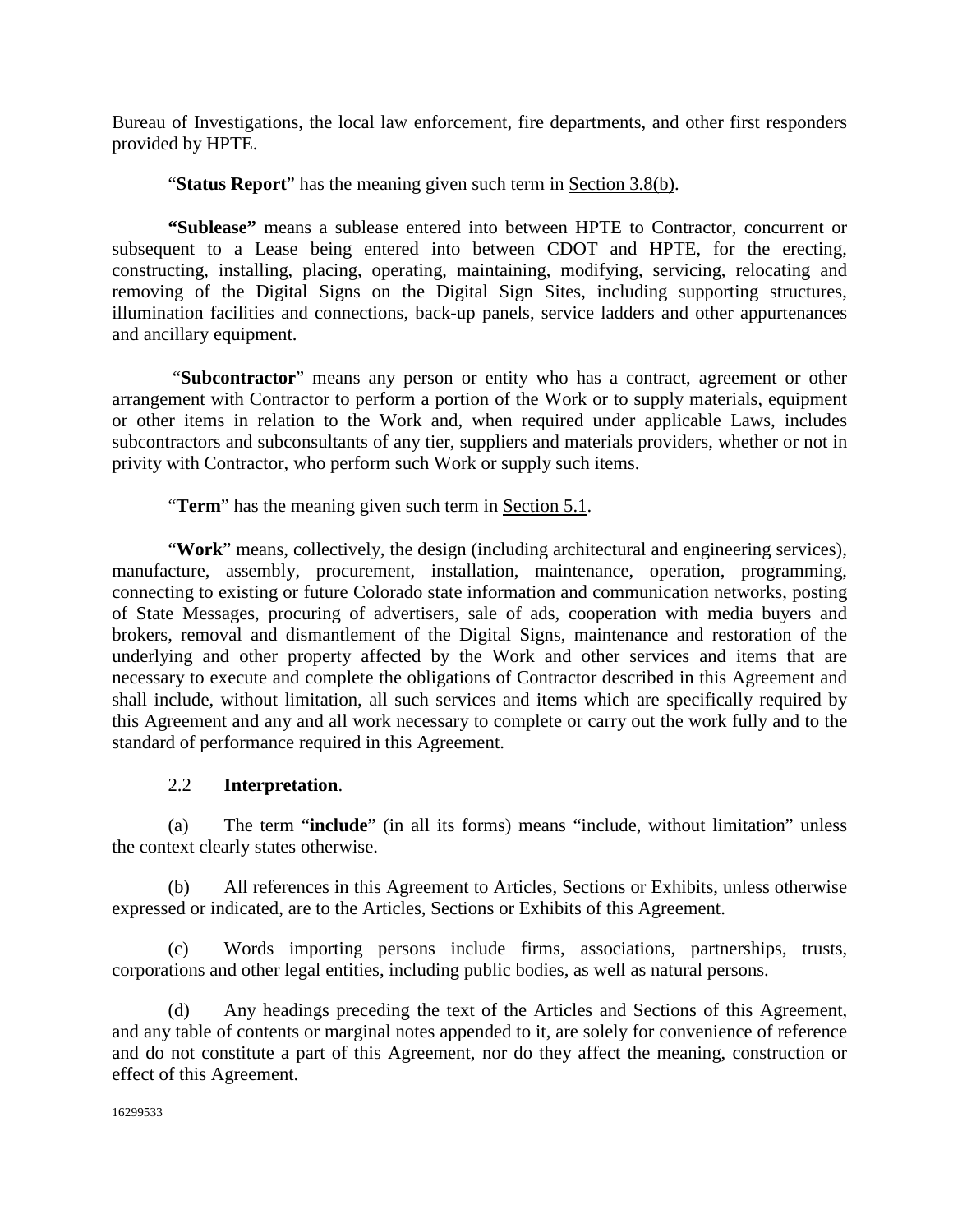(e) Words importing the singular include the plural and vice versa. Words of the masculine gender include the correlative words of the feminine and neuter genders.

(f) All references to a number of days mean calendar days, unless expressly indicated otherwise.

### 2.3 **Incorporation of Exhibits**.

The Exhibits attached hereto are incorporated herein and made a part of this Agreement.

#### **ARTICLE 3 GENERAL CONDITIONS FOR PERFORMANCE OF WORK**

3.1 **Intent of Agreement**. The intent of this Agreement is that, in consideration of HPTE's grant of certain rights to Contractor to sell and place advertising on Digital Signs, Contractor will: (a) have the right and the obligation to design, manufacture, assemble, install, maintain, operate, program, remove (the above-grade portions of the Digital Signs) and dismantle the Digital Signs and the fixtures and equipment appurtenant thereto, (b) pay to HPTE the Percentage Rent during the Term of this Agreement, and (c) program and operate the Digital Signs as a coordinated Digital Sign Network. Further, Contractor must take all action reasonably necessary to perform its obligations pursuant to this Agreement. In consideration of the foregoing, Contractor shall be entitled to place advertising on the Digital Signs and receive the payments payable to Contractor pursuant to Section 6.1, or as otherwise expressly provided for in this Agreement.

3.2 **Qualified Personnel**. Contractor must ensure that all Work that requires the exercise of professional skills or judgment is accomplished by professionals qualified and competent in the applicable disciplines and appropriately licensed, as required by Law. Contractor upon reasonable notice must provide copies of any such licenses to HPTE. Contractor remains responsible for the professional and technical accuracy of all Work and Deliverables (as defined below) performed or furnished, whether performed or furnished by Contractor or its Subcontractors or others on its behalf. Contractor shall at all times employ or retain sufficient personnel to install and operate the Digital Sign and sell advertising thereon and reasonably cooperate with HPTE in operating the Digital Sign Network in order to display the State Messages pursuant to this Agreement.

3.3 **HPTE Review**. Any review, supervision, consent, approval or acceptance in relation to any of the Work by HPTE does not relieve Contractor of its responsibility for the professional skill and care and technical accuracy of its Work and Deliverables. This provision in no way limits HPTE's rights against Contractor either under this Agreement, at law or in equity.

16299533 3.4 **Contractor to Pay for All Items of Work**. Contractor acknowledges and agrees that it must perform all Work and pay all amounts due and payable related to the operation of the Digital Signs and Digital Sign Network and the fixtures and equipment appurtenant thereto (including, without limitation, advertising commissions) without any payments by HPTE, and that Contractor's sole source of payments under this Agreement is from the Gross Revenues pursuant to Section 6.1 and the other terms and conditions hereof. In furtherance and confirmation of the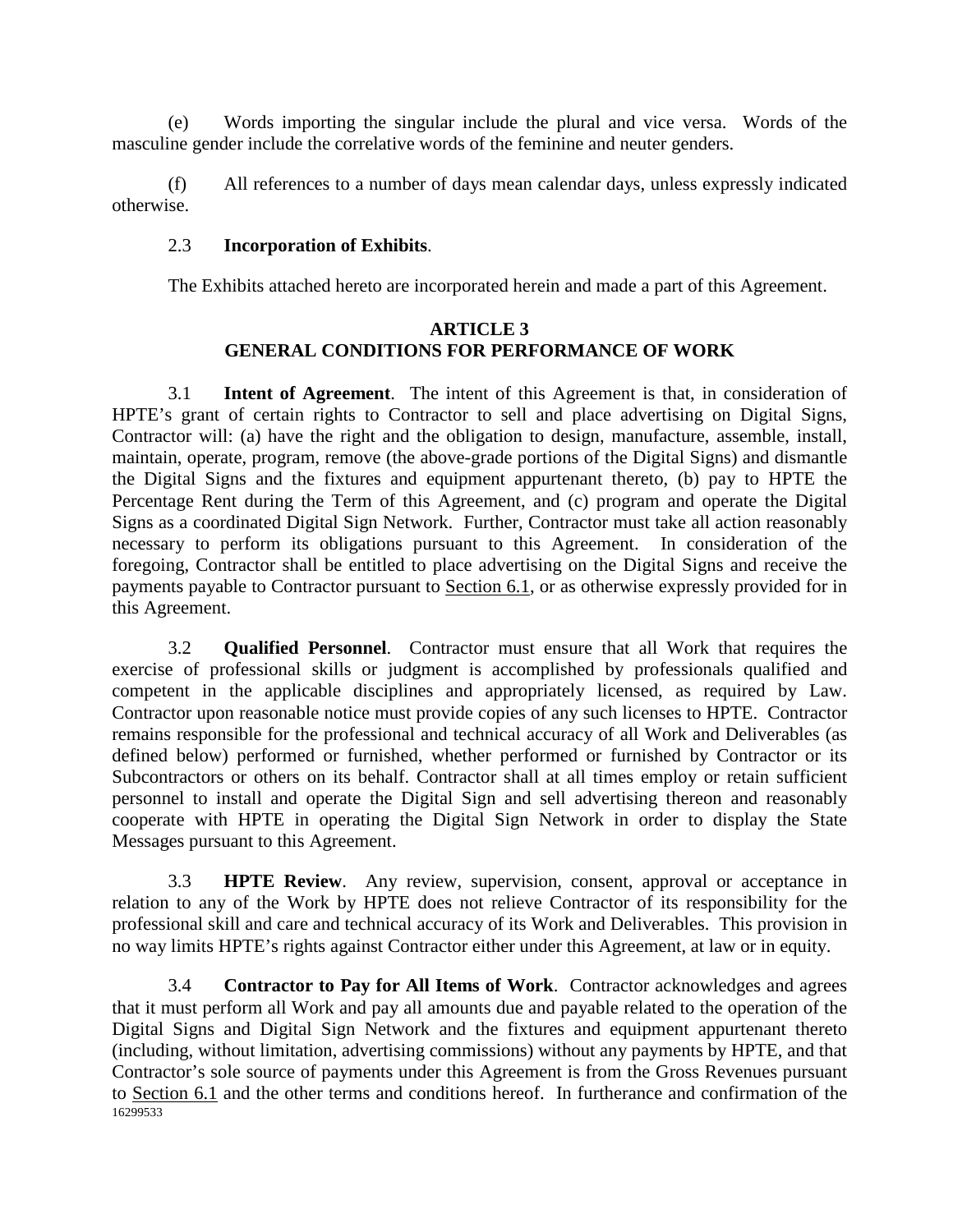foregoing, Contractor acknowledges and agrees that HPTE has not made, and does not intend to make, any appropriations in relation to this Agreement. Contractor further covenants and agrees that it must provide and pay for all items or services reasonably necessary for the proper execution and completion of the Work, whether temporary or permanent and whether or not incorporated or to be incorporated into the Work, including, but not limited to, all design, manufacturing, assembly, engineering, procurement, installation, construction, programming, marketing, maintenance, operation, removal and dismantlement services, all administration, management, training and coordination services, all information technology, software design, programming and connectivity requirements, all labor, materials, furnishings, equipment, supplies, insurance, bonds, permits, licenses, tests, inspections, tools, machinery, water, heat, utilities consumed in performance of the installation, maintenance, operation and removal of the Digital Signs and restoration relating thereto and transportation, and all other items, facilities and services, including off-site office space, maintenance vehicles, warehouse space, computers, digital network equipment and other ancillary operational facilities, equipment and services related to Contractor's performance of its obligations under this Agreement.

Contractor covenants that it shall not record any instrument purporting to establish any lien or claim of lien against a Digital Sign and shall promptly cause any of its Subcontractors that records an instrument purporting to establish any such lien to promptly record a release of such lien. Notwithstanding the foregoing, Contractor shall have the right to grant a chattel mortgage, to consent to the grant of a security interest in and the filing of a financing statement, and to otherwise execute security documents in favor of a lender providing financing with respect to the Digital Signs (such financing, "**Permitted Lender Financing**"); provided, however, that in all instances such encumbrance shall attach solely to Contractor's property interest in the Digital Sign and shall in no instance attach to the Digital Sign Sites or any public property.

3.5 **Site and Local Physical Conditions**. Subject to the provisions of this Section 3.5, Contractor will bear the full risk of site and local physical conditions at locations where the Work shall be performed and Contractor will not be entitled to an adjust payments under Section 6.1 or any extension in time for its performance of the Work as a result of the same, unless such conditions constitute an Excusable Event. Contractor acknowledges and agrees that it will bear the full risk of installing the Digital Signs and the fixtures and equipment appurtenant thereto.

During the course of installing a Digital Sign and the fixtures and equipment appurtenant thereto, Contractor shall lawfully dispose of any soil or spoils removed in connection with the subsurface foundation work. Apart from the lawful disposal of such removed soils or spoils, which shall be at Contractor's sole cost and expense (but which, if a capital expense under GAAP, may be included in the Capitalized Costs), Contractor shall have no duty to remediate such site. However, if remediation is required, CDOT, as owner of the Property, in its sole discretion can determine if and how CDOT will remediate the Digital Sign Site and may choose to not enter into or cancel the Lease with HPTE for that particular site prior to construction of the Digital Sign, provided however, that CDOT shall sign such disposal manifests as may be legally required to enable Contractor to dispose of any removed materials.

3.6 **Permits**.Prior to erecting, constructing, installing, or placing a Digital Sign on a Digital Sign Site, Contractor shall, at its sole cost and expense, follow CDOT's standard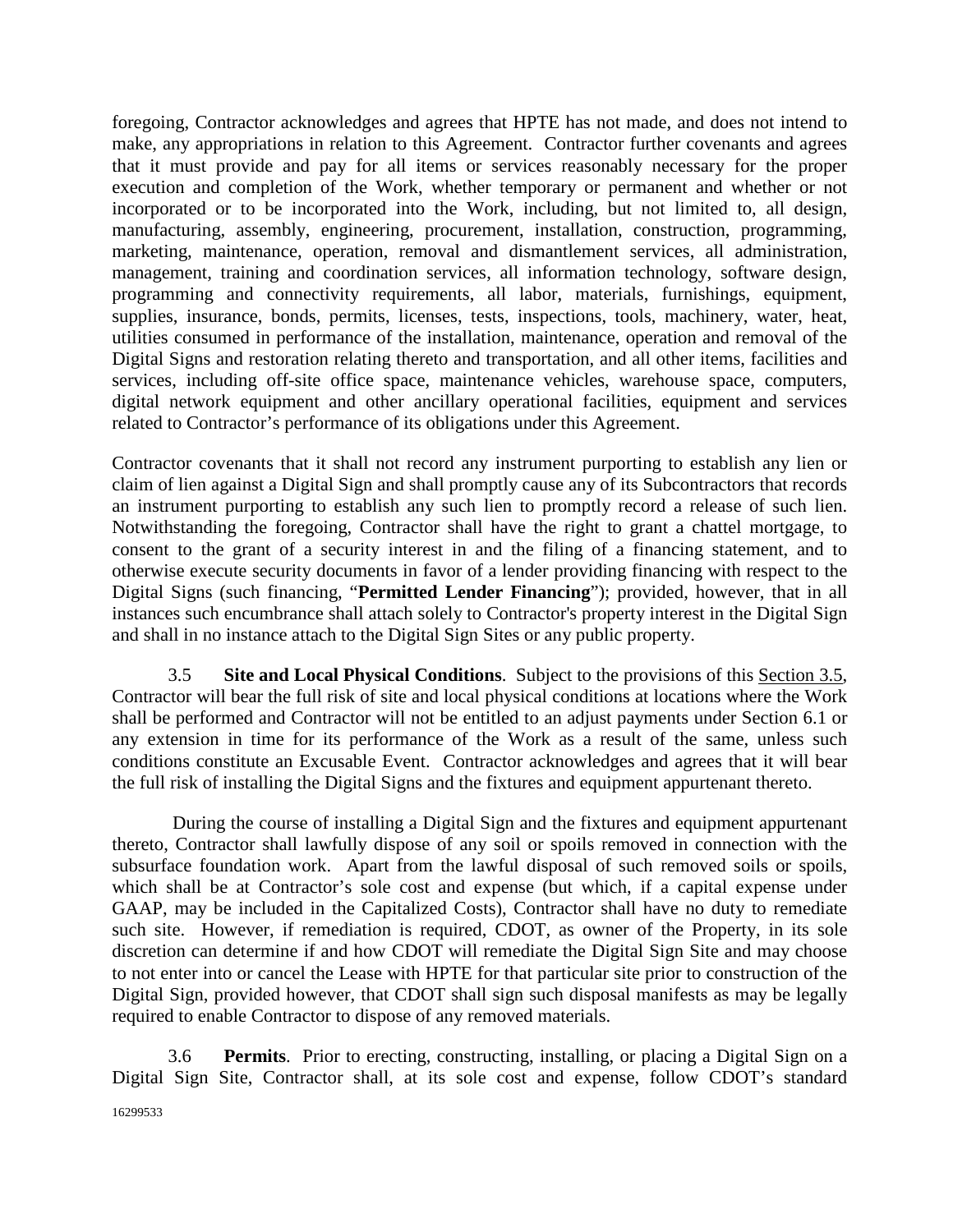permitting process and obtain all Required Government Approvals required in connection with such Digital Sign, including, specifically obtaining any required CDOT Outdoor Advertising Permit (the "**Permits**"). The Permits shall be processed in accordance with Section 2 of the CDOT Rules Governing Outdoor Advertising in Colorado, 2 CCR 601-3, and § 43-1-408, C.R.S., each as may be amended, and any other law, rule or regulation governing CDOT's outdoor advertising permitting process.

This Agreement does not and shall not be interpreted to require CDOT to permit placement of a Digital Sign on any particular Property or issue Permits. Contractor shall have the right to identify Properties which it believes are appropriate for development of Digital Sign Sites. Contractor shall comply with by applicable laws, as may be amended from time to time, including but not limited to Highway Beautification Act, 23 U.S.C. 131, *et seq.*, the Highway Beautification Code of Federal Regulations, 23 C.F.R. Part 750, *et seq.*; the Colorado Outdoor Advertising Act, C.R.S. § 43-1-401, *et seq.*, and the Rules Governing Outdoor Advertising in Colorado, 2 CCR 601-3 in connection with the installation and operation of the Digital Signs.

3.7 **Correction of Work**. Contractor must, within thirty (30) days or such later date as may be reasonably required by Contractor (due to the nature of the defective Work or any Force Majeure), to correct Work (including any drawings, plans, specifications, programs, software, items of construction, assembly or installation, or any other product constituting a part or component of the Work) that HPTE reasonably rejects as defective or failing to conform to this Agreement (whether arising from a design, construction or other defect, error, omission or deficiency). If other portions of the Work are materially adversely affected by or are damaged by such defective Work, Contractor must, at its sole cost and expense and at the earliest reasonable practical opportunity, correct, repair or replace such affected or damaged Work, as well as any other property damaged by such defective or nonconforming Work. Contractor will bear all costs of correcting such defective or nonconforming Work, including additional testing and inspections and any design or engineering services and expenses made necessary thereby. If, after Contractor is notified by HPTE of defective or nonconforming Work, Contractor fails to timely correct such defective or nonconforming Work in accordance with this Section 3.7, HPTE may correct such Work and charge to Contractor the reasonable out-of-pocket costs of the same incurred by HPTE or CDOT if CDOT has the right to make corrections under a Sublease.

# 3.8 **Deliverables**.

(a) *Deliverables in General*. In carrying out its Work, Contractor must prepare and provide to HPTE the Deliverables. The **"Deliverables"** are the following: (i) quarterly reports documenting compliance with installation, operation, maintenance and other standards set forth in this Agreement; (ii) Status Reports (as defined below); and (iii) Revenue Reports (as defined below). All Deliverables must be prepared in a form and content reasonably satisfactory to HPTE and delivered in a timely manner consistent with the requirements of this Agreement.

16299533 (b) *Status Reports*. During the first 2 years of the Term, within five (5) business days after the expiration of each calendar month (or four week period) throughout the duration of this Agreement, Contractor must prepare and submit to HPTE a status report (each a "**Status Report**"), which Status Report must be prepared in a manner and format reasonably satisfactory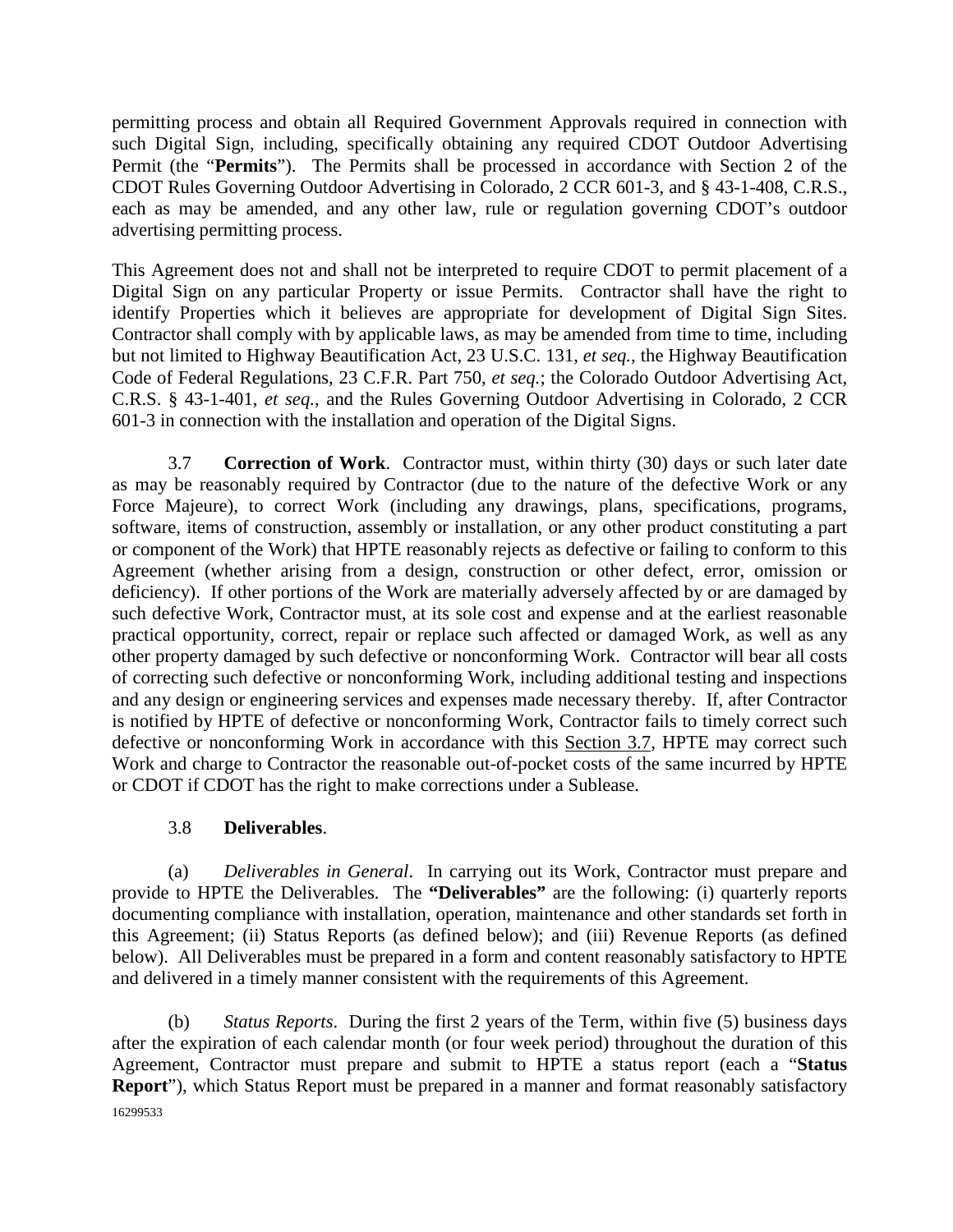to HPTE and must include (i) a reasonably detailed description of the progress of the Work, including a critical path chart illustrating the progress which has been made, (ii) a statement of any significant Work issues that remain unresolved, and a list of Contractor's observations and suggested recommendations or resolutions as to the same, (iii) an updated report as to Contractor's adherence to the Installation Schedule, and specifically addressing whether the design, manufacture, assembly, and installation is on schedule or behind schedule and actions being taken to correct schedule delays, (iv) a summary of any significant Work events that are scheduled to occur during the following 30 days, (v) complaint logs, and (vi) product manuals, if available.

(c) *Revenue Reports*. During the Term, within five (5) business days after the expiration of each calendar month (or four-week period) through the duration of this Agreement, Contractor must prepare and submit to HPTE a revenue report summarizing accounts receivable and collections with respect to advertising sales and the receipt of Gross Revenues, including the deduction of any third party advertising commissions and amortized Capitalized Costs in calculating the same, pursuant to Section 6.1, from advertising on the Digital Signs (each, a "**Revenue Report**"). In the event of a public offering of securities related to the operation of Contractor's business, or to the extent other otherwise applicable under federal or state securities laws, Contractor, by written notice to HPTE citing such applicable law (whether "quiet period" restrictions, prohibitions against forward looking guidance, or similar restrictions), may withhold such written Revenue Reports but shall, to the extent permitted by law, make the relevant financial information available to HPTE in another format or by another means.

(d) *Litigation Reporting.* If Contractor is served with a pleading or other document in connection with an action or other administrative decision making body challenging the legality of this Agreement or a Sublease which may affect Contractor's ability to perform its obligations under this Agreement, Contractor shall, within 10 business days after being served, notify HPTE of such action and deliver copies of such pleading or document pursuant to Section 13.15.

(e) *Rejection of Deliverables*. HPTE may reject Deliverables that do not include relevant information or data reasonably necessary to verify advertiser occupancy and payments required to be made by Contractor to HPTE hereunder. If HPTE determines Contractor has failed to comply with the foregoing standards, it may consider such failure to be a default by Contractor for the purposes of Article 12.

(f) *Partial or Incomplete Deliverables*. Partial or incomplete Deliverables may be accepted for review only when required for a specific and well-defined purpose and when consented to in advance by HPTE. Such Deliverables will not be considered as satisfying the requirements of this Agreement and partial or incomplete Deliverables in no way relieve Contractor of its commitments under this Agreement.

(g) *Quarterly Meetings*. At either party's request, the parties shall meet on a quarterly basis to review the Digital Sign Network's operation and any issues arising under this Agreement.

# 3.9 **Records and Audits.**

16299533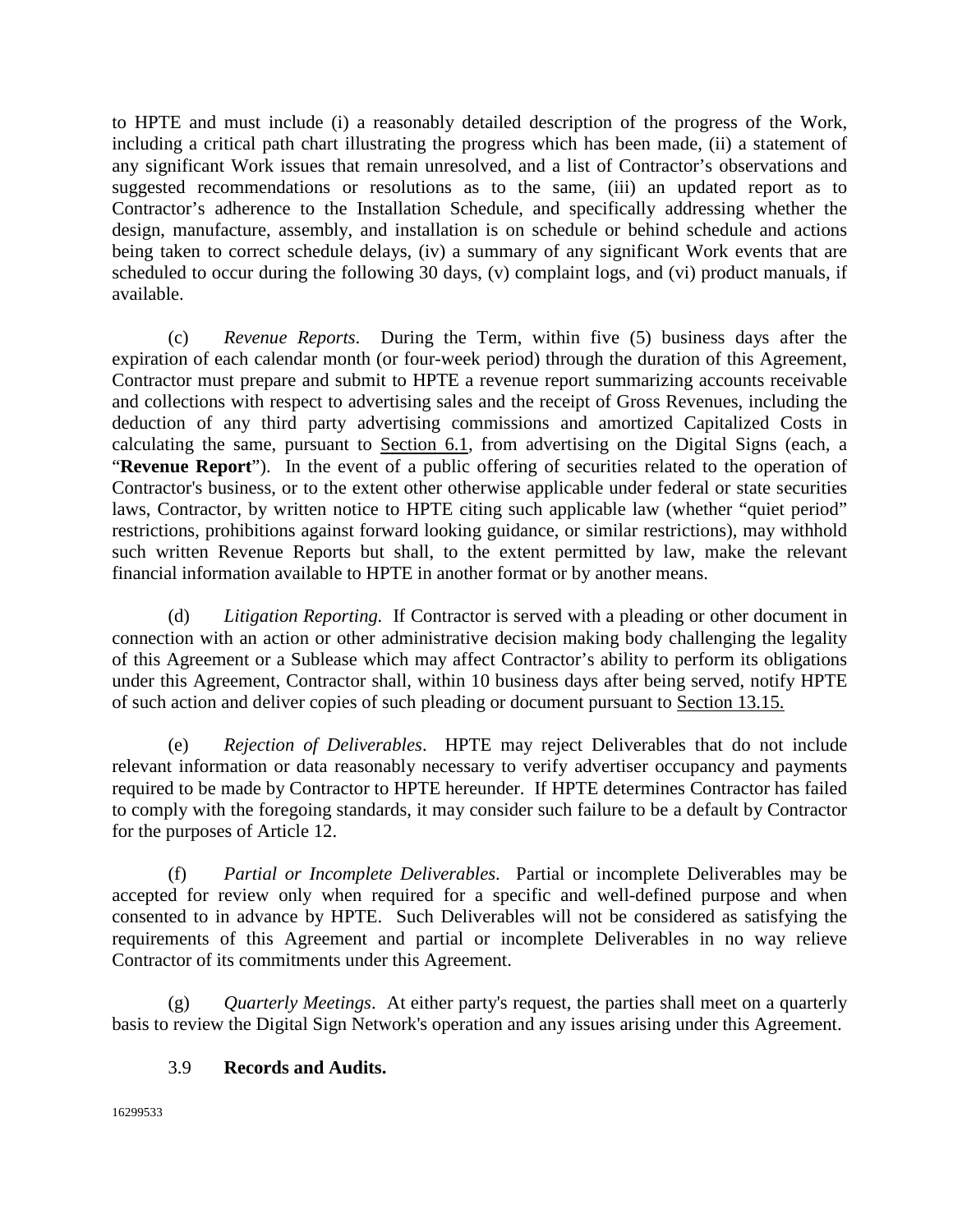(a) *Records*. Contractor must deliver or cause to be delivered to HPTE all documents, including but not limited to all Deliverables prepared for HPTE under the terms of this Agreement, promptly in accordance with the time limits prescribed in this Agreement, and if no time limit is specified, then within a reasonable period of time after receipt of a written demand for them or upon termination or completion of the Work under this Agreement. In the event of the failure by Contractor to make such delivery, then and in that event, Contractor must pay to HPTE any damages HPTE incurs by reason of Contractor's failure. Contractor must maintain any such records including Deliverables not delivered to HPTE or demanded by HPTE for a period of five (5) years after the expiration or termination of this Agreement, whichever is later, to the extent that such records relate to documenting or determining the Capitalized Costs, Gross Revenues, Percentage Payments pursuant to Section 6.1, or as otherwise required under Colorado law.

(b) *Audits*. At its option, within sixty (60) days from HPTE's receipt of an Annual Report, no more than once per Lease Year, HPTE may cause (at its sole cost and expense), at any reasonable time during normal business hours (defined as 9:00 a.m. - 5:00 p.m. MST, Mondays through Fridays, except for federal and state holidays) at Contractor's notice address under Section 13.15 below, and in a reasonable manner, upon ten (10) business days' prior written notice to Contractor, an audit of such records, invoices, and other documents relating solely to the applicable Annual Report (as defined below) (the "**Records"**). Such audit shall be performed by a third party certified public accountant ("**CPA**") of HPTE's choice or by CDOT's external auditing division. The CPA (and HPTE) shall not remove or cause to be removed Contractor's Records from Contractor's office and shall keep all terms of Contractor's Records confidential. This confidentiality obligation shall survive the expiration or termination of this Agreement. In the event that such audit reveals any veritable underpayment (the "**Underpayment**"), HPTE shall promptly notify Contractor thereof and Contractor shall deliver a check made payable to HPTE in an amount equal to the Underpayment plus and amount equal to five (5%) of the Underpayment (the "**Underpayment Penalty Fee**") within ten (10) business days after receipt of such notice. In the event that Contractor discovers through its own or other independent review of its Records that any overpayment has been made to HPTE, Contractor shall promptly notify HPTE of such veritable overpayment and HPTE shall deliver a check made payable to Contractor in an amount equal to the overpayment within ten (10) business days after receipt of such notice.

16299533 3.10 **Confidentiality**. For the purposes of this Agreement, the term "Confidential Information" shall mean all proprietary or non-public information of Contractor, CDOT or HPTE, in any form that is identified as confidential or that by the circumstances surrounding disclosure ought in good faith to be treated as confidential. The receiving party may provide the disclosing party's Confidential Information to its employees, contractors, agents and licensees solely as necessary for the performance of its obligations in connection with this Agreement and as required in connection with the reporting requirements of the United States Securities and Exchange Commission and other applicable governmental agencies. Except to the extent specifically permitted in this Section, the receiving party shall keep the disclosing party's Confidential Information strictly confidential. The receiving party is responsible for any breach of this Agreement by its employees, contractors, agents and licensees. The receiving party will return or destroy all Confidential Information in written or electronic form at the disclosing party's request; provided, however, that each party may retain any analysis or work product that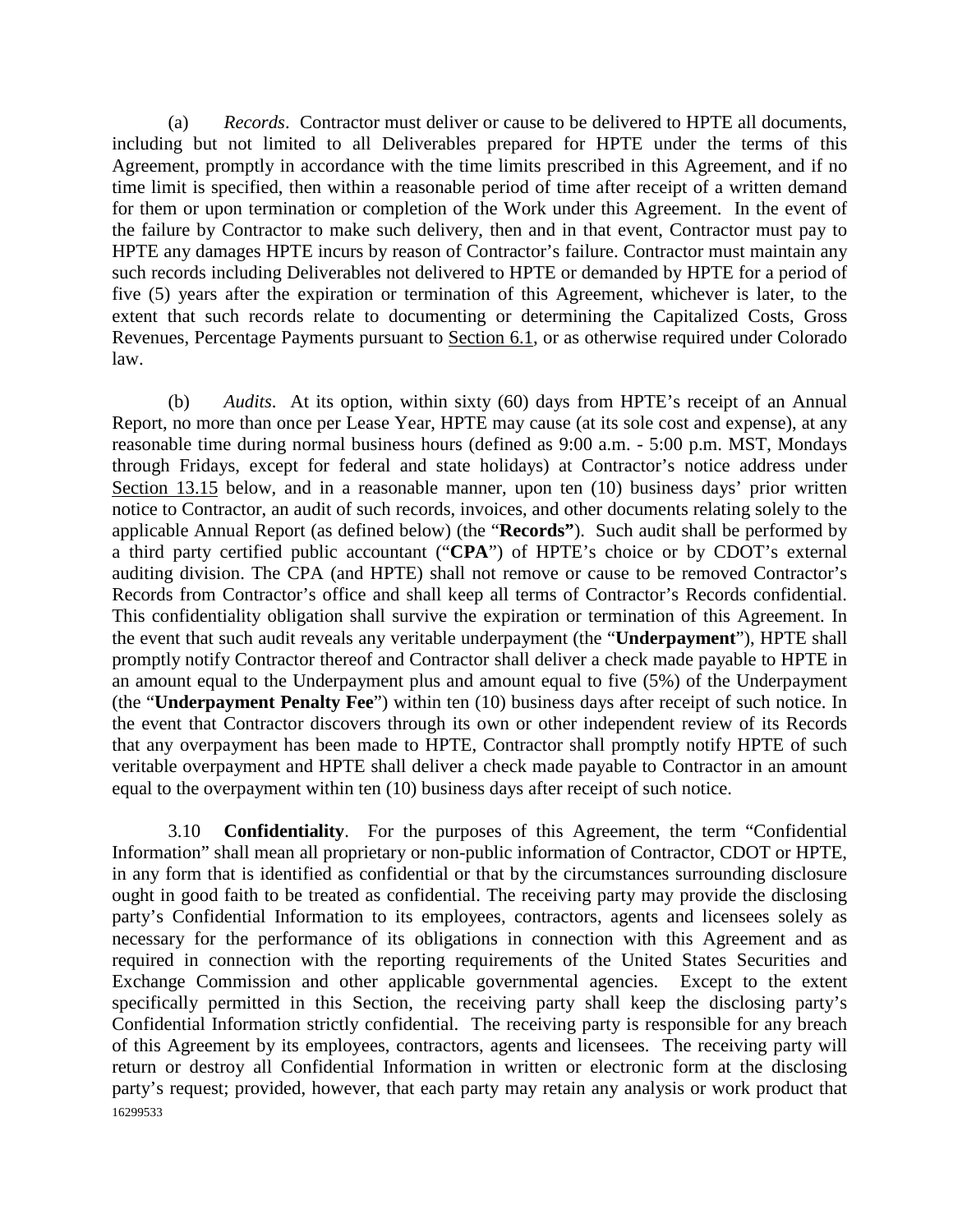are not summaries or extracts of Confidential Information. The confidentiality provisions of this Agreement do not apply to Confidential Information that: (i) is or becomes generally available to the public other than (1) as a result of a disclosure by the party receiving such information or any other person who directly or indirectly receives such information from such party or (2) in violation of a confidentiality obligation to the disclosing party known to the receiving party; or (ii) is or becomes available to the party receiving such information on a non-confidential basis from a source which is entitled to disclose it to such party; or (iii) was known to the receiving party prior to disclosure to it by the disclosing party; or (iv) is verifiably developed by the receiving party without the benefit of the Confidential Information provided by the disclosing party. If the receiving party is required by law or by interrogatories, requests for information or documents under Colorado Open Records Act, CRS §24-72-101, subpoena, civil investigative demand or similar process to disclose any Confidential Information, such party will provide the disclosing party with prompt, prior written notice of such request or requirement so that the disclosing party may seek an appropriate protective order or the receiving party's compliance with the provisions of this Agreement.

# 3.11 **[Intentionally Deleted]**

# 3.12 **Personnel**.

(a) *Adequate Staffing*. Contractor covenants to assign and maintain an adequate staff of competent personnel that is fully equipped, licensed as appropriate, available as needed, qualified and assigned to perform the Work so as to maximize Gross Revenues from the Digital Signs and to operate the Digital Sign Network. The covenants in the immediately preceding sentence go to the essence of the parties' agreement. Contractor must include among its staff the Key Personnel described below. The level of staffing may be revised from time to time with advance notice to the Project Manager.

(b) *Key Personnel.* "**Key Personnel**" means those persons assigned to those positions (in accordance with this Section), set forth in Exhibit 2. The Project Manager may at any time, for good cause shown, notify Contractor in writing that HPTE will no longer accept performance of Work under this Agreement by one or more Key Personnel. Good cause shall include, without limitation, acts of dishonesty, fraud, failure to perform responsibilities resulting in more than three (3) Defaults within a calendar year and HPTE's sending of a Cure Notice in connection therewith, and similar recurring negative conduct materially detrimental to the parties' performance under this Agreement. Upon such a notice, Contractor must promptly suspend the services of such Key Personnel and must replace such Key Personnel in accordance with the terms of this Agreement. In addition, Contractor may remove Key Personnel from time to time, so long as Contractor uses all reasonable efforts to maintain continuity in the Key Personnel during the Term of this Agreement. HPTE has the right to approve in writing the replacement for any Key Personnel, regardless of the reason for replacement, which approval will not be unreasonably withheld or delayed. At least one of the Key Personnel must be available by telephone or text or electronic messaging system (at the numbers set forth in Exhibit 2). In addition, Contractor must have Key Personnel within HPTE on the days and at the times set forth in the schedule of availability that is attached hereto as Exhibit 2.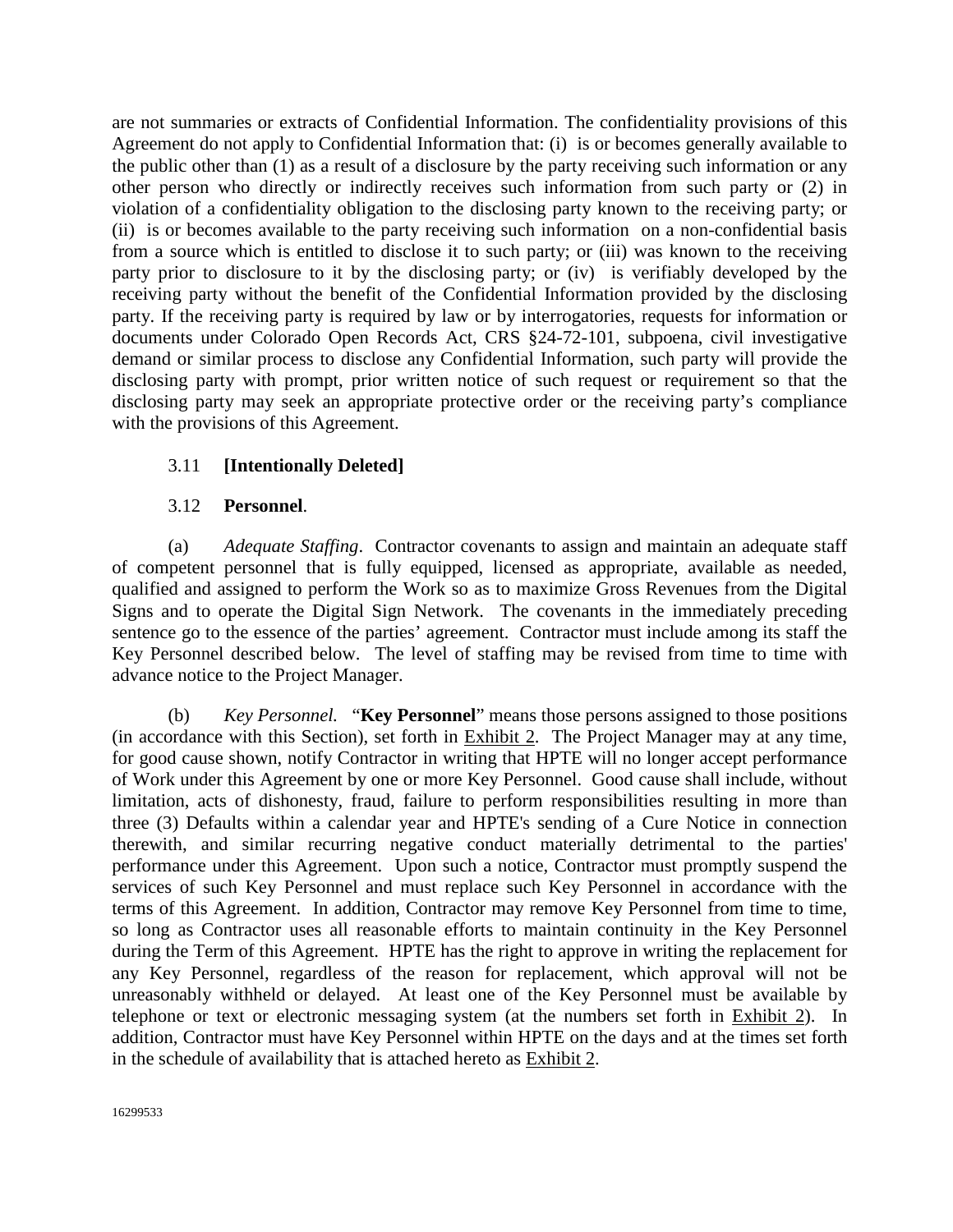(c) *Colorado Office.* Contractor must maintain an adequately staffed business office within the State of Colorado in order to facilitate contact between Contractor and HPTE and to have contact with Colorado-based advertising companies, and media buyers. Such office must be equipped as necessary to accept and/or facilitate a response to questions, concerns, complaints (including calls to HPTE, which HPTE forwards to Contractor) and reports relating to the Digital Signs.

(d) *Benefits.* Contractor and Subcontractors are solely responsible for the compensation, benefits, contributions and taxes, if any, of all of their employees including, with respect to Contractor, the Key Personnel. Contractor and Subcontractors must at their own expense comply with all applicable workers' compensation, unemployment insurance, employer's liability, tax withholding, minimum wages and hours, and other Laws.

(e) *Responsibility*. Contractor is responsible for the acts or omissions of its Subcontractors, their respective agents and employees, and any other third parties performing portions of the Work on Contractor's behalf.

3.13 **Safety.** Contractor is responsible for initiating, maintaining and supervising comprehensive safety precautions and programs in connection with the performance of this Agreement, including, without limitation, appropriate precautions and programs for areas in and around the performance of the Work under OSHA and other applicable Laws. Contractor must erect and maintain, as required by existing conditions and the performance of this Agreement, all reasonable safeguards for safety and protection, including posting danger signs and other warnings against hazards, promulgating safety regulations, and notifying the public, CDOT and users of adjacent sites and utilities. Contractor must promptly remedy damage and loss to property to the extent caused in whole or in part by Contractor, a Subcontractor or anyone directly or indirectly employed by any of them, or by anyone for whose acts they may be liable, including, without limitation, any damage to buried utilities arising from Contractor's performance of any subsurface excavation, boring or foundation work, or any damage to overhead utilities arising from Contractor's installation of the Digital Signs. The foregoing obligations of Contractor are in addition to Contractor's indemnity obligations hereunder.

### 3.14 **Assignments and Subcontracts**.

- (a) Standards for Assignments and Subcontracts.
	- *(i)* Except as permitted under Section 12.1(d)(vii) and (viii), Section 13.9, and the definitions of "Approved Transferee", "Permitted Lender Financing", and "Permitted Transfer", Contractor must not assign, delegate, or otherwise transfer all or any part of its rights or obligations under this Agreement or any part of it, without the express written consent of HPTE, which consent shall not unreasonably be withheld, conditioned or delayed. Contractor acknowledges that it was selected based on its unique expertise and ability to design, manufacture, assemble, install, program and successfully operate the Digital Sign Network, both with respect to maximizing Gross Revenues, the display of State Public Service Messages,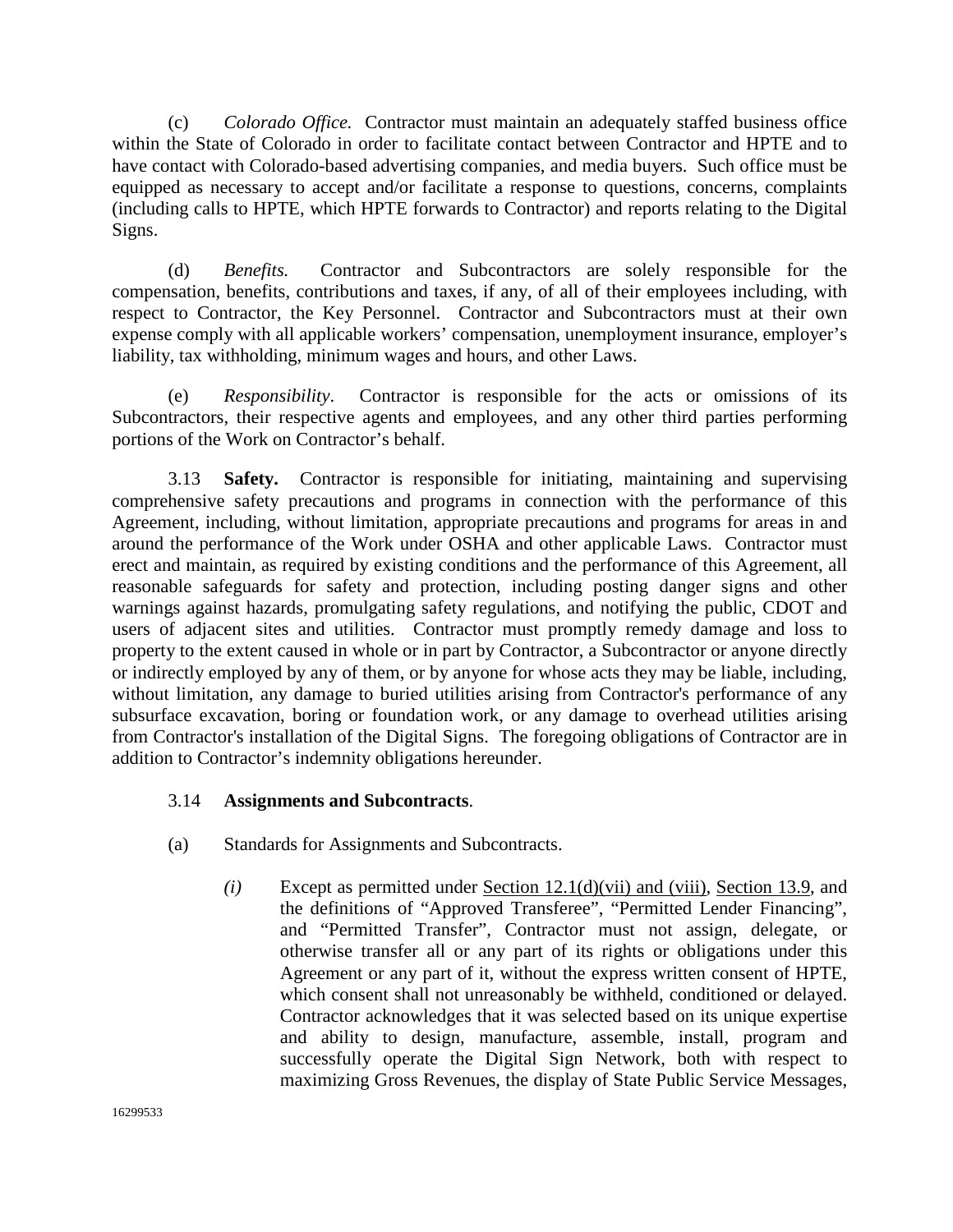and the transmission of State Emergency Messages. Contractor may not knowingly enter into a contract or arrangement with, or otherwise permit, any Subcontractor to perform any portion of the Work if such Subcontractor is barred or prohibited from contracting with HPTE or has been found to be nonresponsive by the Director, and without the prior written approval of HPTE. The absence of such a provision or written consent voids the attempted assignment, delegation, subcontracting or transfer and is of no effect as to the Work or this Agreement. No approvals given by HPTE operate to relieve Contractor of any of its obligations or liabilities under this Agreement; provided, however, that if a permitted successor or permitted assignee executes and delivers to HPTE a written assumption agreement assuming Contractor's obligations under this Agreement in form and substance reasonably satisfactory to HPTE, upon the effectiveness of such a written assumption agreement, Contractor shall be released from any further obligations under this Agreement. Transfers constituting Permitted Transfers or transfers of security interests to a lender pursuant to a Permitted Lender Financing shall be deemed expressly permitted by this Agreement, subject to the terms and conditions applicable to such transfers (including those set forth in the definitions of Approved Transferee and other applicable definitions).

- *(ii)* All subcontracts and all approvals of Subcontractors are, regardless of their form, considered conditioned upon performance by the Subcontractor in accordance with the terms and conditions of this Agreement. If any Subcontractor fails to observe or perform the terms and conditions of this Agreement resulting in a Default hereunder that extends beyond all stated notice and cure periods, HPTE has the absolute right upon written notification to immediately rescind approval and to require the performance of this Agreement by Contractor personally or through any other HPTEapproved Subcontractor. Any approval for the use of Subcontractors in the performance of the Work under this Agreement under no circumstances operates to relieve Contractor of any of its obligations or liabilities under this Agreement.
- *(iii)* Upon the request of HPTE, Contractor must furnish HPTE with copies of its subcontract agreements with Subcontractors of the first tier. All subcontracts relating to Subcontractors of the first tier must contain provisions that (A) require the Work to be performed in strict accordance with the applicable requirements of this Agreement, and (B) ensure the Subcontractors are subject to all applicable terms of this Agreement. If the agreements do not prejudice any of HPTE's rights under this Agreement, such agreements may contain different provisions than are provided in this Agreement with respect to matters not affecting the quality of the Work or Contractor's obligations to HPTE.

16299533 3.15 **Warranty**. Contractor warrants to HPTE that all Work will be performed in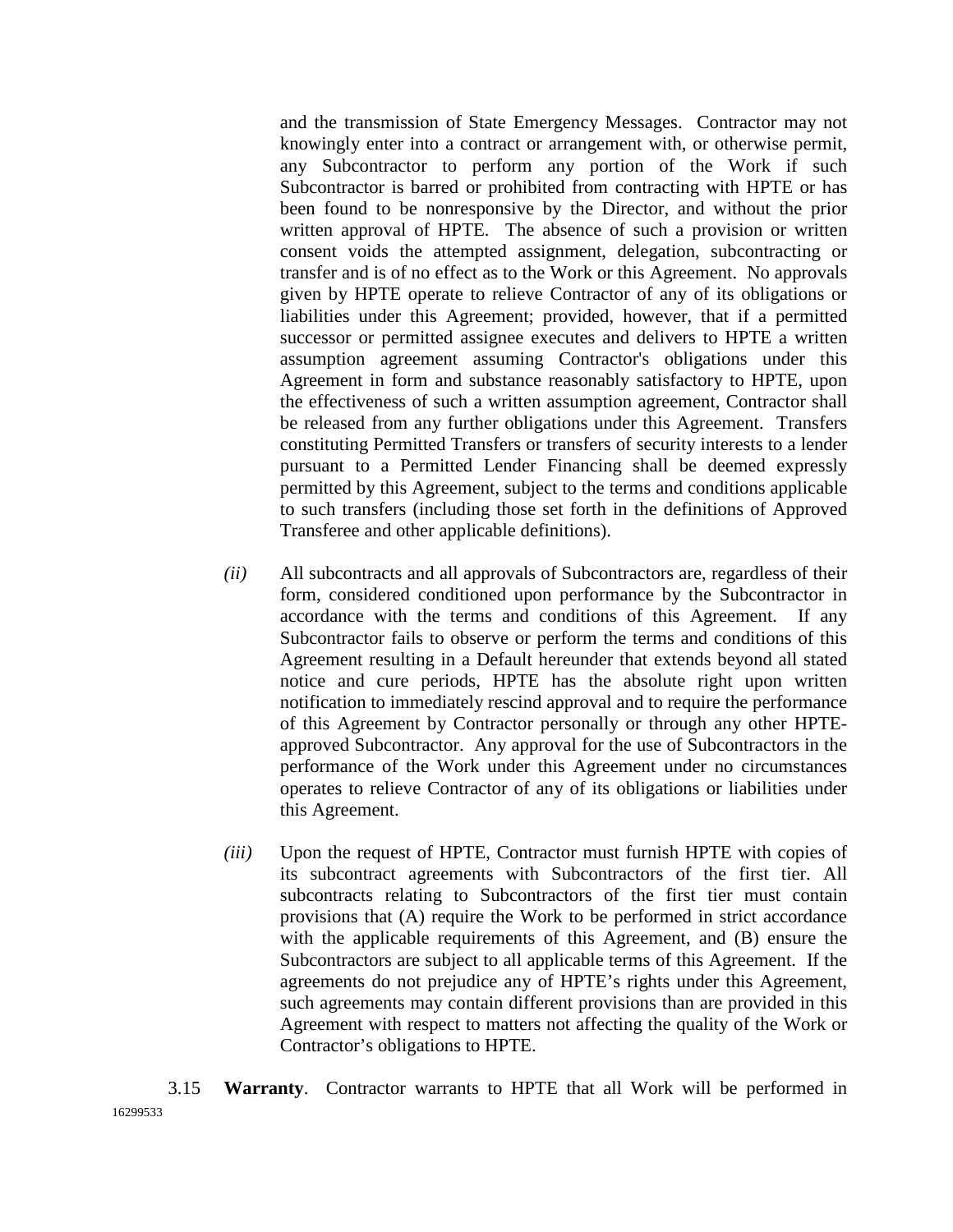accordance with generally accepted industry standards for each category of Work (including, without limitation, any applicable OAAA standards), that all Work provided under this Agreement will be performed in a good and workmanlike manner (including, without limitation, the assembly and installation work, which must also be performed in accordance with sound construction practices), that all Digital Signs and materials, supplies and equipment furnished under this Agreement will be of good quality, that the Work (including, without limitation, each item of equipment incorporated therein) will be of good and workmanlike quality and free from faults, defects and deficiencies, and that the Work will conform with the requirements of this Agreement. During the Term of this Agreement, Contractor must promptly correct any failure to comply with this warranty or breach of this warranty, which corrective action must include, without limitation, any necessary removal, disassembly, reinstallation, repair, replacement (including replacement of any LED lights or Digital Sign components or Ad Panels that may need replacement prior to the end of their anticipated useful life or scheduled refurbishment pursuant to Section 3.17 below), reassembly, reconstruction, retesting and/or re-inspection of any part or portion of the Work, without cost to HPTE. Costs incurred with respect to such remedial or corrective actions shall not be or become Capitalized Costs. Contractor shall obtain not less than a 3-year warranty from the manufacturer of the Ad Panels. Such warranty shall not, however, limit Contractor's obligations under this Section 3.15 and Contractor shall remain ultimately responsible for the continuous operation of the Digital Signs in accordance with the terms of this Agreement.

3.16. **Performance and Payment Bond**. No Digital Sign shall be installed until the Contractor shall have furnished and delivered to the HPTE a Performance and Payment Bond, in the form attached hereto as Exhibit 5, in a sum equal to \$250,000.00 to cover the total design, manufacturing, assembly, engineering, procurement and construction costs and payment of the Percentage Rent for each approved Digital Sign duly executed by a corporate surety, qualified and licensed to do business in Colorado and maintaining a general agent therein. Such Performance and Payment Bond shall be released upon completion of construction of each applicable Digital Sign(s) or shall be transferred to cover construction of subsequent Digital Sign(s). Contractor shall have the right to consolidate multiple approved Digital Signs under a single Performance and Payment Bond at a rate of \$250,000.00 per approved Digital Sign. Upon completion of construction of the first Digital Sign, Contractor shall furnish and deliver to the HPTE a Performance and Payment Bond in the form attached hereto as Exhibit 5, in a sum equal to \$1,000,000.00 to cover the total, aggregate Percentage Rent payable by Contractor under all Subleases entered or to be entered by Contractor under this Agreement. Such Payment and Performance Bond shall be released upon expiration or termination of all Subleases for all constructed Digital Sign(s). No Performance and Payment Bond furnished and delivered under this Section 3.16 is intended to cover the required Digital Sign refurbishment or replacement (as applicable) obligations under Section 3.17.

3.17 **Required Digital Sign Refurbishment or Replacement**. No later than the date that is ten (10) years following the date that each Digital Sign and the fixtures and equipment appurtenant thereto is installed, Contractor shall, at Contractor's sole cost, refurbish or replace (as applicable) such Digital Signs Sign and the fixtures and equipment appurtenant thereto so that it has an equivalent functionality comparable to digital sign technology then being sold in the outdoor advertising market. If necessary, such refurbishment or replacement requirement may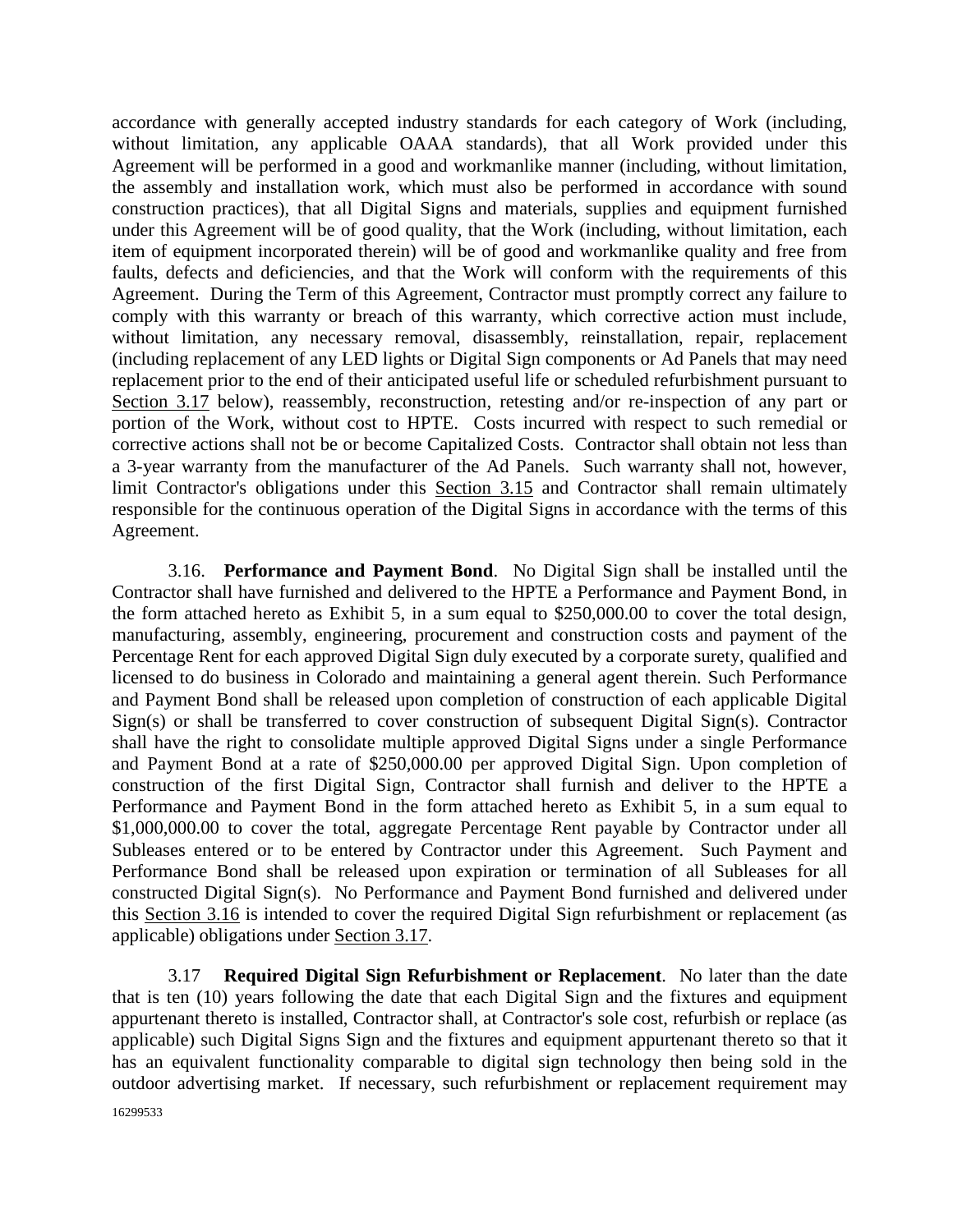require (in Contractor's sole discretion) the complete replacement of the Ad Panel, including LED lights, fixtures, wiring and sign components, addition of light diffusing or controlling features, incorporation of new solar, energy savings or similar "green" features, and similar improved technologies. Such refurbishment or replacement (as applicable) costs shall not exceed of a total of \$9 Million for 60 Digital Signs and shall be subject to recovery in accordance with the payments provisions of Section 6.1 in the same manner as the initial Capitalized Costs.

Such refurbishments or replacements (as applicable) may be done on a rolling basis, taking into account the installation date and performance of a given Digital Sign and the fixtures and equipment appurtenant thereto, so long as all such refurbishments or replacements (as applicable) are done no later than ten (10) years from the date of the installation of such sign, and the ten (10) year anniversary thereof with respect to the second refurbishment or replacement (as applicable).

### **ARTICLE 4**

#### **COORDINATED DIGITAL SIGN PROGRAM AND RELATED SERVICES**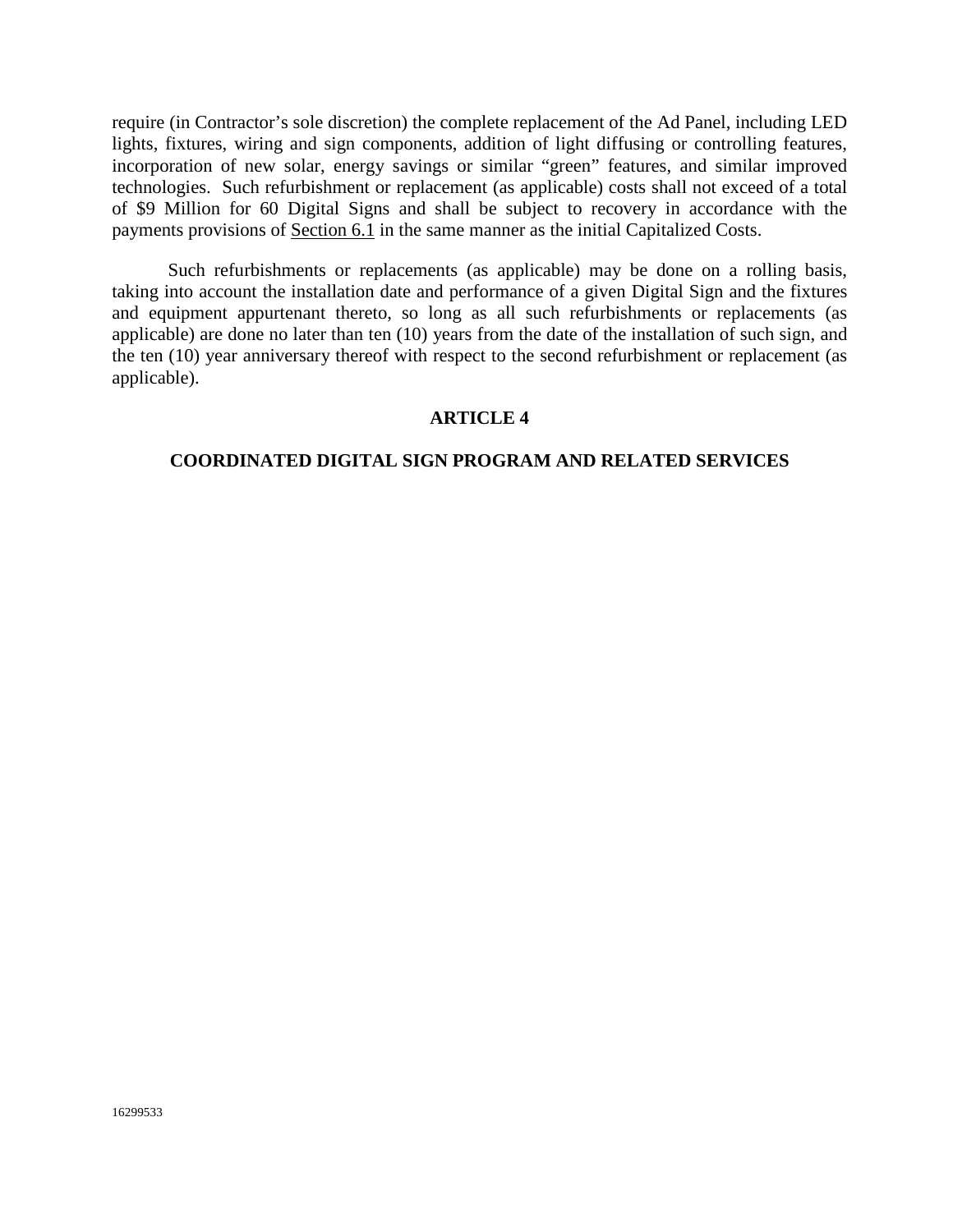4.1 **Selection of the Digital Sign Sites**. Promptly following the Effective Date hereof, Contractor shall diligently work to identify Digital Sign Sites. Following the selection of such Digital Sign Sites by Contractor, HPTE and CDOT shall review and research the proposed Digital Sign Sites and if they both deem such Digital Sign Site(s) to be acceptable, CDOT and HPTE shall enter into a Lease for each affected Property. HPTE shall notify Contractor of such approval and Contractor shall then pursue all necessary Permits described in Section 3.6 for such approved Digital Sign Sites. HPTE shall provide Contractor with such documentation as may be reasonably required by Contractor to pursue the Permits. Upon issuance of all required Permit(s) for each Digital Sign, Contractor will have the exclusive right to erect, install, construct, place, program, maintain, operate, remove and dismantle the applicable Digital Sign and the fixtures and equipment appurtenant thereto and HPTE shall execute a Sublease with Contractor in the form attached hereto as Exhibit 1B. HPTE will, in good faith, cooperate with Contractor and work with CDOT to confirm the acceptability of each Digital Sign Site.

All approved Digital Sign Sites shall be automatically deemed attached hereto as Exhibit 1F. The parties hereby acknowledge and agree that, at a minimum, the following criteria shall be reasonably considered in determining the appropriateness of a Property for implementation of the Digital Signs: (i) availability of such Property to lease; (ii) CDOT's willingness to lease such Property; (iii) daily traffic counts, (iv) general appeal to national advertisers, (v) competitive signage and other advertising in the general proximity and in the market, (vi) Contractor's ability to obtain the Permits, (vii) visibility from vehicular, public rights-of-way, (viii) availability of electrical utility service; (ix) accessibility of such locations; and (x) the overall distribution of the Digital Sign Sites (network appeal to advertisers). HPTE has no duty to assist Contractor in locating Digital Sign Sites, but will, in good faith, work with CDOT to confirm the acceptability of the proposed Digital Sign Sites.

4.2 **Plans and Specifications of Digital Signs.** Prior to submitting applications for the Permits pursuant to Section 3.6 above, Contractor will provide copies of its plans and specifications (the "**Plans and Specifications**") to HPTE. Within twenty (20) business days following HPTE's receipt of such Plans and Specifications, HPTE shall, acting reasonably, confirm (or deny) that such Plans and Specifications comply with the Minimum Design Specifications set forth in Exhibit 1E. Upon such confirmation by HPTE, Contractor shall be permitted to submit such applications for the Permits.

# 4.3 **Installation of Digital Signs.**

*(a) Time for Installation.* Upon receipt of the Permits for a given Digital Sign, HPTE and Contractor shall enter into a Sublease in the form attached hereto as Exhibit 1B and thereafter, Contractor will promptly commence manufacturing (or cause such manufacturing to commence), assembling and installing such Digital Sign so as ensure compliance with the Installation Schedule. Contractor covenants and agrees that it will comply with the Installation Schedule, which schedule may be adjusted as described in Section 12.4. Further, Contractor shall be entitled to install a nameplate on the bottom of each Digital Sign, identifying Contractor as the owner and operator of such Digital Sign.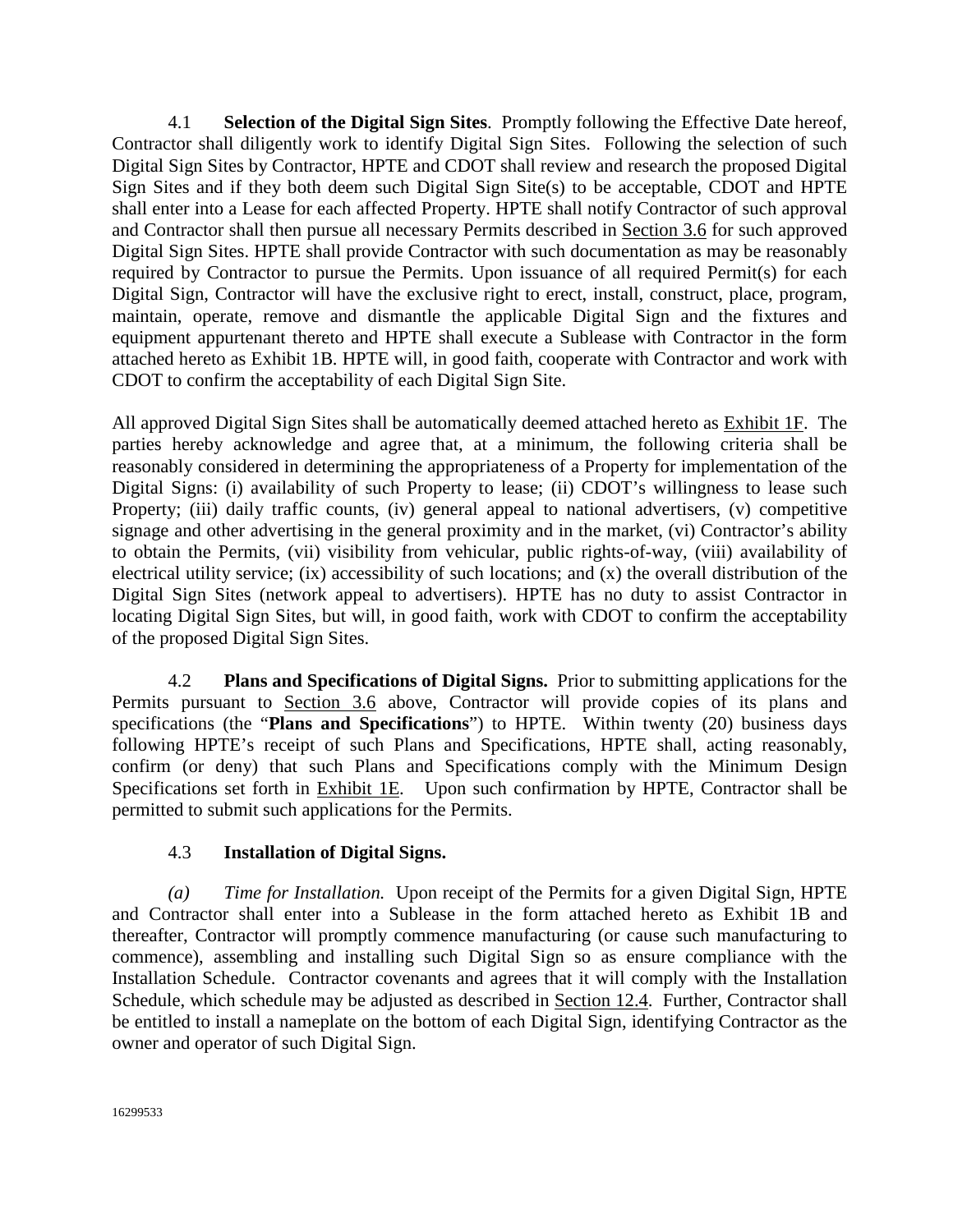*(b) Conditions of Installation.* All Digital Signs must be installed in conformity with the Installation Schedule. Contractor must also comply with Laws generally applicable to construction projects in the State of Colorado and, as applicable, to work in the public way, including all applicable CDOT rules and regulations, except to the extent expressly exempted, waived or modified by the State of Colorado or other municipal ordinances passed after the date of this Agreement.

*(c) Inspection by HPTE*. HPTE shall have the right at its discretion (but not the obligation) at all times to inspect the Digital Signs during the installation process. Contractor must respond promptly to any reasonable concerns, questions or comments raised by HPTE. HPTE may reject defective Work in accordance with Section 3.7. No inspection by HPTE shall operate to relieve Contractor of any of its obligations or liabilities under this Agreement or give HPTE any liability or responsibility for the installation of the Digital Signs, including any errors or omissions relating thereto.

*(d) Access.* In the event that a Property includes any buildings or other structures located thereon ("**Buildings**"), HPTE will ensure, through its Lease with CDOT, that CDOT provides rights sufficient to enable HPTE to grant Contractor the rights to access and use in common with others entitled thereto (a) all public exterior areas of the Building used in common with all occupants thereof the Building (collectively, the "**Common Areas**"), and (b) the risers, chases, conduit and other infrastructure of the Building (collectively, "**Building Infrastructure**") and access thereto; in all cases for the purposes of permitting, installing, operating, maintaining, repairing, and replacing or refurbishing (as applicable) the Digital Signs. To the extent reasonably possible and absent exigent circumstances, Contractor shall use the Common Areas at such times and in such a manner so as to minimize any unreasonable disturbance to the occupants of the Building. As will be set out in specific Subleases, Contractor shall provide HPTE and/or CDOT, at least twenty-four (24) hours' prior written notice (except in the event of an emergency for which notice shall still be provided to HPTE as soon as reasonably practical) of any intended use of the Common Areas; provided, however, Contractor may, without any prior notice to HPTE, access the Common Areas in connection with Contractor's day-to-day business operations relating to the installation, operation, maintenance, repair, and/or replacement or refurbishment of the Digital Signs. Contractor's notice requirements to HPTE will be set out in a specific Sublease. Notwithstanding anything in this paragraph to the contrary, absent exigent circumstances, Contractor agrees to obtain, in advance, permission from CDOT personnel on site (as applicable) to enter any Property for any purposes described in this Agreement, which permission shall not be unreasonably conditioned, delayed or withheld.

4.4 **Visibility**. It is the understanding of the parties that visibility of the Digital Signs to the traveling public is the essence of this Agreement. Under each Lease, (i) except with respect to any obstructions which may exist as of the Effective Date hereof (other than brush, trees, shrubs, or any vegetation), CDOT shall agree not to cause or permit visibility of all or any portion of the Digital Signs to the traveling public to be obstructed or obscured, and (ii) CDOT shall agree to, as soon as reasonably practicable, trim, cut, or remove brush, trees, shrubs, or any vegetation and remove any other obstructions of any kind on the Properties which limit the visibility of the Digital Signs. Under each Sublease, HPTE shall agree to cause CDOT to comply with both such obligations under the immediately preceding sentence, and, in the event that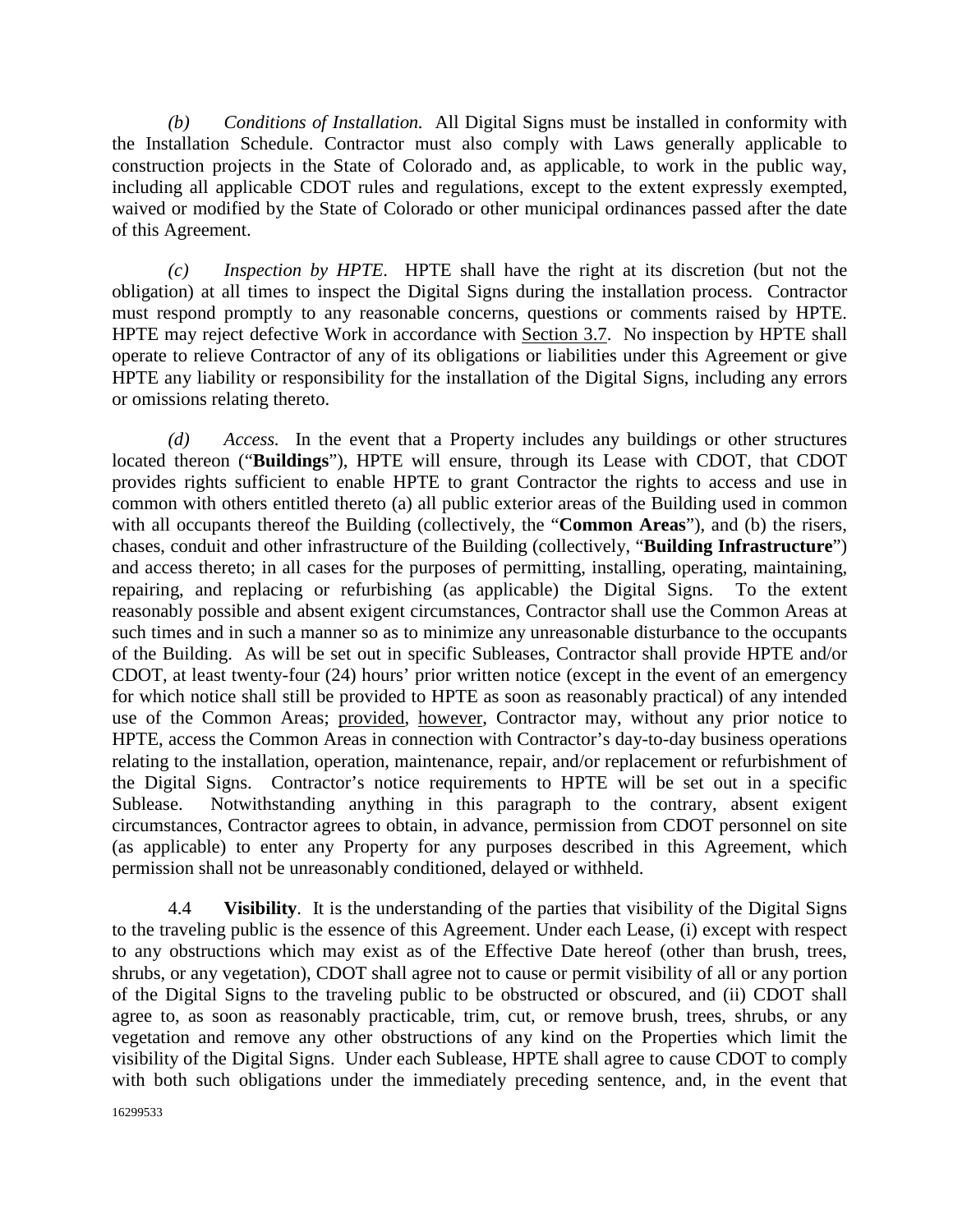CDOT does not comply with its obligation under (ii) thereof, without limiting Contractor's other rights and remedies hereunder or under the Sublease, Contractor may complete the applicable work thereunder. The costs to trim, cut, or remove brush, trees, shrubs, or any vegetation, whether performed by CDOT (for its reasonable third party costs) or Contractor, in accordance with this Section 4.4 above shall be borne by Contractor.

# 4.5 **Electricity for Digital Signs.**

(a) *Provision of Electricity.* Contractor must provide and install in each Digital Sign all necessary wiring, infrastructure and connections to power sources in order to provide continuous and uninterrupted electricity to the Digital Sign, to support both the advertising, the State Public Service Messages and the State Emergency Messages. HPTE shall cooperate with Contractor in obtaining the cooperation of and all approvals as may be required from the local utility company and any third parties whose consent or authorization is required in order to perform any such electrical connection work. In order to minimize trenching on streets, Contractor will connect its Digital Signs to the closest electrical supply source(s), subject to Contractor's obtaining necessary approvals and, as applicable, a permit. Under each Lease, CDOT shall agree to provide reasonable assistance to Contractor to facilitate such approvals, and under each Sublease, HPTE will agree to cause CDOT to provide such reasonably assistance to Contractor. Contractor will be responsible the installation cost (including separate metering) and ongoing cost of electricity for the Digital Signs.

(b) *Requirements for Electrical Work*. In performing electrical work pursuant to this Agreement, Contractor must comply with all applicable Laws. Contractor shall have the right, at its sole cost and expense, to install, operate and maintain such electrical utility facilities, lines or connections as may be reasonably necessary or appropriate in order to afford adequate illumination and operation of the Digital Signs. Contractor shall be responsible for paying for all electrical power consumed by its Digital Signs. To this effect, Contractor shall cause its utility facilities to be separately metered.

# 4.6 **Maintenance of Digital Signs.**

(a) *Maintenance Standards.* Throughout the Term of this Agreement, Contractor must maintain the Digital Signs and Digital Sign Network in good working order in accordance with the maintenance standards set forth in Exhibit 1C. HPTE shall have no responsibility for maintenance or inspection of the Digital Signs or the Digital Sign Network.

(b) *Inspection by HPTE*. HPTE shall have the right at its discretion (but not the obligation) at all times to inspect the Digital Sign or the Digital Sign Network during the maintenance process. Contractor must promptly respond to any concerns, questions or comments raised by HPTE. No inspection by HPTE shall operate to relieve Contractor of any of its obligations or liabilities under this Agreement or give HPTE any liability or responsibility for the maintenance of the Digital Signs or the Digital Sign Network, including any errors or omissions relating thereto.

# 4.7 **Advertising on Digital Signs.**

16299533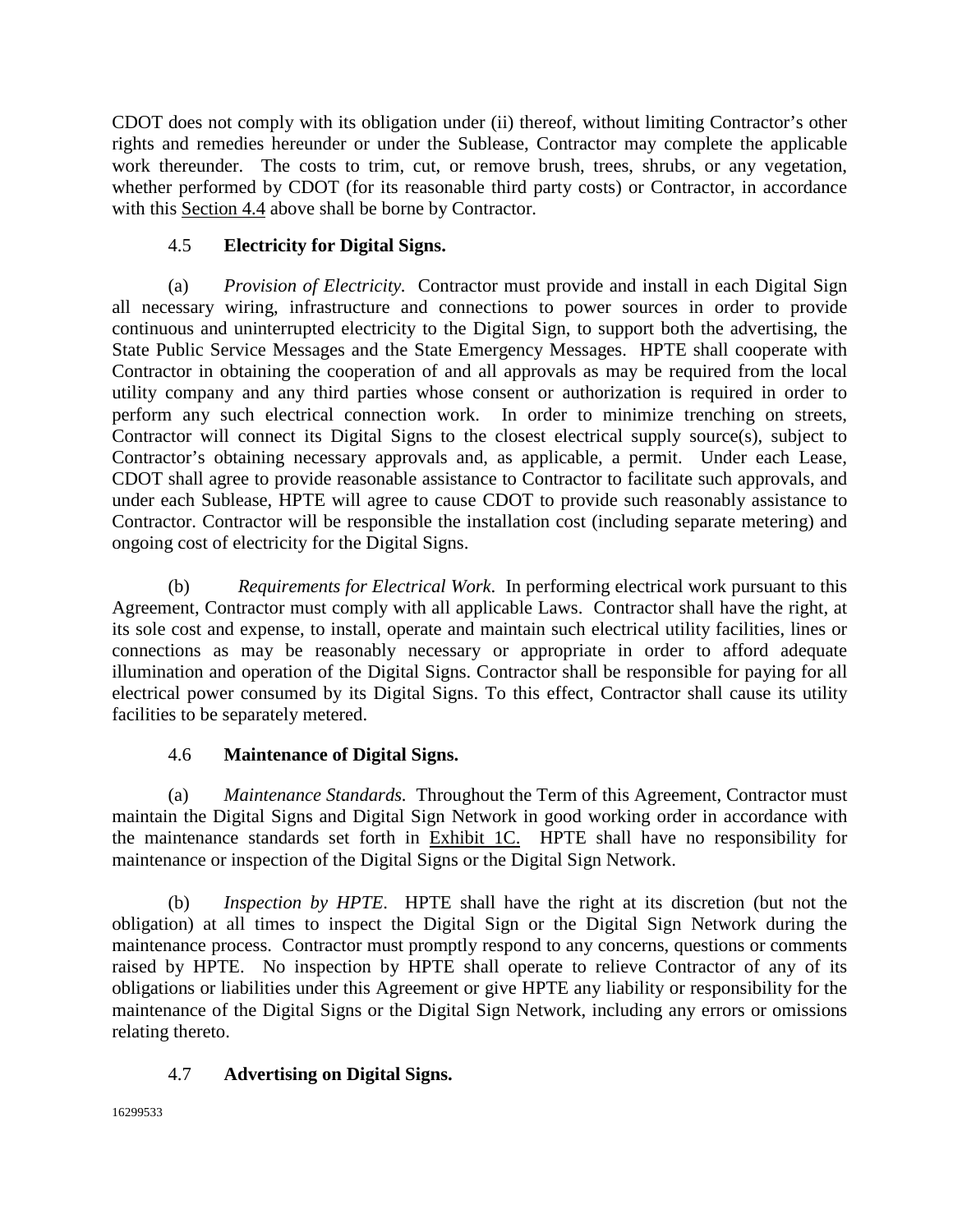### (a) *Grant of Right.*

In consideration of Contractor's performance of the Work, Contractor's other obligations under this Agreement, and Contractor's payment obligations under Section 6.1 below, HPTE hereby grants to Contractor the exclusive right following the Effective Date and during the Term of this Agreement to sell and place advertising on the Digital Signs subject to the terms of this Agreement.

### (b) *Placement of Advertising*.

(i) Advertising may be placed on Digital Sign, and such sign must at all times be illuminated in such a manner as to not interfere with motorist sight lines necessary for traffic safety, so as to not distract motorists, so as to not shine or direct light into residences, schools, businesses or churches or so as to not otherwise cause a visual nuisance.

(ii) Contractor may operate each Digital Sign and operate such sign on a 7 day a week basis for not less than 17 hours per day or such other lesser customary duration as may be required to assure that advertisers pay the highest rate card percentage possible and that Ad Panel Occupancy rates are minimized to the greatest extent possible. All Digital Signs shall be put into a "sleep" or "inactive" mode between 12:00 a.m. and 5:00 a.m. so as to minimize night-time light diffusion, unless HPTE and Contractor otherwise agree in writing, and Digital Signs in proximity to Residential districts shall be subject to the further operational limits set forth in Exhibit 1C.

(c) *Restrictions on Advertising.* Contractor must adhere to its advertising policy attached hereto as Exhibit 3 when placing advertising on Ad Panels. Subject only to the restrictions expressly set forth in Exhibit 3, which HPTE shall have the right to enforce at all times, Contractor has the right to make all decisions regarding the acceptance of advertising for the Digital Signs pursuant to its own advertising policy and goals, and shall be solely responsible for such decisions. It is HPTE's express intent, and Digital Signs Network work shall at all times be so operated, that the Digital Signs and Digital Signs Network and HPTE property on which they are located are not designated public forums for purposes of any First Amendment forum analysis. This requirement is a material inducement to HPTE's execution of this Agreement and is not severable. During the Term of this Agreement, Contractor shall have the exclusive right to market and sell advertising on the Digital Signs.

16299533 (d) *Use of Display Time on Digital Signs Time by HPTE*. For a total of three (3) minutes per hour on each of the Digital Signs (annualized commencing on the Effective Date thereof), together with any additional time on a space-available basis as determined by Contractor with respect to all of the Digital Signs (the "**Display Time**"), to the extent permissible under applicable Laws, Contractor shall display State Public Service Messages, provided that: (A) each proposed State Public Service Message is submitted (via email) to Contractor not less than five (5) business days prior to the date on which State Public Service Message is proposed to be displayed on the Digital Signs (the "**Copy Submission Deadline**"); (B) all proposed State Public Service Message submitted to Contractor is subject to Contractor's review and approval; (C) all digital artwork is consistent with the quality of material to be posted on the Digital Signs; and (D)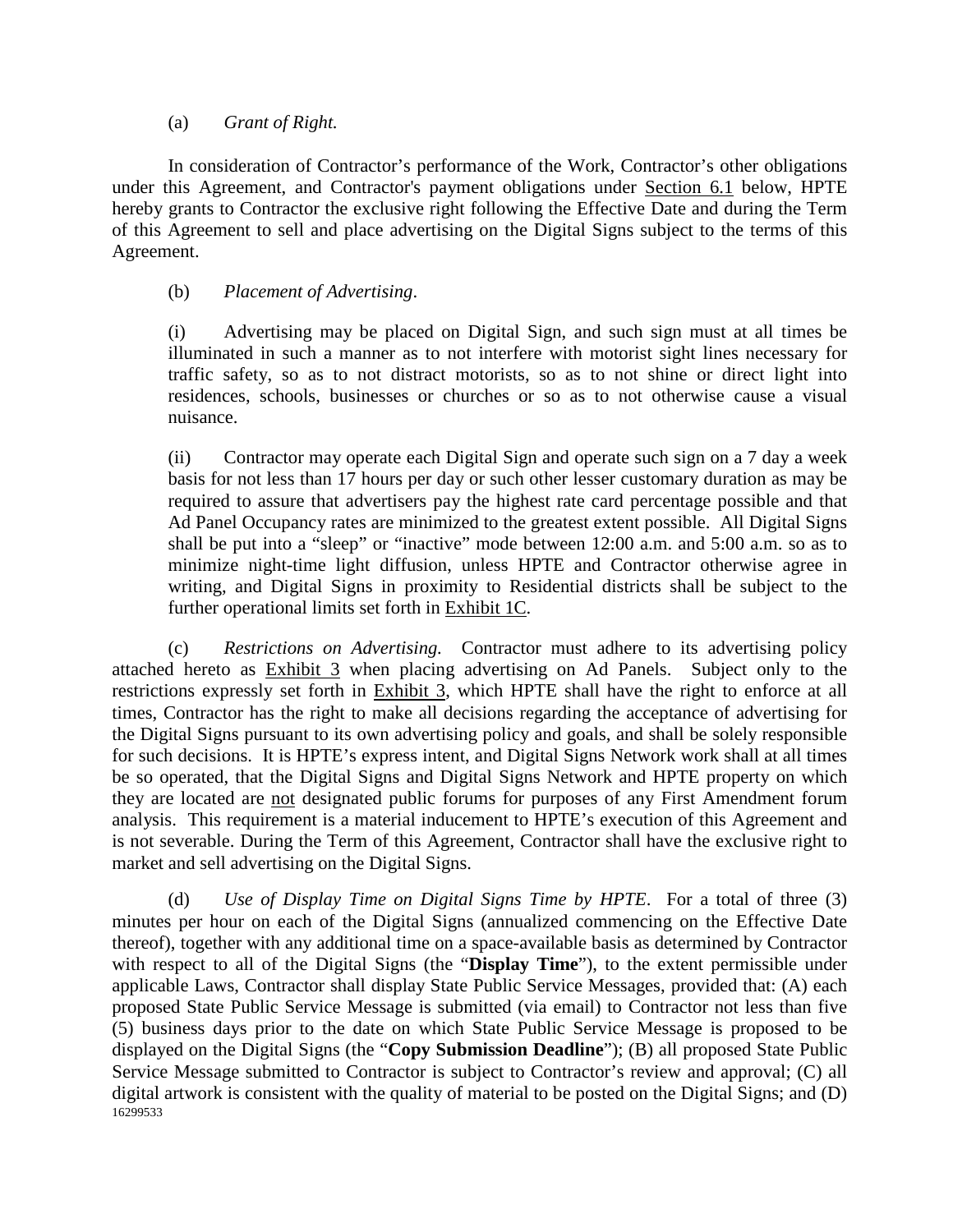HPTE pays for all digital production costs associated with State Public Service Message. HPTE may contact Contractor's local sales office from time to time to determine advertising availability on the Digital Signs. In no event shall HPTE be permitted to give, sell, trade, barter or exchange the Display Time to any third party that is not a State department or division. By submitting such advertising materials and content to Contractor, HPTE represents and warrants that such advertising materials and content supplied by HPTE to Contractor for display under this Agreement (i) comply with all applicable Laws and any industry codes or rules by which HPTE and/or Contractor may be bound and do not contain any obscene, libelous, slanderous or otherwise defamatory materials or refer in an offensive manner to the gender, race or ethnicity of any individual or group; (ii) are accurate and that all claims contained therein have been substantiated; and (iii) do not infringe upon any copyright, trademark or other intellectual property or privacy right, or misappropriate the rights, of any third party. In addition, to HPTE Display Time, Contractor will further provide HPTE with use of the Digital Signs for the prompt display of any State Emergency Messages during the period of such emergency without having to go through any of the State Public Message process outlined above, except that HPTE and CDOT shall be solely responsible for all liability arising out of or in connection with such State Emergency Messages.

(e) *New Technology*. Nothing in this Agreement shall prevent Contractor from proposing and implementing new technologies for Digital Signs, the Digital Sign Network, or advertising displays, subject to the approval of HPTE.

(f) *Exclusive Off-Premises Digital Signs Provider.* HPTE agrees that, during the Term, HPTE shall not enter into a lease, license, sales representation agreement, or any other agreement or arrangement which permits all or any portion of the Properties, including, without limitation, the exteriors of any Buildings, to be used for purposes of displaying or exhibiting any third party advertising on "off-premises" signage then-located thereon (collectively, **"Contractor's Exclusive Use**"). HPTE shall not directly or indirectly (itself or through others, including, without limitation, its agents, property managers or third parties) violate Contractor's Exclusive Use. Further, each Lease shall provide that CDOT shall not directly or indirectly (itself or through others, including, without limitation, its agents, property managers or third parties) violate Contractor's Exclusive Use in connection with the applicable Property(ies) thereunder. HPTE shall cause CDOT to comply with such obligation under each Lease.

4.8 **Ownership of Digital Signs; Removal at Expiration or Early Termination**. The Digital Signs on the Digital Sign Sites and all sign(s), structure(s), improvements and appurtenances thereto placed by or for Contractor and any and all permits related thereto shall at all times remain the property of Contractor, and Contractor shall have the right to remove the same at any time during the Term of this Agreement (as the same may be extended) and shall have the obligation to remove the same within a reasonable amount of time after the expiration or termination of the Sublease not to exceed six (6) months thereafter or such additional time as may be reasonable or necessary under the circumstances. When Contractor removes its Digital Signs, it shall not include a removal of any subsurface infrastructure, including, without limitation, any spread footings. Notwithstanding the immediately preceding sentence, in the event of an earlier termination of this Agreement and/or any Subleases by HPTE pursuant to Section 12.7, if the continued presence of Contractor's Digital Signs on the Property(ies) thereunder would impair or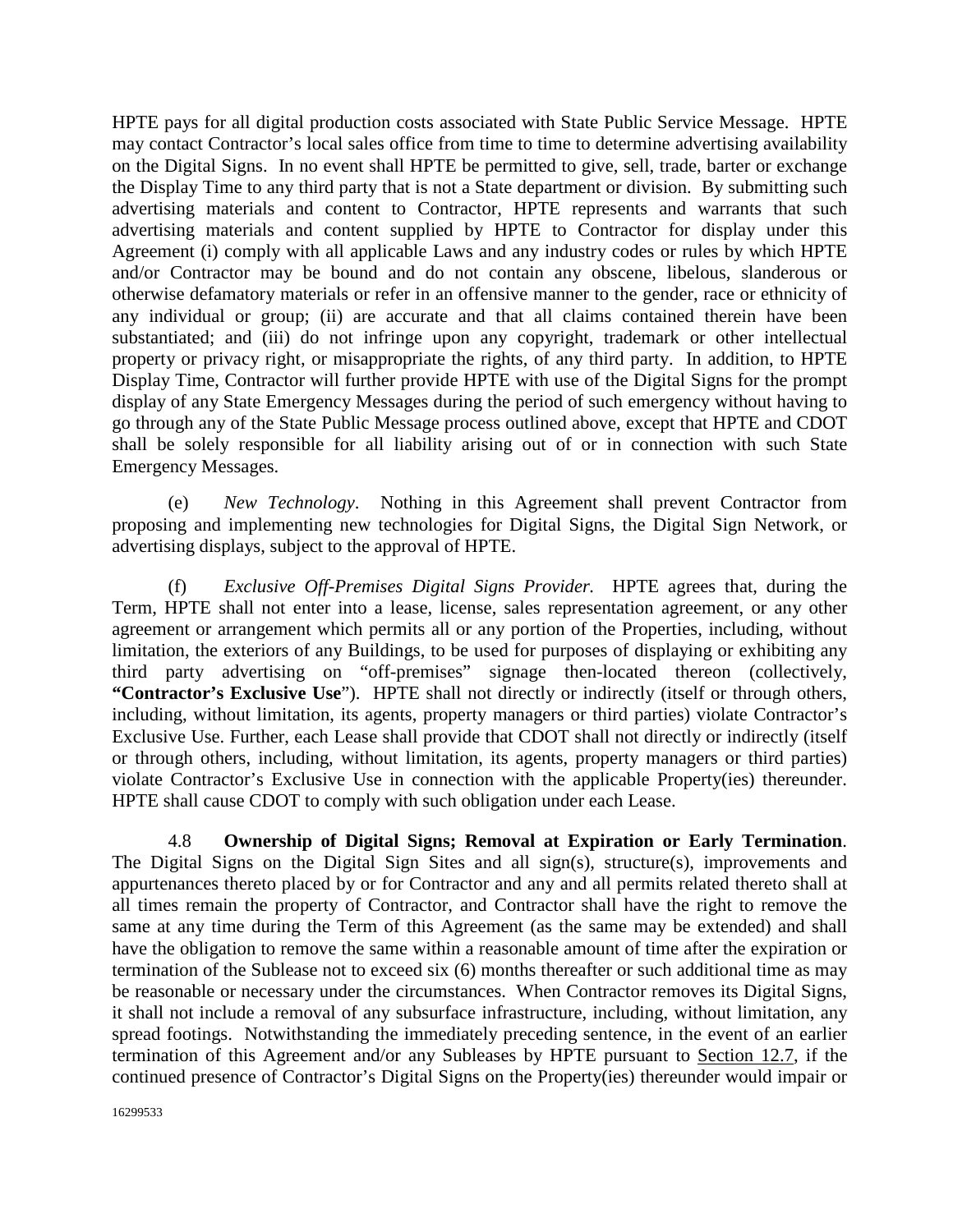prevent the development or redevelopment of such Property(ies) by CDOT, as evidenced by plans (copies of which have been delivered by HPTE to Contractor via email or in writing), then upon not less than one hundred eighty (180) days' prior notice from HPTE, Contractor shall remove all of any subsurface infrastructure thereof (including, without limitation, any spread footings), provided that (i) Contractor determines in its reasonable discretion that such removal is not likely to damage, compromise, or disturb any subsurface utility lines, improvements or items and/or compromise the stability of any above-grade fixtures and/or elements on the Property; and (ii) all reasonably documented costs and expenses incurred by Contractor in connection with such removal shall be reimbursed to Contractor out of Gross Revenues (prior to the payment of Percentage Rent under Section 6.1). The future existence of below grade improvements shall not constitute continued occupancy of the Property by Contractor. If upon the expiration of the Term of this Agreement (as the same may be extended) the parties hereto are engaged in good faith negotiation of the terms of a renewal lease, then Contractor shall not be obligated to remove its Digital Signs from the Property until ninety (90) days after the receipt of written notice from HPTE expressly stating that HPTE does not desire to continue such renewal negotiation. Neither CDOT, HPTE nor anyone claiming by, through or under CDOT or HPTE shall acquire any rights in and to the software, technology or other intellectual property that is owned or licensed by Contractor and used in connection with the Digital Signs.

4.9 **Condemnation**. In the event that all or any part of the Properties is/are acquired or sought to be acquired by or for the benefit of any entity having or delegated the power of eminent domain, Contractor shall, at its election and in its sole discretion, be entitled to: (i) contest the acquisition and defend against the taking of Contractor's interest in such Properties; (ii) reconstruct the Digital Signs on any portion of the Properties not being acquired, as reasonably approved by HPTE and CDOT; and (iii) recover damages to and compensation for the fair market value of its leasehold and Digital Signs taken or impacted by the acquisition from the entity having or delegated the power of eminent domain. No termination right set forth anywhere in this Agreement may be exercised by HPTE if any of the Properties or any portions thereof are taken or threatened to be taken by eminent domain, or if any of the Properties or any portions thereof are conveyed or to be conveyed to or for the benefit of any entity having the power of eminent domain.

### **ARTICLE 5 TERM OF PERFORMANCE**

5.1 **Term**. The term of this Agreement (the "**Term**") shall commence at 12:01 a.m. on the Effective Date hereof and expire at 11:59 p.m. on the date in which is twenty (20) years following the earlier of (i) the date on which the first Digital Sign face is fully installed and operational on the Property, or (ii) the date that is eighteen (18) months following the Effective Date hereof (such earlier date, the "**Commencement Date**"), unless sooner terminated pursuant to the terms and provisions of this Agreement. The first "**Lease Year**" of this Agreement shall commence on the Commencement Date and shall end on the last day of the twelfth  $(12<sup>th</sup>)$  full calendar month thereafter, and each Lease Year thereafter shall mean each subsequent full, consecutive twelve (12) month period during the Term of this Agreement. The Commencement Date shall be mutually agreed upon (in writing or via email) by the parties promptly following the

16299533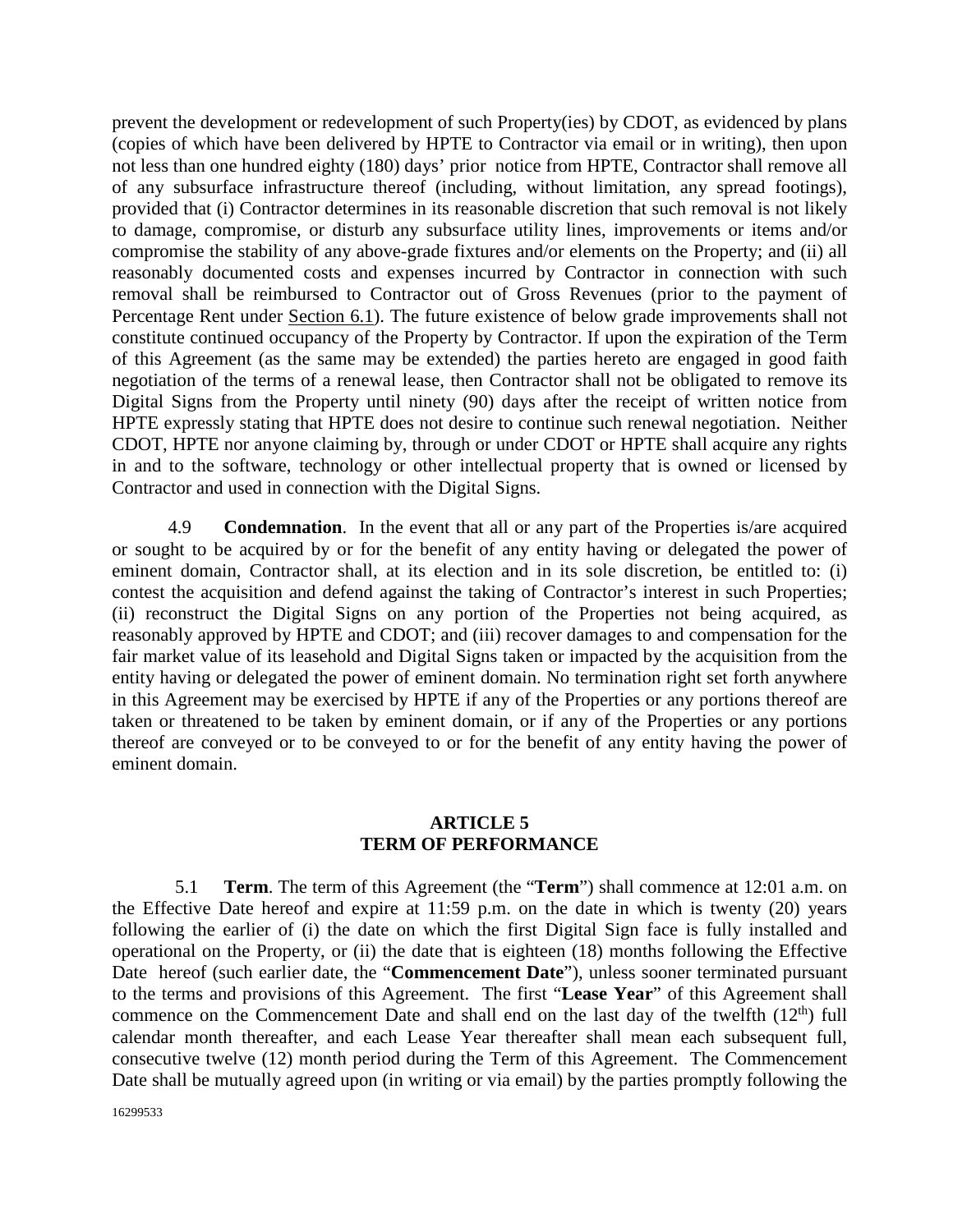occurrence thereof; provided that the failure by either party, or both parties, to agree upon the Commencement Date shall not in any way or manner affect the rights or obligations of either party hereunder. In the event a Legal Challenge occurs (a) during the installation phase, the Contractor may elect to defer the further installation of Digital Signs until such Legal Challenge is resolved and such installation may resume, or (b) after such installation phase and the Legal Challenge enjoins the further operation of the Digital Signs, then the term of this Agreement shall be ratably extended based on the length of any such deferral or injunction. In either such event, any other impacted dates for performance shall be adjusted accordingly and the parties shall execute an amendment to this Agreement to memorialize such adjusted dates. For example, if clause (a) occurs, and it takes one year to favorably resolve such Legal Challenge and resume installation, installation deadlines shall be pushed back one year, refurbishment dates shall be pushed back one year, any other applicable performance based dates shall be pushed back one year, and the term of this Agreement shall be extended one year.

### 5.2 **Timeliness of Performance**.

(a) *Contractor's Performance.* Contractor must design, manufacture, assemble, program, install, maintain, operate, and, (if directed by HPTE) remove and dismantle the Digital Signs and maintain and restore the underlying and other surrounding property affected by the Work, and provide the Deliverables during the agreed-upon timeframe under this Agreement, provided that all Permits are timely received by Contractor (the "**Installation Deadline**") and subject to the equitable extensions provided for in Section 12.4.

(b) *HPTE Not Responsible for Delays.* Neither Contractor nor Contractor's agents, employees or subcontractors are entitled to any damages from HPTE, nor is any party entitled to be reimbursed by HPTE, for damages, charges or other losses or expenses incurred by Contractor by reason of delays or hindrances in the performance of the Work, unless caused by or through the gross negligence or willful misconduct of HPTE, its employees or agents.

#### **ARTICLE 6 PERCENTAGE RENT**

6.1 **Percentage Rent.** Beginning on the Commencement Date, Contractor shall pay to HPTE an amount equal to forty percent (40%) of Gross Revenues (the "**Percentage Rent**"), subject to Section 4.8 with respect to any applicable removal costs thereunder. "**Gross Revenues**" shall mean all revenues actually received by Contractor from the sale of advertising on the Digital Signs located on the affected Property (whether marketed directly by Contractor, or through an advertising agency or a media buyer), *less* (i) any commercially reasonable advertising commissions paid by Contractor to third parties that are not employees or Affiliates of Contractor, not to exceed 16.67%, and (ii) the repayment to Contractor of the Capitalized Costs, straight-line amortized over a period of seven (7) years. The Percentage Rent shall be paid on or before the fifteenth (15<sup>th</sup>) day of each month for Gross Revenues during the immediately preceding month, together with a summary of such Gross Revenues and Percentage Rent. Within sixty (60) days after the end of such Lease Year, Contractor shall provide to HPTE a full and accurate statement of the Gross Revenues and the Percentage Rent for such Lease Year (the "**Annual Report**").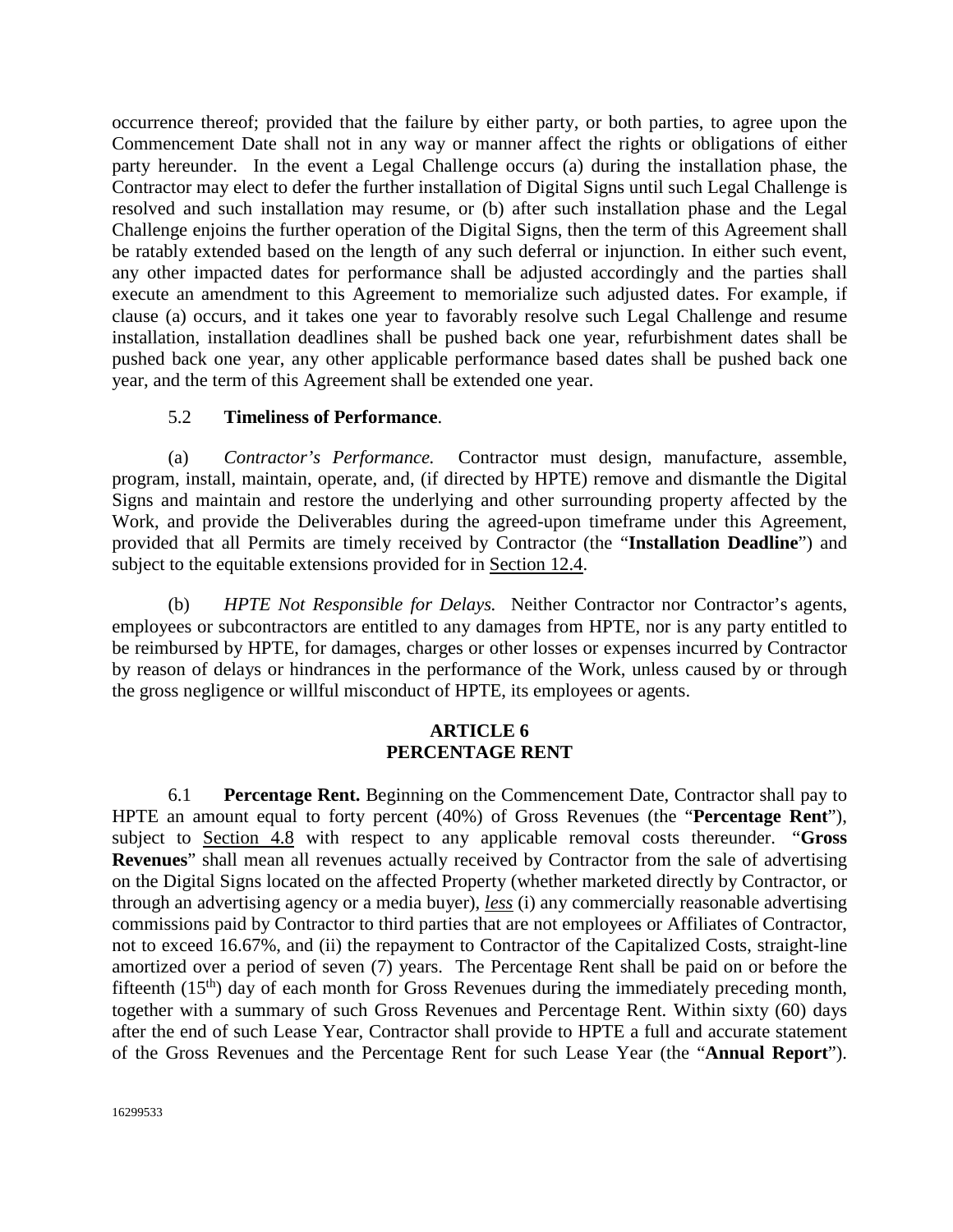Notwithstanding the foregoing, prior to the Commencement Date, the total rent shall be Ten and 00/100 (\$10.00) Dollars.

6.2 **Method of Payment.** All payments due from Contractor hereunder must be made by cashier's check delivered to HPTE's Office of Budget Management (attention: Director of Capital Programs) or by other method of payment approved in advance in writing by HPTE's Office of Budget Management.

6.3 **Late Payment**. In the event that a Percentage Rent payment is not delivered to HPTE within ten (10) business days after Contractor's receipt of written notice from HPTE that such Percentage Rent payment has not timely been received by HPTE, such Percentage Rent payment shall be subject to a late fee of four (4%) percent per annum until paid.

#### **ARTICLE 7 DISPUTES**

### **7.1 Dispute Resolution.**

(a) *Presentation of Disputes to HPTE.* Contractor must initially bring any dispute concerning a question of fact arising under this Agreement, which is not otherwise disposed of, to HPTE. HPTE shall make a decision regarding the appropriate resolution of the dispute after a hearing based upon written submissions of the parties with 21 days of HPTE's receipt of such written submissions. HPTE will reduce his or her decision to writing and mail or otherwise furnish a copy of it to Contractor.

(b) *Mediation*. Absent circumstances that, in either party's reasonable judgment, render mediation inappropriate, after HPTE's initial decision, in the event of a continuing material dispute between the parties pertaining to this Agreement, before bringing a legal action in the U.S. District Court for the Northern District of Colorado, the parties agree to engage in mediation before a mediator mutually agreed to by the parties in writing in order to attempt to resolve such dispute without such litigation. Each party shall pay one-half of the costs of such mediation. If HPTE and Contractor cannot agree upon a mediator, each party shall select a mediator, and such two mediators shall mutually agree in writing upon a third mediator who shall mediate such dispute.

(c) *Prerequisite to Appeal*. After complying with Section 7.1(a) and (b) above, if a continuing material dispute remains, either party may seek relief in the federal or state courts located in the State of Colorado.

(d) *Matters Requiring Immediate Relief*. Notwithstanding the above, matters requiring the filing of, or the responding to, a temporary restraining order, preliminary injunction, or other legal action seeking immediate relief, may be brought by either party as an initial matter in a suit filed with the federal or state courts located in the State of Colorado.

### **ARTICLE 8**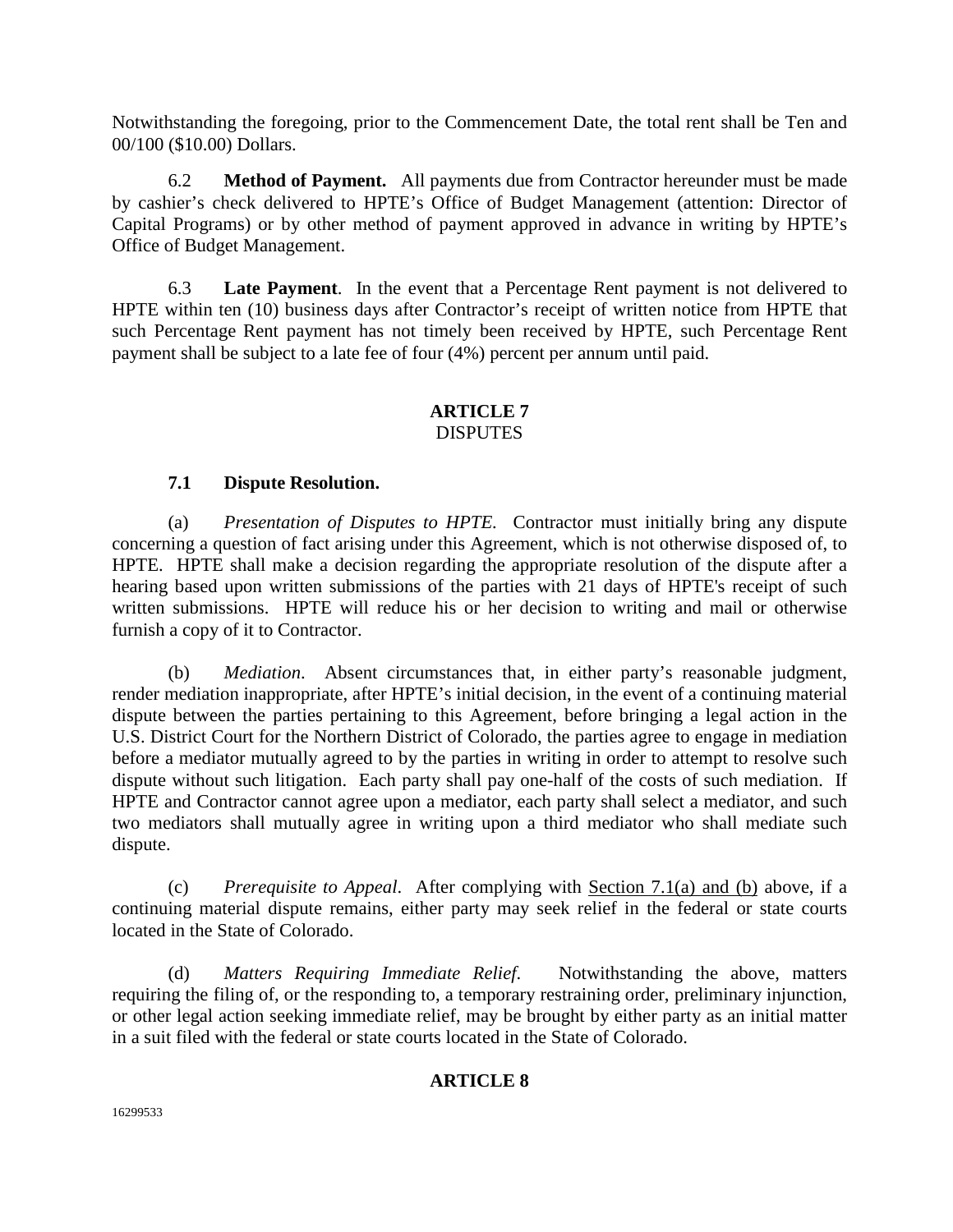#### INSURANCE

#### 8.1 **Insurance**.

(a) *Insurance Limits.* Contractor must provide and maintain at Contractor's own expense, during the term of this Agreement and during any time period following the expiration or termination of the Agreement if Contractor is required to return and perform any additional Work, the insurance coverages and requirements specified below insuring all operations related to this Agreement. Contractor shall also require any Subcontractor performing any portion of the Work to obtain reasonable insurance coverage with respect to the portion of the Work that such Subcontractor shall and is performing. All such insurance policies must indicate that as respects the insureds (whether named or otherwise), cross-liability and severability of interests must exist for all coverages provided thereunder.

- (i) Workers' Compensation and Employers' Liability. Workers' Compensation Insurance as required by state statute and Employer's Liability Insurance covering all employees who are to provide a service under this Agreement or a Sublease with limits of not less than \$100,000 (or, if greater, any then applicable statutory coverage limit) for each accident or illness.
- (ii) Commercial General Liability (Primary and Umbrella). Commercial General Liability Insurance written on ISO occurrence form CG 00 01 10/93 or equivalent, covering all premises and operations, fire damage, independent Consultants, products and completed operations, blanket contractual liability, personal injury, separation of insureds, defense, and advertising liability with minimum limits as follows:

(a) \$1,000,000 per occurrence for bodily injury, personal injury, and property damage liability. Coverage must include the following: All premises and operations, products/completed operations, explosion, collapse, underground, separation of insureds, defense, and contractual liability. HPTE must be named as additional insured on a primary, noncontributory basis for any liability arising directly or indirectly from the Work.

- (b) \$2,000,000 general aggregate;
- (c) \$2,000,000 products and completed operations aggregate; and
- (d) \$50,000 any one fire.
- (iii) If any aggregate limit is reduced below \$1,000,000 because of claims made or paid, the Contractor, or as applicable their Subcontractor, shall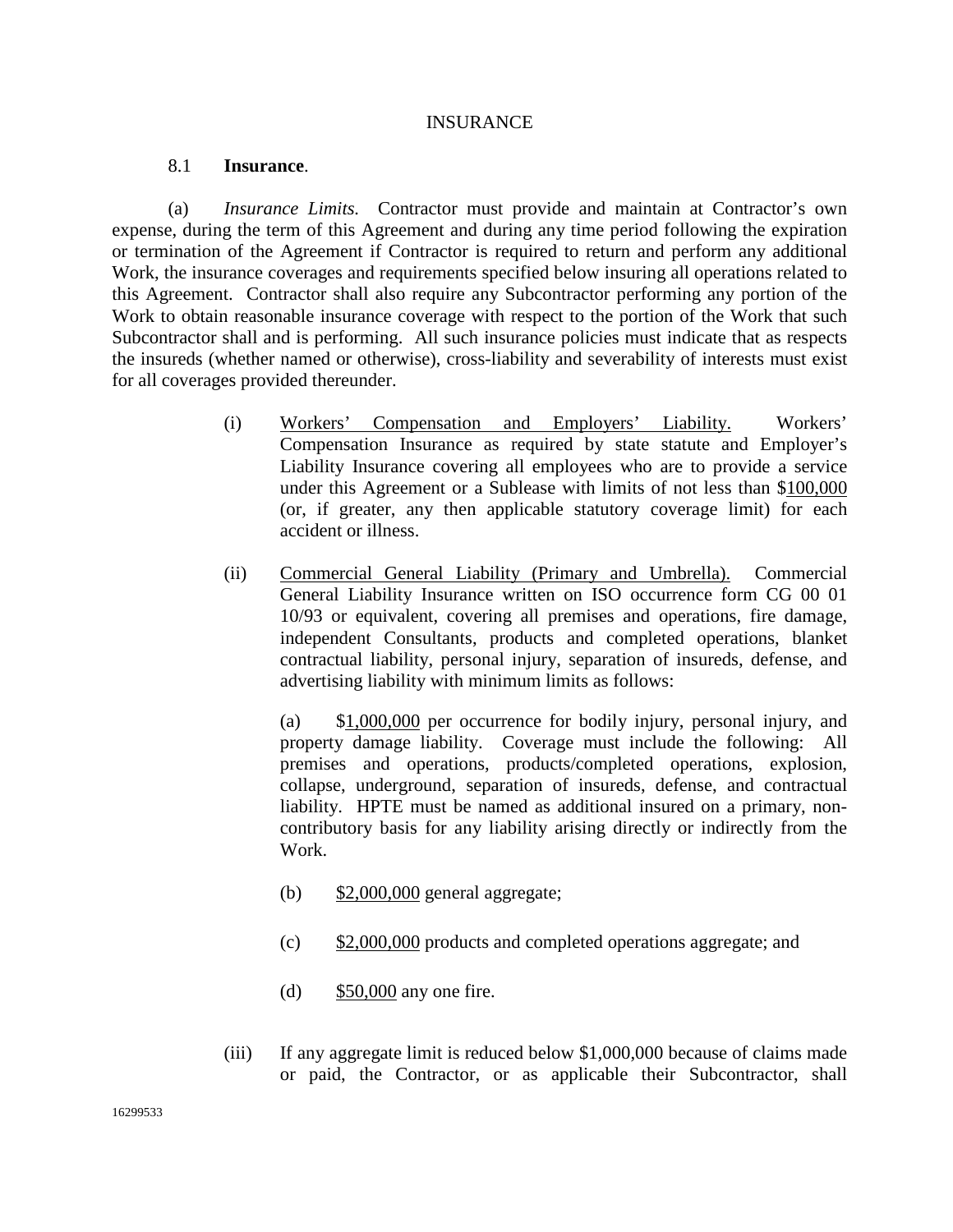immediately obtain additional insurance to restore the full aggregate limit and furnish to CDOT a certificate or other document satisfactory to HPTE showing compliance with this Section 8.1

- (iv) Automobile Liability (Primary and Umbrella). When any motor vehicles (including owned, non-owned and hired) are used in connection with work to be performed, Contractor must provide Automobile Liability Insurance with limits of not less than \$1,000,000 each accident combined single limit.
- (v) Professional Liability. When any architects, engineers, construction managers or other professional consultants perform work in connection with this Agreement, Professional Liability Insurance covering damages caused by an error, omission or any negligent act must be maintained with limits of not less than \$2,000,000 each occurrence and \$2,000,000 general aggregate. Coverage must include contractual liability. When policies are renewed or replaced, the policy retroactive date must coincide with, or precede, start of work on this Agreement. A claims-made policy which is not renewed or replaced must have an extended reporting period of two years.
- (vi) Property Insurance/Installation Floater. All Risk Property Insurance, at replacement cost, for all loss or damage to any structure, machinery, equipment, building materials or supplies, being used with and during the course of the manufacturing, assembly, installation, maintenance and operation of the Digital Signs.

(b) *Primacy of Coverage.* Coverage required of Contractor and each Subcontractor shall be primary over any insurance or self-insurance program carried by HPTE or CDOT for losses which arise out of the negligence or willful misconduct of Contractor, its employees and agents.

- (c) Additional Insurance Requirements.
	- (i) Contractor must furnish to HPTE original Certificates of Insurance, or such similar evidence, to be in force on the Commencement Date, and Renewal Certificates of Insurance, or such similar evidence, if the coverages have an expiration or renewal date occurring during the term of this Agreement. Contractor must submit evidence of insurance prior to the execution of this Agreement. The receipt of any certificate does not constitute agreement by HPTE that the insurance requirements in this Agreement have been fully met or that the insurance policies indicated on the certificate are in compliance with all requirements of this Agreement. The failure of HPTE to obtain certificates or other insurance evidence from Contractor is not a waiver by HPTE of any requirements for Contractor to obtain and maintain the specified coverages. Contractor must advise all insurers of the provisions of this Agreement regarding insurance. Non-conforming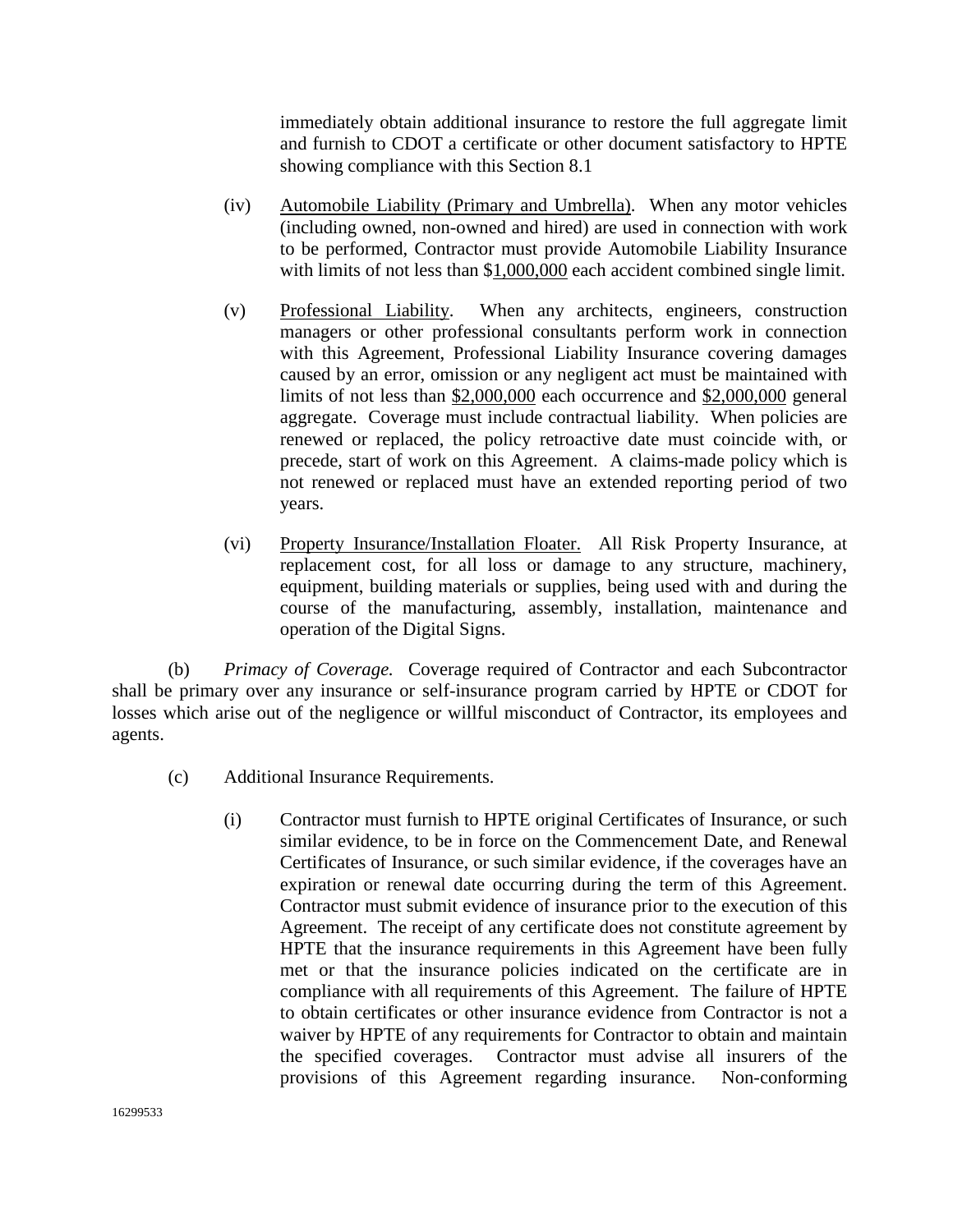insurance does not relieve Contractor of the obligation to provide insurance as specified herein. Nonfulfillment of the insurance conditions may constitute a violation of this Agreement, and HPTE retains the right to stop work until proper evidence of insurance is provided, or this Agreement may be terminated.

- (ii) The insurance must provide for 30 days' prior written notice to be given to HPTE in the event coverage is substantially changed, canceled, or nonrenewed.
- (iii) Any deductibles or self-insured retentions on referenced insurance coverages must be borne by Contractor.
- (iv) Contractor agrees to waive its right of subrogation against HPTE, CDOT and the State, its employees, elected officials, agents, or representatives.
- (v) The insurance coverages and limits furnished by Contractor in no way limit Contractor's liabilities and responsibilities specified within this Agreement or by Law.
- (vi) Any insurance or self-insurance programs maintained by HPTE do not contribute with insurance provided by Contractor under this Agreement.
- (vii) If Contractor or a Subcontractor desire additional coverage, the party desiring the additional coverage is responsible for the acquisition and cost.
- (viii) HPTE Risk Management Department maintains the right to modify, delete, alter or change these requirements.
- (ix) The insurance coverage provided in Section 8.1 shall support, but is not intended to limit, Contractor's indemnification obligations in Section 9.1.

### **ARTICLE 9** INDEMNIFICATION

### 9.1 **Contractor's Indemnification.**

(a) *Obligation.* Contractor must defend, indemnify, keep and hold harmless the Indemnitees (as defined below) from and against any and all Losses (as hereinafter defined) caused by:

- (i) injury (including any libel or advertising-based injury) death or damage of or to any person or property;
- (ii) any infringement or violation of any property right, whether real, personal, intellectual property or intangible;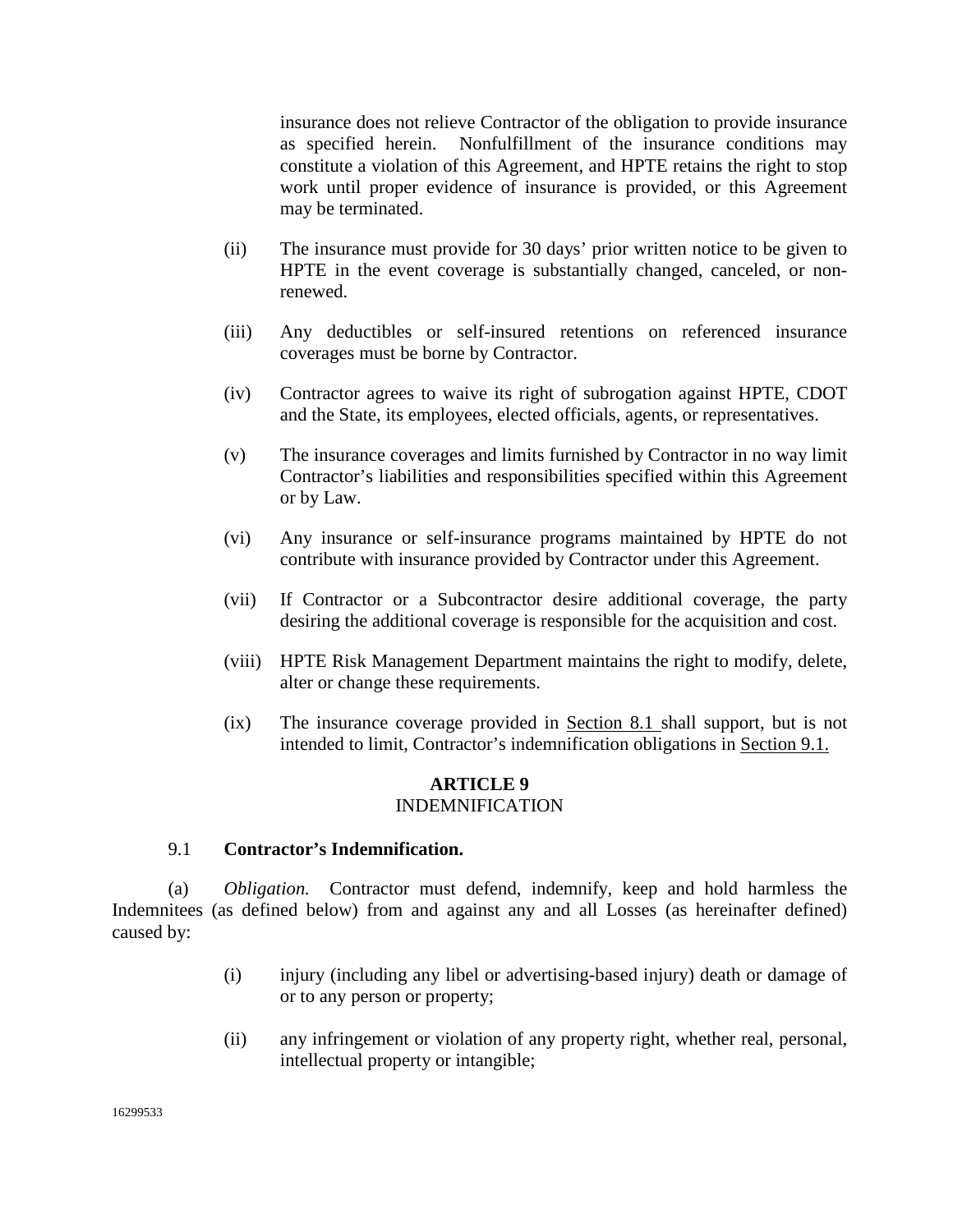- (iii) failure to pay or perform or cause to be paid or performed Contractor's covenants and obligations as and when required under this Agreement or otherwise to pay or perform its obligations to any Subcontractor;
- (iv) HPTE's exercise of its rights and remedies under Section 12.2 of this Agreement; and
- (v) injuries to or the death of any employee of Contractor or any Subcontractor under any workers' compensation statute.

(b) *Indemnitees and Losses.* "**Indemnitees**" means, collectively, HPTE, the State of Colorado and CDOT, and its respective officers, representatives, elected and appointed officials, agents and employees. "**Losses**" means, individually and collectively, asserted or actual liabilities of every kind, including actual losses, damages and reasonable costs, payments and expenses (including court costs and reasonable attorneys' fees and disbursements) arising out of third party claims, demands, actions, suits, proceedings, judgments or settlements that arise out of the negligence or willful misconduct of Contractor, its employees, agents and Subcontractors. "Losses" shall not include, however, special, consequential, punitive or indirect damages.

(c) *Defense of Suits.* At HPTE's option (and subject to HPTE's obligation to defend against a Legal Challenge), Contractor must defend against all third party suits against Indemnitees for Losses and must pay all reasonable costs and expenses incidental to them, but Indemnitees have the right, at their option, to participate, at their own cost, in the defense of any suit, without relieving Contractor of any of its obligations under this Agreement. Contractor shall have the right to select the counsel to defend such suit, subject to Indemnitees' and the Colorado Attorney General's Office's reasonable consent. Contractor, if not named a party, may seek to intervene in such suit in order to defend against such claim for Losses. Any settlement must be made only with the prior written consent of Indemnitees if the settlement requires any payment or action on the part of HPTE. Any settlement must be made only with the prior written consent of Indemnitees if the settlement requires any payment or admission of fault on the part of Indemnitees.

Indemnitees shall give written notice to Contractor of any claim for indemnification under this Article 9 within one year of Indemnitees actual notice of the event giving rise to such indemnification obligation, provided, however, that such one year period shall be tolled during such time as Indemnitee has agreed to forbear the exercise its rights under this Article 9 or its remedies under Article 12 in an effort to settle a disputed matter or so as to allow Contractor additional time to cure a Default. Delivery of a Cure Notice shall be deemed to satisfy the written notice obligation described in the immediately preceding sentence.

16299533 In the event a third party files a suit seeking a declaration as to the invalidity or unenforceability of this Agreement as a whole, which challenge if successful, would prohibit the operation of one or more of the Digital Signs in Digital Signs Network (such event, a "**Legal Challenge**"), then upon and after the filing of such a Legal Challenge, and until its dismissal or a final non-appealable judgment defeating such Legal Challenge, all Gross Revenues available for payment to HPTE and Contractor shall, notwithstanding the provisions of Section 6.1, be paid as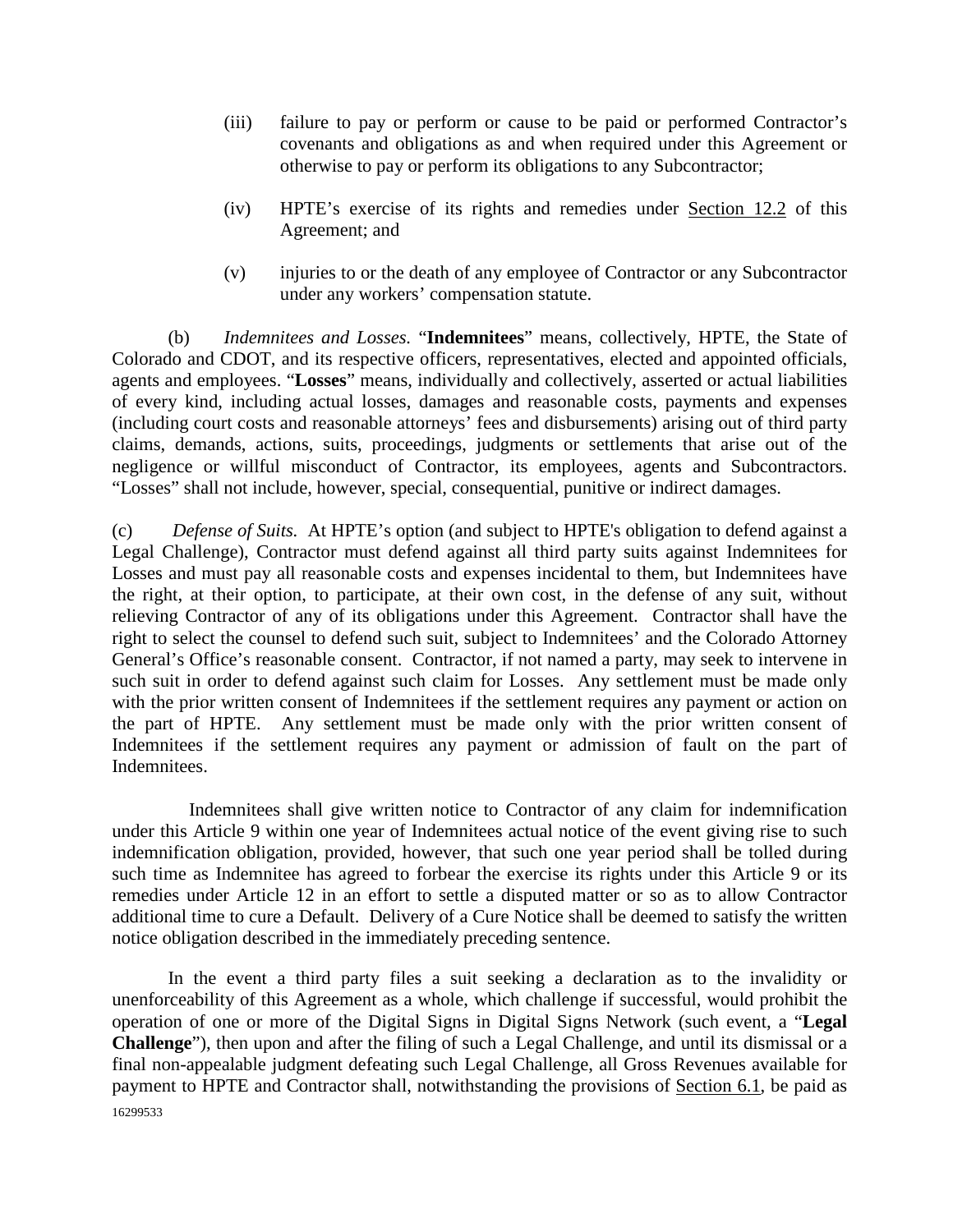follows: *first*, to the reasonable legal fees and expenses of outside counsel and any expert witnesses retained by HPTE in defending against such Legal Challenge; second, to the reasonable legal fees and expenses outside counsel and any expert witnesses retained by Contractor in defending against such Legal Challenge; and *third*, to Contractor until such time as Contractor has been paid an amount equal to Contractor's Capitalized Costs, as substantiated by certificates delivered to HPTE in accordance with the "Capitalized Costs" definition, taking into account all prior payments to Contractor under Section 6.1 (and this Section 9.1(c)) in recovery of such costs. Thereafter, additional Gross Revenues available for payment shall be paid in accordance with Section 6.1. Upon dismissal or defeat of such a Legal Challenge, the parties shall equitably adjust the payments made to date, including pursuant to this Section 9.1(c), to restore the parties to the position where they would have been had such Legal Challenge not occurred. Except for the mitigation measures set forth in this paragraph, Contractor shall have no further claim for any damages, compensation, reimbursement or recovery from HPTE, whether at law, at equity, or otherwise, with respect to any unrecovered Capitalized Cost amounts in the event of a Legal Challenge or otherwise. Contractor acknowledges that HPTE has separately bargained for the allocation of risk set forth in this Section 9.1(c), that Contractor's agreement to such allocation of risk is a material inducement to HPTE's execution of this Agreement, and that this Section 9.1(c) is not severable or otherwise subject to revision by a reviewing court without materially altering the parties' agreement. In the event that less than all of the Digital Signs shall be affected by a Legal Challenge, the above provisions shall be ratably and equitably adjusted for application to such circumstance. In the event of a Legal Challenge, if elected by Contractor (in writing to HPTE) in its sole discretion, HPTE shall defend such litigation. Contractor shall have the right to select the counsel to defend such Legal Challenge, subject to HPTE's reasonable consent. Any settlement must be made only with the prior written consent of HPTE if the settlement requires any payment or admission of fault on the part of HPTE. Contractor, if not named a party, may seek to intervene in such suit in order to defend its interests under this Agreement.

d*. Survival.* The provisions in this Article 9 survive expiration or termination of this Agreement for matters occurring or arising while this Agreement is in effect

e. *Offset for Insurance Proceeds.* Any claim for Losses payable by Contractor pursuant to this Article 9 shall be reduced by an amount equal to any insurance proceeds paid to HPTE with respect to the event giving rise to such Claim.

### **ARTICLE 10** COMPLIANCE WITH LEGAL REQUIREMENTS

### **10.1 General.**

(a) *Compliance with Laws.* Contractor must comply with all applicable Laws in its performance of the Work and operation of the Digital Sign Network.

16299533 (b) *Taxes.* As between HPTE and Contractor, Contractor will be responsible for all applicable existing and future sales, consumer, use, possessory interest property tax, excise, personal property, transaction, nontitled use, employers' expense and other taxes, duties and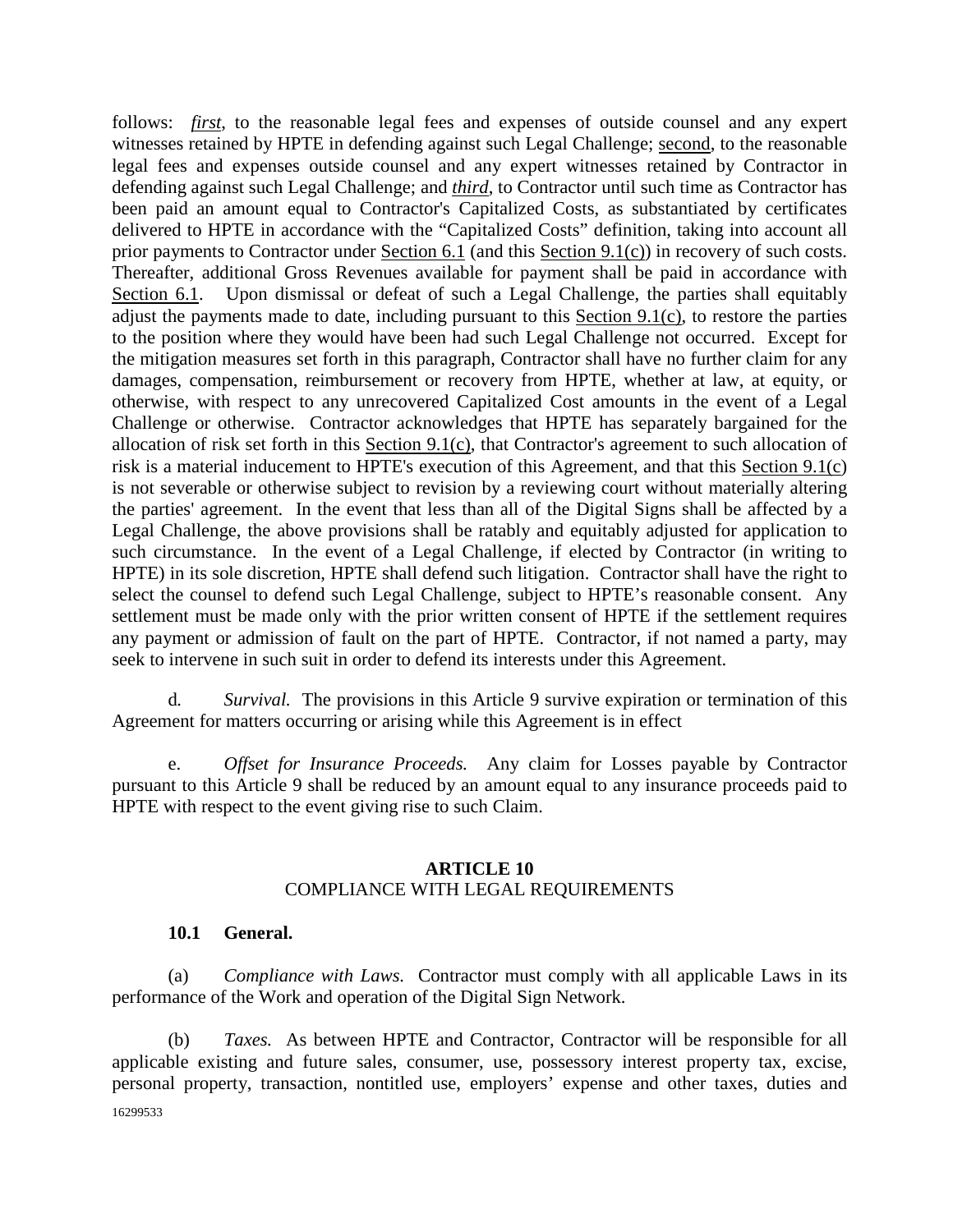tariffs (whether direct or indirect), assessed against the import or export of machinery, equipment, materials and supplies for the Digital Signs. To the extent that a new tax is enacted after the Effective Date hereof that is applicable to the Digital Signs or performance of the Work and/or that is generally applicable to advertising signs or similar businesses within HPTE (or not generally applicable, and specific only to Contractor and the Digital Signs Network), Contractor will be granted a credit against Percentage Rent payable to HPTE in each calendar year equal to the amount of any such new tax actually paid by Contractor in each such calendar year and Contractor's liability for such new taxes shall not exceed the Percentage Rent. In such event, Contractor must provide written evidence of the payment of such tax.

(c) *Licenses and Authorizations.* Contractor must observe and comply with, and must cause its Subcontractors to observe and comply with, and obtain all licenses, certificates and other authorizations required by all applicable Laws for the performance of the Work and must give all notices pertaining thereto.

(d) *Disclosure Affidavit.* Contractor must execute and must cause all Subcontractors of the first tier (and other Subcontractors as may be required by applicable Law) to execute a Disclosure Affidavit (including disclosure of retained parties) in the form attached to this Agreement as Exhibit 4.

# **10.2 Federal Requirements.**

(a) *Employment Practices.* In performing its Work under this Agreement, Contractor must not engage in unlawful employment practices, such as (1) failing or refusing to hire or discharging any individual, or otherwise discriminating against any individual with respect to compensation or the terms, conditions, or privileges of the individual's employment, because of the individual's race, color, religion, sex, age, handicap/disability or national origin; or (2) limiting, segregating or classifying Contractor's employees or applicants for employment in any way that would deprive or tend to deprive any individual of employment opportunities or otherwise adversely affect the individual's status as an employee, because of the individual's race, color, religion, sex, age, handicap/disability or national origin.

(b) *Civil Rights.* Contractor must comply with, and the procedures Contractor utilizes and the Work Contractor provides under this Agreement must comply with the Civil Rights Act of 1964, 42 U.S.C. sec. 2000 *et seq*. (1981), as amended, and the Civil Rights Act of 1991, P.L. 102-166. Attention is called to: Exec. Order No. 11246, 30 Fed. Reg. 12,319 (1965), reprinted in 42 U.S.C. 2000(e) note, as amended by Exec. Order No. 11375, 32 Fed. Reg. 14,303 (1967) and by Exec. Order No. 12086, 43 Fed. Reg. 46,501 (1978); Age Discrimination Act, 42 U.S.C. '' 6101-6106 (1981); Age Discrimination in Employment Act, 29 U.S.C. ''621-34; Rehabilitation Act of 1973, 29 U.S.C. §§793-794 (1981); Americans with Disabilities Act, 42 U.S.C. '12101 *et seq*.; 41 C.F.R. Part 60 *et seq*. and all other applicable Laws.

16299533 (c) *Patriot Act Certification.* Contractor represents and warrants that neither Contractor nor any Affiliate (as hereafter defined) thereof is listed on any of the following lists maintained by the Office of Foreign Assets Control of the U.S. Department of the Treasury, the Bureau of Industry and Security of the U.S. Department of Commerce or their successors, or on any other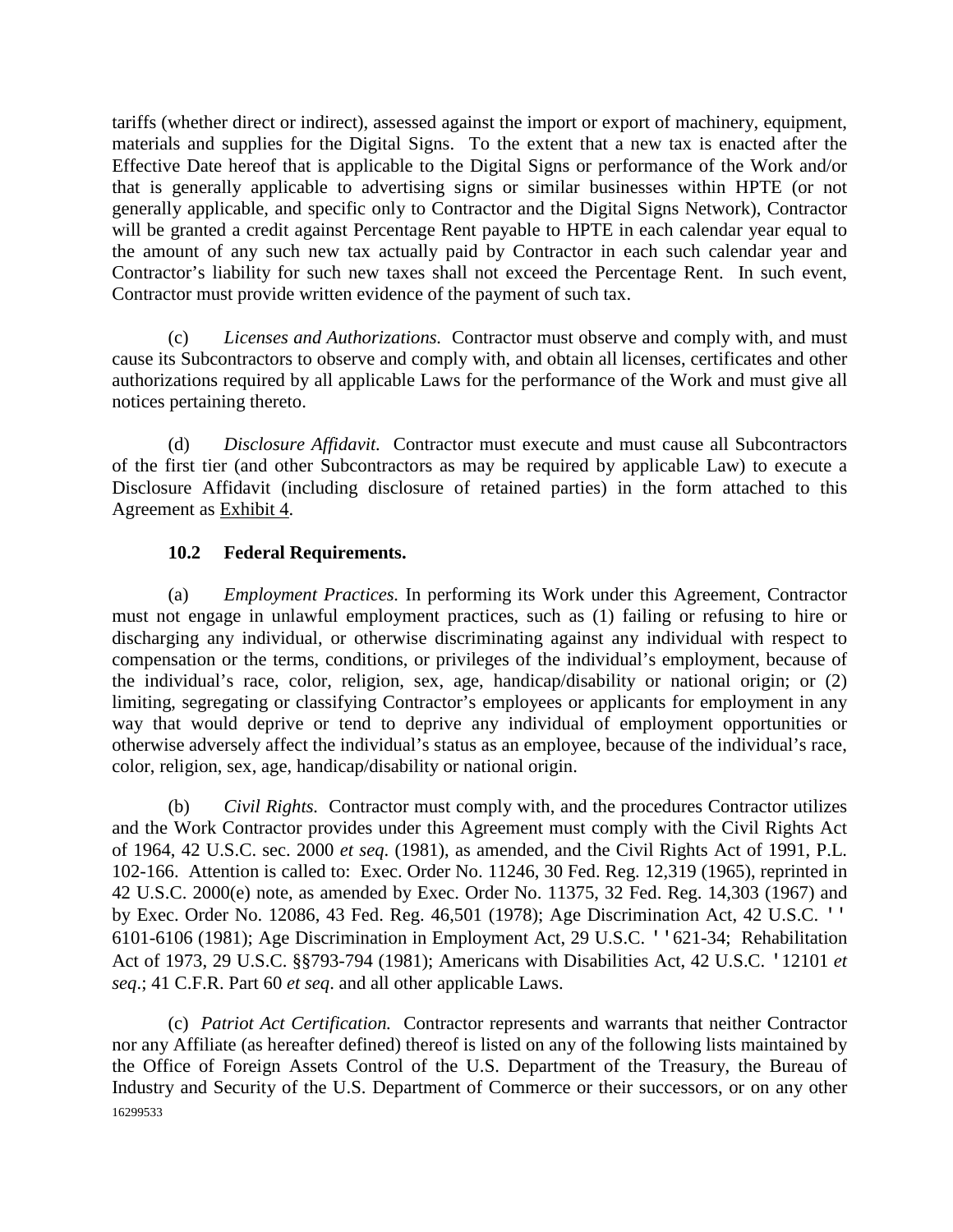list of persons or entities with which HPTE may not do business under any applicable Laws: the Specially Designated Nationals List, the Denied Persons List, the Unverified List, the Entity List and the Debarred List. As used in this Section, an "Affiliate" shall be deemed to be a person or entity related to Contractor that, directly or indirectly, through one or more intermediaries, controls, is controlled by or is under common control with Contractor, and a person or entity shall be deemed to be controlled by another person or entity, if controlled in any manner whatsoever that results in control in fact by that other person or entity (or that other person or entity and any persons or entities with whom that other person or entity is acting jointly or in concert), whether directly or indirectly and whether through share ownership, a trust, a contract or otherwise.

#### **ARTICLE 11** SPECIAL CONDITIONS

11.1 **Representations and Warranties**. In connection with the execution and performance of this Agreement, Contractor represents and warrants that:

(a) it is appropriately licensed under all applicable Law to perform the Work required under this Agreement and will not perform Work for which a professional license is required by Law if Contractor is not appropriately licensed; and

(b) it is financially solvent; it and each of its employees, agents and Subcontractors are competent to perform the Work required under this Agreement; and is legally authorized to execute and perform or cause to be performed this Agreement under the terms and conditions stated in this Agreement; and

(c) it will not knowingly use the services of any ineligible consultant or Subcontractor for any purpose in the performance of its Work under this Agreement; and

(d) to the best of its knowledge, its Subcontractors are not in default at the time this Agreement is signed, have not been considered by the Director within 5 years immediately preceding the Effective Date, to have been in default on any contract awarded by the State of Colorado or any agency thereof; and

(e) it has carefully examined and analyzed the provisions and requirements of this Agreement; it understands the nature of the work required; from its own analysis has satisfied itself as to the general nature of all things needed for the performance of this Agreement; has confirmed that the performance of this Agreement is feasible in accordance with all of its provisions and requirements, and it can and will perform, or cause to be performed, the Work in strict accordance with the provisions and requirements of this Agreement, subject to such additional site information that Contractor may obtain in the course of implementing the terms of this Agreement, such as, for example, Contractor determines actual soil conditions through borings in connection with preparing to install Digital Signs and performing its obligations hereunder.

16299533 (f) acknowledges that any certification, affidavit or acknowledgment made under oath in connection with this Agreement is made under penalty of perjury and, if false, is also cause for termination pursuant to Article 12.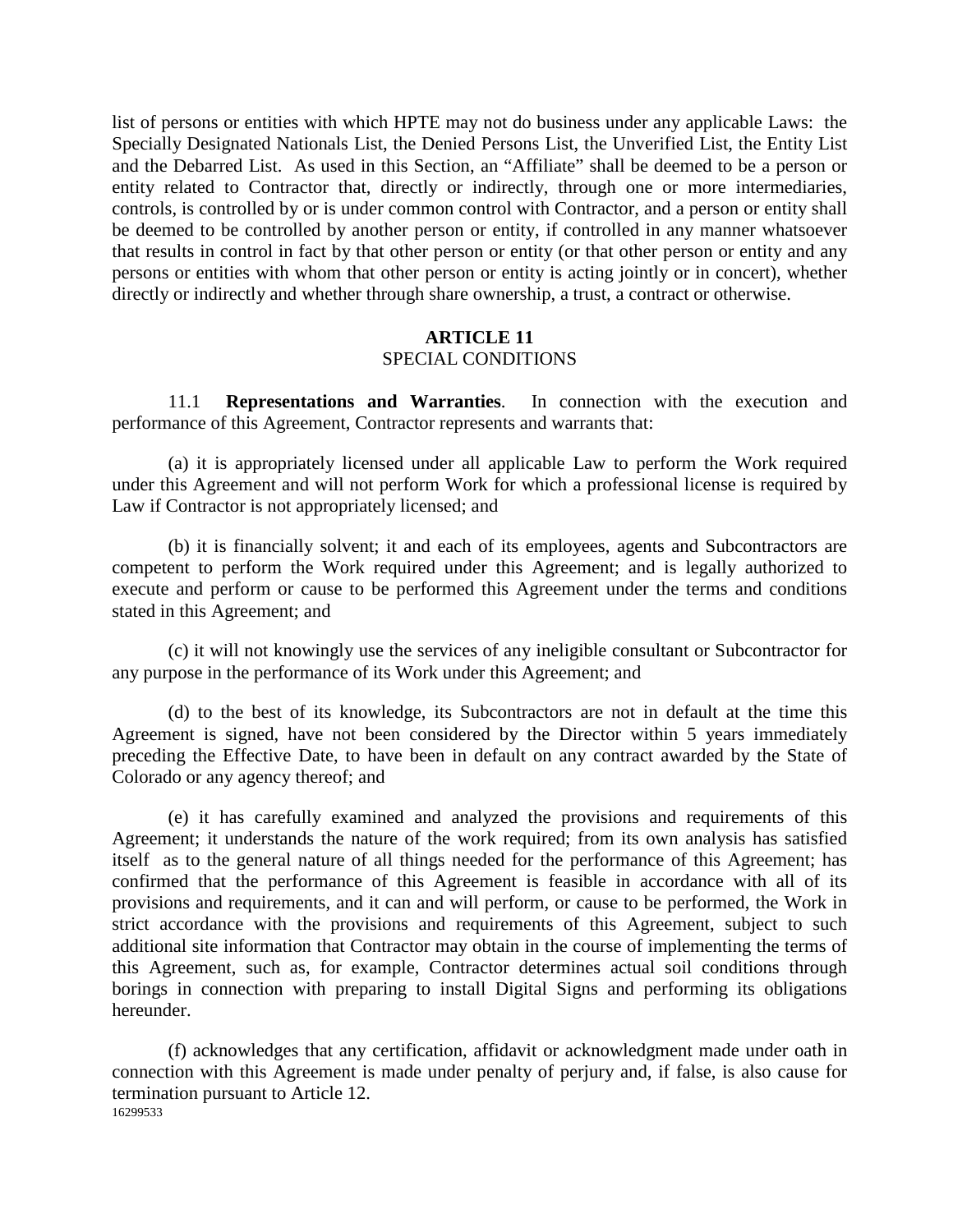11.3 **Joint and Several Liability**. If Contractor, or its successors or assigns, if any, is not a corporation and is not a limited liability company, but is instead comprised of more than one individuals or legal entities (or a combination of them), then under this Agreement, each and every obligation or undertaking in this Agreement to be fulfilled or performed by Contractor is the joint and several obligation or undertaking of each such individual or other legal entity. If Contractor is not so comprised, there shall be no such joint and several liability. If any person or entity other than Contractor executes a limited joinder to this Agreement, such person or entity shall be jointly and severally liable as to the undertakings set forth in such limited joinder.

11.4 **Business Documents**. At the request of HPTE, Contractor must provide copies of its latest articles of incorporation, by-laws and resolutions, or partnership or joint venture agreement, as applicable.

### 11.5 **Prohibited Conflicts**.

(a) *No Personal Interest.* No member of the governing body of HPTE or other unit of government and no other officer, employee or agent of HPTE or other unit of government who exercises any functions or responsibilities in connection with the Work to which this Agreement pertains is permitted to have any personal interest, direct or indirect, in this Agreement. No member of or delegate to the Congress of the United States or the Colorado General Assembly and no board director of HPTE or HPTE employee is allowed to be admitted to any share or part of this Agreement or to any financial benefit that arises from it.

(b) *No Conflict of Interest.* Contractor further covenants that, in the performance of this Agreement, no person having any conflicting interest will be assigned to perform any Work or have access to any confidential information, as described in Section 3.10 of this Agreement. If HPTE, by HPTE in her reasonable judgment, determines any of Contractor's work for others conflict with the Work Contractor is to render for HPTE under this Agreement, Contractor must terminate such other work immediately upon request of HPTE.

(c) *Federal Lobbying Restrictions.* If any federal funds are to be used to compensate or reimburse Contractor under this Agreement, Contractor represents that it is and will remain in compliance with federal restrictions on lobbying set forth in Section 319 of the Department of the Interior and Related Agencies Appropriations Act for Fiscal year 1990, 31 U.S.C. ' 1352, and related rules and regulations set forth at 54 Fed. Reg. 52,309 ff. (1989), as amended. If federal funds are to be used, Contractor must execute a Certification Regarding Lobbying, which will be attached as an exhibit and incorporated by reference as if fully set forth here.

11.6 **No Liability of Public Officials**. Contractor and any assignee or Subcontractor of Contractor must not charge any official, employee or agent of HPTE personally with any liability or expenses of defense or hold any official, employee or agent of HPTE personally liable to them under any term or provision of this Agreement or because of HPTE's execution, attempted execution or any breach of this Agreement.

16299533 11.7 **HPTE Representation and Warranty.** In connection with the execution and performance of this Agreement, HPTE represents and warrants that it has the authority to execute and deliver this Agreement, and that such execution and delivery has been authorized by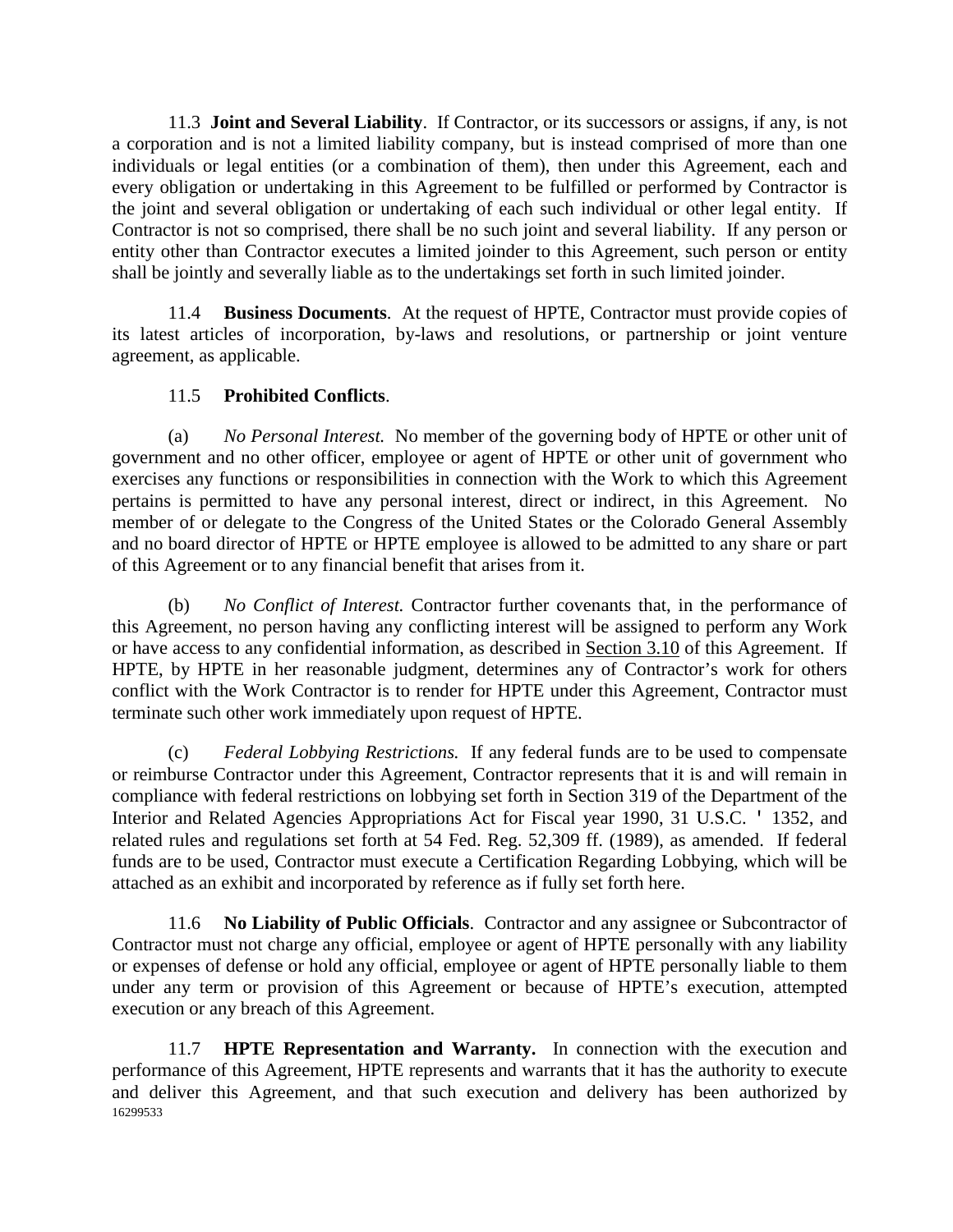necessary action of HPTE.

### **ARTICLE 12 EVENTS OF DEFAULT, REMEDIES, TERMINATION, SUSPENSION AND EXCUSABLE EVENTS**

12.1 **Defaults Defined**. Each of the following constitutes a default by Contractor under this Agreement (each, a "**Default**"), if not remedied within the notice and cure periods set forth in Section 12.2 hereof or as otherwise set forth in this Agreement:

(a) Any material misrepresentation, whether negligent or willful and whether in the inducement or in the performance, made by Contractor to HPTE;

(b) Contractor admits in writing its inability or unwillingness to pay its debts as they become due;

- (c) The breach of any material representation or warranty made by Contractor herein;
- (d) Contractor's violation of federal or state laws;

(e) Contractor's failure to perform any of its obligations under this Agreement including, without limitation, the following:

- (i) A material failure to perform the Work in accordance with the requirements of this Agreement;
- (ii) Failure to pay HPTE amounts due in accordance with the terms of this Agreement;
- (iii) Failure to correct Work that is defective within the earliest reasonable practical opportunity pursuant to Section 3.7;
- (iv) Discontinuance of the Work for more than (fifteen) 15 consecutive days for reasons within Contractor's reasonable control;
- (v) Failure of Contractor or the Work to comply with a material term of this Agreement, including, but not limited to, the provisions concerning insurance, nondiscrimination and minority and women's business enterprises commitment;
- (vi) Failure to comply with the Installation Schedule, maintenance standards and schedule of availability set forth in Exhibits 1E, 1F and 5, respectively, subject to HPTE's obligation to cooperate in good faith and in a timely manner where required hereunder, to the Excusable Event provisions, and to any other provisions of this Agreement expressly providing for an extension of time for performance;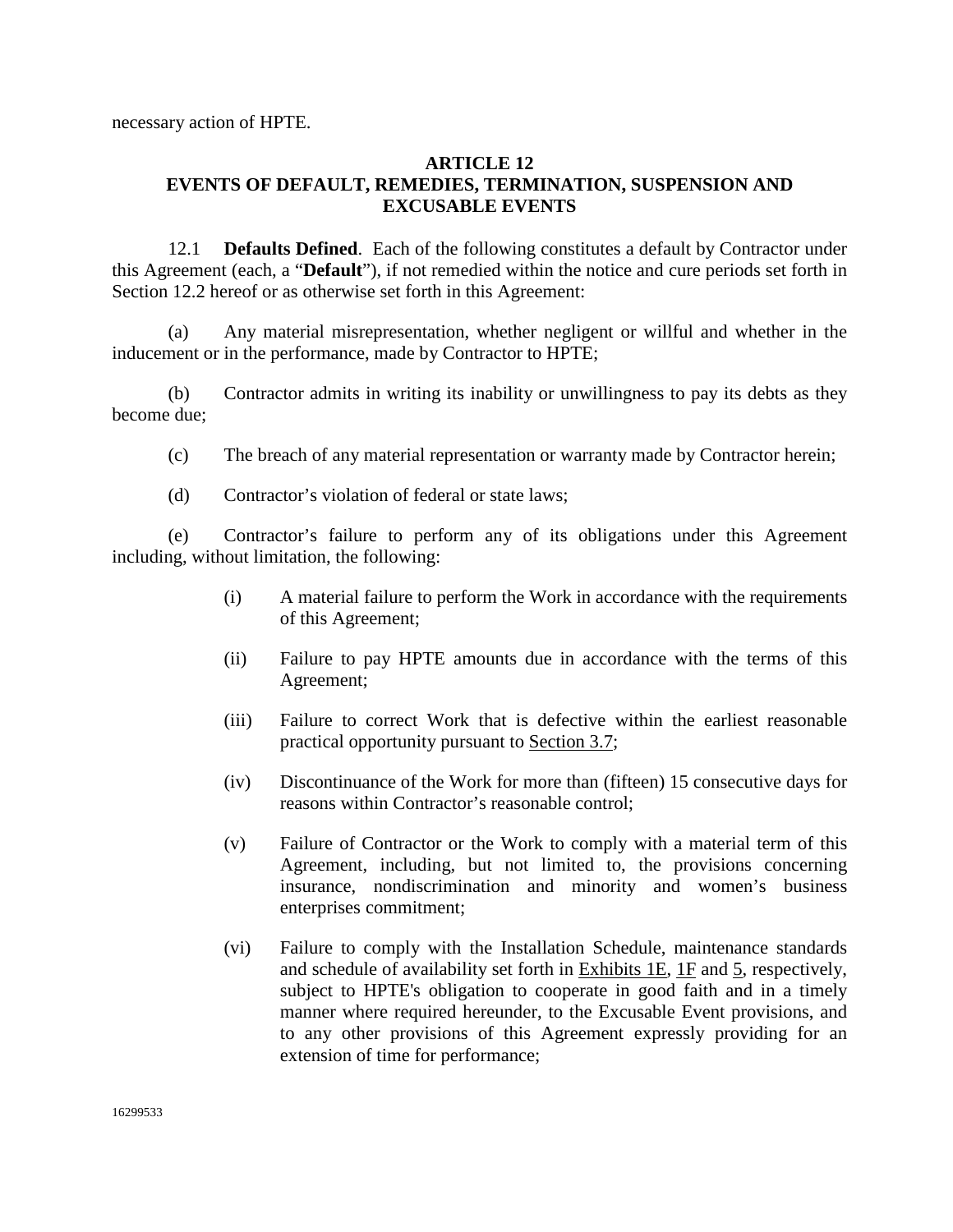- (vii) Any change in majority ownership or control of Contractor without the prior written consent of HPTE, other than as a result of an acquisition, merger or consolidation of Contractor's business operations by or into a successor company, including as a result of an initial public offering; other transfers shall require the prior written consent of HPTE, which consent shall not be withheld so long as the transferee that succeeds to Contractor's business operations is an Approved Transferee ("**Permitted Transfer**"); for purposes of clarity, the admission of a minority owner, who does not acquire a controlling interest in Contractor, shall be deemed a Permitted Transfer;
- (viii) Any attempt by Contractor to assign, convey or transfer this Agreement or any interest herein without HPTE's prior written consent, excluding, however, in connection with a transfer to an Approved Transferee or in connection with a Permitted Transfer or grants of security interests or collateral assignments in the Digital Signs to a lender providing Permitted Lender Financing;
- (ix) Contractor's default under any other agreement it may presently have or may enter into with HPTE during the term of this Agreement. Contractor acknowledges and agrees that in the event of a default under this Agreement HPTE may also declare a default under any such other Agreements; and
- (x) Inability to perform the Work satisfactorily or pay the amounts due HPTE pursuant to this Agreement as a result of insolvency, filing for bankruptcy or assignment for the benefit of creditors.

#### 12.2 **Default and Remedies**.

In the event that either party has breached its obligations under the terms of this Agreement in connection with a particular Property, the non-defaulting party shall deliver written notice to the defaulting party (a "**Cure Notice**"), and said party may cure such failure within fourteen (14) days of receipt of such notice provided that for any non-monetary default, if a cure cannot reasonably be effected in fourteen (14) days, the defaulting party may continue such cure past fourteen (14) days from notice provided it commences such cure within fourteen (14) days from notice and thereafter diligently pursues such cure to completion. In the event that the non-defaulting party fails to cure such breach within the cure period set forth herein (a "**Default"**), then in addition to all other rights and remedies at law and in equity, the non-defaulting party shall have the right to terminate this Agreement with respect to the particular Property that is the subject of the breach. In addition, if HPTE shall fail to perform its obligations under this Agreement following notice and the expiration of the cure period described above, Contractor shall have the right but not the obligation to perform such obligations and to deduct from the next payments of Percentage Rent due under this Agreement Contractor's actual, reasonable out-of-pocket costs incurred by Contractor in performing such obligations.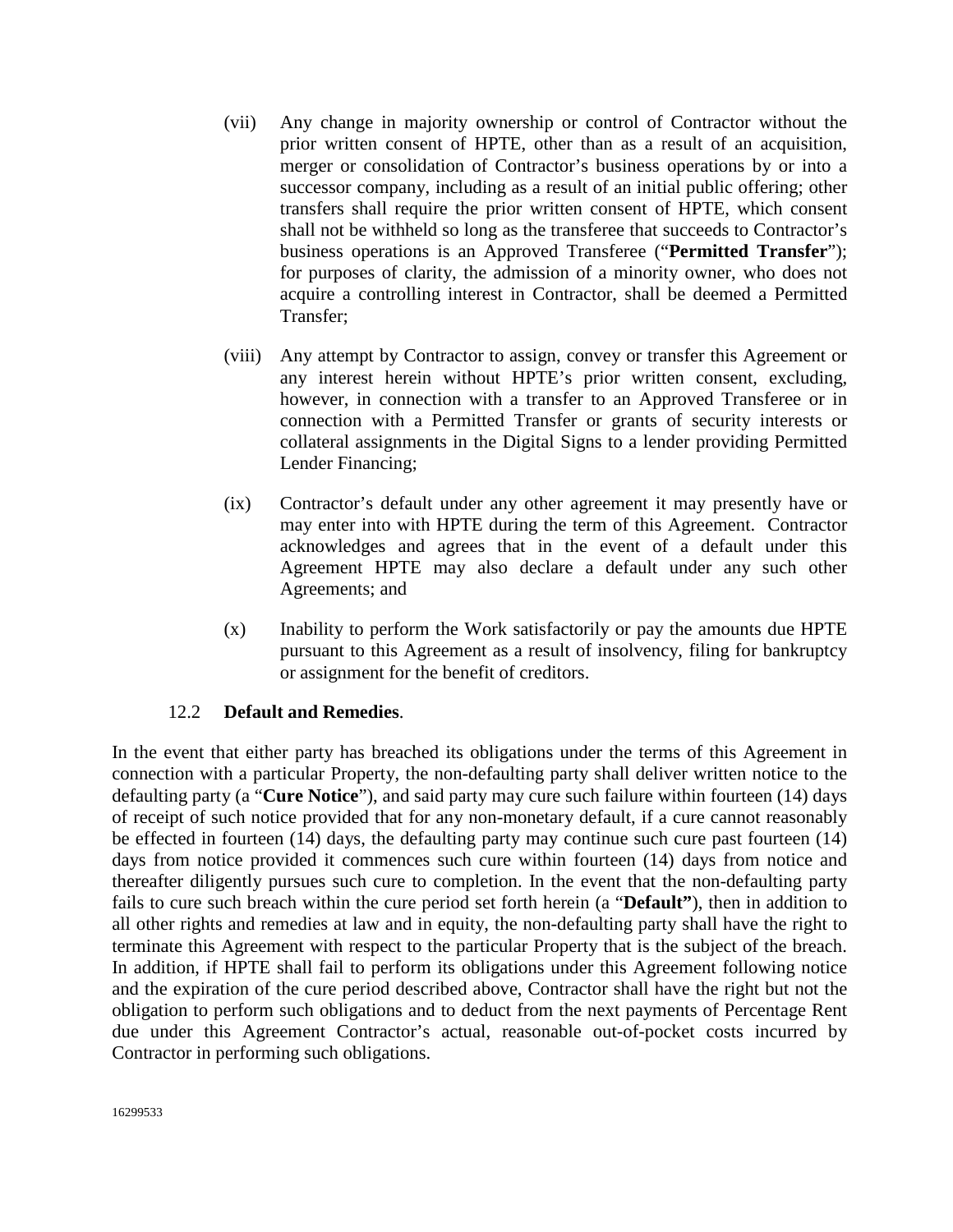12.3 **Suspension**. *HPTE's Right to Suspend Work.* HPTE may at any time reasonably request that Contractor suspend the installation of Digital Signs (or some portion of them) in connection with public way or utility work associated with another CDOT or HPTE project, or a temporary CDOT or HPTE special event, by giving 15 days' prior written notice to Contractor or upon informal oral, or even no notice, in the event of emergency; provided, however, that Contractor may promptly resume its installation of Digital Signs under the same terms and conditions as stated in this Agreement upon written notice by HPTE and Contractor shall be entitled to an equitable extension of the Term in connection therewith. No suspension of this Agreement is permitted to exceed the duration of such emergency, public way or utility work, or temporary CDOT or HPTE special event.

12.4 **Excusable Events and Schedule and Percentage Rent Adjustments**. Contractor will be granted an extension with respect to the dates set forth in the Installation Schedule attached as Exhibit 1D or other time schedules relating to performance of the Work set forth in this Agreement in relation to an Excusable Event only as described herein.

(a) *Adjustments in Schedule for Performance Relating to Excusable Event*. Contractor will be granted an extension in the Installation Schedule, or other time schedules relating to performance of the Work set forth in this Agreement only under the following circumstances: (a) a delay occurs in the progress of the Work as a result of one of the Excusable Events identified below, and (b) Contractor has complied with the terms and conditions of the following subsections:

- (i) Contractor, as soon as reasonably possible and in no event later than ten (10) days after the date upon which Contractor has knowledge of the Excusable Event, notifies HPTE in writing of the occurrence of the event and the approximate number of days Contractor expects to be delayed as a result of such event; and Contractor makes a written request for an extension of time to HPTE within five days after the cessation of the Excusable Event specifying the number of days Contractor believes that its activities will in fact be delayed as a result of the event. Contractor will not be entitled to any extension in schedule for any period of time prior to the date on which Contractor gives notice to HPTE of the relevant Excusable Event.
- (ii) Contractor can demonstrate, to the reasonable satisfaction of HPTE, that the activity claimed to have been delayed was in fact delayed (or will be delayed) by the Excusable Event, and that the delay in such activity will result in a delay in the progress of the Work.
- (iii) The initial notice provided by Contractor under subsection (i) above must describe the efforts that have been (or will be) undertaken by Contractor to overcome or remove the Excusable Event and to minimize the potential adverse effect on the time for performance of the Work resulting from such Excusable Event.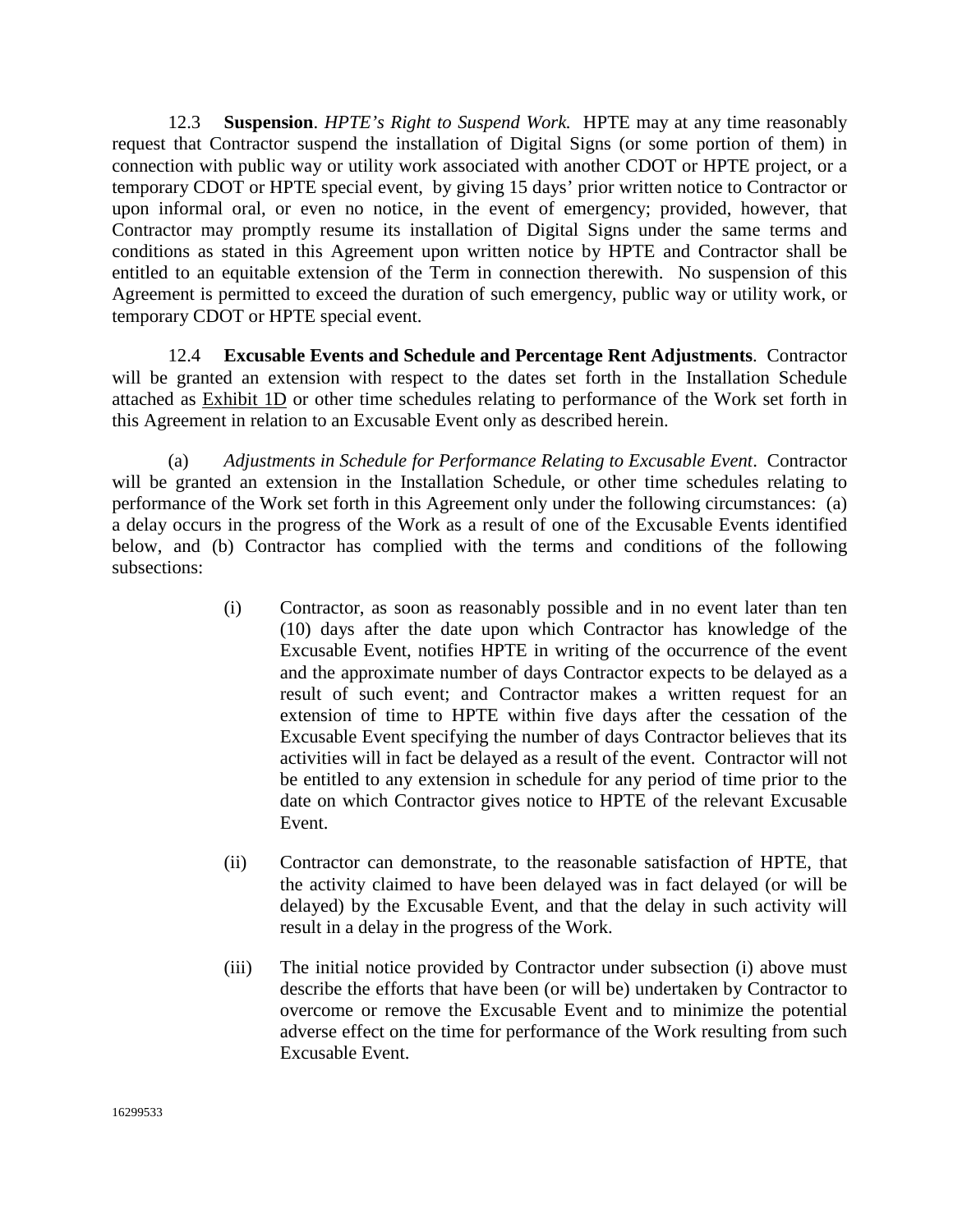(b) *Adjustments in Schedule for Performance Relating to HPTE Delay*. If the applicable Governmental Authority does not process and issue a permit for the installation of a Digital Sign within thirty (30) days of Contractor's submission of a complete application for the Permits therefor, Contractor will be entitled to an extension in the Installation Schedule and the Installation Deadline for such Digital Sign of one day for every day between such thirtieth  $(30<sup>th</sup>)$ day and the date on which such Governmental Authority actually issues such Permits. Further, if the applicable Governmental Authorities issue a substantial number of Permits within a very short time (for example, twenty permits in a single week), HPTE and Contractor shall negotiate in good faith to determine and agree upon in writing what additional extension to the Installation Deadline may be appropriate, subject to Contractor's reasonably establishing that such substantial issuance of such Permits materially impairs Contractor's ability to comply with the Installation Deadline such as, for example, due to the Ad Panel manufacturer's need to process such a large order of signs.

 (b) *Compliance is Prerequisite to Adjustment Relating to Excusable Event.*  Compliance with this Section 12.4 is a condition precedent to receipt of an extension in Contractor's time for performance of the Work (including, without limitation, an adjustment to the Installation Deadline. In the event of a failure to comply with this Section 12.4, Contractor will not be entitled to an extension of time for performance of the Work (including, without limitation, an adjustment to the Installation Deadline). Upon satisfaction by Contractor of the terms and conditions in Section 12.4(a) or (b), if Contractor is seeking a schedule adjustment, HPTE and Contractor will use good faith efforts to agree on the extent to which the Work has been delayed on account of an Excusable Event as provided and such determination must be confirmed in writing signed by both parties. If Contractor does not agree with such determination, it may dispute HPTE's decision in accordance with Article 7.

(c) *Excusable Events*. "**Excusable Event**" shall mean any of the following acts, events, conditions or occurrences to the extent that the same are beyond Contractor's reasonable control, are not caused by Contractor or its Subcontractors, could not have been either foreseen or avoided by the exercise of due diligence and which has an adverse effect on Contractor's ability to perform its obligations hereunder or, with respect to events described in Section 12.4(d)(ii) below, which has an adverse effect on visibility or existence of Ad Panels:

- (i) Acts of God, fires, explosions, floods, acts of national or international terrorism (as reasonably determined by HPTE), earthquakes, hurricanes, tornadoes, other severe storm damage causing power outages, epidemics, civil disturbances, war, riots, sabotage strikes/lockouts/labor disputes (but only to the extent not targeted at Contractor or Subcontractors), unforeseen, materially adverse soil conditions, and unanticipated environmental remediation, to the extent any such event prevents Contractor from installing the Digital Signs or, after such installation, from operating such Digital Signs, for a period of more than thirty (30) days;
- (ii) the occurrence of a Change in Law, including but not limited to any temporary restraining order, preliminary injunction or permanent injunction, that prohibits the installation or operation of any Digital Signs,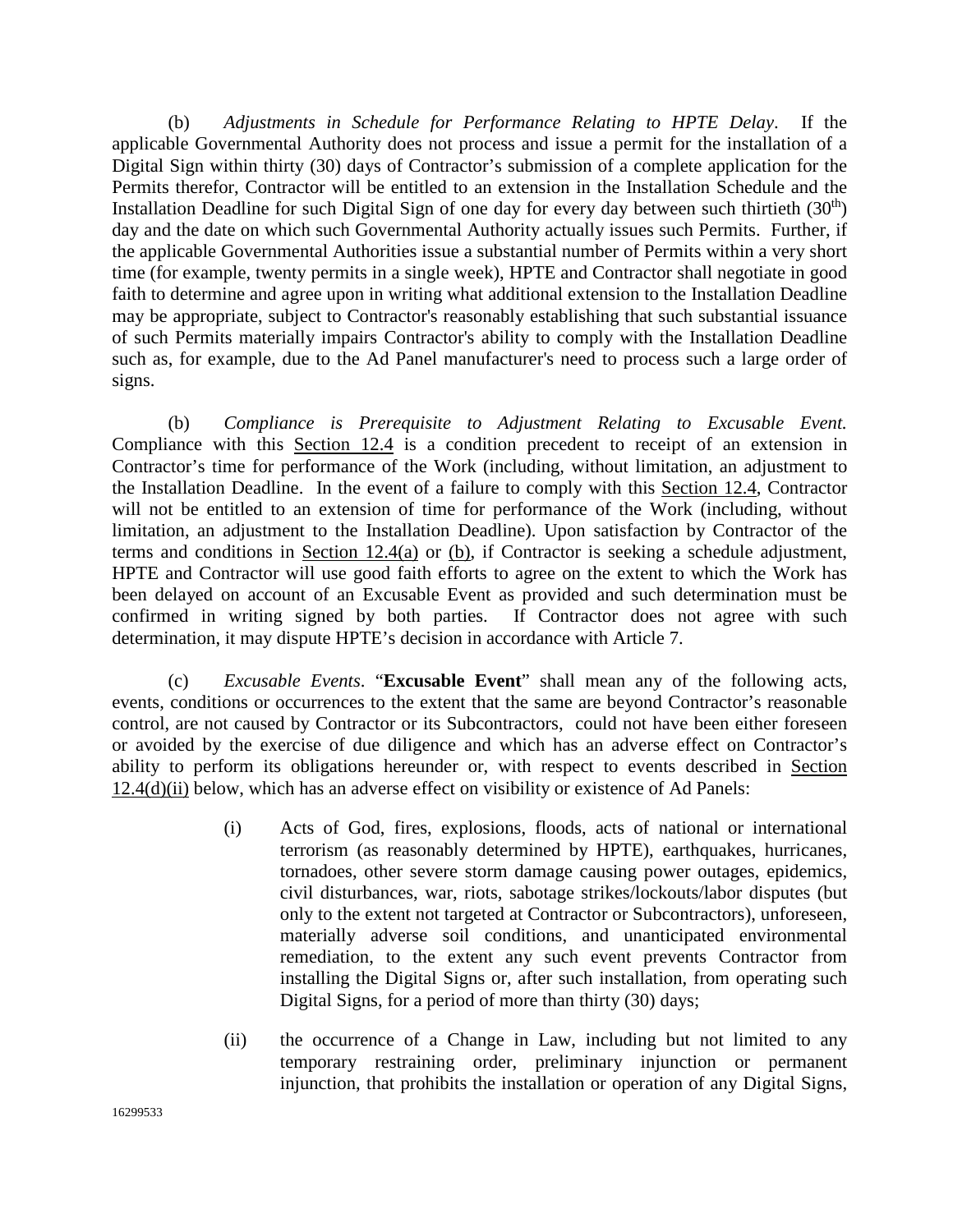or Contractor's ability to sell advertising for placement on Ad Panels, or a suspension described in Section 12.3; and

None of the foregoing events shall be deemed an Excusable Event to the extent that performance of the Work would have been suspended, delayed or interrupted by any other cause, including the fault or negligence of Contractor (such as, for example, by submitting an incomplete or inaccurate application), the Subcontractors or any other person for whom they may be liable. In the event of an Excusable Delay, Contractor will be entitled to an extension in the Installation Schedule and the Installation Deadline for such Digital Sign.

(d) *Rights Limited*. The rights and remedies set forth in this Section 12.4 shall be Contractor's in the event of an occurrence of an Excusable Event. Contractor hereby waives all other rights and remedies at law and/or in equity that it might otherwise have against HPTE on account of an Excusable Event. or the failure of any Governmental Authority to issue any Permits for the issuance of a Digital Sign within thirty (30) days of Contractor's submission of a complete application for the Permits therefor.

12.5 **Default by HPTE or Inability to Perform**. In the event that HPTE defaults in, or is otherwise unable to perform any of its obligations under this Agreement, HPTE shall have the same notice and cure period rights applicable to a Default by Contractor under Section 12.2 above, depending on the nature of the default or non-performance. Contractor's sole remedies for any such default or non-performance, however, shall be either (i) injunctive relief, in the event HPTE default involves HPTE's performance of an action that is not permitted under this Agreement; (ii) specific performance, in the event that the default involves HPTE's failure to perform an action required under this Agreement (unless a Legal Challenge prevents such performance, or a portion thereof, in which case the specific performance right shall apply to all actions that HPTE has the ability to perform), or (iii) the right to terminate this Agreement.

12.6 **Termination by Contractor**. With respect to any particular Property that is the subject of this Agreement, in the event that, in Contractor's sole opinion with respect to any of the Digital Signs; (a) Contractor is unable to secure or maintain any required Permits; (b) federal, state or local statute, ordinance regulation or other governmental action precludes or materially limits use of the Property for outdoor advertising purposes; (c) the Digital Signs on the Property become entirely or partially obstructed, impaired, or destroyed due to any cause beyond the control of HPTE, including, without limitation, any obstruction by an object or vegetation on any neighboring property; (d) there occurs a diversion of traffic from, or a change in the direction of, traffic past the Digital Signs; (e) Contractor is prevented from maintaining electrical power to the Property or illuminating the Digital Signs; (f) the continued maintenance/operation of the Digital Signs is impractical or uneconomical due to engineering, architectural, construction or maintenance circumstances which will require structural improvements to any of the Properties; or (g) maintenance will be hampered or made unsafe due to conditions caused by nearby properties, land uses, or utilities, then Contractor shall, at its option, have the right to terminate this Agreement with respect to the affected Property (but not with respect to any non-affected Property) upon thirty (30) days' notice in writing to HPTE. Further, in the event that the issues set forth in (c) or (e) above are caused by or in connection with the acts or omissions of HPTE or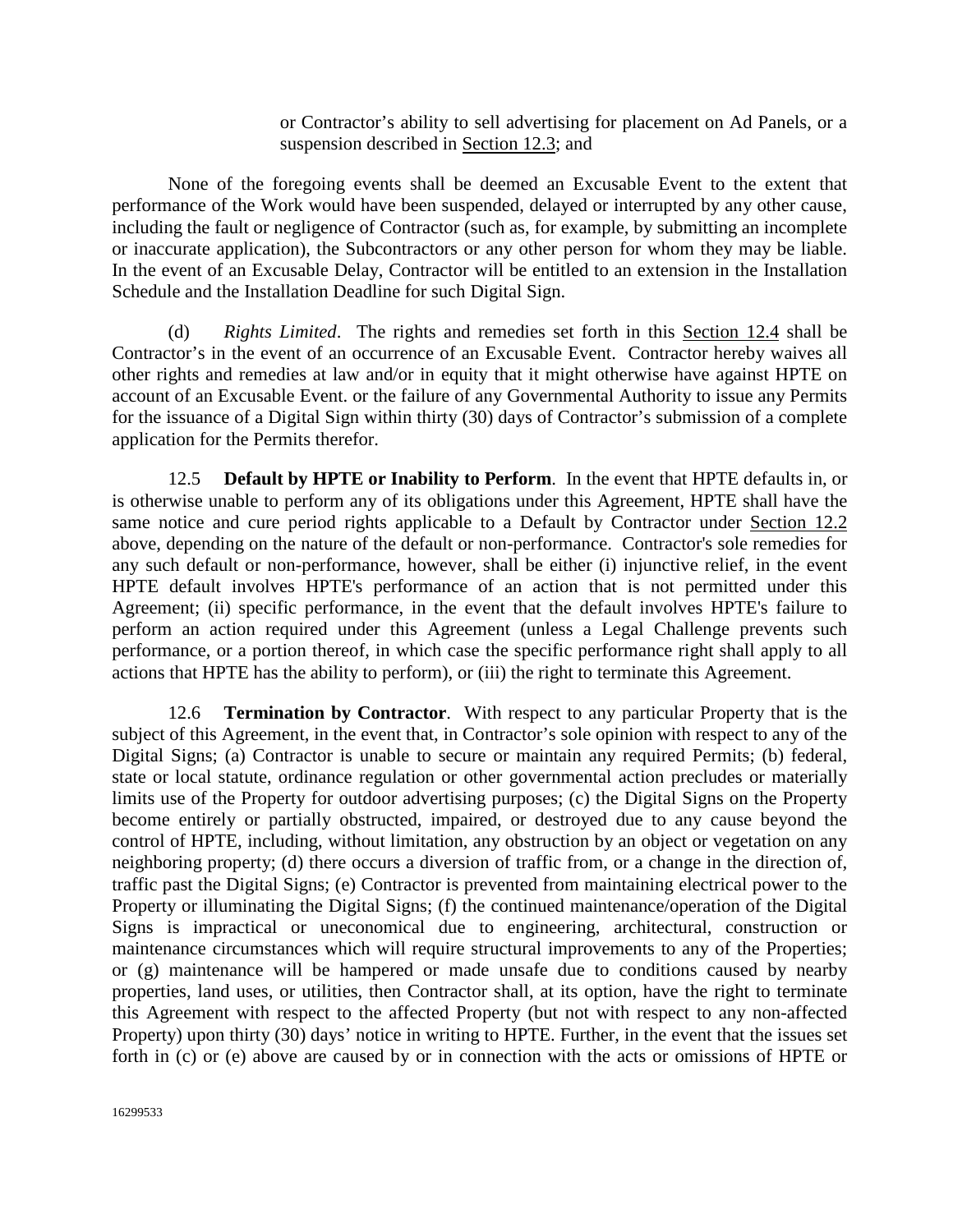CDOT, HPTE shall reimburse Contractor for the unamortized Capitalized Costs of the Digital Signs.

12.7 **Termination by HPTE**. HPTE is entering into this Agreement to serve the public interest of the State of Colorado as determined by its Governor, General Assembly, Courts, the Transportation Commission and the HPTE Board of Directors. On or after the 1<sup>st</sup> day of Lease Year 6, HPTE shall have the right, upon not less than sixty (60) days' prior written notice to Contractor, (a) to terminate this Agreement together with all of the Subleases in their entirety if CDOT determines, in writing to HPTE (a copy of which shall be delivered by HPTE to Contractor), that this Agreement ceases to further the public interest of the State of Colorado with respect to all of the Properties which subject to Grants of Lease, or (b) to terminate any applicable Sublease *solely* with respect to any Digital Sign(s) thereunder which are preventing or materially impairing use of the Property(ies) upon which it (or they) are located for highway purposes, as determined in writing by CDOT to HPTE (a copy of which shall be delivered by HPTE to Contractor). Notwithstanding the immediately preceding sentence, in the event of any such termination of this Agreement and/or any Subleases by HPTE, as a condition precedent to the effectiveness of such termination, HPTE shall concurrently deliver to Contractor, a refund of the then-unamortized Capitalized Costs for all of the Digital Signs thereunder.

### **ARTICLE 13 MISCELLANEOUS**

13.1 **Entire Agreement**. This Agreement, the exhibits attached to it and incorporated in it, constitute the entire agreement between the parties, and no other warranties, inducements, considerations, promises or interpretations are implied or impressed upon this Agreement that are not expressly addressed in this Agreement. This Agreement supersedes all prior or contemporaneous communications, representations or agreements, whether oral or written, relating to the Work and the Agreement. No party is an intended third party beneficiary of this Agreement.

13.2 **No Collateral Agreements**. Contractor acknowledges that, except only for those representations, statements or promises expressly contained in this Agreement and any exhibits attached to it and incorporated in it, no representation, statement or promise, oral or in writing, of any kind whatsoever, by HPTE, its officials, agents or employees, has induced Contractor to enter into this Agreement or has been relied upon by Contractor, including any with reference to: (i) the meaning, correctness, suitability or completeness of any provisions or requirements of this Agreement; (ii) the nature of the Work to be performed; (iii) the nature, quantity, quality or volume of any materials, equipment, labor and other facilities needed for the performance of this Agreement; (iv) the general conditions which may in any way affect this Agreement or its performance; (v) the compensation provisions of this Agreement; or (vi) any other matters, whether similar to or different from those referred to in (i) through (vi) immediately above, affecting or having any connection with this Agreement, its negotiation, any discussions of its performance or those employed or connected or concerned with it.

13.3 **No Omissions**. Contractor acknowledges that Contractor was given ample opportunity and time and was requested by HPTE to review thoroughly all documents forming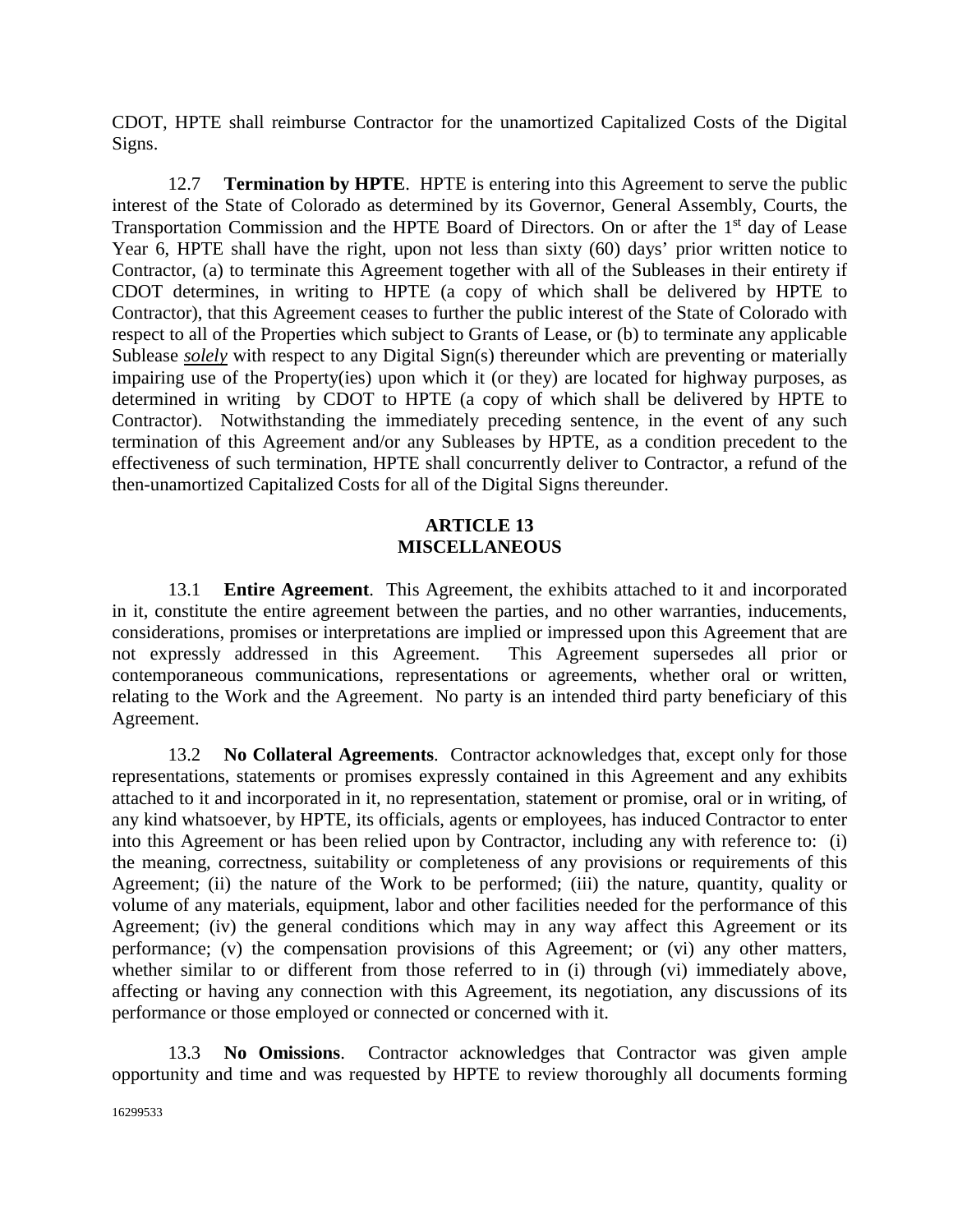this Agreement before signing this Agreement in order that it might request inclusion in this Agreement of any statement, representation, promise or provision that it desired or on that it wished to place reliance. Contractor did so review those documents, and either every such statement, representation, promise or provision has been included in this Agreement or else, if omitted, Contractor relinquishes the benefit of any such omitted statement, representation, promise or provision and is willing to perform this Agreement in its entirety without claiming reliance on it or making any other claim on account of its omission.

13.4 **Counterpart**s. This Agreement is comprised of several identical counterparts, each to be fully signed by the parties and each to be considered an original having identical legal effect.

13.5 **Amendments**. No changes, amendments, modifications or discharge of this Agreement, or any part of it are valid unless in writing and signed by HPTE and Contractor.

13.6 **Approva**l. Whenever in this Agreement Contractor is required to obtain prior written approval, the effect of any approval that may be granted pursuant to Contractor's request is prospective only from the later of the date approval was requested or the date on which the action for which the approval was sought is to begin. In no event is approval permitted to apply retroactively to a date before the approval was requested.

13.7 **Governing Law and Jurisdiction**. This Agreement is governed as to performance and interpretation in accordance with the Laws of the State of Colorado, without regard to conflicts of law principles. Contractor irrevocably submits itself to the original jurisdiction of the federal and state courts located within the state of Colorado, with regard to any controversy arising out of, relating to, or in any way concerning the execution or performance of this Agreement. Each of HPTE and Contractor hereby waive trial by jury in any action, proceeding or counterclaim brought by either against the other, upon any matters whatsoever arising out of or in any way connected with this Agreement, Contractor's use or occupancy of the Property, and any claim of injury or damage related to Contractor's demise, use or occupancy of the Property.

13.8 **Severability**. If any provision of this Agreement is held to be or is in fact invalid, illegal, inoperative or unenforceable as applied in any particular case in any jurisdiction or in all cases because it conflicts with any other provision or provisions of this Agreement or of any Law or public policy, or for any other reason, those circumstances do not have the effect of rendering the provision in question invalid, illegal, inoperative or unenforceable in any other case or circumstances, or of rendering any other provision or provisions in this Agreement invalid, illegal, inoperative or unenforceable to any extent whatsoever. The invalidity, illegality, inoperativeness or unenforceability of any one or more phrases, sentences, clauses or sections in this Agreement does not affect the remaining portions of this Agreement or any part of it, except to the extent an essential element of this Agreement is held to be or is in fact invalid, illegal, inoperative or unenforceable.

13.9 **Assignment**. This Agreement shall be binding upon heirs, executors, personal representatives, successors and assigns for the parties hereto and HPTE agrees to notify Contractor of any change of (i) ownership of any of the Property(ies), or (ii) HPTE's mailing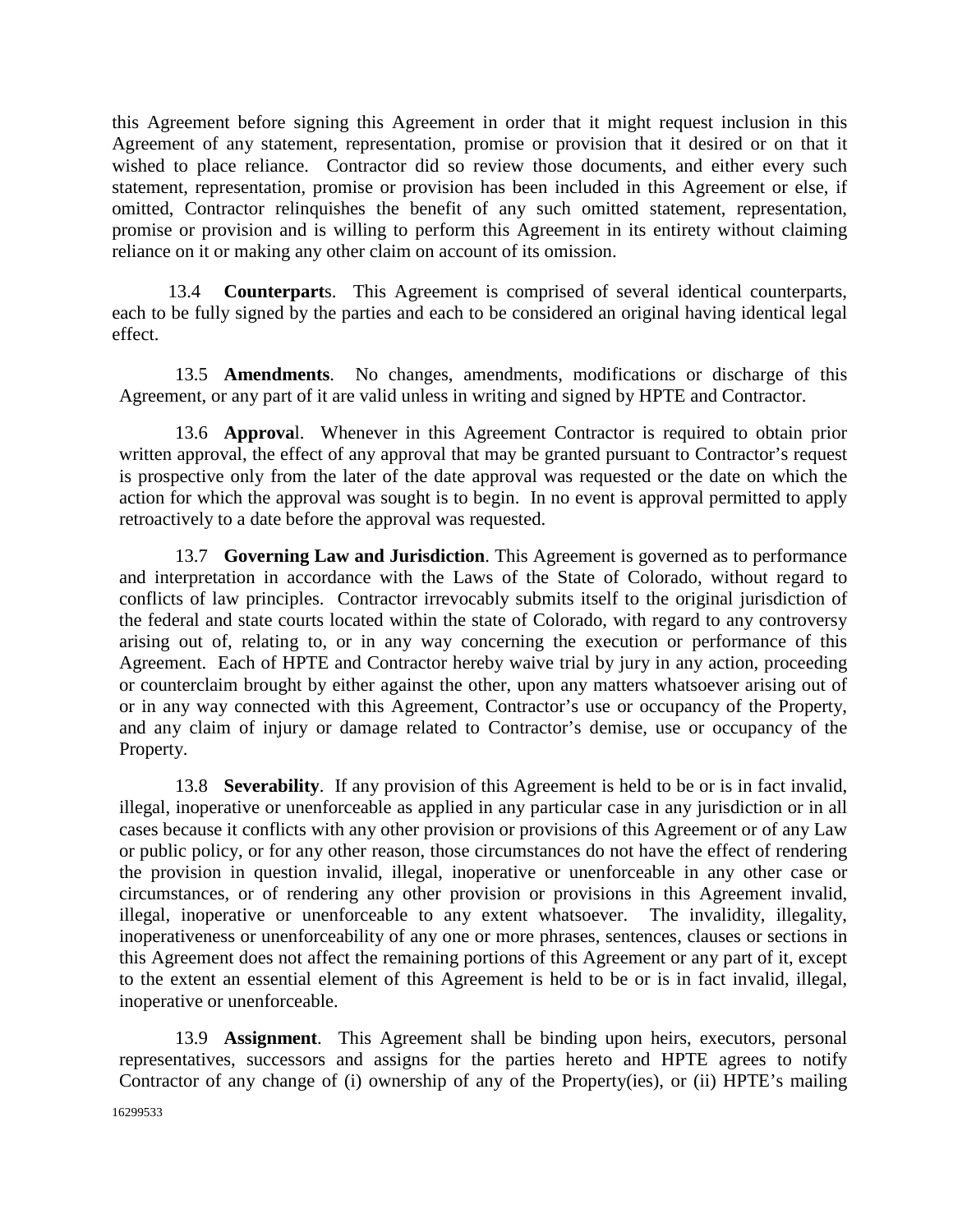address within fifteen (15) days of such change. HPTE agrees to hold Contractor harmless from any action resulting from failure to provide said notice. HPTE shall not assign its interest under this Agreement or any part thereof except to a party who purchases the underlying fee title to any of the Properties, and as a condition to such sale, HPTE shall cause the purchaser of such fee title to enter into a direct lease with Contractor for the Property for the remainder of the Term, on the same terms and conditions set forth in this Agreement, modified only to reflect that the subject property is a single site and, if applicable, that the successor HPTE is not a governmental entity (e.g., the provisions of Section 4.3 would not be applicable). Contractor shall not assign its interest under this Agreement or any part thereof without the prior written consent of HPTE, which consent shall not be unreasonably withheld, conditioned or delayed; provided, however, HPTE's consent shall not be required in connection with an assignment of this Agreement to an entity that controls, is controlled by, or is under common control with, Contractor, to a party who purchases title to the subject Digital Signs, or to an entity that merges with Contractor and becomes the surviving entity following such merger. Upon any permitted assignment under this Section, and further upon the assignor party delivering to the other party a fully-executed assignment and assumption agreement by the assignee whereby the assignee expressly assumes all of the assignor party's rights, duties, obligations responsibilities, and liabilities under this Agreement, the assignor party shall be fully and finally released from any of its duties, obligations, responsibilities, and liabilities under this Agreement accruing from and after the effective date of such assignment

13.10 **Estoppel Certificate**. Within ten (10) days after written request therefor by HPTE or Contractor, the other party agrees as directed in such request to execute an estoppel certificate, binding upon such other party, certifying (a) that this Agreement is unmodified and in full force and effect (or if there have been modifications, a description of such modifications and that this Agreement as modified is in full force and effect), (b) the dates to which Percentage Rent has been paid, (c) that Contractor is in the possession of the Property if that is the case, (d) that, to such other party's actual knowledge, the requesting party is not in default under this Agreement, or, if such other party believes that the requesting party is in default, the nature thereof in detail, and (e) that, to such other party's actual knowledge, the requesting party has no offsets or defenses to the performance of its obligations under this Agreement (or if such other party believes there are any offsets or defenses, a full and complete explanation thereof).

13.11 **Waiver***.* Nothing in this Agreement authorizes the waiver of a requirement or condition contrary to Law or that would result in or promote the violation of any Law. Whenever under this Agreement HPTE by a proper authority waives Contractor's performance in any respect or waives a requirement or condition to either HPTE's or Contractor's performance, the waiver so granted, whether express or implied, only applies to the particular instance and is not a waiver forever or for subsequent instances of the performance, requirement or condition. No such waiver is a modification of this Agreement regardless of the number of times HPTE may have waived the performance, requirement or condition. Such waivers must be provided to Contractor in writing.

#### 13.12 **[Intentionally Deleted]**

16299533 13.13 **Force Majeure.** Any obligation of HPTE or Contractor hereunder (other than the payment of Percentage Rent) which is delayed or not performed due to acts of God, strike, riot,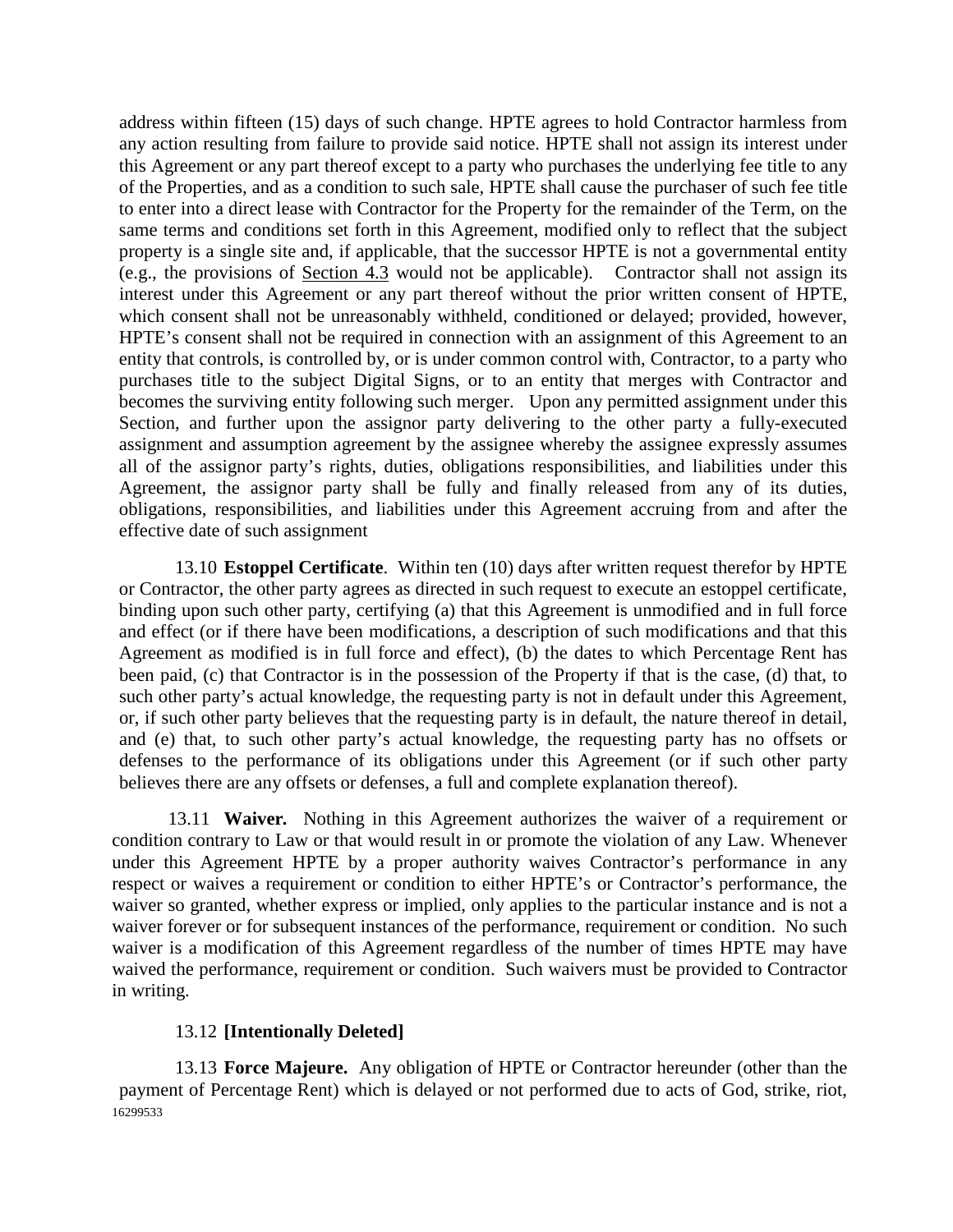war, weather, failure to obtain labor and materials at a reasonable cost, or any other reason beyond the control of HPTE or Contractor, as applicable (collectively, "**Force Majeure**"), shall not constitute a default hereunder and shall be performed within a reasonable time after the end of such cause for delay or nonperformance.

#### 13.14 **Independent Contractor Status.**

(a) This Agreement is not intended to and will not constitute, create, give rise to, or otherwise recognize a joint venture, partnership, corporation or other formal business association or organization of any kind between Contractor and HPTE. The rights and the obligations of the parties are only those expressly set forth in this Agreement. Contractor must perform under this Agreement as an independent Contractor and not as a representative, employee, agent, or partner of HPTE.

(b) Nothing provided for under this Agreement constitutes or implies an employeremployee relationship between HPTE and Contractor (or its employees, Key Personnel and Subcontractors) such that:

- (i) HPTE will not be liable under or by reason of this Agreement for the payment of any compensation award or damages in connection with Contractor performing the Work required under this Agreement;
- (ii) Contractor is not entitled to membership in any pension fund, group medical insurance program, group dental program, group vision care, group life insurance program, deferred income program, vacation, sick leave, extended sick leave, or any other benefits ordinarily provided to individuals employed and paid through the regular payrolls of HPTE; and
- (iii) HPTE is not required to deduct or withhold any taxes, FICA or other deductions from any compensation provided to Contractor.

13.15 **Notices.** Notices provided for in this Agreement, unless expressly provided for otherwise in this Agreement, must be given in writing and may be delivered personally or by placing in the United States mail, first class and certified, return receipt requested, with postage prepaid and addressed as follows:

If to  $HPTE:$ \_\_\_\_\_\_\_\_\_\_\_\_\_\_\_\_ \_\_\_\_\_\_\_\_\_\_\_\_\_\_\_\_ and \_\_\_\_\_\_\_\_\_\_\_\_\_\_\_\_\_\_\_\_\_\_\_\_ \_\_\_\_\_\_\_\_\_\_\_\_\_\_\_\_\_\_\_\_\_\_\_\_ \_\_\_\_\_\_\_\_\_\_\_\_\_\_\_\_\_\_\_\_\_\_\_\_ and \_\_\_\_\_\_\_\_\_\_\_\_\_\_\_\_\_\_\_\_\_\_\_\_

16299533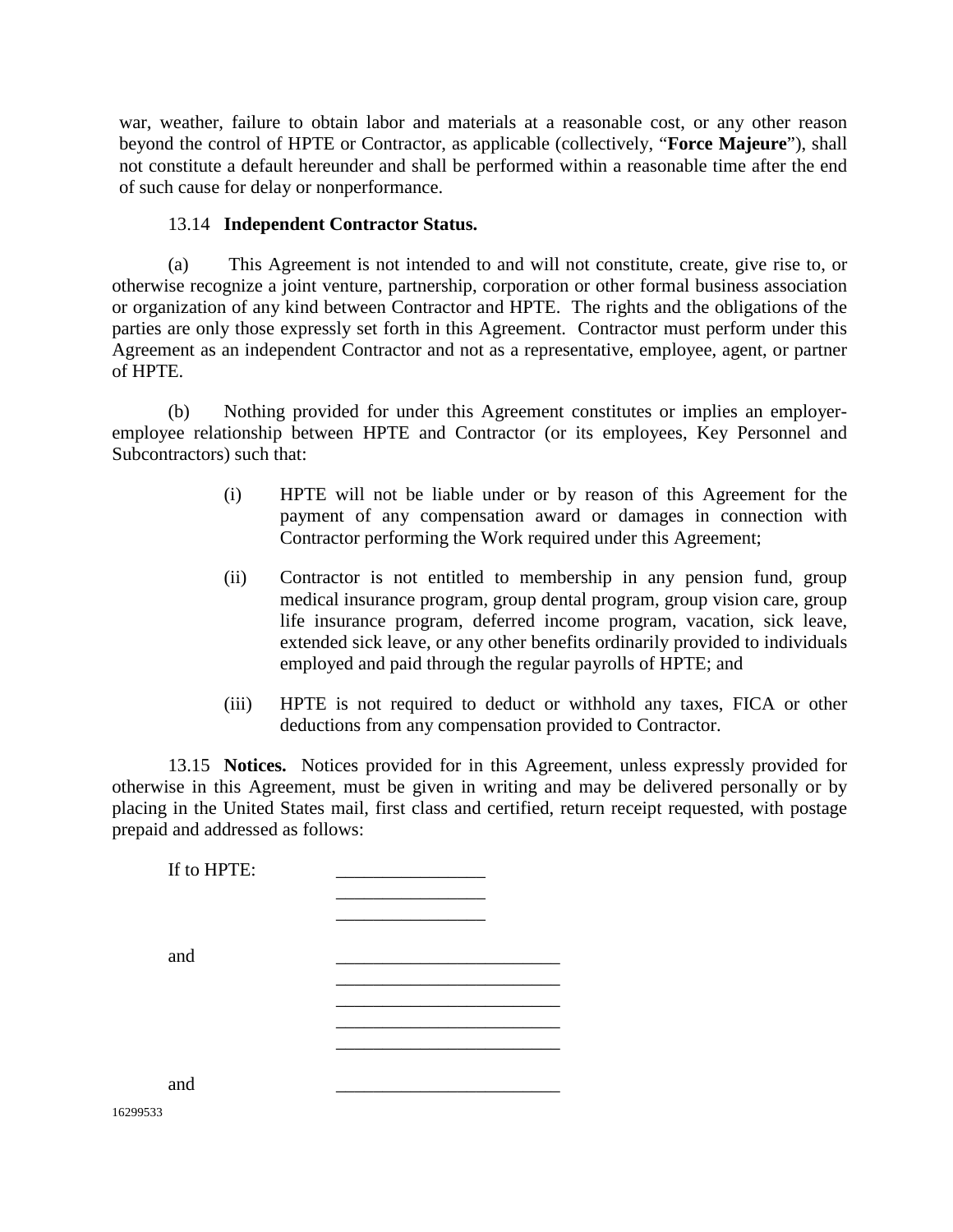| With a copy to:   |            |
|-------------------|------------|
|                   | Attention: |
| If to Contractor: | [INSERT]   |
| With a copy to:   | [INSERT]   |

Changes in these addresses must be in writing and delivered in accordance with the provisions of this Section 13.15. Notices delivered by mail are considered received three days after mailing in accordance with this Section 13.15. Notices delivered personally are considered effective upon receipt. Refusal to accept delivery has the same effect as receipt.

13.16 **Governmental Immunity.** Liability for claims for injuries to persons or property arising from the negligence of the State of Colorado, its departments, boards, commissions, committees, bureaus, offices, employees and officials shall be controlled and limited by the provisions of the Colorado Governmental Immunity Act, the Federal Tort Claims Act, 28 U.S.C. Pt. VI, Ch. 171 and 28 U.S.C. 13469b), and the State's risk management statutes, §§24-30-1501m *et seq.* C.R.S.

13.17 **Rights Cumulative**. The rights and remedies available to each party as set forth in this Agreement are cumulative with and in addition to, and not in limitation of, any other rights or remedies available to such party at law and/or in equity, and in addition, any specific right or remedy conferred upon or reserved to such party in any provision of this Agreement shall not preclude the concurrent or consecutive exercise of a right or remedy provided for in any other provision hereof.

13.18 **Authority**. Each of HPTE and Contractor represent to the other that the individuals executing this Agreement on behalf of such party has full power and authority to enter into, execute and deliver this Agreement and that no further action, consents or approvals are required as a condition to such party's performance of its obligations under this Agreement.

*[Signature page follows.]*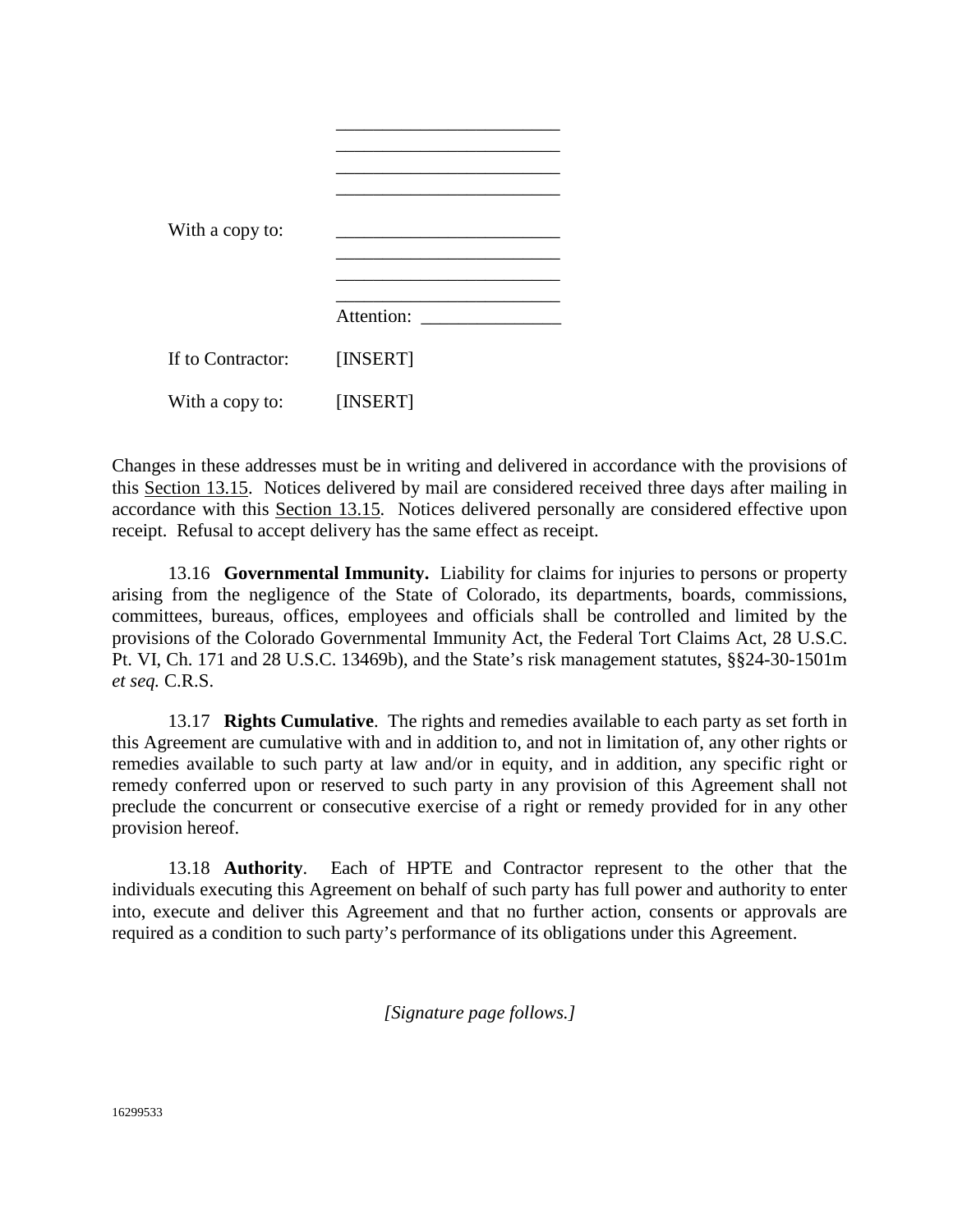**HPTE:**

# **THE HIGH PERFORMANCE TRANSPORTATION ENTERPRISE,**

 $a(n)$ 

| By:    |  |
|--------|--|
| Name:  |  |
| Title: |  |

**Contractor:**

## **OUTFRONT/BRANDED CITIES COLORADO, LLC**,

a Delaware limited liability company

| By:    |  |
|--------|--|
| Name:  |  |
| Title: |  |

------------------------------------------------------------------------

# **ACKNOWLEDGED AND AGREED TO BY**:

## **COLORADO DEPARTMENT OF TRANSPORTATION,**

 $a(n)$ 

| By:    |  |
|--------|--|
| Name:  |  |
| Title: |  |

|        | Subscribed and sworn to before me this |
|--------|----------------------------------------|
| day of | .2017.                                 |

Notary Public

16299533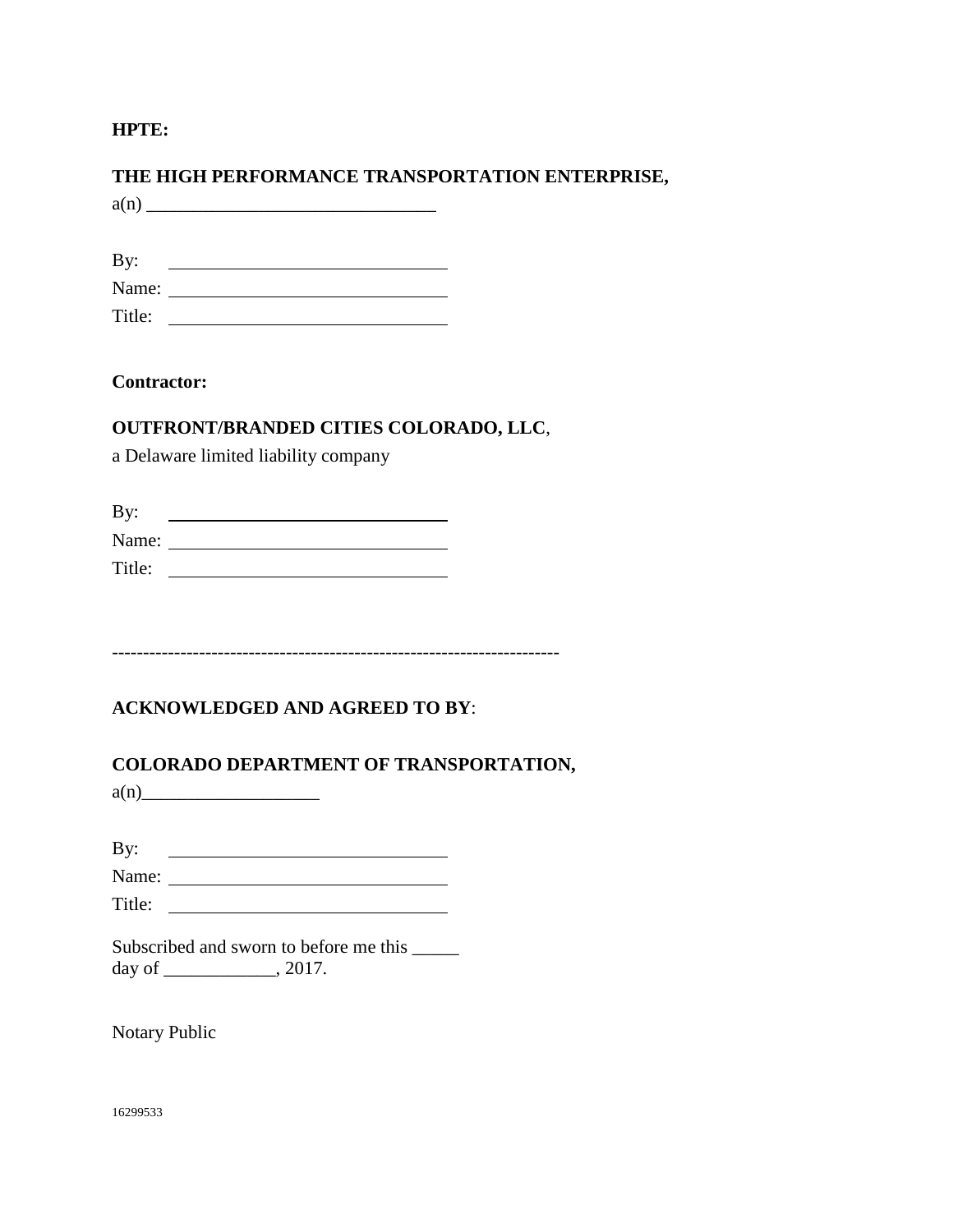# **EXHIBIT 1A**

# **Form of Lease between CDOT and HPTE for the Digital Sign Sites**

**[To be inserted]**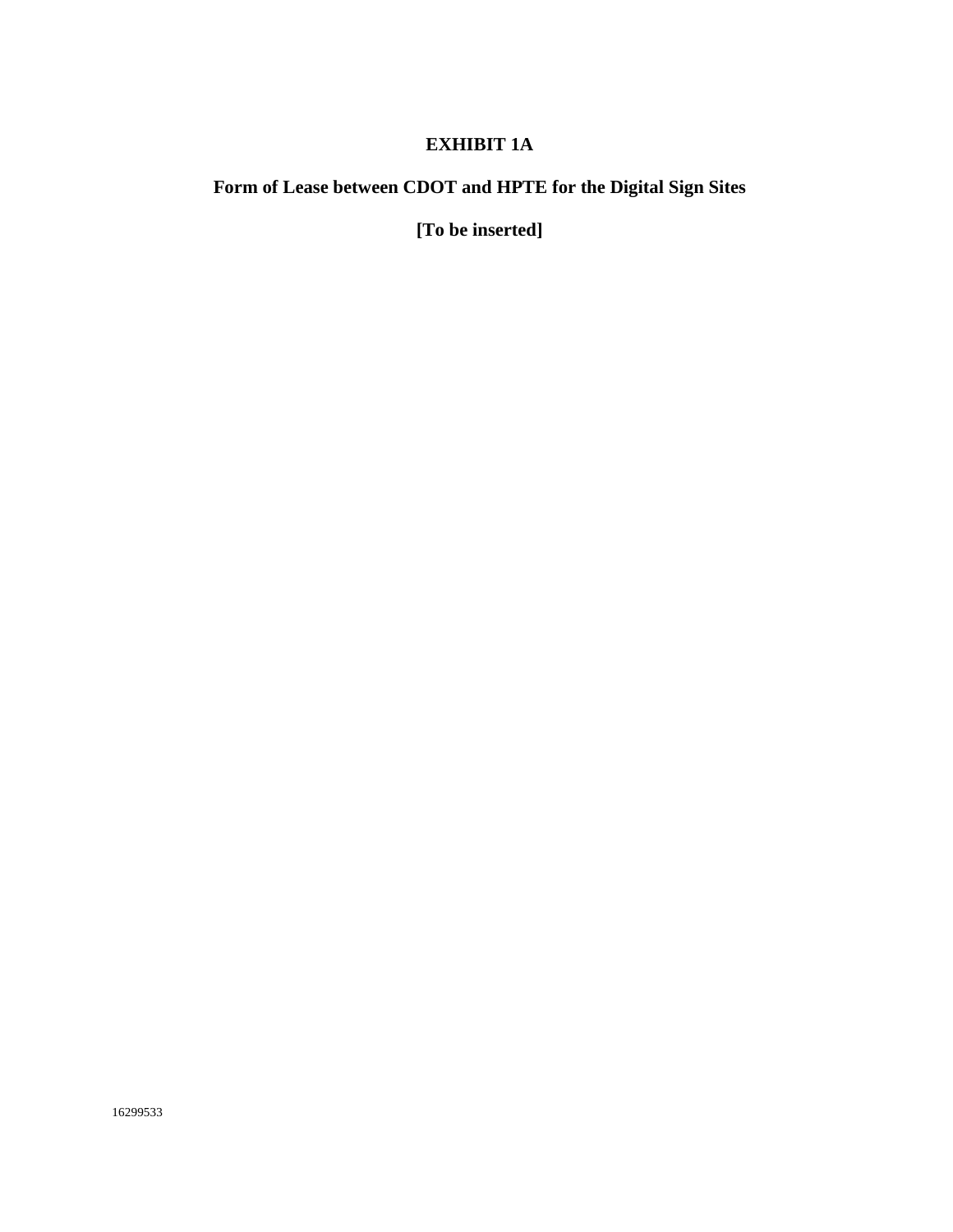# **EXHIBIT 1B**

# **Form of Sublease between HPTE and Contractor for the Digital Sign Sites**

**[To be inserted]**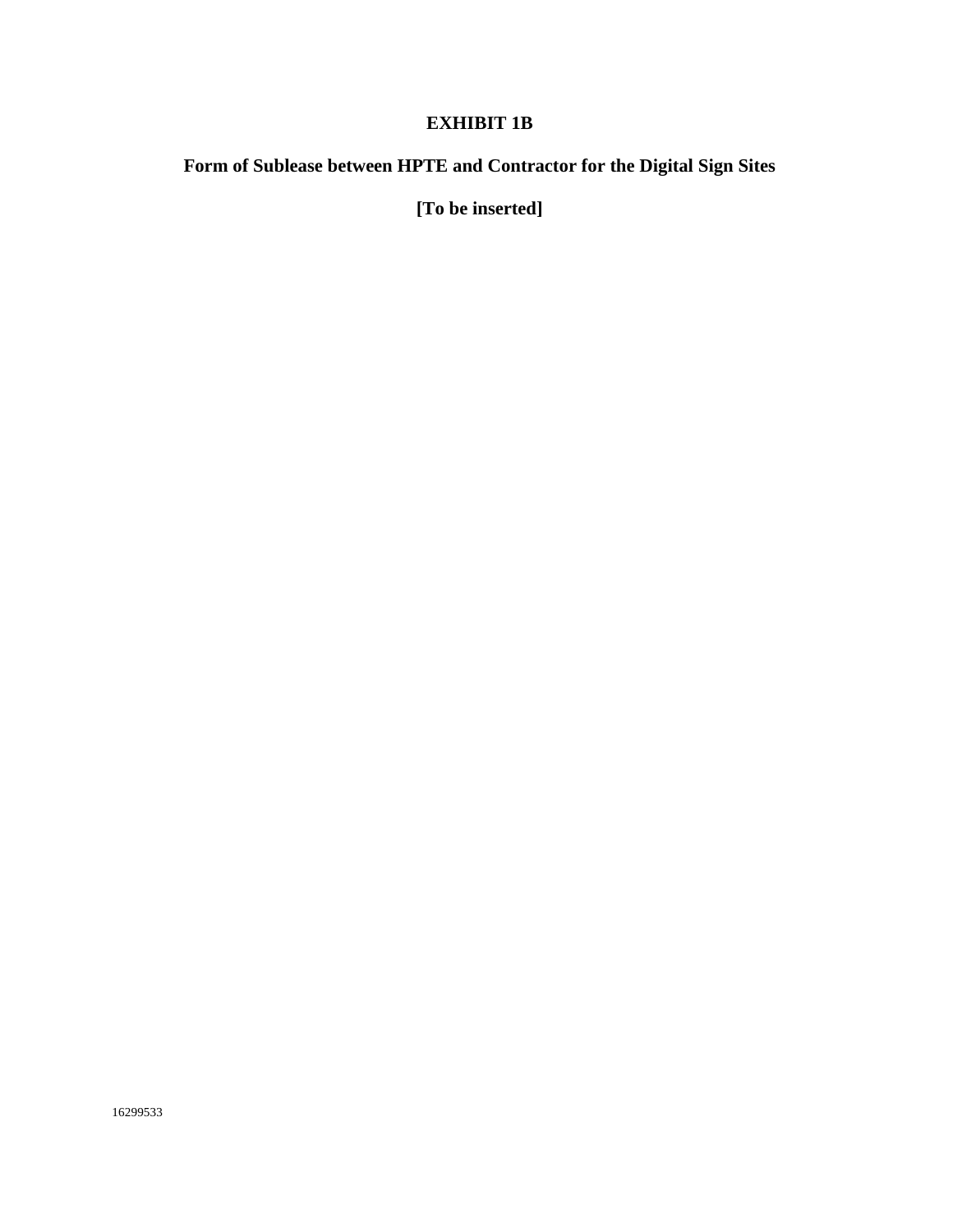### **EXHIBIT 1C**

### **Maintenance and Operation Standards**

Note that all standards described in this Exhibit 1C apply 24 hours per day, 7 days per week, 365 days until the termination or expiration of this Agreement.

### **Maintenance and Operation Standards Applicable to All Digital Signs**

A. Contractor must professionally maintain and repair all Digital Signs in a first-class manner. Maintenance requirements for Digital Signs include the following:

Contractor will develop and install hardware and software for a computerized inventory and information sharing system on the Digital Sign Network, which system will first-class technology acceptable to HPTE. If any special equipment is required, Contractor will supply HPTE with a computer, which will be linked to a high availability server at Contractor's Data Center through a dedicated and secure connection. The system will have a mapping capability, allowing HPTE to instantly locate any structure.

Contractor must inspect the Digital Signs as necessary, no less than once per year (or as required under applicable Laws), for structural integrity (footing, seams, welds, loose bolts, bent/broken frame or panel, leaning structure, sign face damage, burned out LED lights).

Contractor must maintain surfaces adjacent to and underlying all Digital Signs, keeping such surfaces in a safe, clean, attractive and sanitary condition and in good order and repair.

12. Contractor must perform a visual electrical inspection as necessary, no less than three times per year, with periodic testing of electrical systems after installation as necessary, no less than once every four years thereafter, and shall check the lighting system at night as necessary, no less than twice per month at half month intervals.

Maintenance Standards Applicable to Digital Signs

A. Contractor must regularly clean, maintain and, and must diligently repair, the exterior of the Digital Signs and must remove therefrom all unauthorized posters, graffiti. Contractor's maintenance obligations include repairs and maintenance to Digital Signs necessitated by vandalism.

B. If HPTE determines work is required to eliminate imminent physical danger to the public, or for other reasons of public safety requiring emergency response, then it may carry out such work immediately and give notice of the same forthwith to Contractor and HPTE may recover its reasonable costs from Contractor, provided that the work is not caused by CDOT, HPTE or their respective employees, agents or contractors.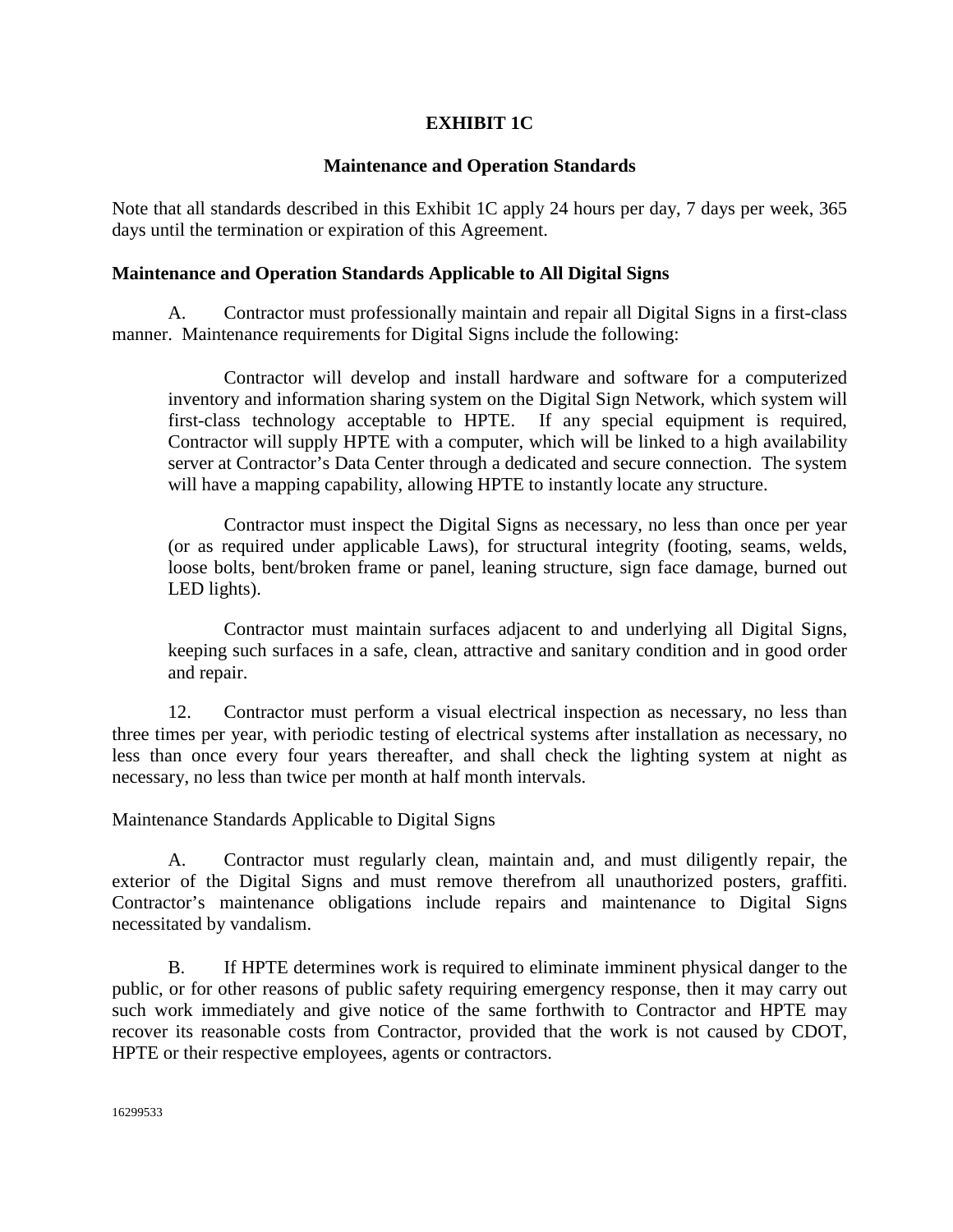# **EXHIBIT 1D**

**Installation Schedule**

**(Phase I and Phase II)**

**[To be inserted]**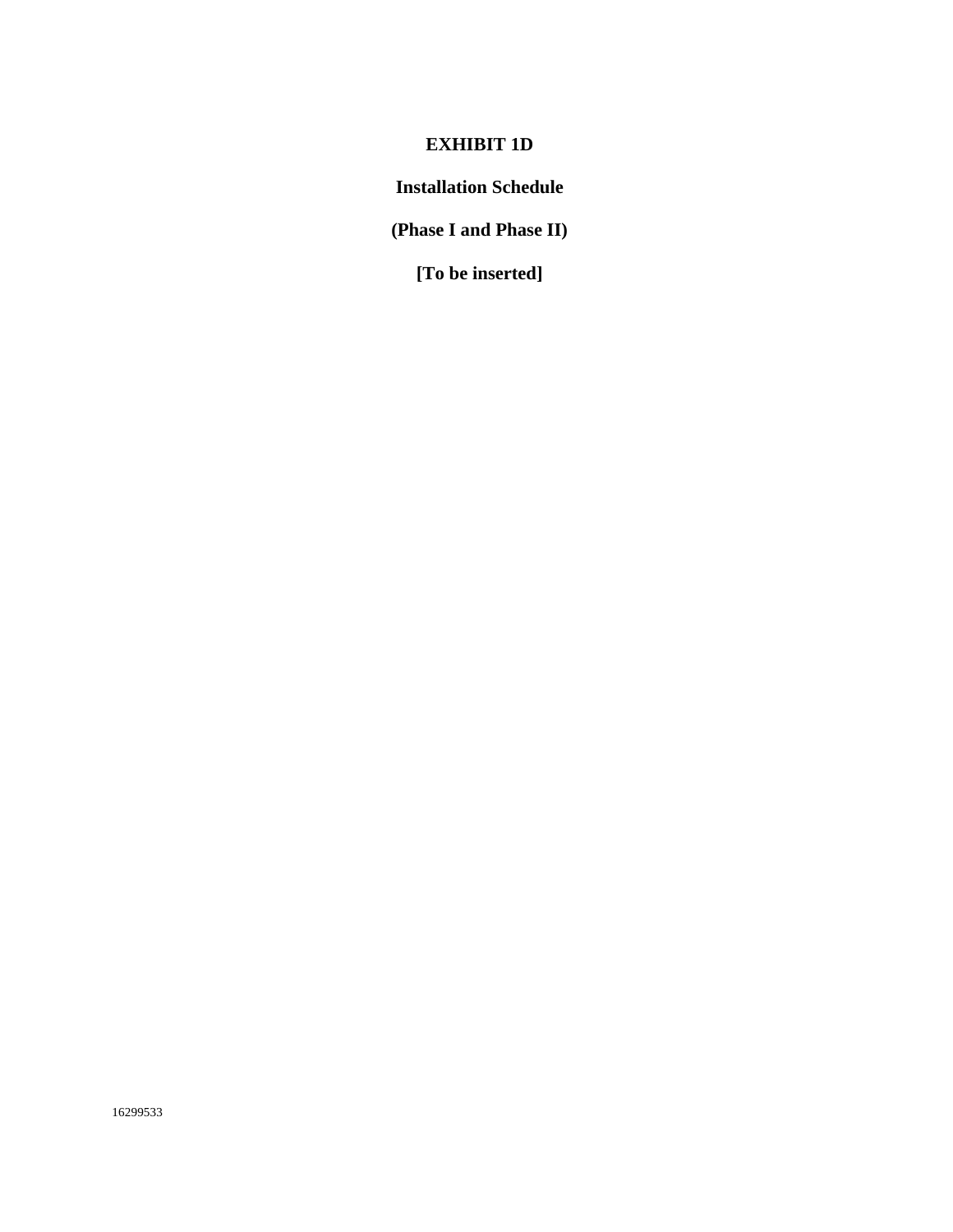### **EXHIBIT 1E**

### **Description of Digital Signs, Including Minimum Design Specifications**

Contractor shall construct all Digital Signs in compliance with the then-applicable laws, rules and regulations governing outdoor advertising in Colorado. These legal requirements include, among others:

- Signs located in areas zoned for commercial or industrial uses by law prior to January 1, 1970, shall have a maximum area of 1200 square feet visible in any one direction of travel, a maximum sign face height of 30 feet, and a maximum sign face length of 60 feet.
- Signs located in areas zoned for commercial or industrial uses on or after January 1, 1970, and located along non-interstate routes, shall be no larger than 150 square feet and be located within one thousand feet of an industrial or commercial building.

These requirements, along with others, can be found in the Rules Governing Outdoor Advertising in Colorado.

In addition, the Digital Signs shall comply with those requirements found in Rule 12.00, 2 CCR 601-3, titled "Off-Premise CEVMS Advertising Devices" or similar rules or law, as may be amended from time to time. With regard to design, these requirements include, among others:

- prohibitions of CEVMS being within 1,000 feet of other CEVMS;
- the use of sufficient safeguards to prevent unauthorized access, use or hacking of CEVMS and related technology, including infrastructure, hardware, software and networks, by unauthorized users;
- prohibition on the use of animated or moving parts;
- prohibition on the use of any inter-active component or medium; and
- the use of automatic dimming technology to ensure the CEVMS brightness level never exceeds three tenths (0.3) Footcandles above ambient light.

These design specifications are subject to change through passage or adoption of law or rule or grant of variance. Accordingly, all laws and rules described herein are subject to change through amendment.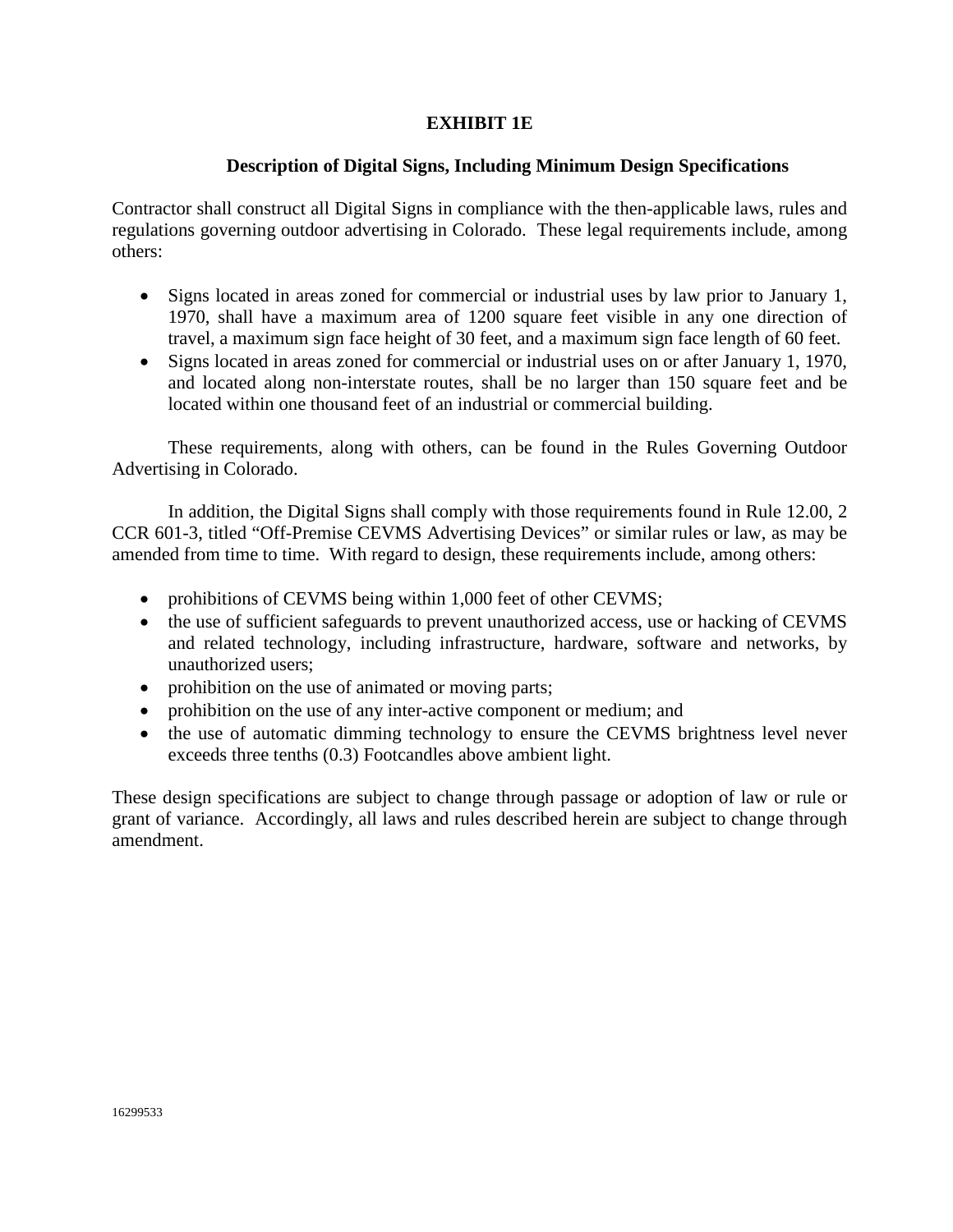# **EXHIBIT 1F**

**Digital Sign Sites**

**[To be inserted]**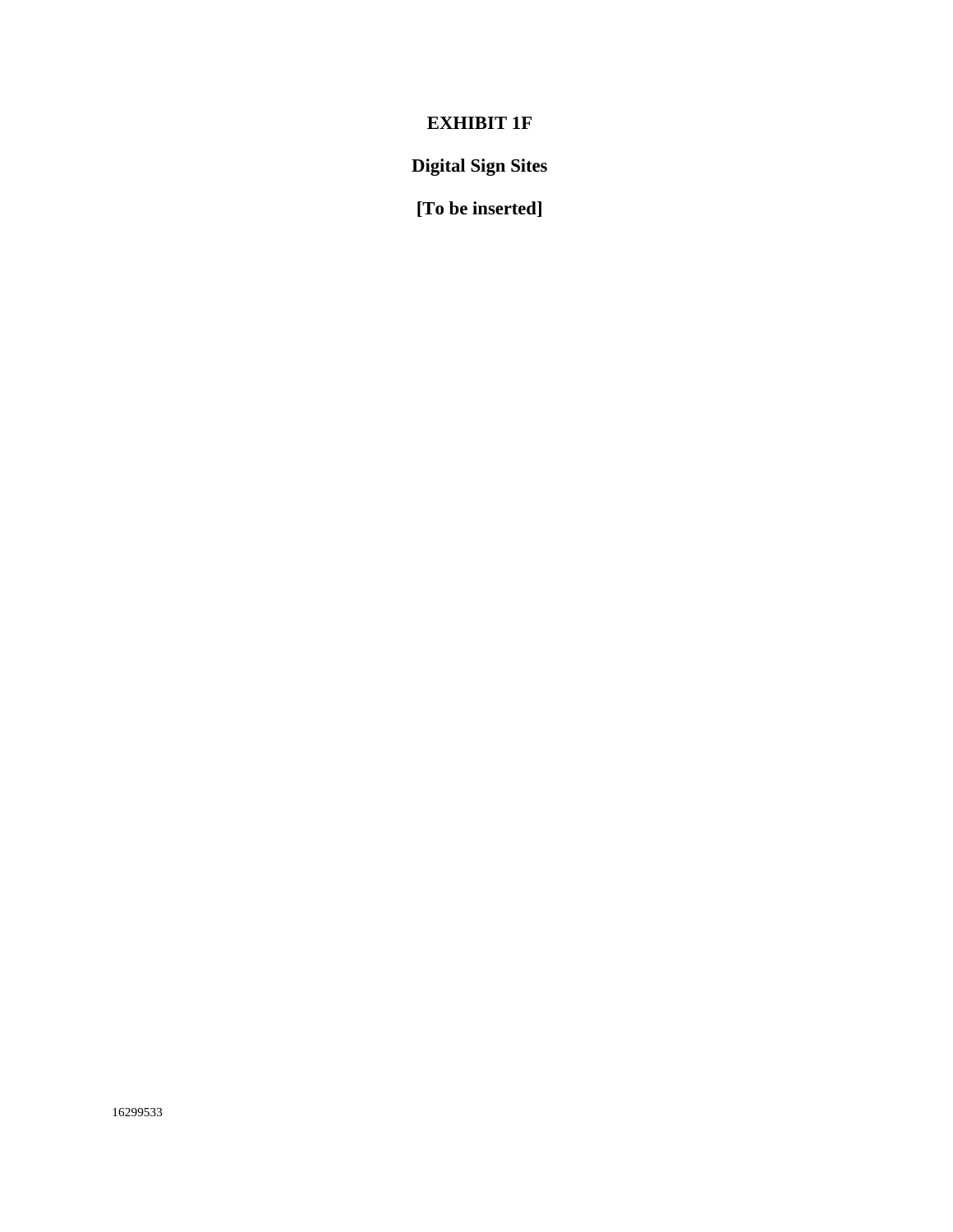# **List of Key Personnel and Schedule of Availability**

**[To be inserted]**

**Key Personnel:**

**Schedule of Availability:**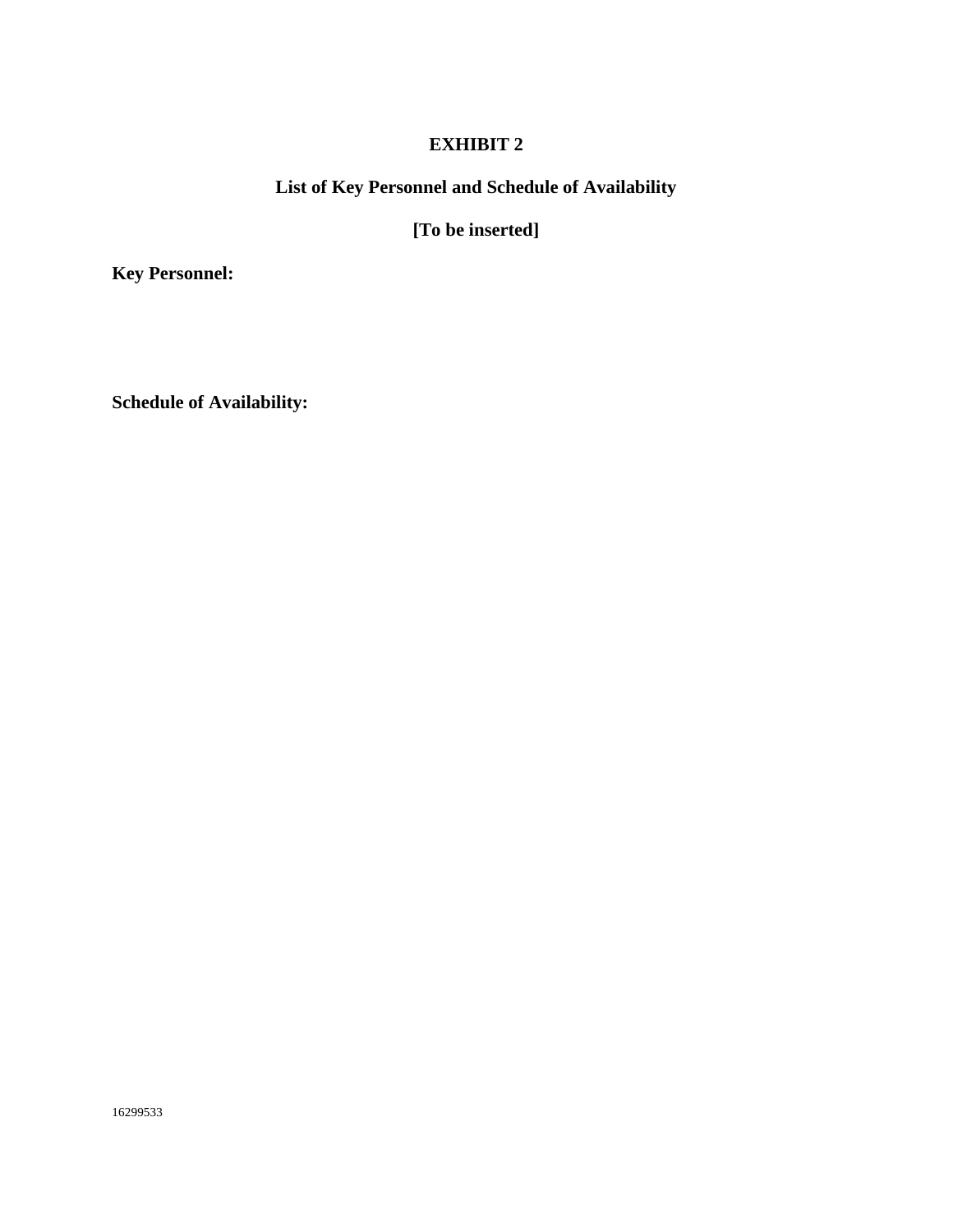# **Contractor's Advertising Policy**

Contractor hereby agrees not to display the following categories of advertisements or other content on the Signage, unless previously approved in writing by HPTE:

1. false, misleading, or deceptive;

2. libelous or defamatory;

3. promotes unlawful or illegal products, services or activities;

4. infringes on any copyright, trade or service mark, patent, trade secret or other intellectual property right of any person or entity;

5. implies or declares an endorsement by CDOT or HPTE of any product, service or activity, except upon the written consent of CDOT and/or HPTE, as applicable;

6. is obscene, pornographic, or sexually-explicit material, including, but not limited to, the depiction of sexually explicit nudity, sexual conduct, or sexual excitement\*\*;

7. promotes or depicts tobacco or tobacco-products, or their use, or advertises entities whose business is substantially derived from the sale of tobacco or tobacco products;

8. promotes or depicts marijuana or marijuana-related products or services;

9. promotes or depicts alcoholic beverages or the use of alcoholic beverages if such advertisement or promotional material is within a 500-foot radius of a school up through the level of high school, a house of worship or a playground (other than a playground located adjacent to a linear park that is more than one mile in length and is located within the public way);

10. advertises entities whose business is substantially derived from the sale of firearms;

11. supports or opposes a political message, or a public issue or cause;

12. advocates imminent lawlessness or violent action, or contains graphic depictions of violence; or

13. supports or opposes a religion or religious denomination, creed, tenet or belief, atheism or agnosticism, or that contains a religious message, symbol or endorsement.

14. The following non-Colorado tourist destinations:

- a. Ski resorts
- b. Wine regions
- c. State parks
- d. Gambling destinations or casinos.

\*\* The terms "sexually explicit nudity", "sexual conduct", and "sexual excitement" have the same meanings herein as in C.R.S. §18-7-501 as such law may be amended, modified or supplemented. The term "obscene" has the meaning set forth in C.R.S. §18-7-101(2) and as such law may be amended, modified or supplemented.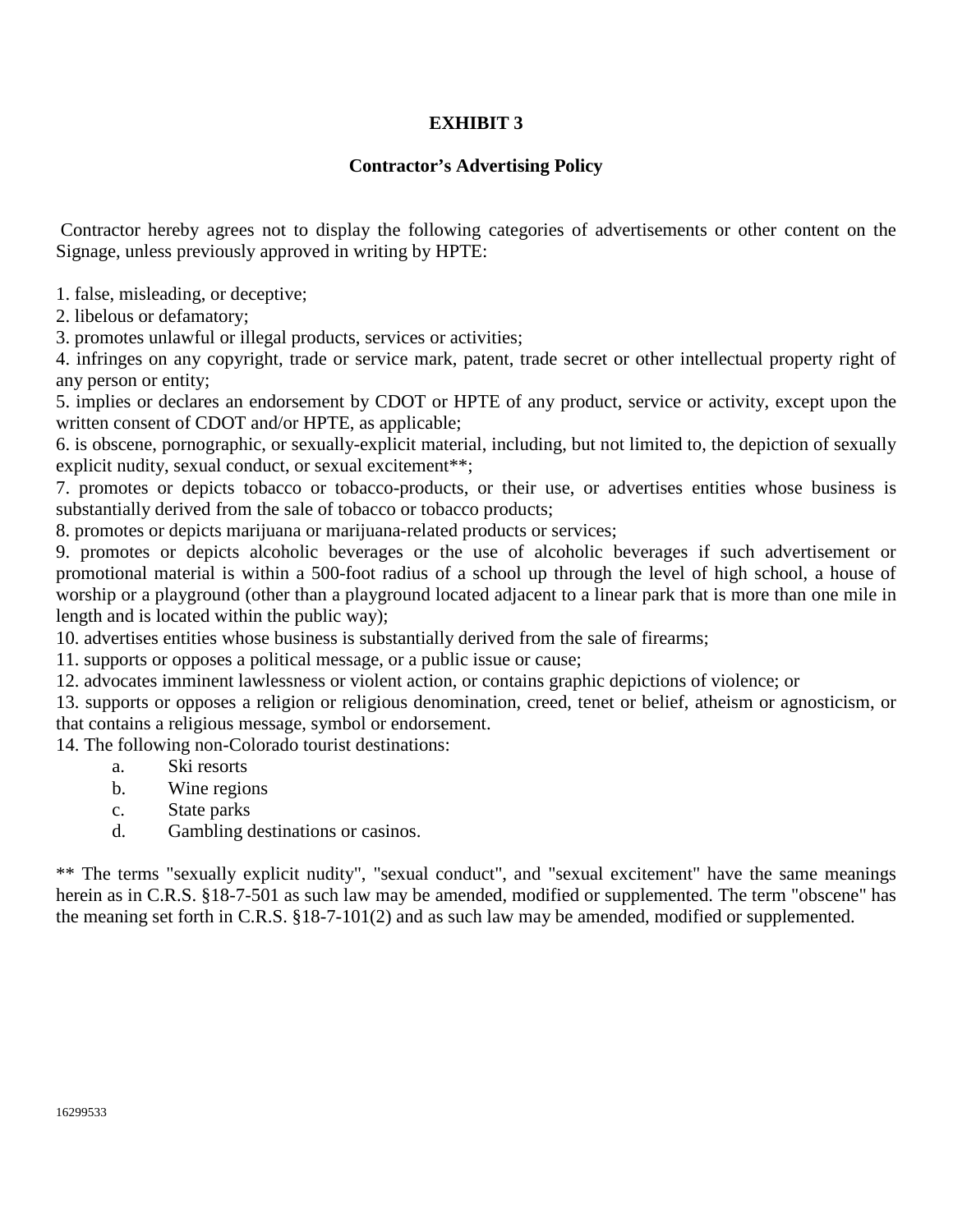# **Form of Disclosure Affidavit**

**[To be inserted]**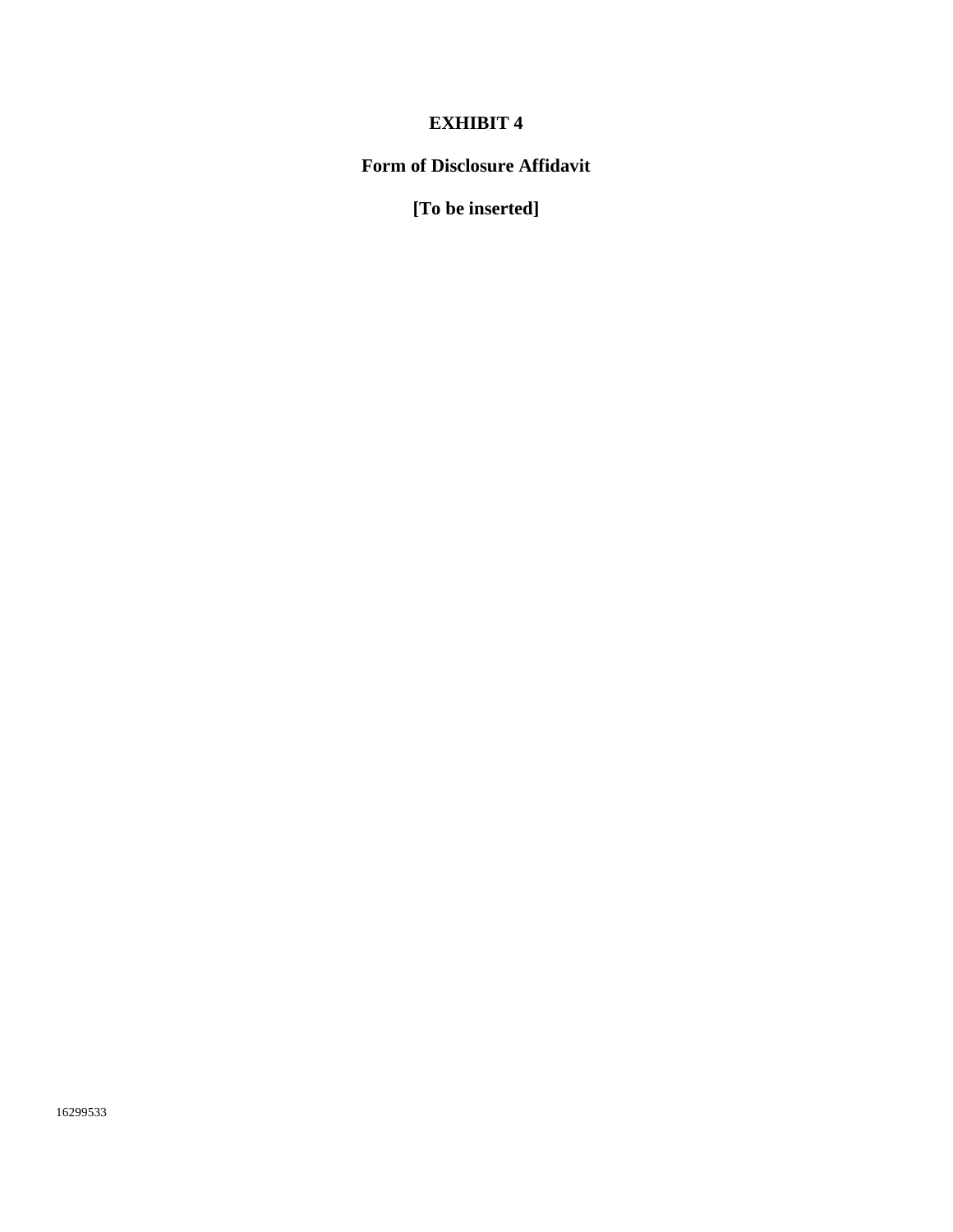#### **Form of Performance and Payment Bond**

#### **State of Colorado Department of Transportation**

#### **PERFORMANCE AND PAYMENT BOND**

**KNOW ALL MEN BY THESE PRESENTS,** That we, Outfront/Branded Cities Colorado LLC of the County of Denver, in the State of Colorado as Principal, and  $\qquad \qquad$  of  $\qquad \qquad$ , in the State of  $\qquad \qquad$  as surety, are held and firmly bound unto the **STATE OF COLORADO,** in the sum of THOUSAND DOLLARS AND ZERO CENTS (\$  $.00$ ), with

interest thereon at the rate of eight percent (8%) per annum until paid, in good and lawful money of the United States of America, for the payment whereof, well and truly to be made, we bind ourselves, our and each of our heirs, administrators, executors, successors and assigns, jointly and severally, firmly by these presents.

The condition of the obligation is that the Principal and the State of Colorado Department of Transportation acting by and through the High Performance Transportation Enterprise, a government owned business and a division of the Colorado Department of Transportation, have entered into that certain contract, dated (the "Contract") for the design, manufacturing, assembly, engineering, procurement, installation, construction, programming, marketing, maintenance, operation, removal and dismantlement of a coordinated state-wide digital sign program and network on properties owned by the Colorado Department of Transportation, including public service messaging and emergency communications services (the "Digital Sign Network"), at no cost to HPTE, in exchange for Principal placing advertising on and sharing in certain revenues from such Digital Sign Network, in accordance with the terms of the Contract and all other applicable Laws (as defined in the Contract). This Performance and Payment Bond is being issued subject to the terms of Section 3.16 of the Contract and covers the total design, manufacturing, assembly, engineering, procurement, construction costs and payment of the Percentage Rent for the approved Digital Sign(s) located at  $\frac{1}{2}$  =  $\frac{1}{2}$  =  $\frac{1}{2}$  =  $\frac{1}{2}$  =  $\frac{1}{2}$  =  $\frac{1}{2}$   $\frac{1}{2}$   $\frac{1}{2}$   $\frac{1}{2}$   $\frac{1}{2}$   $\frac{1}{2}$   $\frac{1}{2}$   $\frac{1}{2}$   $\frac{1}{2}$   $\frac{$ in the State of Colorado (the "Approved Digital Sign(s)").

**NOW THEREFORE,** if the said Principal shall at all times duly and faithfully discharge its, his or their duties under the Contract to construct the Approved Digital Sign(s) covered hereunder and shall duly and faithfully perform such construction thereof, and shall and will indemnify and save harmless the State of Colorado, and all persons as provided by the Statutes of the State of Colorado, from any and all direct damages or loss which the said State of Colorado or any persons as provided by the Statutes of the State of Colorado may or shall suffer by reason of the uncured default of the Principal or anyone acting for him as sub-contractor or otherwise in the construction of the Approved Digital Sign(s) under the Contract, or by reason of any failure on the part of said Principal, his agents, servants or employees, his sub-contractor or sub-contractors, or any of them, in the construction of the Approved Digital Sign(s) under said Contract or any portion therefor, or by the uncured default of the Contractor to make all Percentage Rent payments as required under the Contract, or by these presents shall become void, otherwise to be and remain in full force and effect.

**THE STATE OF COLORADO** shall be under no obligation, except as expressly provided by statute, to withhold any sums due the said Principal under the terms of the Contract, or to protect in any other way the surety or sureties, claimants or others.

16299533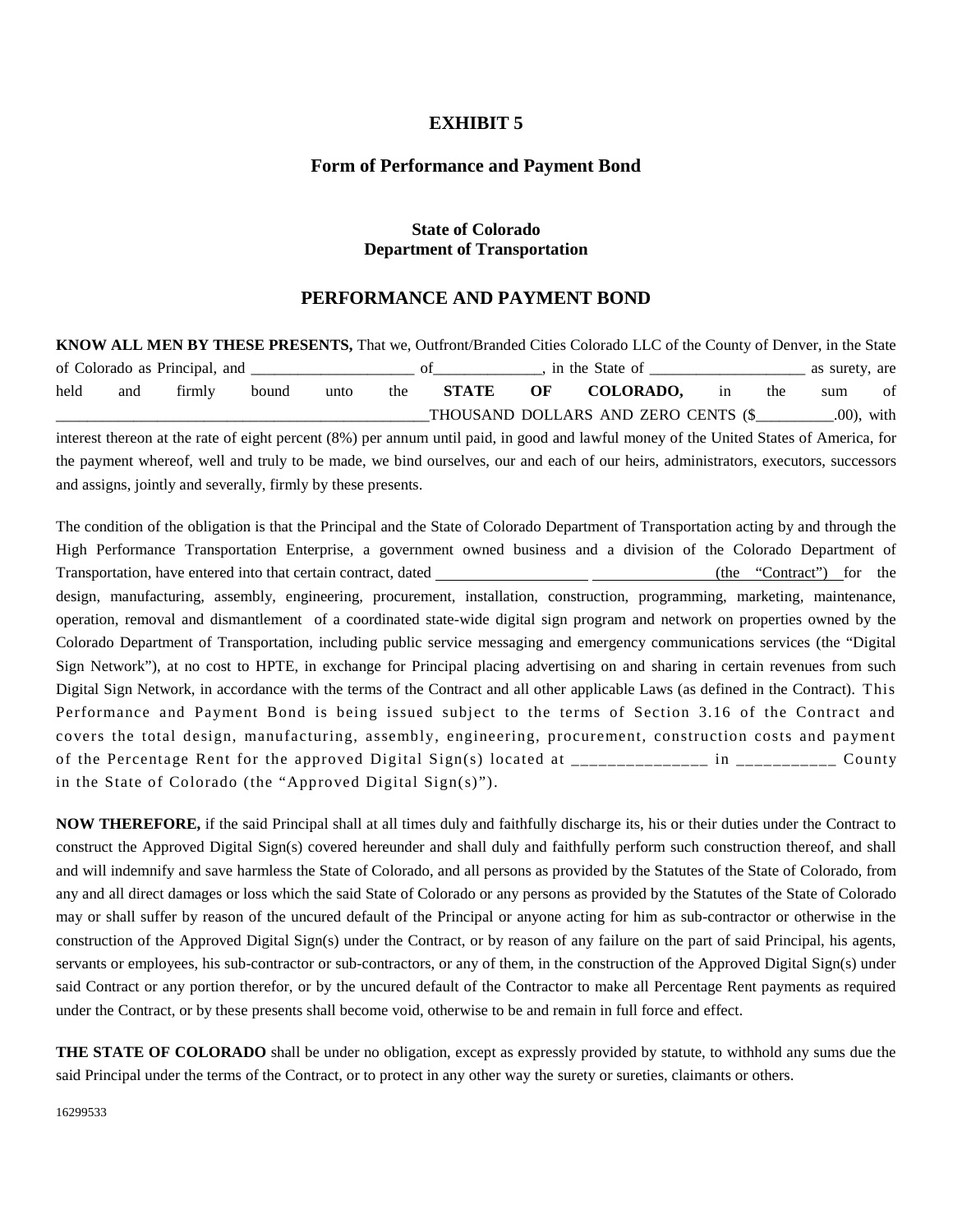No representation or statement of the Principal made to the surety or sureties in application for this Performance and Payment Bond, or otherwise, shall be read into or be a part of this Performance and Payment Bond or binding in any way on the obligee herein.

No assignment by Principal to surety of the proceeds of such Contract shall be binding, except as to any net surplus after paying all claims chargeable by law or by said Contract, against the proceeds thereof.

No extension of time of performance under said Contract or delay in the completion of the work thereunder shall invalidate this bond or release the liability of the surety thereunder.

This Performance and Payment Bond shall not be deemed valid until it shall have been approved by the Controller of the State of Colorado, or such assistant as he may designate.

**IN WITNESS WHEREOF,** We have hereunto set our hands and seals at the day and date above written.

|                 |             | Contractor: _________________________________(Contractor Name)                                                 |
|-----------------|-------------|----------------------------------------------------------------------------------------------------------------|
|                 |             | Sign Name: 2008. Example 2014                                                                                  |
| <b>ATTEST:</b>  |             | Type Name:                                                                                                     |
|                 | Surety Co.: |                                                                                                                |
|                 | Address:    |                                                                                                                |
|                 |             |                                                                                                                |
| (Title)         |             |                                                                                                                |
|                 |             |                                                                                                                |
|                 |             |                                                                                                                |
|                 | Address:    |                                                                                                                |
|                 |             |                                                                                                                |
|                 |             |                                                                                                                |
| $A.D.$ _______. |             | Approved by the STATE OF COLORADO, Department of Transportation, This _________ day of _______________________ |
|                 |             |                                                                                                                |

By

Joshua Laipply, P.E., Chief Engineer, Department of Transportation

\_\_\_\_\_\_\_\_\_\_\_\_\_\_\_\_\_\_\_\_\_\_\_\_\_\_\_\_\_\_\_\_\_\_\_\_\_\_\_\_\_\_\_\_\_\_\_\_\_\_\_\_\_\_\_\_\_\_\_\_\_\_\_\_\_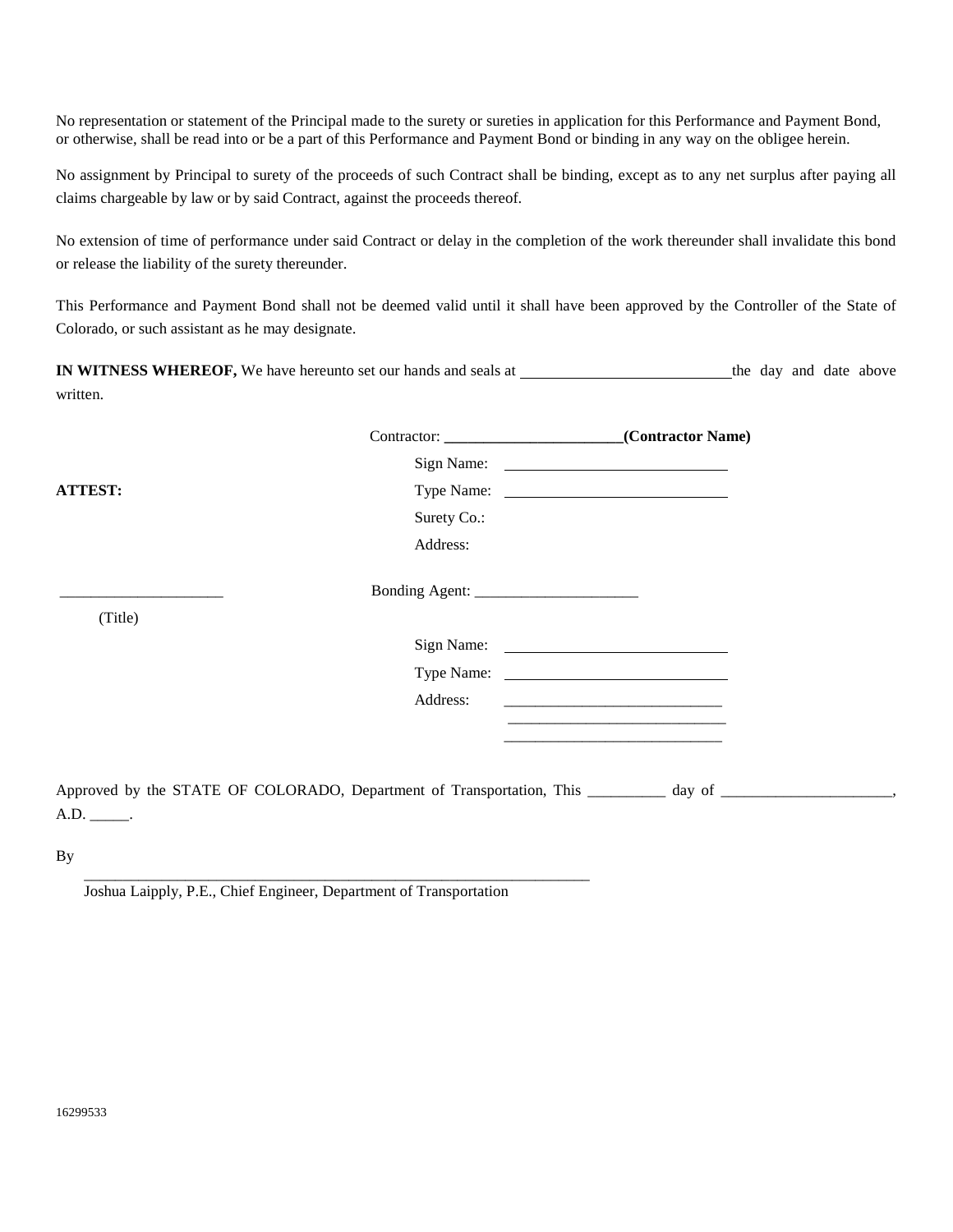**SUBLEASE**

### **BETWEEN**

# **THE HIGH PERFORMANCE TRANSPORTATION ENTERPRISE, a government owned business and a division of the Colorado Department of Transportation, as "SUBLANDLORD"**

**AND**

**OUTFRONT/BRANDED CITIES COLORADO, LLC, a Delaware limited liability company, as "SUBTENANT"**

Sublessor Initials \_\_\_\_\_\_\_\_

Sublessee Initials \_\_\_\_\_\_\_\_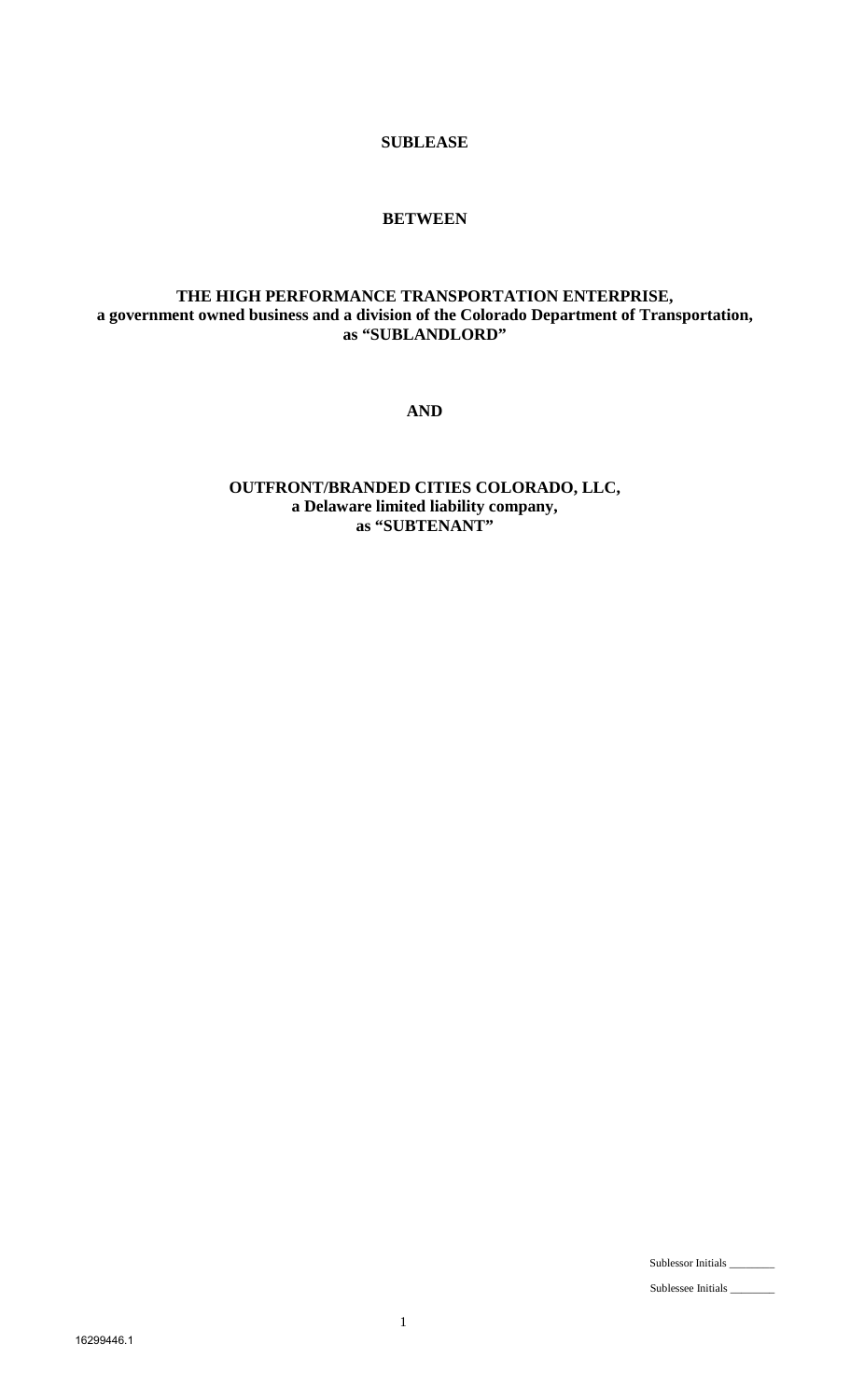**THIS SUBLEASE AGREEMENT** (this "**Sublease**") is made this \_\_\_ day of \_\_\_\_\_\_\_\_\_\_\_\_\_\_\_\_\_ 201\_ (the "**Effective Date**"), by and between **THE HIGH PERFORMANCE TRANSPORTATION ENTERPRISE**, a government owned business and a division of the Colorado Department of Transportation, ("**Sublandlord**"), and **OUTFRONT/BRANDED CITIES COLORADO, LLC**, a Delaware limited liability company ("**Subtenant**"), as acknowledged by the **COLORADO DEPARTMENT OF TRANSPORTATION** ("**Owner**").

#### **RECITALS**

**WHEREAS**, Owner possesses all of the rights, title, and interest in and to certain real property in the State of Colorado which are described in Exhibit "A" attached hereto and made a part hereof [DETAIL THE EXTENT OF SUCH CDOT RIGHTS IN EXHIBIT "A"] (the "**Property**");

**WHEREAS**, pursuant to that certain Coordinated Digital Sign Program Agreement (the "**Agreement**") by and Sublandlord and Subtenant, as acknowledged by Owner, on or about [1, 0wner, Sublandlord, and between Sublandlord and Subtenant, as acknowledged by Owner, on or about [\_\_\_\_\_\_\_\_\_\_\_\_\_], Owner, Sublandlord, and Subtenant mutually agreed that Subtenant shall possess the exclusive right to design, manufacture, assemble, engineer, procure, erect, install, construct, place, program, market, maintain, operate, service, refurbish or replace (as applicable), and remove (the above-grade portions) the Digital Sign on the Property;

**WHEREAS**, pursuant to the Agreement, Owner and Sublandlord entered into a [lease] dated [\_\_\_\_\_\_\_\_\_\_\_\_\_\_] in connection with the Subleased Premises, a copy of which is attached hereto as Exhibit "B" and made a part hereof (the "**Lease**"); and

**WHEREAS**, pursuant to the Agreement, Sublandlord and Subtenant desire to enter into this Sublease in connection with the Property.

#### **AGREEMENT**

**NOW, THEREFORE**, in consideration of the premises and mutual covenants herein contained, and other good and valuable consideration, the receipt and sufficiency of which are hereby acknowledged, Sublandlord and Subtenant hereby agree as follows:

- 1. The recitals set forth above and the terms of the Agreement are hereby incorporated herein by this reference. All capitalized terms not defined herein shall have the meanings ascribed to them in the Agreement.
- 2. Sublandlord hereby subleases and grants exclusively to Subtenant the exclusive use of the Subleased Premises (with free [limited] access over and across the [same] or [the areas identified in Exhibit B attached hereto and incorporated herein]) for the purpose of designing, manufacturing, assembling, engineering, procuring, erecting, installing, constructing, placing, programming, marketing, maintaining, operating, servicing, refurbishing or replacing (as applicable), and removing  $[\_\_])$  [single/double-faced] digital sign(s), including supporting structures, illumination facilities and connections, back-up panels, service ladders and other appurtenances and ancillary equipment (collectively, inclusive of such sign(s), the "**Digital Sign**"). Sublandlord hereby grants to Subtenant the exclusive right during the Term (as defined below) to sell and place advertising on the Digital Sign subject to the Agreement. If any keys, access cards or other access devices are required in order to access the Property, Sublandlord will provide them to Subtenant upon the execution of this Sublease [or upon \_ Sublandlord may require that, absent exigent circumstances, persons using such keys, access cards and/or other access devices submit to and pass a background check before accessing the Property. Subtenant must comply with the access and notice (absent exigent circumstances) requirements under Section 4.3(d) of the Agreement to enter the Property for any purposes described in this Sublease. (Access will be negotiated on a site-specific basis. Key cards may be issued, there will need to be a contact person for CDOT listed, background checks may be required.)
- 3. For the purposes of this Sublease, the "**Subleased Premises**" shall consist of the area where the supporting structure of the Digital Sign [is/are] affixed to the Property, together with the surrounding area and the airspace above the same, as more particularly described on  $Exhibit 'C'$  attached hereto and made a part hereof.
- 4. Sublandlord grants to Subtenant and/or its agents and contractors the right to vehicular and pedestrian ingress and egress to and from the Digital Sign over and across the Property and any other property leased or controlled by Sublandlord for (i) all purposes reasonably necessary for the erection, installation, construction, placement, programming, maintenance, operation, servicing, refurbishment or replacement (as applicable), and removal of the Digital Sign , (ii) providing or establishing electrical power to the Digital Sign at Subtenant's sole expense, and (iii) the placement of incidental and ancillary equipment thereon.
- Sublessor Initials 5. The term of this Sublease shall commence on the Effective Date hereof and automatically expire on the expiration or earlier termination of the Agreement in accordance with the terms set forth therein, or the earlier termination of this Sublease in accordance with the terms set forth herein (the **"Term"**) commencing on the first day of the calendar month immediately following the date on which construction of the Digital Sign is completed (the "**Commencement Date**"). Each full, consecutive twelve (12) month period of the Term commencing on the Commencement Date and on each anniversary thereof is hereinafter referred to as a "**Sublease Year**". The Commencement Date shall be mutually agreed upon (in writing or via email) by the parties promptly following the occurrence thereof; provided that the failure by either party, or both parties, to agree upon the Commencement Date shall not in any way or manner affect the rights or obligations of either party hereunder. In the event a Legal Challenge occurs in connection with the rights awarded to Subtenant hereunder and/or under the Agreement (a) during the installation phase, the Subtenant may elect to defer the further installation of the Digital Sign until such Legal Challenge is resolved and such installation may resume, or (b) after such installation phase and the Legal Challenge enjoins the further operation of the Digital Sign, then the Term of this Sublease shall be ratably extended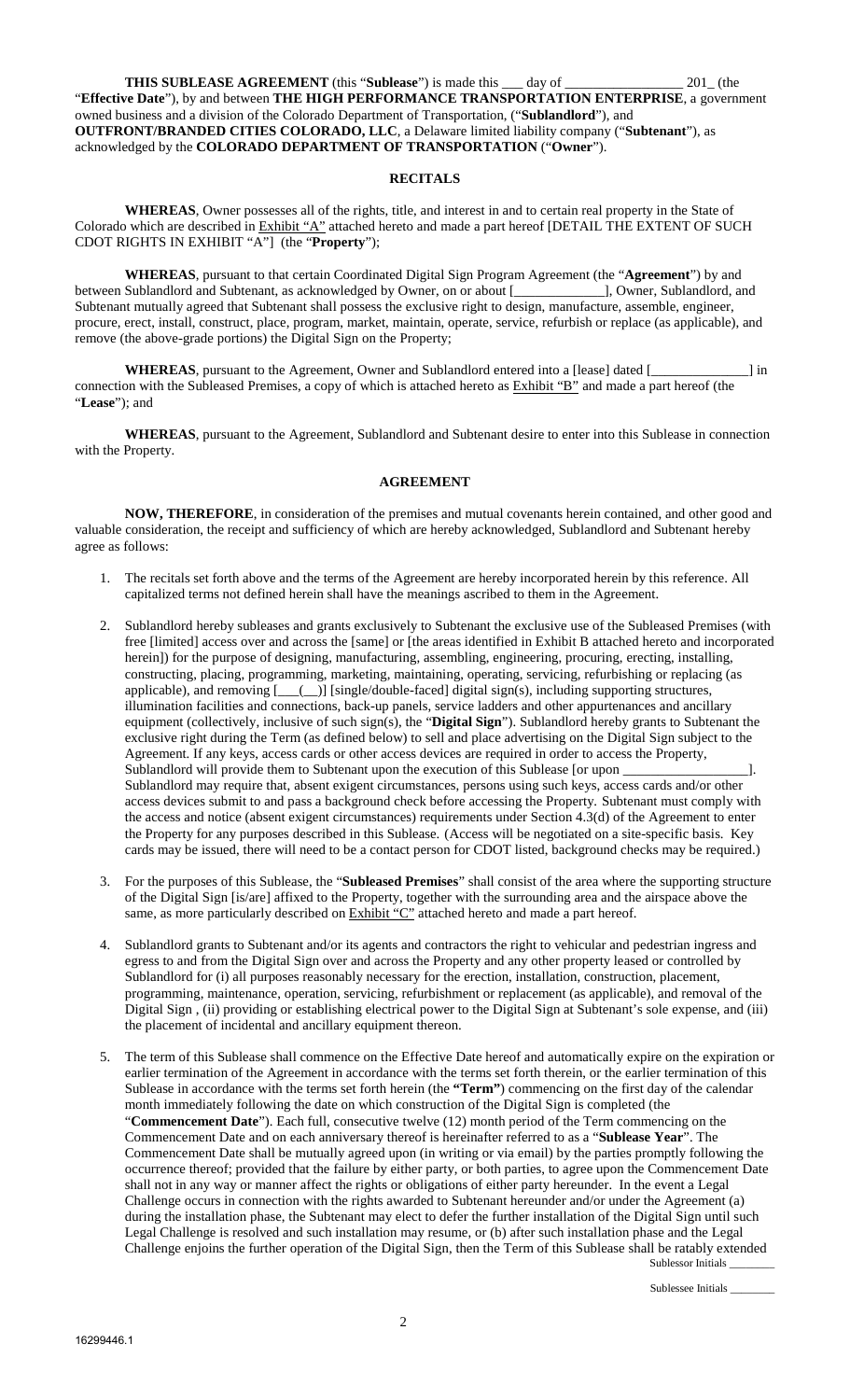based on the length of any such deferral or injunction. In either such event, any other impacted dates for performance shall be adjusted accordingly and the parties shall execute an amendment to this Sublease to memorialize such adjusted dates.

- 6. Subtenant shall pay to Sublandlord an amount equal to forty percent (40%) of Gross Revenues (the "**Percentage Rent**"), subject to Section 4.8 of the Agreement with respect to any applicable removal costs in connection with the Digital Sign. "**Gross Revenues**" shall mean all revenues actually received by Contractor from the sale of advertising on the Digital Sign (whether marketed directly by Contractor, or through an advertising agency or a media buyer), *less* (i) any commercially reasonable advertising commissions paid by Contractor to third parties that are not employees or Affiliates of Contractor, not to exceed 16.67%, and (ii) the repayment to Contractor of the Capitalized Costs in connection with the Digital Sign, straight-line amortized over a period of seven (7) years beginning on the Commencement Date. Notwithstanding the foregoing, prior to completion of construction of the Digital Sign and during the entire period in which no advertising copy is displayed on the Digital Sign by Subtenant, the Percentage Rent shall be Ten Dollars (\$10.00), together with a mutually agreed upon (via email or in writing) charge for the fair market rental value of the actual ground space upon which the Digital Sign will be located (which, the Parties hereby acknowledge, is not expected to exceed Twenty Dollars (\$20.00) per month). Following the completion of construction of the Digital Sign, all such amounts paid under the immediately preceding sentence shall be credited back to Subtenant (reducing the amount of the Percentage Rent). Payment of Percentage Rent shall be limited to one (1) check per payment payable to no more than two (2) payees. The Percentage Rent which is due and payable by Subtenant to Sublandlord under this Section 6 shall be in lieu of, and not in addition to, any "Percentage Rent" referenced under Section 6.1 of the Agreement.
- 7. Sublandlord warrants that: (i) Sublandlord is a tenant of the Property pursuant to the Lease, which is and shall remain good and valid at all times during the entire Term; (ii) the Lease will continue for the entire Term; (iii) Sublandlord has obtained all necessary consents from Owner and anyone else needed for Sublandlord and Subtenant to enter into this Sublease; (iv) this Sublease does not conflict with any of the terms of the Agreement or the Lease; (v) Sublandlord will pay all rent and any other amounts under the Lease in a timely manner and take all necessary actions to ensure that such Lease and this Sublease are and remain in full force and effect during the entire Term; (vi) Sublandlord has legal use of the Subleased Premises; and (vii) Sublandlord has full authority to execute this Sublease and to grant Subtenant all of the rights contained herein.
- 8. Sublandlord and Subtenant shall have the right to make any necessary applications with, and obtain permits from, governmental bodies for the erection, installation, construction, placement, maintenance, operation, servicing, refurbishment or replacement (as applicable), and removal of the Digital Sign (collectively, the "**Permits**"). Sublandlord shall sign any documentation required with respect to obtaining such Permits, provided that Sublandlord shall incur no third party costs or expenses in connection therewith.
- 9. Subtenant shall, at its own expense, provide and keep in force all insurance as required under the Agreement.
- 10. This agreement is a Sublease (not a license). The Digital Sign on the Subleased Premises, and all sign(s), structure(s), imprints, improvements and appurtenances thereto placed on the Subleased Premises hereafter by or for Subtenant, its agent or predecessor and any and all Permits related thereto shall at all times remain the property of Subtenant. Subtenant shall remove the Digital Sign within one hundred eighty (180) days following the expiration or earlier termination hereunder of this Sublease (the "**Removal Date**"). When Subtenant removes the Digital Sign it shall completely remove the above grade portions of said Digital Sign and return the location to the condition it existed prior to installation of the Digital Sign. Notwithstanding the immediately preceding sentence, in the event of an earlier termination hereunder of this Sublease by HPTE pursuant to Section 12.7 of the Agreement, if the continued presence of the Digital Sign on the Property would impair or prevent the development or redevelopment of such Property by Owner, as evidenced by plans (copies of which have been delivered by Sublandlord to Subtenant via email or in writing), then upon not less than one hundred eighty (180) days' prior notice from Sublandlord, Subtenant shall remove all of any subsurface infrastructure thereof (including, without limitation, any spread footings), provided that (i) Subtenant determines in its reasonable discretion that such removal is not likely to damage, compromise, or disturb any subsurface utility lines, improvements or items not associated with the Digital Sign and/or compromise the stability of any above-grade fixtures and/or elements on the Property; and (ii) all reasonably documented costs and expenses incurred by Subtenant in connection with such removal are reimbursed to Subtenant out of Gross Revenues (prior to the payment of Percentage Rent under Section 6 above). The future existence of below grade improvements shall not constitute continued occupancy of the Subleased Premises by Subtenant. If upon the expiration or earlier termination hereunder of the Term, the parties hereto are engaged in good faith negotiation of the terms of a renewal sublease, then Subtenant shall not be obligated to remove the Digital Sign from the Subleased Premises until thirty (30) days after the receipt of written notice from Sublandlord expressly stating that Sublandlord does not desire to continue such renewal negotiation. Neither Owner, Sublandlord nor anyone claiming by, through or under Owner or Sublandlord, shall acquire any rights in and to the software, technology or other intellectual property that is owned or licensed by Subtenant and used in connection with the Digital Sign.
- 11. In the event that all or any part of the Property is acquired or sought to be acquired by or for the benefit of any entity having or delegated the power of eminent domain, Subtenant shall, at its election and in its sole discretion, be entitled to: (i) contest the acquisition and defend against the taking of Subtenant's interest in the Property; (ii) reconstruct the Digital Sign on any portion of the Property not being acquired, as reasonably approved by Sublandlord; and (iii) recover damages to and compensation for the fair market value of its leasehold and Digital Sign taken or impacted by the acquisition. No termination right set forth anywhere in this Sublease may be exercised by Sublandlord if the Property or any portion thereof is taken or threatened to be taken by eminent domain, or if the Subleased Premises is conveyed or to be conveyed to or for the benefit of any entity having the power of eminent

Sublessor Initials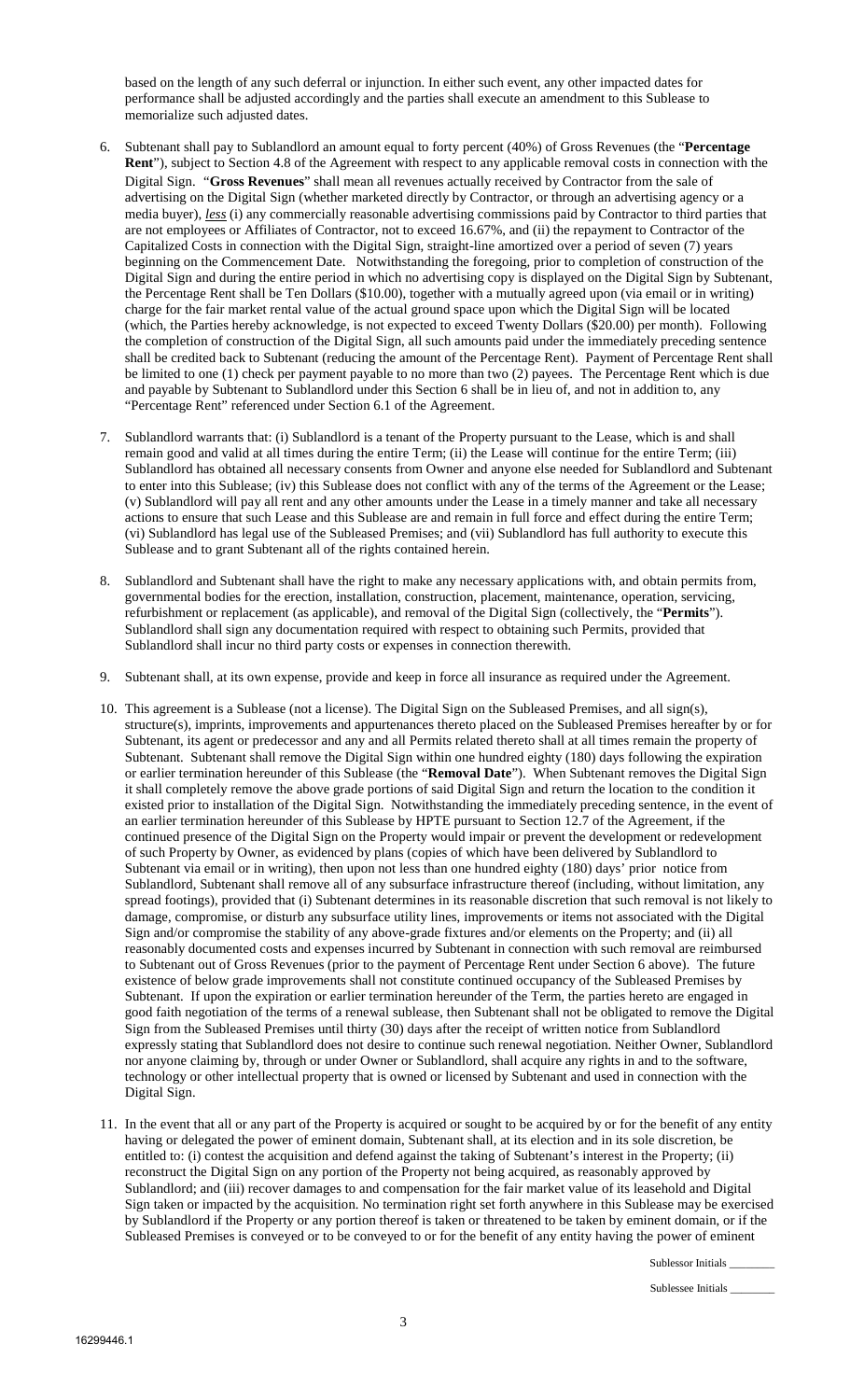#### domain.

- 12. In the event that, in Subtenant's sole opinion; (a) Subtenant is unable to secure or maintain any required Permits from any appropriate governmental authority; (b) federal, state or local statute, ordinance regulation or other governmental action precludes or materially limits use of the Subleased Premises for outdoor advertising purposes; (c) the Digital Sign on the Subleased Premises become entirely or partially obstructed, impaired, or destroyed, including, without limitation, any obstruction by an object or vegetation on any neighboring property; (d) there occurs a diversion of traffic from, or a change in the direction of, traffic past the Digital Sign; (e) Subtenant is prevented from maintaining electrical power to the Subleased Premises or illuminating the Digital Sign; (f) the continued maintenance/operation of the Digital Sign is impractical or uneconomical due to engineering, architectural, construction or maintenance circumstances which will require structural improvements to the Property; (g) maintenance Digital Sign will be hampered or made unsafe due to conditions caused by nearby properties, land uses, or utilities, then Subtenant shall, at its option, have the right to terminate this Sublease upon thirty (30) days' notice in writing to Sublandlord.
- 13. On or after the 1<sup>st</sup> day of Sublease Year 6, Sublandlord shall have the right, upon not less than sixty (60) days' prior written notice to Subtenant, (i) to terminate this Agreement together with this Sublease and all other existing subleases between Sublandlord and Subtenant if Owner determines, in writing to Sublandlord (a copy of which shall be delivered by Sublandlord to Subtenant), that the Agreement ceases to further the public interest of the State of Colorado with respect to all of the properties which are subject to subleases between Sublandlord and Subtenant, or (ii) to terminate this Sublease if the Digital Sign is preventing or materially impairing use of the Property for highway purposes, as determined in writing by Owner to Sublandlord (a copy of which shall be delivered by Sublandlord to Subtenant). Notwithstanding the immediately preceding sentence, in the event of any such termination of this Sublease by Sublandlord, as a condition precedent to the effectiveness of such termination, Sublandlord shall concurrently deliver to Subtenant, a refund of the then-unamortized Capitalized Costs for the Digital Sign hereunder.
- 14. Subtenant agrees to pay all utility costs used in conjunction with the Digital Sign.
- 15. It is the understanding of the parties that visibility of the Digital Sign to the traveling public is the essence of this Sublease. Sublandlord shall not cause nor permit Subtenant's Digital Sign to be obscured from visibility to the traveling public. Sublandlord grants Subtenant the rights to trim, cut, or remove brush, trees, shrubs, or any vegetation or remove any obstructions of any kind on the Property, or any other property leased or controlled by Sublandlord, which limit the visibility of the Digital Sign. Sublandlord shall cause Owner to comply with the following under the Lease [Note to HPTE: these CDOT requirements need to be incorporated into the Lease]: (i) Owner shall not to cause or permit visibility of all or any portion of the Digital Sign to the traveling public to be obstructed or obscured, and (ii) Owner shall, as soon as reasonably practicable, trim, cut, or remove brush, trees, shrubs, or any vegetation and remove any other obstructions of any kind on the Property or any other real property leased or controlled by Owner which limit the visibility of the Digital Sign. Further, in the event that Owner does not comply with such obligation under (ii) of the immediately preceding sentence, without limiting Subtenant's other rights and remedies hereunder or under the Agreement, Subtenant may complete the applicable work thereunder. The costs to trim, cut, or remove brush, trees, shrubs, or any vegetation, whether performed by Owner (for its reasonable third party costs) or Subtenant in accordance with this Section 15 above shall be borne by Subtenant. Sublandlord shall not do anything to be done to the Subleased Premises which will in any way interfere with Subtenant's use thereof.
- 16. Sublandlord warrants that if Subtenant shall pay the Percentage Rent provided for herein, Subtenant shall and may peaceably and quietly have, hold and enjoy use of the Subleased Premises during the Term. To this end, if at any time during the Term, Sublandlord fails to pay any lien or encumbrance affecting the Subleased Premises, including any past due real estate taxes, interest, penalties or rent due to Owner, and after receipt of Subtenant's written request to Sublandlord to pay said sums, Sublandlord fails to make such payment, Subtenant shall have the right, but not the obligation, to pay such amounts or any portion thereof. Subtenant may deduct any such payments and any additional related expenses including reasonable attorneys' fees, with interest thereon at the interest rate applicable to judgments under state law per annum from the date of payment, from the next succeeding installment(s) of rent until Subtenant has been fully reimbursed for such payments, interests and fees.
- 17. All Percentage Rent to be paid to Sublandlord pursuant to this Sublease and all notices to either of the party hereto shall be forwarded to the respective party at the address noted below such party's signature, or such other address set forth in a written notice by such party. Percentage Rent payments shall be deemed received by Sublandlord upon deposit by Subtenant with the United States Postal Service. In the event that Sublandlord shall send to Subtenant written notice requesting that Percentage Rent be forwarded to an address other than that listed below Sublandlord's signature, such new forwarding address shall not be effective until forty-five (45) days after Subtenant's receipt of such notice from Sublandlord.
- 18. This Sublease may not be modified except in writing and signed by Sublandlord and an authorized signatory of Subtenant.
- Sublessor Initials 19. This Sublease shall be binding upon heirs, executors, personal representatives, successors and assigns for the parties hereto and Sublandlord agrees to notify Subtenant of any change of (i) ownership of the Property or the Subleased Premises, or (ii) Sublandlord's mailing address within seven (7) days of such change. Sublandlord shall not assign its interest under this Sublease or any part thereof except to a party who purchases the underlying fee title to the Property. **Notwithstanding anything to the contrary contained herein, all of Sublandlord's right, title and interest in and to this Sublease shall be automatically assigned to Owner and Owner shall assume all obligations of the Sublandlord under the Sublease upon expiration or termination of Sublandlord's interest in**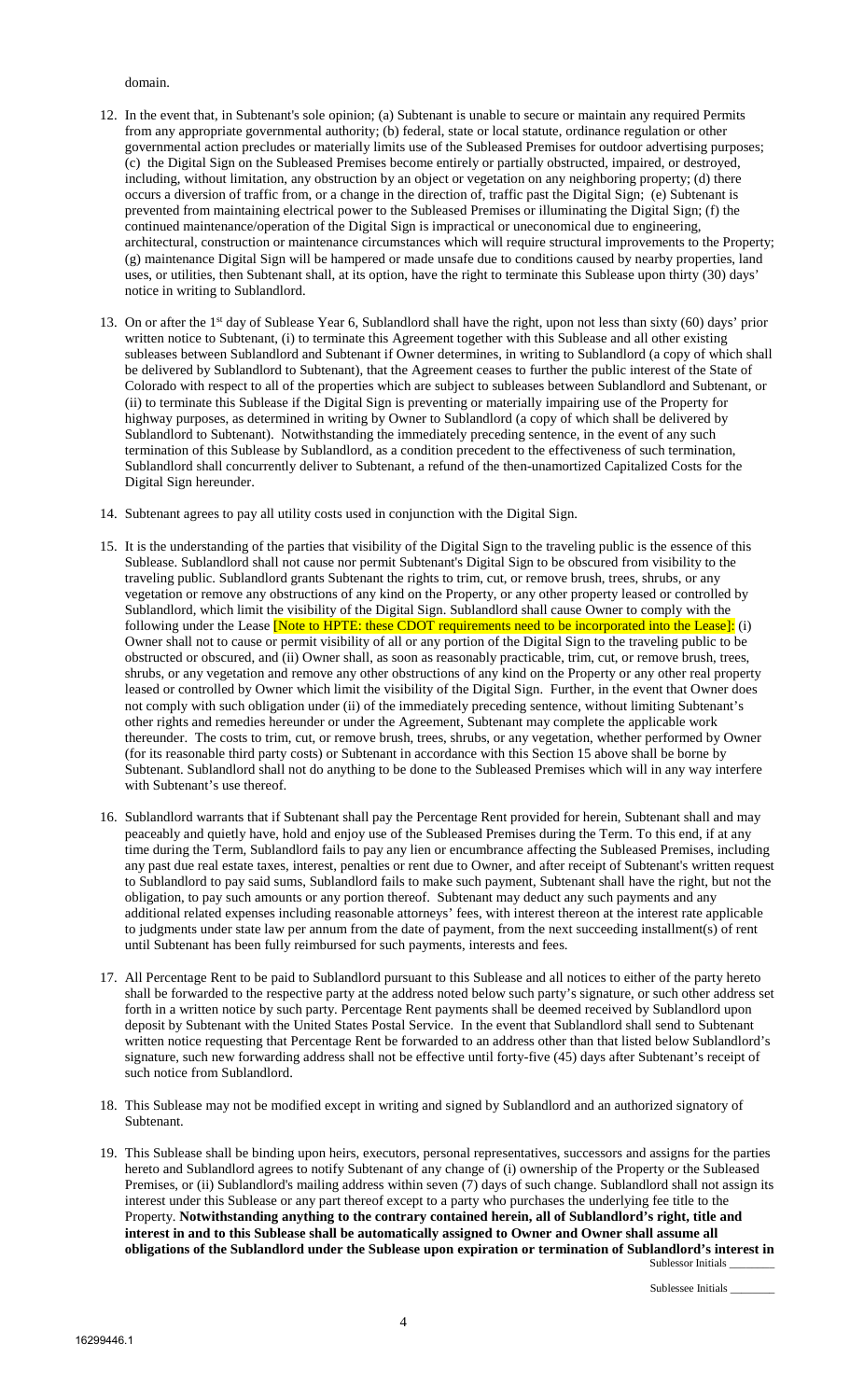**and to the Property and in such event, all future Percentage Rent payments shall be made directly to Owner.**  Subtenant's obligation to direct future Percentage Rent payments to the Owner shall commence ten (10) business days after receipt of written notice from Owner, sent by certified or registered mail or by overnight courier, confirming the expiration or termination of Sublandlord's interest in and to the Property, which shall be delivered by certified or registered mail or by overnight courier. Subtenant shall not assign its interest under this Sublease or any part thereof without the prior written consent of Sublandlord, which consent shall not be unreasonably withheld, conditioned or delayed; provided, however, Sublandlord's consent shall not be required in connection with an assignment of this Sublease to an entity that controls, is controlled by, or is under common control with, Subtenant, to a party who purchases title to the subject Digital Sign, or to an entity that merges with Subtenant and becomes the surviving entity following such merger. Upon any permitted assignment under this Section, and further upon the assignor party delivering to the other party a fully-executed assignment and assumption agreement by the assignee whereby the assignee expressly assumes all of the assignor party's rights, duties, obligations responsibilities, and liabilities under this Agreement, the assignor party shall be fully and finally released from any of its duties, obligations, responsibilities, and liabilities under this Agreement accruing from and after the effective date of such assignment.

- 20. Subtenant, with the approval of Sublandlord, which approval shall not be unreasonably conditioned, delayed or withheld, may add any ancillary use to the Digital Sign, including but not limited to routing necessary underground lines and telecommunications devices.
- 21. Within twenty (20) days after written request therefor by Sublandlord or Subtenant, the other party agrees as directed in such request to execute an estoppel certificate, binding upon such other party, certifying (a) that this Sublease is unmodified and in full force and effect (or if there have been modifications, a description of such modifications and that this Sublease as modified is in full force and effect), (b) the dates to which Percentage Rent has been paid, (c) that Subtenant is in the possession of the Premises if that is the case, (d) that, to such other party's actual knowledge, the requesting party is not in default under this Sublease, or, if such other party believes that the requesting party is in default, the nature thereof in detail, and (e) that, to such other party's actual knowledge, the requesting party has no offsets or defenses to the performance of its obligations under this Sublease (or if such other party believes there are any offsets or defenses, a full and complete explanation thereof).
- 22. In the event that either party is in default under the terms of this Sublease, the non-defaulting party shall deliver written notice to the defaulting party, and said party may cure such failure within fourteen (14) days of receipt of such notice provided that for any non-monetary default, if a cure cannot reasonably be effected in fourteen (14) days, the defaulting party may continue such cure past fourteen (14) days from notice provided it commences such cure within fourteen (14) days from notice and thereafter diligently pursues such cure to completion. In the event that the non-defaulting party fails to cure such breach within the cure period set forth herein, then in addition to all other rights and remedies at law and in equity, the non-defaulting party shall have the right to terminate this Sublease. In addition, if Sublandlord shall fail to perform its obligations under this Sublease following notice and the expiration of the cure period described above, Subtenant shall have the right but not the obligation to perform such obligations and to deduct from the next payments of rent due under this Sublease Subtenant's actual, reasonable out-of-pocket costs incurred by Subtenant in performing such obligations.
- 23. Concurrently with the execution of this Sublease, or at any other time upon request of the other, Sublandlord and Subtenant shall execute, acknowledge and deliver to the other a short form memorandum of this Sublease for recording purposes. The Party requesting recordation shall be responsible for payment of any fees or taxes applicable thereto.
- 24. The parties hereto have each carefully reviewed this Sublease and have agreed to each term set forth herein. No ambiguity is presumed to be construed against either party.
- 25. This Sublease shall be construed in accordance with the laws of the State of Colorado, without giving effect to conflict of laws principles. Any disputes under this Sublease shall be litigated in the local or federal courts located, and the parties hereby consent to personal jurisdiction and venue, in the County of Denver, Colorado. Each of Sublandlord and Subtenant hereby waive trial by jury in any action, proceeding or counterclaim brought by either against the other, upon any matters whatsoever arising out of or in any way connected with this Sublease, Subtenant's use or occupancy of the Premises, and any claim of injury or damage related to Subtenant's demise, use or occupancy of the Premises.
- 26. If any clause or provision of this Sublease is illegal, invalid or unenforceable under present or future Laws effective during the term of this Sublease, then and in that event, it is the intention of the parties hereto that the remainder of this Sublease shall not be affected thereby; and it is also the intention of the parties to this Sublease that in lieu of each clause or provision of this Sublease that is illegal, invalid or unenforceable, there shall be added as a part of this Sublease a legal, valid and enforceable clause or provision as similar in terms to such illegal, invalid or unenforceable clause or provision as may be possible.
- 27. No amendment or modification of this Sublease shall be valid or binding unless expressed in writing and executed by Sublandlord and Subtenant.
- 28. Each of Sublandlord and Subtenant represent to the other that the individuals executing this Sublease on behalf of such party has full power and authority to enter into, execute and deliver this Sublease and that no further action, consents or approvals are required as a condition to such party's performance of its obligations under this Sublease.
- Sublessor Initials 29. Subtenant agrees to defend, indemnify and hold harmless the Sublandlord and Owner and any employees, agents, contractors, and officials of the Sublandlord and Owner against any and all damages, claims, liability, loss, fines, or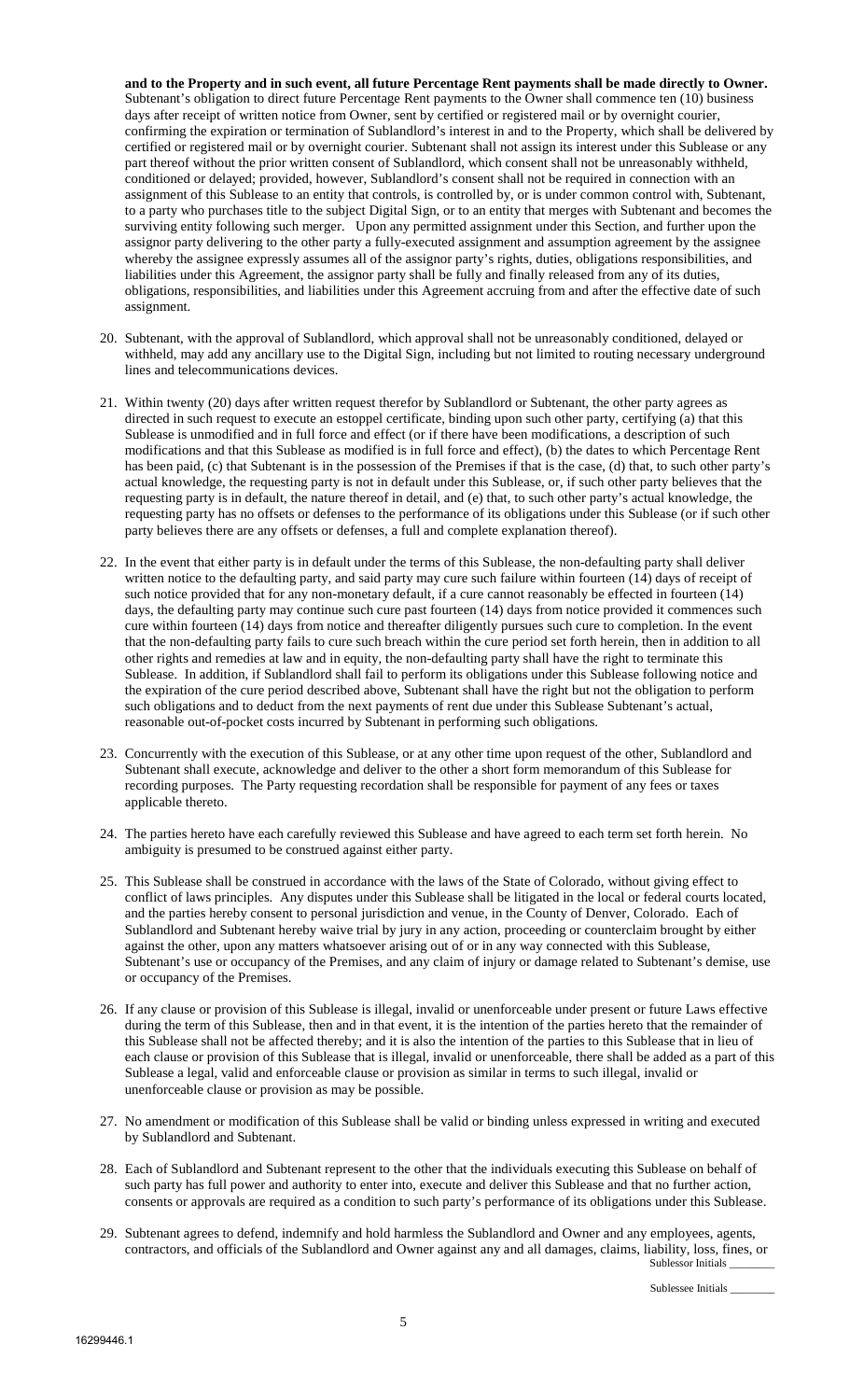expenses, including attorneys' fees and litigation costs arising out of the presence, disposal, release or clean-up of Hazardous Materials on, over or under the Property subject to this Sublease, if such Hazardous Materials were brought onto the Property by Subtenant or its employees, agents or contractors. The Subtenant shall also be responsible for all damages, claims and liability to the soil, water, vegetation, buildings or personal property located thereon as well as any personal injury or property damage caused by the Hazardous Materials the Subtenant or its employees, agents, contractors or official have brought onto the Property. "Hazardous Materials" shall mean those materials, substances, wastes, pollutants or contaminants which are deemed to be hazardous, toxic or radioactive including those substances which are defined as "hazardous substances," "hazardous materials," "hazardous wastes," (1) in the Comprehensive Environmental Response, Compensation and Liability Act of 1980, as amended, 42 U.S.C. § 9601 et seq., the Resource Conservation and Recovery Act, 42 U.S.C. § 6901 et seq. (2) in the Hazardous Materials Transportation Act 49 U.S.C. § 1801 et seq.; (3) in any other federal, state or local governmental statutes, laws, codes, ordinances, rules and regulations; and (4) by common law decision, including asbestos and polychlorinated biphenyls.

- 30. The waivers of claims or rights, the releases and the obligations of Sublandlord and Subtenant under this Sublease to indemnify, protect, defend and hold harmless any parties shall survive the expiration or termination of this Sublease, and so shall all other obligations or agreements which by their terms survive expiration or termination of this Sublease.
- 31. In the event of a conflict between the terms and conditions of this Sublease and the terms and conditions of the Agreement, the terms and conditions of this Sublease shall govern.

**[SIGNATURE PAGE FOLLOWS.]**

Sublessor Initials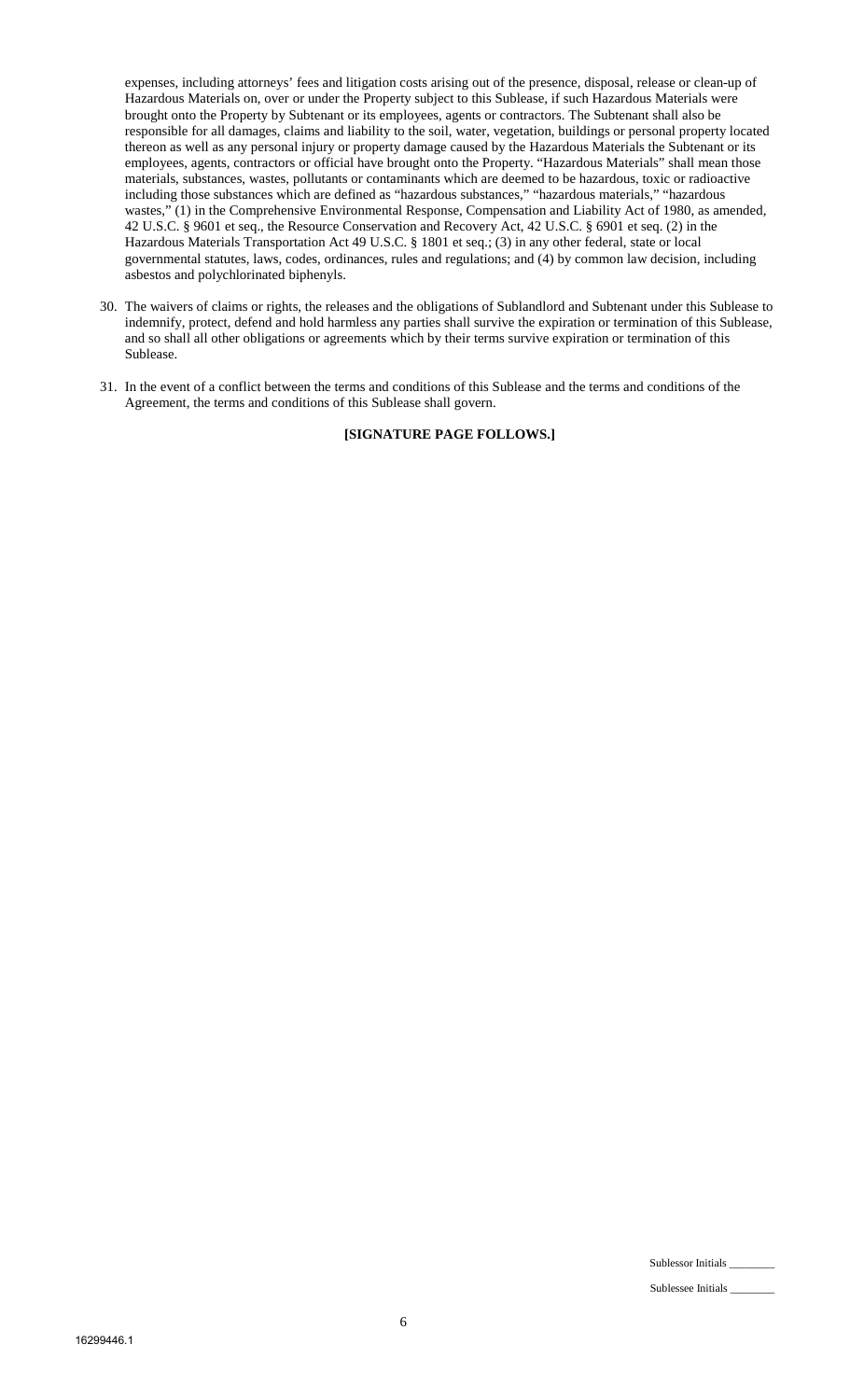**IN WITNESS WHEREOF**, the parties hereto have executed this Sublease as of the day and year first above written.

| FOR Sublandlord:                                                                                                                                                                                                                                                                                                                                            | FOR Subtenant:                                                                                                                                                                                                                                                                                                                                              |
|-------------------------------------------------------------------------------------------------------------------------------------------------------------------------------------------------------------------------------------------------------------------------------------------------------------------------------------------------------------|-------------------------------------------------------------------------------------------------------------------------------------------------------------------------------------------------------------------------------------------------------------------------------------------------------------------------------------------------------------|
| $BY: \begin{tabular}{ c c c c } \hline \rule{0.2cm}{.01cm} \rule{0.2cm}{.01cm} \rule{0.2cm}{.01cm} \rule{0.2cm}{.01cm} \rule{0.2cm}{.01cm} \rule{0.2cm}{.01cm} \rule{0.2cm}{.01cm} \rule{0.2cm}{.01cm} \rule{0.2cm}{.01cm} \rule{0.2cm}{.01cm} \rule{0.2cm}{.01cm} \rule{0.2cm}{.01cm} \rule{0.2cm}{.01cm} \rule{0.2cm}{.01cm} \rule{0.2cm}{.01cm} \rule{0$ | $BY: \begin{tabular}{ c c c c } \hline \rule{0.2cm}{.01cm} \rule{0.2cm}{.01cm} \rule{0.2cm}{.01cm} \rule{0.2cm}{.01cm} \rule{0.2cm}{.01cm} \rule{0.2cm}{.01cm} \rule{0.2cm}{.01cm} \rule{0.2cm}{.01cm} \rule{0.2cm}{.01cm} \rule{0.2cm}{.01cm} \rule{0.2cm}{.01cm} \rule{0.2cm}{.01cm} \rule{0.2cm}{.01cm} \rule{0.2cm}{.01cm} \rule{0.2cm}{.01cm} \rule{0$ |
| Title Title                                                                                                                                                                                                                                                                                                                                                 | <b>Title</b>                                                                                                                                                                                                                                                                                                                                                |
| Acknowledged by:                                                                                                                                                                                                                                                                                                                                            |                                                                                                                                                                                                                                                                                                                                                             |
| <b>OWNER: Colorado Department of Transportation</b>                                                                                                                                                                                                                                                                                                         |                                                                                                                                                                                                                                                                                                                                                             |
| $BY: \begin{tabular}{ c c c c } \hline \rule{0.2cm}{.01cm} \rule{0.2cm}{.01cm} \rule{0.2cm}{.01cm} \rule{0.2cm}{.01cm} \rule{0.2cm}{.01cm} \rule{0.2cm}{.01cm} \rule{0.2cm}{.01cm} \rule{0.2cm}{.01cm} \rule{0.2cm}{.01cm} \rule{0.2cm}{.01cm} \rule{0.2cm}{.01cm} \rule{0.2cm}{.01cm} \rule{0.2cm}{.01cm} \rule{0.2cm}{.01cm} \rule{0.2cm}{.01cm} \rule{0$ |                                                                                                                                                                                                                                                                                                                                                             |
| <u> 1989 - Johann Stein, markinsk politik (</u><br>Title                                                                                                                                                                                                                                                                                                    |                                                                                                                                                                                                                                                                                                                                                             |
|                                                                                                                                                                                                                                                                                                                                                             |                                                                                                                                                                                                                                                                                                                                                             |
| EXECUTED by the OWNER in the presence of                                                                                                                                                                                                                                                                                                                    |                                                                                                                                                                                                                                                                                                                                                             |
| Who is hereby requested to sign as witness.                                                                                                                                                                                                                                                                                                                 |                                                                                                                                                                                                                                                                                                                                                             |
| EXECUTED by the OWNER in the presence of                                                                                                                                                                                                                                                                                                                    |                                                                                                                                                                                                                                                                                                                                                             |
| Who is hereby requested to sign as witness.                                                                                                                                                                                                                                                                                                                 |                                                                                                                                                                                                                                                                                                                                                             |
| <b>SUBLANDLORD'S MAILING ADDRESS:</b>                                                                                                                                                                                                                                                                                                                       | <b>SUBTENANT'S MAILING ADDRESS:</b>                                                                                                                                                                                                                                                                                                                         |
| <b>Street Address</b>                                                                                                                                                                                                                                                                                                                                       | <b>Street Address</b>                                                                                                                                                                                                                                                                                                                                       |
| $\overline{City}$                                                                                                                                                                                                                                                                                                                                           | City                                                                                                                                                                                                                                                                                                                                                        |
| Zip<br>State                                                                                                                                                                                                                                                                                                                                                | State<br>Zip                                                                                                                                                                                                                                                                                                                                                |
| Fax Number<br>Telephone Number                                                                                                                                                                                                                                                                                                                              | Telephone Number<br>Fax Number                                                                                                                                                                                                                                                                                                                              |
|                                                                                                                                                                                                                                                                                                                                                             |                                                                                                                                                                                                                                                                                                                                                             |

Sublessee Initials \_\_\_\_\_\_\_\_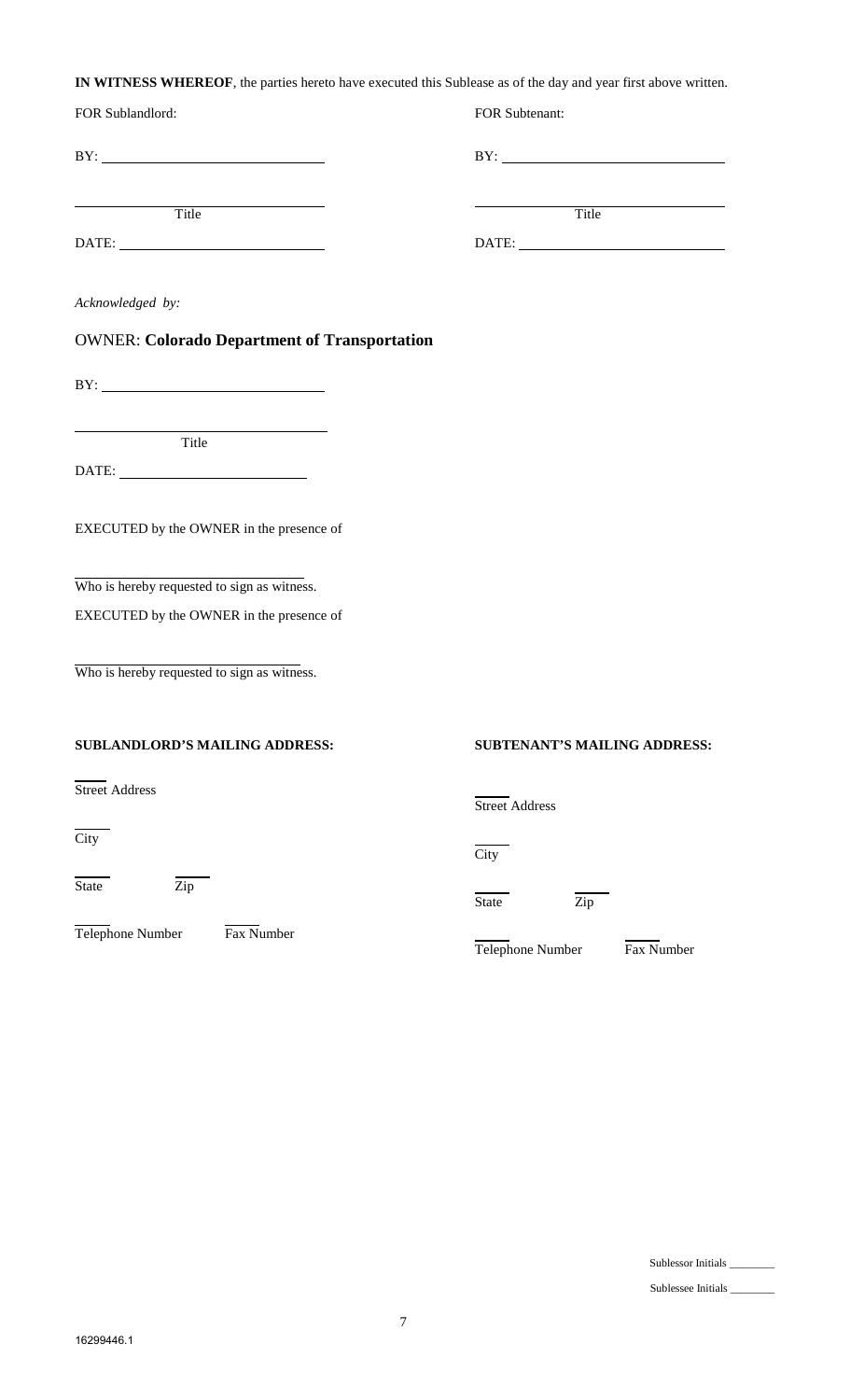## **EXHIBIT "A"**

## **Legal Description of the Property**

[Insert]

Sublessor Initials \_\_\_\_\_\_\_\_

Sublessee Initials \_\_\_\_\_\_\_\_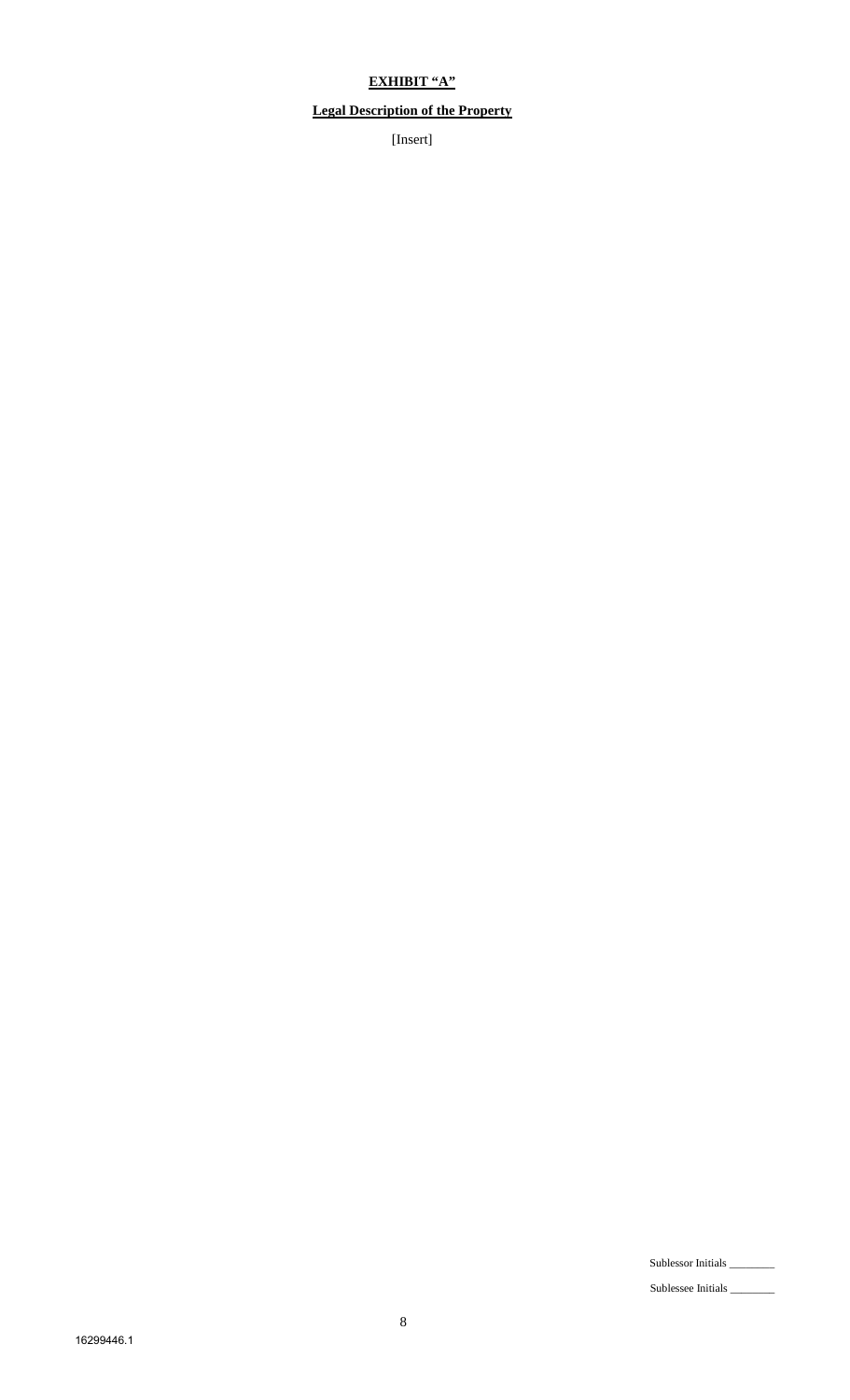#### **EXHIBIT "B"**

#### **Copy of the Lease**

[See Attached]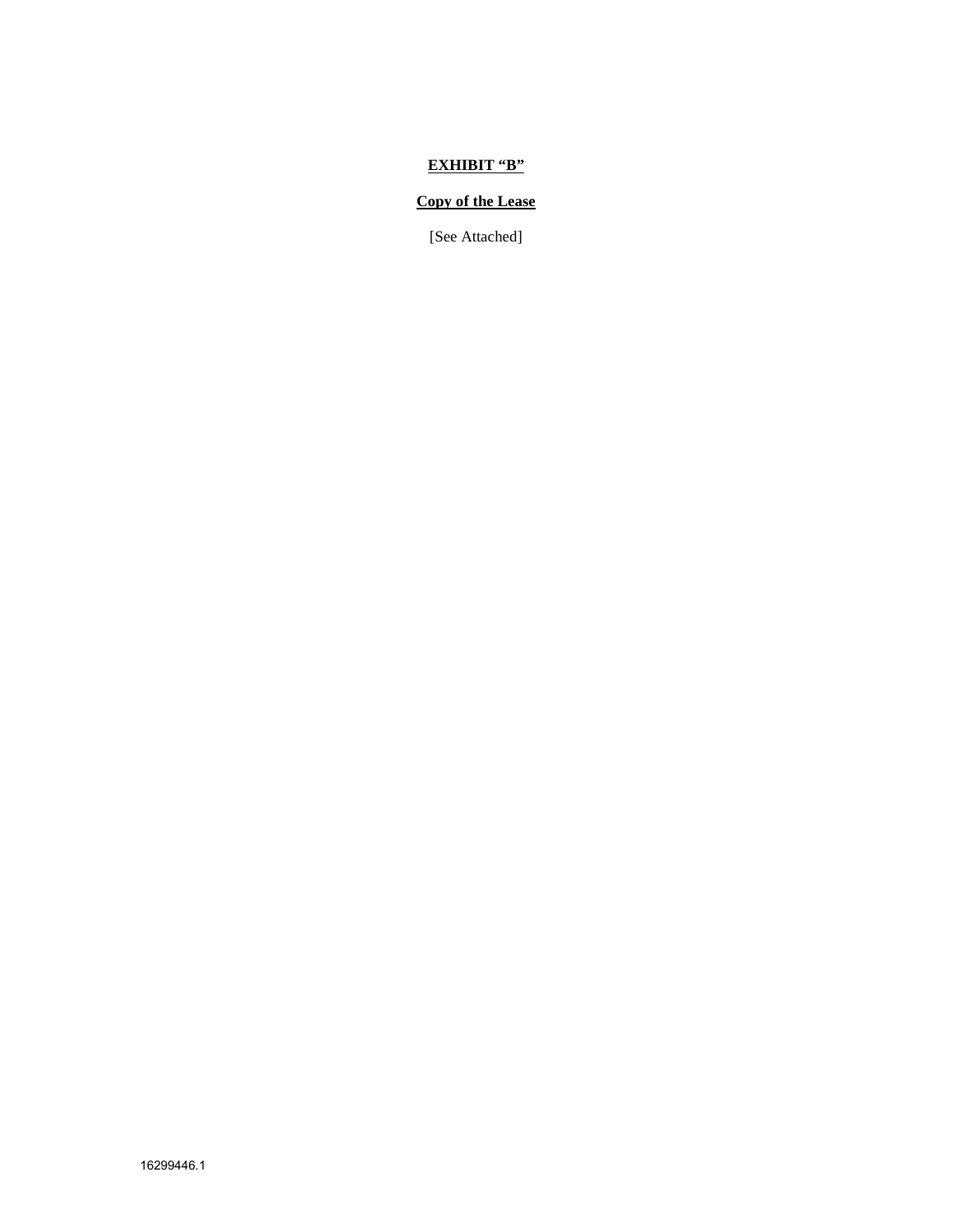# **EXHIBIT "C"**

### **Depiction of the Subleased Premises**

[See Attached]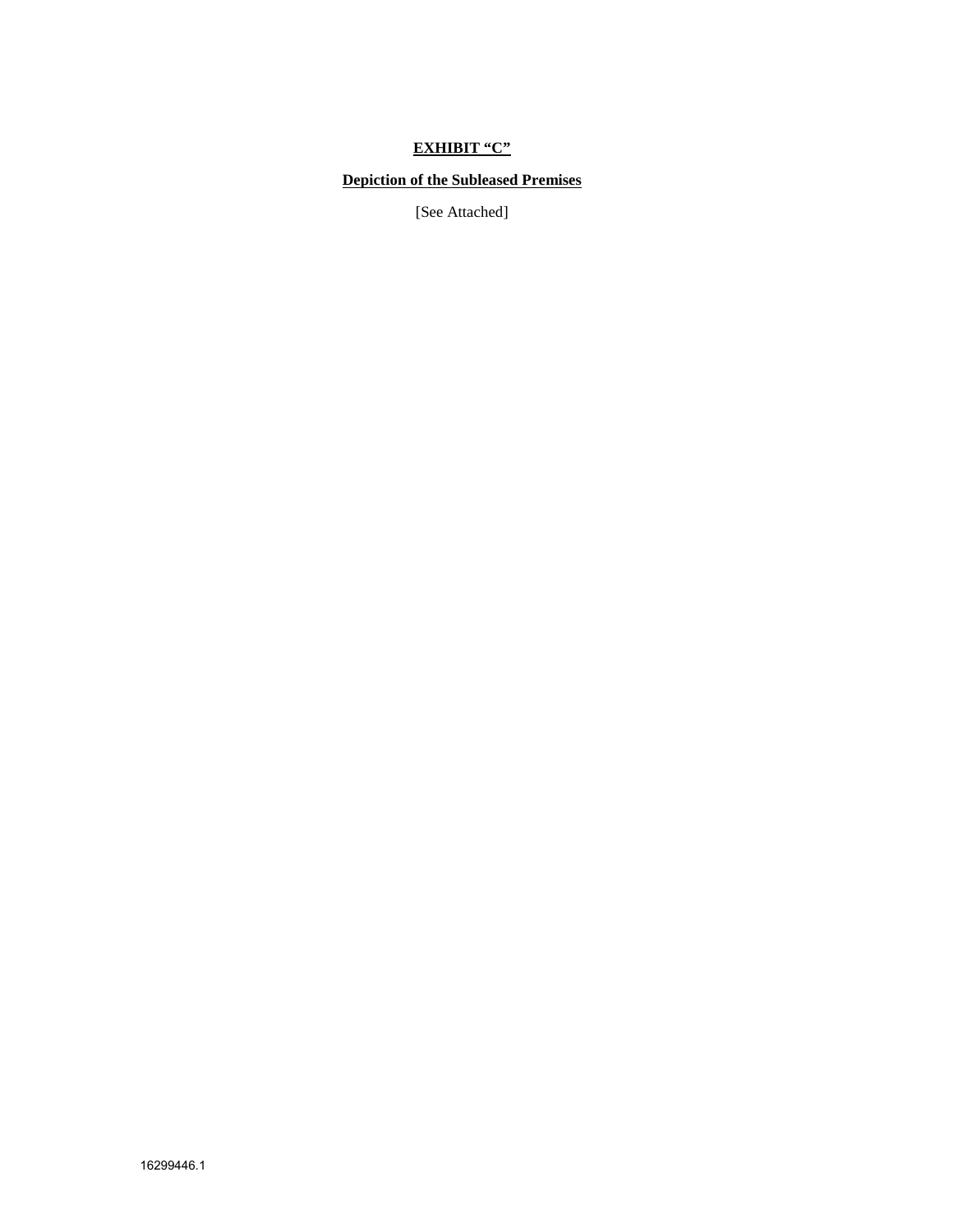#### SUBLANDLORD ACKNOWLEDGEMENT

STATE OF  $\qquad$  ) )ss COUNTY OF  $)$ On this  $\frac{1}{\sqrt{2}}$  day of  $\frac{1}{\sqrt{2}}$  and  $\frac{1}{\sqrt{2}}$  and  $\frac{1}{\sqrt{2}}$  and  $\frac{1}{\sqrt{2}}$  and  $\frac{1}{\sqrt{2}}$  and  $\frac{1}{\sqrt{2}}$  and  $\frac{1}{\sqrt{2}}$  and  $\frac{1}{\sqrt{2}}$  and  $\frac{1}{\sqrt{2}}$  and  $\frac{1}{\sqrt{2}}$  and  $\frac{1}{\sqrt{2}}$  and  $\frac{1}{$ \_\_\_\_\_\_\_\_\_\_\_\_\_\_\_\_\_\_\_\_\_\_\_\_\_\_\_\_\_\_\_\_\_\_\_\_\_\_\_\_, a Notary Public in and for said State, personally appeared \_\_\_\_\_\_\_\_\_\_\_\_\_\_\_\_\_\_\_\_\_\_\_\_\_\_\_\_\_\_\_\_\_\_\_\_\_\_\_\_\_\_\_\_\_\_ who proved to me on the basis of satisfactory evidence to be the person(s) whose name(s) is/are subscribed to the within instrument and acknowledged to me that he/she/they executed the same in his/her/their authorized capacity, and that by his/her/their signature(s) on the instrument the person(s), or the entity upon behalf of which the person(s)

I certify under PENALTY OF PERJURY under the laws of the State of Colorado that the foregoing paragraph is true and correct.

WITNESS my hand and official seal.

\_\_\_\_\_\_\_\_\_\_\_\_\_\_\_\_\_\_\_\_\_\_\_\_\_\_\_\_\_\_\_\_\_\_\_\_

Owner ACKNOWLEDGEMENT

acted, executed the instrument.

| <b>STATE OF</b>  |     |
|------------------|-----|
|                  | )SS |
| <b>COUNTY OF</b> |     |

On this  $\frac{1}{\sqrt{2}}$  day of  $\frac{1}{\sqrt{2}}$  and  $\frac{1}{\sqrt{2}}$  and  $\frac{1}{\sqrt{2}}$  and  $\frac{1}{\sqrt{2}}$  and  $\frac{1}{\sqrt{2}}$  and  $\frac{1}{\sqrt{2}}$  and  $\frac{1}{\sqrt{2}}$  and  $\frac{1}{\sqrt{2}}$  and  $\frac{1}{\sqrt{2}}$  and  $\frac{1}{\sqrt{2}}$  and  $\frac{1}{\sqrt{2}}$  and  $\frac{1}{$ a Notary Public in and for said State, personally appeared \_\_\_\_\_\_\_\_\_\_\_\_\_\_\_\_\_\_\_\_\_\_\_\_\_\_\_\_\_\_\_\_\_\_\_\_\_\_\_\_\_\_\_\_\_\_ who proved to me on the basis of satisfactory evidence to be the person(s) whose name(s) is/are subscribed to the within instrument and acknowledged to me that he/she/they executed the same in his/her/their authorized capacity, and that by his/her/their signature(s) on the instrument the person(s), or the entity upon behalf of which the person(s) acted, executed the instrument.

I certify under PENALTY OF PERJURY under the laws of the State of Colorado that the foregoing paragraph is true and correct.

WITNESS my hand and official seal.

\_\_\_\_\_\_\_\_\_\_\_\_\_\_\_\_\_\_\_\_\_\_\_\_\_\_\_\_\_\_\_\_\_\_\_\_

Subtenant ACKNOWLEDGEMENT

STATE OF  $\qquad$  ) )ss COUNTY OF (1)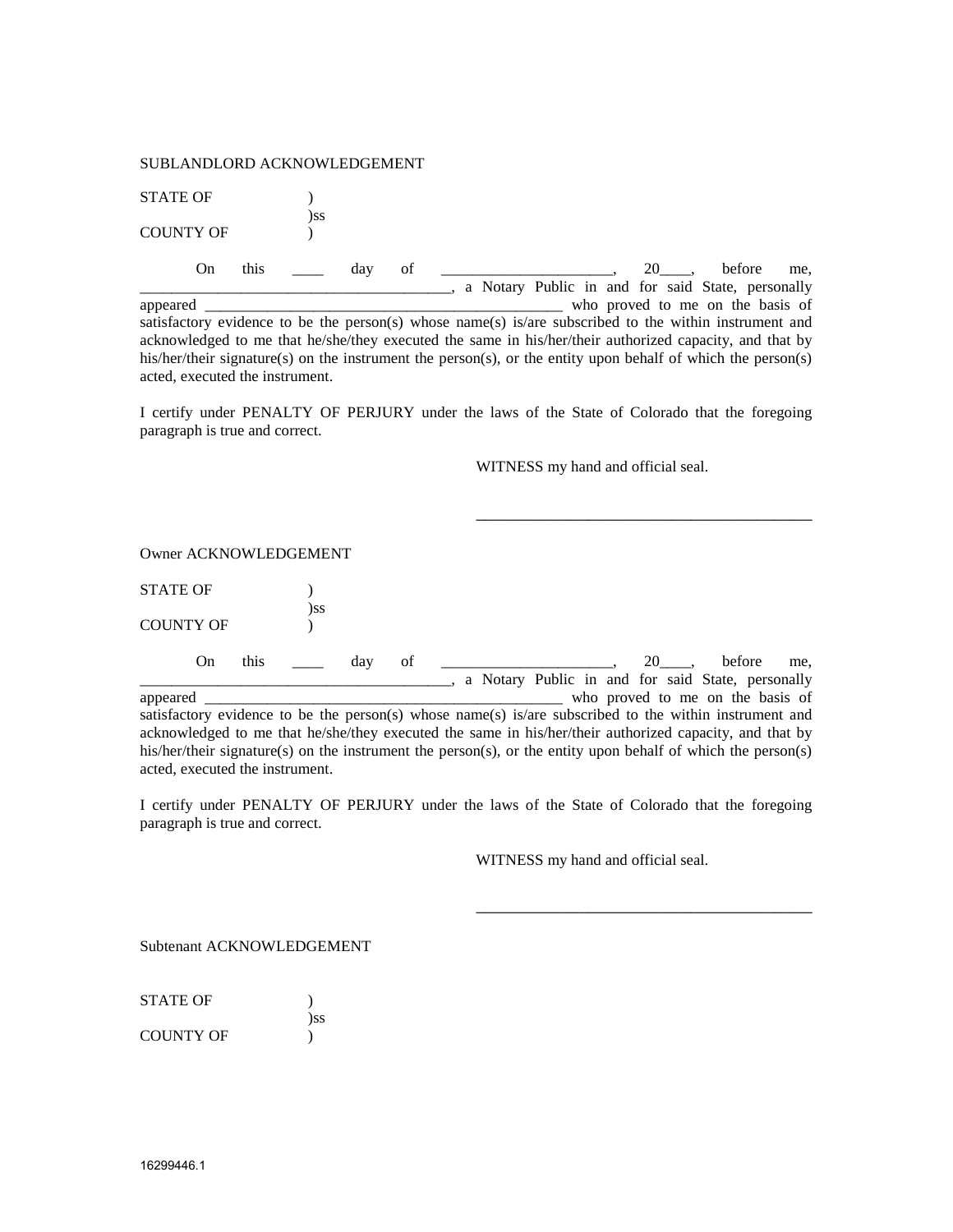On this  $\_\_\_\_$  day of  $\_\_\_\_\_\_\_\_$ ,  $20\_\_\_\_$  before me, \_\_\_\_\_\_\_\_\_\_\_\_\_\_\_\_\_\_\_\_\_\_\_\_\_\_\_\_\_\_\_\_\_\_\_\_\_\_\_\_, a Notary Public in and for said State, personally appeared \_\_\_\_\_\_\_\_\_\_\_\_\_\_\_\_\_\_\_\_\_\_\_\_\_\_\_\_\_\_\_\_\_\_\_\_\_\_\_\_\_\_\_\_\_\_ who proved to me on the basis of satisfactory evidence to be the person(s) whose name(s) is/are subscribed to the within instrument and acknowledged to me that he/she/they executed the same in his/her/their authorized capacity, and that by his/her/their signature(s) on the instrument the person(s), or the entity upon behalf of which the person(s) acted, executed the instrument.

I certify under PENALTY OF PERJURY under the laws of the State of Colorado that the foregoing paragraph is true and correct.

WITNESS my hand and official seal.

\_\_\_\_\_\_\_\_\_\_\_\_\_\_\_\_\_\_\_\_\_\_\_\_\_\_\_\_\_\_\_\_\_\_\_\_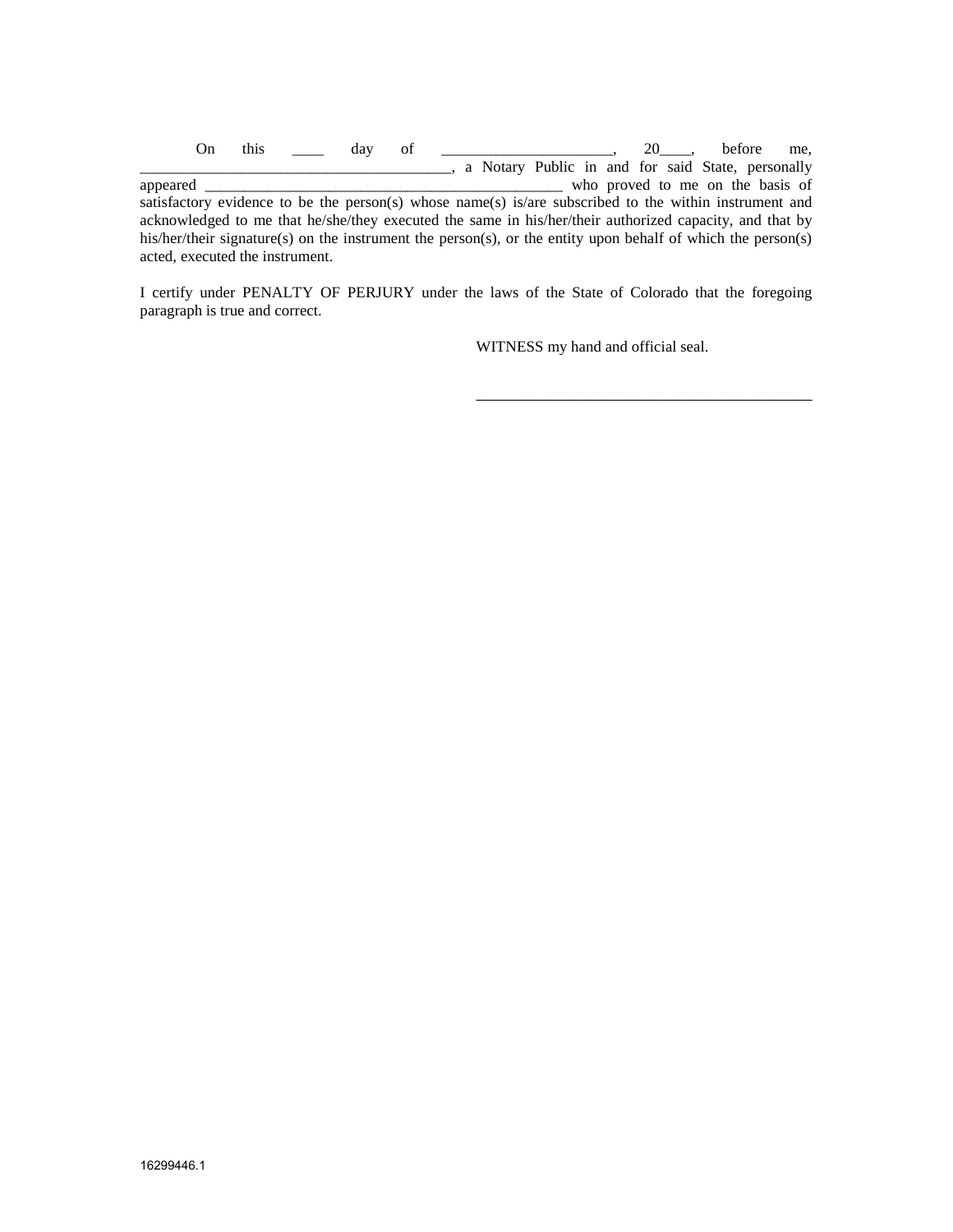# BRANDED CITIES DIGITAL NETWORK PROPOSAL **FREQUENTLY ASKED QUESTIONS**

### **What was the procurement process for this opportunity?**

The opportunity was first presented as a way to generate revenue through a sole source provider. Once it was clarified by the HPTE that the opportunity would need to go through a public process, it went through separate RFI, RFQ and RFP processes over a period of several years. After Branded Cities was selected by the HPTE through each such process, the contract was negotiated with HPTE, with the advice of its counsel through the Colorado Attorney General's office.

#### **Are the proposed digital displays going to show moving or flashing copy?**

No, all copy will remain static for a minimum of 8 seconds before instantly changing to the next static image.

#### **Are the proposed digital network displays safe?**

In prior circumstances around the country and state, FHWA and CDOT have found digital displays to be safe. In this proposal, the dwell time, or the amount of time a display is required to remain static, is double what is currently allowed by both the FHWA and CDOT.

## **Does the Consortium have measures in place to turn off the displays if one, or all, of the displays is hacked?**

Yes, we have the ability to remotely turn any or all of the screens dark if anyone were to hack into our system. In addition, we have fire walls in place and monitor each display remotely through a network of webcams.

#### **How can CDOT ensure appropriateness of the content displayed on the network?**

The contract contains a list of specific restrictions on content, developed as result of legal analysis by both the state and Branded Cities' counsel, and designed to provide maximum control within the defensible constitutional framework of the First Amendment. The complete list may be found at Exhibit 3 to the contract, and includes prohibitions on the advertising of unlawful or illegal products and services, political advertising, firearms or religious messaging.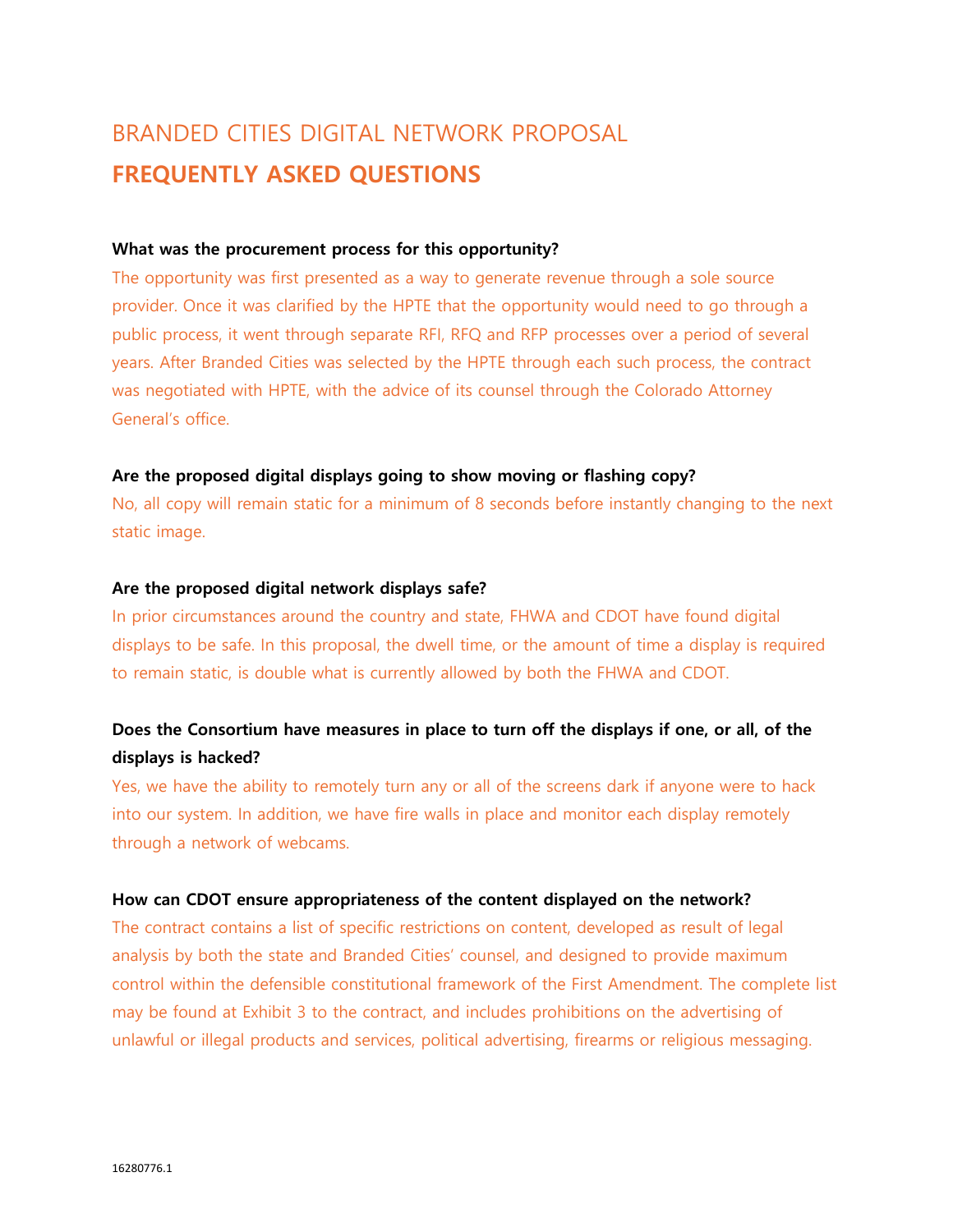## **Resolution # TC-18-X-X**

Acknowledging Program Agreement between the Colorado High Performance Transportation Enterprise and Branded Cities, Outfront Media, LLC, and Panasonic Corporation North America

**Approved by the Transportation Commission on \_\_\_\_\_\_\_\_\_\_\_\_\_\_\_\_**

**WHEREAS**, the Colorado Department of Transportation ("CDOT") is an executive department of the State of Colorado ("State"); and

**WHEREAS**, pursuant to §43-1-106(8)(a) and (j), C.R.S., the Colorado Transportation Commission ("Commission") is charged with formulating general policy with respect to the management, construction, and maintenance of public highways and other transportation systems in the state and to do all other things necessary and appropriate in the construction, improvement, and maintenance of the state highway and transportation systems; and

**WHEREAS,** the General Assembly created the Colorado High Performance Transportation Enterprise ("HPTE") pursuant to §43-4-806, C.R.S., as a government-owned business within CDOT with the business purpose to aggressively pursue innovative means of more efficiently financing important surface transportation projects that will improve the safety, capacity, and accessibility of the surface transportation system and such innovative means of financing projects include, but are not limited to, public-private partnerships; and

**WHEREAS**, to further its business purpose, HPTE issued a Request for Information ("RFI") for revenue generating opportunities on CDOT-owned property and received more than ten responses; and

**WHEREAS,** following the RFI process, and to further its business purpose, HPTE issued a Request for Proposals for network Based Revenue Generating Opportunities on CDOTowned Property ("RFP"); and

**WHEREAS,** in response to the RFP, HPTE received one proposal which was from a consortium of Branded Cities, Outfront Media, LLC, and Panasonic Corporation North America (the "Consortium) in which the Consortium proposed to build a digital communication sign network ("DCSN project") on CDOT-owned properties; and

**WHEREAS,** revenues generated by HPTE from the DSCN will be reinvested into the State's surface transportation system and will also free up available funds to be used for the State's surface transportation purposes; and

**WHEREAS,** pursuant to §43-1-210, CDOT has the authority to dispose of property owned by CDOT, or any portion therein, and has the legal ability to use CDOT-owned property for the DCSN project; and

**WHEREAS,** the Commission supports the business purpose of HPTE and supports efforts to develop innovate financing sources to improve the State's transportation system; and